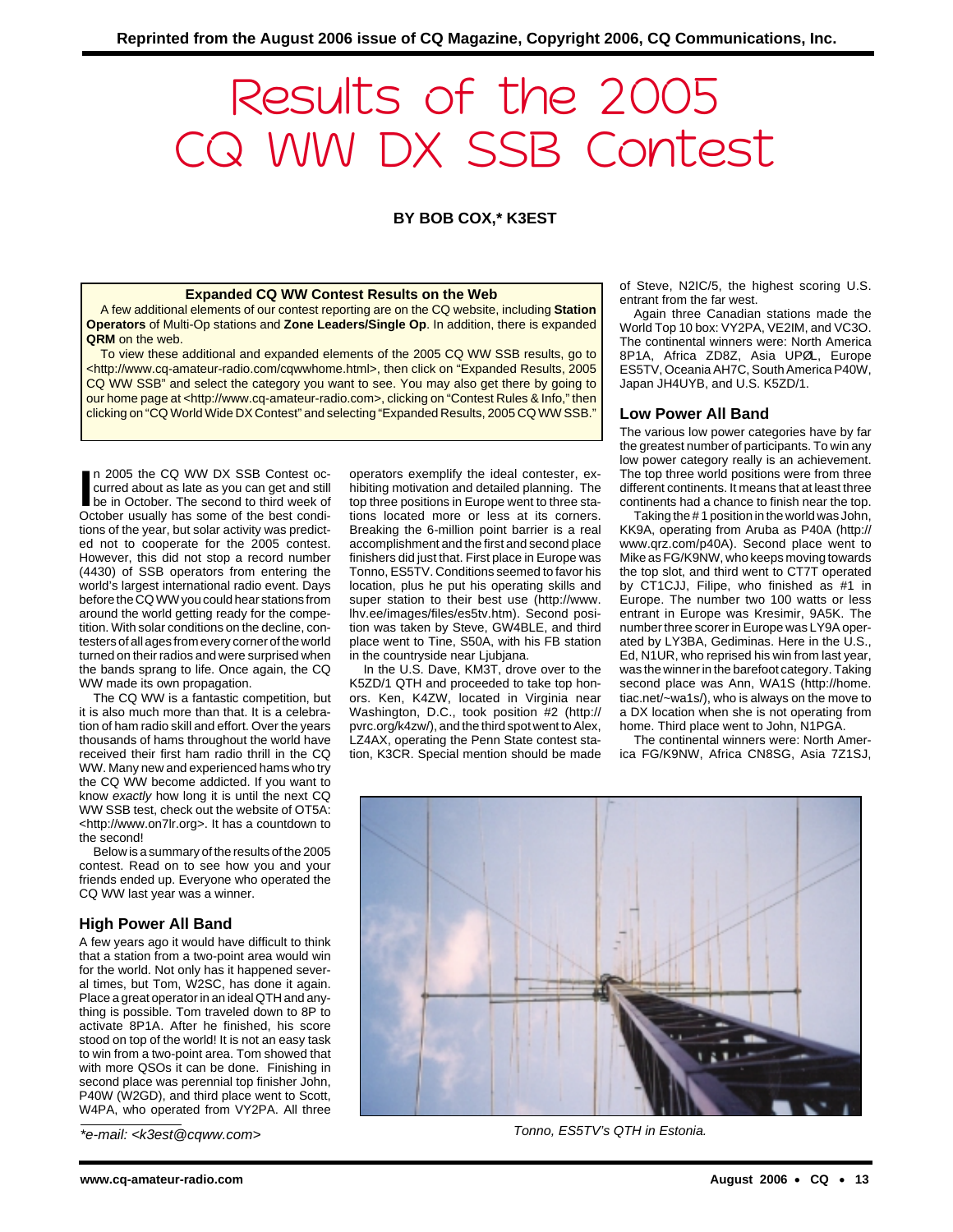

The world champion Multi-Multi team, CT3YA.

Europe CT7T, Oceania VK2KPP, South America P40A, Japan JF2QNM, and U.S. N1UR.

## **QRP**

QRP in the CQ WW is a great way to have fun and increase your DXCC totals. There are so many stations active in the contest from rare locations that with a little patience a QRP station make a lot of Qs. The CQ WW offers a challenge to all entrants, especially QRPers.

Gerard, F5BEG, was able to work more stations than any other QRPer—almost 1000 QSOs! Only 5400 points behind was John, KO1H, with the #1 score in North America. Third place in the world went to another contester from New England, Chris, KA1LMR (http://hometown.aol.com/ka1lmrusa/ myhomepage/index.html). Third place in the U.S. was taken again by Anthony, K8ZT, in Ohio. The #2 score in Europe came from Simone, IK5RUN, and third place was Juergen, DF1DX. Special mention is made of the top QRP Asia score of JR4DAH. He is a long way from any population center. Working contesters with 5 watts is exciting and may bring back long-forgotten contest skills.

The continental winners were: North America KO1H, Africa EA8IK, Asia JR4DAH, Europe F5BEG, Oceania YB5AQB, South America LU1VK, Japan JR4DAH, and U.S. KO1H.

## **Assisted**

The Assisted category offers a way for DXers and contesters to contribute to their clubs' score. Remember, QSOs are the name of the game. Try not to chase the band map too much and you may end up with a better score. Remember, too, when a single op receives QSO/multiplier spotting assistance from any source, in any form, he or she is operating in the Assisted category.

A hard-fought battle took place for the world top position. Winning by a million points was Christian, F6HLC, operating FM5BH (http:// www.fm5bh.com/). He was followed by Wanderley, PY2MNL, at ZX2B, who took second place. RG9A (UA9AM), Yuri, was #3 world and #1 Asia. In the U.S. first place went to Ray, W2RE (http://www.hamsonline.net/w2re). Second place went to Noah, K2NG, operating from central New Jersey, while third place went to John, K1AR. In Europe, the #1 spot was teken by Philippe, LX2AJ, at LX7I (http:// www.qslnet.de/member/lx2aj/). Farther east, in second place was Paul, RK4FD. Manfred, DJ5MW, put the new German club call DRØW to good use by taking third place Europe (http://www.dj5mw.de/).

The continental winners were: North America FM5BH, Africa EA8/DL5AXX, Asia RG9A, Europe LX7I, Oceania ZL1ANH, South America ZX2B, Japan JF2SKV, U.S. W2RE.

## **Multi-Single**

Multi-Op Single Transmitter is the popular, and therefore the most competitive, of the three multi categories. It takes months of planning coupled with assembling a team of operators. Each year many contesters band together and travel to compete in this category.

In 2005 a real battle occurred in Multi-Single. Two zone 9 stations went at it, and after the dust settled the world winner was FY5KE (http://www.fy5ke.org/). This international team from Kourou took full advantage of their location. In second place was the four-man team from Austria and Germany, PJ4W. Located on a mountain in central Bonaire made their take-off angle FB. Taking third place in the world and #1 in Europe was OM8A (http:// www.qsl.net/om8a/). Second place went to the Irish and English team of EI7M. You can see their station at <http://www.lral.lv/exped/ei7m/ index.html>. Third place in Europe went to 9A1P (http://www.9A1P.com/).

A battle took place in the U.S. for top MS honors. The winner was Tom's K8AZ station. K8AZ is located in northeast Ohio and has a seasoned crew. Second place went to K3EST/4 operating from the all-wire station of KT3Y. Trees hold up everything! Third place went to Chuck's station, KØRF, out in Colorado. That three-man crew rocked! A special mention of AH2R must be made, too. For many



Ken, K4ZW, #2 USA Single Op, All Band.



PX5E operated by Sergio, PP5JR.

years this Japanese team has put zone 27 in many logs.

The continental winners were: North America J7DM, Africa IG9R, Asia 9K2HN, Europe OM8A, Oceania AH2R, South America FY7KE, Japan JA7YAA, USA K8AZ.

## **Multi-Two**

Every year the Multi-Op Two Transmitter category continues to grow in popularity. Having two transmitters on the air for 48 hours requires a real strategy. You have to have both good operators and stamina if you want to try for the top spot.

The Rhein-Ruhr DX Association put together a team and travelled to the Madeira Islands to put CT9L on the air. They took top prize in this difficult category. About a half hour from the Canadian Niagra Falls is the super station of John, VE3EJ. His crew took full claim to the world #2 position, quite a fantastic job from a two-point area. Third place went to the Caribbean Contesting Consortium, PJ2T (http:// www.pj2t.org). Once again the station with the highest score in Europe was IR4X (ne IQ4A), located on a mountain overlooking the plains of central Italy (http://www.ari-bo.it/iq4a.htm). Second place again went to 9A7A (http:// www.qsl.net/9a7a) located in beautiful Croatia, and third went to RU1A (http://ru1a.ru/eng/).

In the U.S., Frankford Radio Club's N3RS team decided to try for top honors and they took it (http://n3rs.com)! Second place went to K3NA/1. Eric's team located in Massachusetts is a team to watch out for in the future. Third place in the U.S. went to KI1G. A special mention must be made of the fine effort of K5NA to finish U.S. high west of zone 5.

The continental winners were: North America VE3EJ, Africa CT9L, Asia EKØB, Europe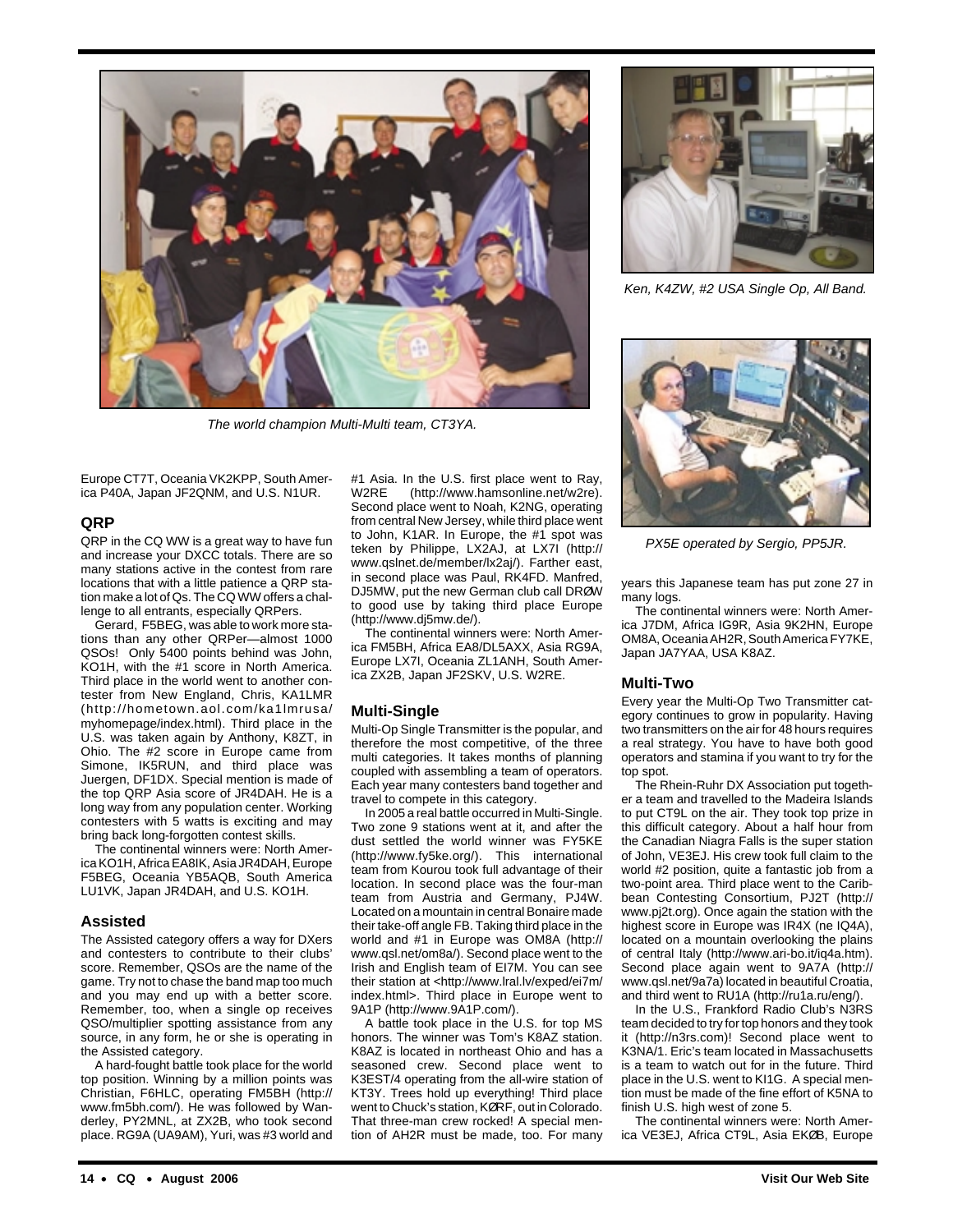IR4X, Oceania VK6ANC, South America PJ2T, U.S. N3RS.

## **Multi-Multi**

Placing first in the Multi-Op Multi-Transmitter category requires months, if not years, of preparation. With over 50% CT3 operators, the CT3YA multi-national crew arrived at their location and prepared to give their best effort to take the world crown. All the hard work paid off. The CT3YA gang took home the coveted Multi-Multi crown (http://www.madeirateam.com/). They were followed by the 2004 winner moving to Jamaica's north shore, 6Y2Z. Using verticals on and near the beach, they showed you can have fun with antennas carried in golf bags. Third place in the world was V26B (http://n3oc. dindns.org/v26b/). The V26B crew has been active for many years.

Breaking into the top six world was Tim's crew at K3LR (#4 world, #1 U.S.). Being away from the East Coast did not hurt this fine station. They took full advantage of Asian and European openings. (http://www.k3lr.com/). Second place in the U.S. went to Matt's team at KC1XX in New Hampshire. The October CQ WW is great time at Matt's. Not only is the event fun, in addition the trees have beautiful colors (http://www.kc1xx.com). Third place U.S. went to Frank's team at W3LPL, located in the rolling hills of central Maryland.

First place in Europe went to the DFØCG crew (http://www.df0cg.de/en/). Introducing new hams to contesting and gathering together a large crew is what OT5A is all about, and these second-place European winners continued their party at OT5A (http://www.on7lr.be/). Third place in Europe went to DQØQ of DFØHQ fame (http://www.df0hq.de).

The continental winners were: North America 6Y2Z, Africa CT3YA, Asia JA3YBK, Europe DFØCG, Oceania DX1DBT, South America YV4A, Japan JA3YBK, U.S. K3LR.

#### **Team Contesting**

When team contesting was first formulated back in 1990, it was hoped that the new competition would be a different addition to a small club competition. Five contesters from anywhere can form a team, register their team before the contest, and enter the Team Contesting category. As you can see below, the teams can be formed with members from anywhere in the world (also note that if there are les than five operators listed, the remaining ops of the team did not submit their scores). In 2005 we saw Neiger's Tigers Team #1 return to the top slot. They led the pack of 27 entries.

**1**. **Neiger's Tigers Team #1**: GW4BLE, 8P1A (W2SC), P40W (W2GD), ZD8Z (N6TJ): 34,753,807. **2**. **Team DX**: FS/AH8DX, P40A (KK9A), VY2PA

(W4PA), DRØW (DJ5MW): 23,800,535. **3**. **PVRC Strike Team Alpha**: NN3W, W3LL,

K4ZW, N8II: 8,576,373.

**4**. **WWYC – Last Heroes**: CT7T (CT1CJJ), 9A5K, S59CDE, 9A8MM: 6,202,244.

**5**. **CCF Team Mannerheim**: OH6KN (OH6UM), OH5Z (OH5KS), OH6NIO, SMØW (SMØWKA): 4,790,751.

**6. DXXE-1:** XE2K, XE1YJS, XE2AC, XE1CQ, XE2AUB: 4,639,939.

**7**. **CCF Team Finlandia**: CU2A (OH2UA),

EA8/OH4NL, EA8AH (OH1RY), EA8EA (OH2MM): 4,122,278.

**8. VKCC – Australis**: VK7GN, VK4CZ, PAØMIR, VK9XD (VK2CZ): 4,097,593.

- **9. MNWA Team #1**: ACØW, KH6FI, NØFP, NØIJ/9, TF/NØHJZ: 3,915,293.
- **10. FCG Survivors**: AI4MK, K4PV, NA4CW, N4WW, K4XS: 3,520,504.
- **11. VKCC Koalas**: 9M2CNC, VK6DXI, VK4AN, VK4DX: 2,279,232.
- **12. Stafford DXA The Federal DX Pigs**: K2PT/4, N4NW, K4HR: 2,179,309.
- **13. FCG CQing Worldwiders**: CX7TT (K6CT), HSØZCW (K4VLD), KG4WW (KX4WW): 1,809,120.
- **14**. **CTRI Team #1**: KO1H, AJ1M/8, K1JN. KA1VMG, N3KCJ/1: 1,754,522.
- **15. PVRC Strike Team Omega**: K3SV, W3BP/4, K4GM, W4EE/3: 1,045,249.
- **16. DXXE-2**: XE1ZVO, XE3WAO, XE1CT, XE1CL, 4A1UN: 983,264.
- **17. DX Hounds**: KB4FWN, KG4RTA, VA2SG, KB4QLZ: 796,024.
- **18. CCF Team Sauna**: OH1MM, OH5DX, OH2LU, OH6OS, OH1ØA (OH3WW): 587,515.
	- **19. FCG Team 4**: K9OM/4, K1UM/4: 457,544.
- **20. Team EA1**: EA1DOU, EA1WXD, EA1IGZ, EA1USB, EA1DWE: 404,854.
- **21. DXXE-3**: XE1KK, XE1NW, XE1CWJ, XE1BY: 373,966.
- **22. FCG Fun in the Sunners**: N4EK, K4CC, KB4ET: 291,443.
- **23. MNWA Team #2**: WGØM, KØKX, WØQQJ: 269,471.
- **24. Multi-Multi QRM Contest Club:** YU1LA, YTØT (YU1EA)**:** 202,047**.**

**25. MNWA Part Timers**: NØEO (AAØAW), KØAD, KØPYK, NØKK, NØIM: 195,110.

- **26. VKCC Cockatoos**: VK4BAA, VK3KE, VK6HZ: 95,879.
- **27. SP5PSL Team**: SP5COR, SP5COF, SP5WLO, SP5WLV: 31,449.

# **BAND-BY-BAND BREAKDOWN—TOP ALL BAND SCORES**

#### **Number groups indicate: QSOs/Zones/Countries on each band**

## **WORLD TOP SINGLE OPERATOR ALL BAND**

## **USA TOP SINGLE OPERATOR ALL BAND**

|                   |           |                                                                                                                                                                  | <b>JUVULL</b>          | <b><i>DI LIVATOR ALL DAIND</i></b>            |             |             |                               |                   |                        |             | <b>SINGLE OF ERATOR ALL DAND</b>      |             |           |
|-------------------|-----------|------------------------------------------------------------------------------------------------------------------------------------------------------------------|------------------------|-----------------------------------------------|-------------|-------------|-------------------------------|-------------------|------------------------|-------------|---------------------------------------|-------------|-----------|
| <b>Station</b>    | 160       | 80                                                                                                                                                               | 40                     | 20                                            | 15          | 10          | <b>Station</b>                | 160               | 80                     | 40          | 20                                    | 15          | 10        |
| 8P <sub>1</sub> A | 224/10/28 | 521/20/65                                                                                                                                                        | 1190/26/98             | 2205/32/104                                   | 2791/33/116 | 877/14/20   | K5ZD/1                        | 61/10/33          | 329/18/66              | 468/26/91   | 1242/35/131                           | 1216/29/105 | 86/13/44  |
| P4ØW              | 140/10/30 | 425/18/68                                                                                                                                                        | 951/25/94              | 1787/29/99                                    | 2338/30/99  | 761/14/25   | K4ZW                          | 61/12/36          | 277/18/65              | 424/24/85   | 928/36/116                            | 1221/29/105 | 103/17/42 |
| VY2PA             | 481/12/63 | 676/20/79                                                                                                                                                        | 804/26/96              | 2081/27/108                                   | 1600/25/97  | 30/6/22     | K3CR                          | 60/11/33          | 332/22/72              | 356/22/82   | 962/35/117                            | 1102/31/108 | 64/9/24   |
| ZD8Z              | 8/7/7     | 183/17/47                                                                                                                                                        | 312/20/64              | 1182/32/103                                   | 2019/32/119 | 1321/31/110 | W9RE                          | 67/12/31          | 254/21/72              | 322/23/87   | 1038/35/123                           | 950/29/107  | 76/10/30  |
| ES5TV             | 433/12/61 | 501/23/76                                                                                                                                                        | 882/29/92              | 2322/38/124                                   | 895/34/109  | 309/19/56   | <b>AA1K/3</b>                 | 90/12/40          | 234/15/62              | 192/20/74   | 1375/34/122                           | 759/33/103  | 79/16/40  |
| GW4BLE            | 120/8/48  | 599/14/75                                                                                                                                                        | 806/20/84              | 1691/31/102                                   | 1464/30/87  | 128/16/34   | WB9Z                          | 65/11/36          | 379/21/76              | 157/22/73   | 805/37/116                            | 826/31/105  | 81/12/33  |
| VE2IM             | 181/8/23  | 643/17/60                                                                                                                                                        | 421/20/77              | 1914/30/113                                   | 1596/25/99  | 49/7/21     | <b>N2IC/5</b>                 | 24/7/13           | 120/23/51              | 334/28/73   | 635/33/100                            | 1357/34/103 | 77/10/24  |
| EA9LZ             | 107/9/40  | 295/17/68                                                                                                                                                        | 1006/20/91             | 761/25/82                                     | 1223/31/100 | 513/16/58   | W3BGN                         | 77/12/41          | 190/19/65              | 285/22/81   | 888/31/104                            | 727/26/94   | 70/10/27  |
| <b>VC30</b>       | 239/9/19  | 609/19/66                                                                                                                                                        | 333/20/67              | 1816/35/122                                   | 1500/31/111 | 49/12/29    | NN3W                          | 46/10/18          | 147/15/61              | 198/22/80   | 807/32/110                            | 857/31/107  | 116/14/43 |
| <b>K5ZD/1</b>     |           |                                                                                                                                                                  | 468/26/91              | 1242/35/131                                   | 1216/29/105 | 86/13/44    | <b>K3ZO</b>                   | 15/5/11           | 218/19/63              | 126/20/67   | 721/29/105                            | 685/26/98   | 103/14/40 |
|                   |           | 61/10/33<br>329/18/66<br><b>WORLD MULTI-OPERATOR SINGLE TRANSMITTER</b><br>597/25/92<br>49/8/20<br>444/22/80<br>257/10/60<br>570/25/94<br>984/18/84<br>377/11/55 |                        |                                               |             |             |                               |                   |                        |             | USA MULTI-OPERATOR SINGLE TRANSMITTER |             |           |
| FY5KE             | 162/12/51 |                                                                                                                                                                  | 936/28/105             | 2074/39/152                                   | 3364/38/148 | 1050/25/104 | K8AZ                          | 52/12/40          | 139/23/77              | 246/30/106  | 965/37/136                            | 963/32/125  | 84/14/42  |
| PJ4W              |           |                                                                                                                                                                  | 1265/27/106            | 1420/35/125                                   | 3337/33/126 | 652/16/28   | K3EST/4                       | 46/9/28           | 149/16/52              | 301/22/81   | 874/35/115                            | 1175/33/114 | 37/14/28  |
| OM8A              |           |                                                                                                                                                                  | 1185/34/129            | 1559/37/148                                   | 1653/38/143 | 289/26/83   | <b>KØRF</b>                   | 46/11/23          | 97/22/62               | 441/34/108  | 1055/36/135                           | 524/33/114  | 71/12/32  |
| EI7M              |           |                                                                                                                                                                  | 677/22/101             | 2177/34/120                                   | 1876/35/121 | 186/19/58   | K <sub>5</sub> T <sub>R</sub> | 26/11/23          | 116/23/74              | 327/30/104  | 572/37/129                            | 1106/37/129 | 87/9/31   |
| <b>9A1P</b>       | 140/12/62 | 663/20/81                                                                                                                                                        | 1043/34/124            | 1511/36/129                                   | 1408/39/135 | 146/25/73   | <b>W3UA/1</b>                 | 15/6/9<br>19/7/15 | 139/15/57<br>159/18/70 | 321/20/81   | 865/32/111                            | 1049/26/97  | 39/14/35  |
| OM7M              | 269/12/64 | 645/24/86                                                                                                                                                        | 930/37/129             | 1428/38/140                                   | 1136/38/146 | 170/25/82   | W <sub>4</sub> W <sub>S</sub> |                   |                        | 281/26/93   | 851/37/128                            | 662/31/118  | 82/15/40  |
|                   |           |                                                                                                                                                                  |                        | <b>WORLD MULTI-OPERATOR TWO TRANSMITTER</b>   |             |             |                               |                   |                        |             | USA MULTI-OPERATOR TWO TRANSMITTER    |             |           |
| CT9L              | 316/13/62 |                                                                                                                                                                  | 834/20/92 1504/26/107  | 2337/35/128                                   | 3132/36/130 | 872/24/87   | N3RS                          | 56/10/40          | 649/25/91              | 730/31/116  | 1773/39/154                           | 1756/34/132 | 184/18/62 |
| VE3EJ             | 401/15/65 |                                                                                                                                                                  | 1024/26/92 1277/33/130 | 2975/38/162                                   | 2661/33/139 | 209/17/46   | K3NA/1                        | 123/13/56         | 600/24/89              | 526/28/104  | 1091/32/135                           | 1564/34/125 | 230/18/59 |
| PJ2T              | 374/14/37 | 594/20/83                                                                                                                                                        | 1608/28/103            | 2554/36/120                                   | 2727/31/111 | 866/14/32   | KI1G                          | 76/12/46          | 333/22/80              | 506/25/104  | 1346/35/139                           | 1533/32/130 | 175/16/59 |
| 3V5A              | 191/8/52  | 1675/18/87                                                                                                                                                       | 1697/23/96             | 2440/34/109                                   | 1910/33/105 | 684/22/73   | WE3C                          | 85/13/51          | 495/25/91              | 513/32/108  | 1103/37/138                           | 1245/32/128 | 212/19/64 |
| IR4X              | 94/11/58  | 1264/29/101                                                                                                                                                      | 1635/34/125            | 1937/38/146                                   | 2188/38/150 | 427/27/93   | KØTV/1                        | 28/9/16           | 305/19/71              | 323/28/94   | 694/30/119                            | 1170/31/126 | 139/14/31 |
| PS2T              | 7/4/5     | 139/20/53                                                                                                                                                        | 743/26/92              | 2275/38/145                                   | 3446/40/146 | 598/24/80   | W4RM                          | 51/11/31          | 360/19/71              | 541/20/78   | 1134/28/108                           | 833/28/104  | 51/12/29  |
|                   |           |                                                                                                                                                                  |                        | <b>WORLD MULTI-OPERATOR MULTI-TRANSMITTER</b> |             |             |                               |                   |                        |             | USA MULTI-OPERATOR MULTI-TRANSMITTER  |             |           |
| CT3YA             | 279/13/65 | 1151/26/103                                                                                                                                                      | 2222/32/127            | 3119/38/146                                   | 3724/38/138 | 1332/31/120 | K3LR                          | 346/18/66         | 921/27/95              | 1162/35/125 | 3167/40/169                           | 2031/34/137 | 293/18/48 |
| 6Y2Z              | 957/16/63 |                                                                                                                                                                  | 1699/26/93 2342/29/108 | 3352/31/117                                   | 4070/31/105 | 419/10/15   | KC1XX                         | 255/17/66         | 1015/28/101            | 922/33/123  | 1803/38/151                           | 2339/35/144 | 339/21/77 |
| <b>V26B</b>       | 496/14/37 | 812/24/93                                                                                                                                                        | 2330/30/116            | 3269/34/124                                   | 3277/37/122 | 1054/17/41  | W3LPL                         | 321/15/70         | 795/27/97              | 1077/34/124 | 2001/39/159                           | 1719/35/141 | 381/21/79 |
| K3LR              | 346/18/66 | 921/27/95                                                                                                                                                        | 1162/35/125            | 3167/40/169                                   | 2031/34/137 | 293/18/48   | K1TTT                         | 180/12/49         | 476/21/81              | 643/29/111  | 1991/38/148                           | 1756/32/129 | 230/18/56 |
| <b>DFØOCG</b>     | 917/15/70 | 1825/27/108                                                                                                                                                      | 2253/35/134            | 2566/38/143                                   | 1703/38/148 | 413/27/88   | <b>NQ41</b>                   | 231/12/39         | 368/25/85              | 781/34/114  | 1698/39/142                           | 1312/34/129 | 278/19/48 |
| KC1XX             | 255/17/66 | 1015/28/101                                                                                                                                                      | 922/33/123             | 1803/38/151                                   | 2339/35/144 | 339/21/77   | K <sub>1</sub> R <sub>X</sub> | 93/12/41          | 519/24/86              | 496/28/102  | 1546/38/144                           | 976/33/122  | 196/18/49 |
|                   |           |                                                                                                                                                                  |                        |                                               |             |             |                               |                   |                        |             |                                       |             |           |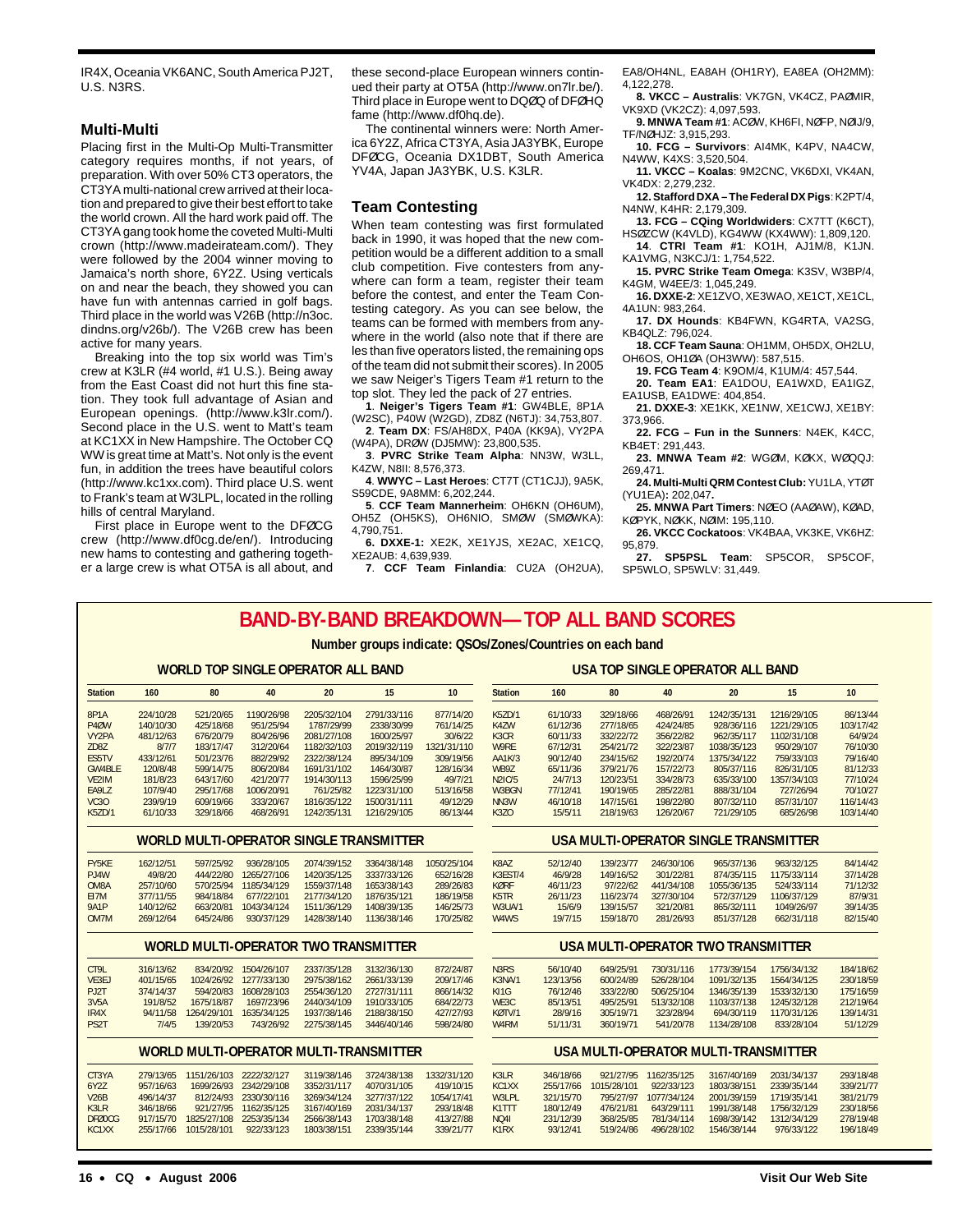

#### **EUROPE TOP SINGLE OPERATOR ALL BAND**

| <b>Station</b>    | 160       | 80        | 40         | 20          | 15          | 10        |
|-------------------|-----------|-----------|------------|-------------|-------------|-----------|
| <b>FS5TV</b>      | 433/12/61 | 501/23/76 | 882/29/92  | 2322/38/124 | 895/34/109  | 309/19/56 |
| <b>GW4BIF</b>     | 120/8/48  | 599/14/75 | 806/20/84  | 1691/31/102 | 1464/30/87  | 128/16/34 |
| <b>S50A</b>       | 128/9/49  | 385/16/60 | 1068/28/98 | 1048/33/101 | 1079/32/99  | 159/21/46 |
| M <sub>6</sub> T  | 163/8/52  | 452/13/70 | 667/22/84  | 1385/32/100 | 1087/35/103 | 144/17/42 |
| FA4KR             | 58/6/39   | 396/15/77 | 362/19/76  | 1044/32/103 | 1305/31/103 | 233/14/48 |
| $D$ . J $4PT$     | 184/12/50 | 435/18/67 | 502/23/77  | 958/33/85   | 841/34/91   | 74/13/42  |
| I B8IB            | 407/10/58 | 812/17/75 | 475/24/87  | 997/30/97   | 904/32/92   | 36/9/32   |
| 077X              | 323/9/47  | 654/15/63 | 163/18/63  | 1387/33/102 | 877/29/82   | 21/7/12   |
| USSD              | 116/5/36  | 401/11/54 | 239/16/62  | 1067/29/91  | 925/35/103  | 131/15/36 |
| IR <sub>4</sub> T | 79/6/40   | 287/17/72 | 671/26/88  | 174/21/47   | 777/36/114  | 178/16/41 |

#### **EUROPE MULTI-OPERATOR SINGLE TRANSMITTER**

| OM8A              | 257/10/60 | 570/25/94 | 1185/34/129 | 1559/37/148 | 1653/38/143 | 289/26/83 |
|-------------------|-----------|-----------|-------------|-------------|-------------|-----------|
| F17M              | 377/11/55 | 984/18/84 | 677/22/101  | 2177/34/120 | 1876/35/121 | 186/19/58 |
| <b>9A1P</b>       | 140/12/62 | 663/20/81 | 1043/34/124 | 1511/36/129 | 1408/39/135 | 146/25/73 |
| OM7M              | 269/12/64 | 645/24/86 | 930/37/129  | 1428/38/140 | 1136/38/146 | 170/25/82 |
| G5W               | 222/9/59  | 653/18/85 | 778/27/108  | 1775/36/137 | 1407/35/127 | 58/18/58  |
| OK <sub>5</sub> W | 172/10/57 | 738/23/89 | 1093/35/129 | 1101/36/143 | 1144/37/124 | 163/27/82 |

#### **EUROPE MULTI-OPERATOR TWO TRANSMITTER**

| 94/11/58  | 1264/29/101 | 1635/34/125 | 1937/38/146 | 2188/38/150 | 427/27/93 |
|-----------|-------------|-------------|-------------|-------------|-----------|
| 629/9/60  | 1479/22/95  | 1664/33/123 | 2281/37/141 | 1703/38/141 | 396/25/82 |
| 402/12/58 | 934/26/98   | 1806/35/122 | 2383/38/135 | 1861/38/145 | 403/24/82 |
| 497/12/59 | 1014/19/81  | 1121/33/127 | 1652/37/132 | 1937/39/144 | 263/20/64 |
| 200/8/50  | 1057/20/89  | 1124/32/113 | 1249/36/130 | 1592/38/142 | 279/25/73 |
| 464/10/55 | 845/20/78   | 882/33/117  | 2070/37/127 | 1227/38/118 | 250/20/50 |
|           |             |             |             |             |           |

#### **EUROPE MULTI-OPERATOR MULTI-TRANSMITTER**

| <b>DEØCG</b><br>OT <sub>5</sub> A<br>DOQO | 917/15/70<br>858/13/64<br>957/11/64 | 1825/27/108<br>1492/21/90<br>1565/25/93 | 2253/35/134<br>2601/33/127<br>2604/36/137 | 2566/38/143<br>2474/38/145<br>2381/38/156 | 1703/38/148<br>1362/38/127<br>1467/38/144 | 413/27/88<br>609/25/92<br>431/28/94 |
|-------------------------------------------|-------------------------------------|-----------------------------------------|-------------------------------------------|-------------------------------------------|-------------------------------------------|-------------------------------------|
| RW <sub>2F</sub>                          | 1121/18/81                          | 1500/22/90                              | 2124/34/134                               | 2223/37/143                               | 1631/38/142                               | 419/25/88                           |
| <b>179W</b>                               | 684/10/66                           | 1189/25/94                              | 1856/31/121                               | 2732/38/145                               | 2206/37/140                               | 625/27/96                           |
| MD4K                                      | 945/12/67                           | 1509/18/89                              | 2314/31/120                               | 2062/34/130                               | 1519/36/134                               | 595/17/80                           |

## **Records**

On the CQWW.com web page there are the all-time records for each continent and every country for every mode. Check out your country or call area. Trying to best an existing record or your prior year's score is a worthy goal.

Congratulations to the following stations who set new world and continental records.

**World:** 7 CN2R (W7EJ), L3.7 TA3D, L1.8 YMØT (TA2RC), Q1.8 KP4KE, A3.7 SP8BRQ, A1.8 ON4WW.

**Africa:** 7 CN2R (W7EJ), L3.7 7XØRY, A21 EA8URL (EC8AUA).

**Asia**: 7 UA9AYA (UA9BA), L3.7 TA3D, L1.8 YMØT (TA2RC).

**Europe**: 3.7 SMØW (SMØWKA), 1.8 OZ1DD, L7 T94DO, A3.7 SP8BRQ, A1.8 ON4WW.

**Japan**: Q3.7 JE1LFX.

**USA:** L1.8 K9RO, Q1.8 K3BU, A7 N4CC, A1.8 W2MF. **North America**: L1.8 VE3MGY, Q1.8 KP4KE, A7 N4CC. **Oceania**: 14 KH7X, A21 KG6DX, A14 9M6DXX, A7 AH6RF. **South America**: A7 PX8C(PY8AZT).

#### **Special Mention**

The CQ WW is famous for encouraging contesters to put on their travel shoes and go to a DX location for the contest. Every year hundreds of contesters travel to exotic locations. Thank you to the many DXpeditions and the efforts of hundreds of contesters who made the contest experience more interesting for all of us. Here are some calls you probably worked: VP2EAZ, VP2EWX, VP2ECM, 8P1A, V31MQ, VY2PA, J3/SP9PT, J3/SP9BQJ, FG/K9NW, HQ9R, V47KP, V49A, FS/AH8DX, VP5KE, VP5DX, IH9P, ZD8Z, EA8AH, EA8EA, D44TD, CN2R, ST2T, 5H3EE, T6X, A47RS, OHØJFP, CU2A, CU2B, CU2/OH2PM, CU2/OH1VR, T96Q, SV9/OH4FR, J48NL, J48PL, J43J, ISØ/WHØQ, ISØ/K7QB, VK9XD, VK9XG, 9M8YY, 9M6/G3OKK, KH6/NØCO, KH6/ WØCN, P40W, P49Y, P40A, VP9I, FM5BH, EA8/DL5AXX, TF/NØHJZ, LX/ON4ACA, YBØ/ HA2VR, ZL3TE, J7DM, V47NS, FS/AA4V, IG9R, 9G5A, 3V8SF, TI8M, OHØZ, J49Z, GD6IA, GJ2A, AH2R, PJ4W, FY5KE, V31MD, TI5N, CT9L, 3V5A, 8Q7EA, SX5P, PJ2T, V26B, J3A, 6Y2Z, VP5T, WP2Z, CT3YA, MD4K, HBØ/HB9AON, ISØ/DL3EW. Check out the full results for many more exotic callsigns.

Once again there were many intra-country competitions. Two ops or more try their best to see who will come out on top. By looking careful-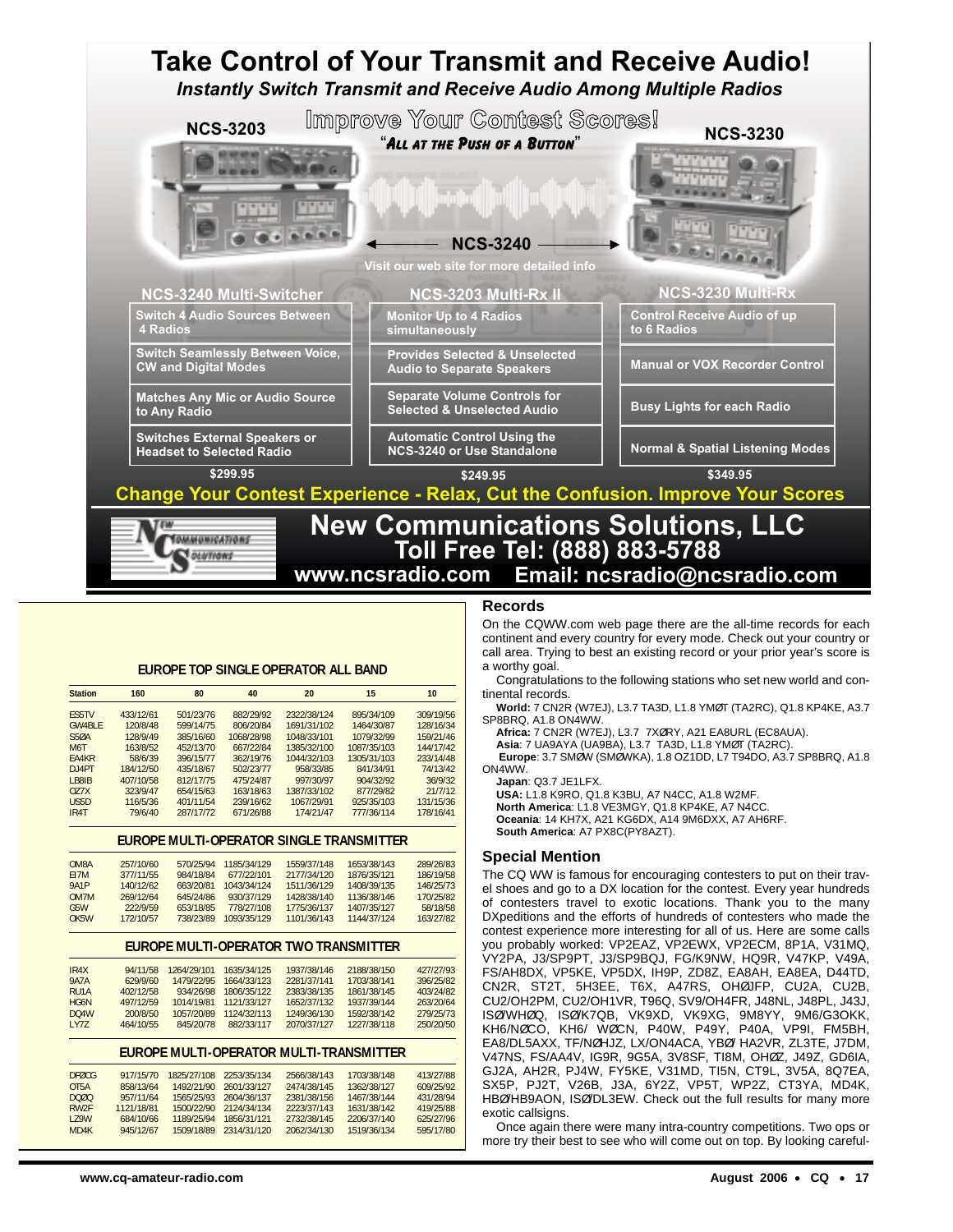## **TROPHY WINNERS AND DONORS**

**SINGLE OPERATOR World All Band 8P1A (Opr. Tom Georgens, W2SC) Donor:** Dave Rosen, K2GM WA2RAU and W2SKE Memorial

**World Low Power P40A (Opr. John Bayne, KK9A) Donor:** Slovenian Contest Club

**World QRP Gerard Gendron, F5BEG Donor:** Jeff Steinman, N5TJ

**World Assisted FM5BH (Opr. Christian Pidancier, F6HLC) Donor:** CQ magazine

**U.S.A<br><b>K5ZD/1 (Opr. Dave Pascoe, KM3T)**<br>Donor: Potomac Valley R.C. – KC8C Memorial

**U.S.A Low Power Edward Sawyer, N1UR Donor:** North Coast Contesters

**U.S.A. Zone 3 Mitch Mason, K7RL Donor:** Dave Pruett, K8CC & Greg Surma, K8GL

**U.S.A. Zone 4 Mike Wetzel, W9RE Donor:** Dave Pruett, K8CC & Greg Surma, K8GL

**Canada VY2PA (Opr. Scott Robbins, W4PA) Donor:** Niagara Frontier Int'l DX Assoc. VE3WT Memorial

**Caribbean/C.A. Jose Hector Garcia M., XE2K Donor:** Alex M. Kasevich, VP2MM

**Europe<br>
<b>Tonno Vahk, ES5TV**<br>
Donor: Potomac Valley R.C. – W4BVV Memorial

**Europe Low Power<br><b>CT7T (Opr. Jose Manuel Farto Lopes, CT1CJJ)**<br>Donor: Scott Jones, N3RA & Tim Duffy, K3LR

**Russia Igor Burykh, UA3QDX Donor:** Roman Thomas, RZ3AA

**Africa ZD8Z (Opr. James Neiger, N6TJ) Donor:** Gordon Marshall, W6RR

**Asia UP\$\$L (Opr. Vladimir Vinichenko, UN9LW) Donor:** 2 AM Dayton Pizza Gang

**Japan<br>Masaki Masa Okano, JH4UYB<br>Donor: Tack Kumagai, JE1CKA** 

**Japan Low Power Takeda Hideto, JF2QNM Donor:** Western Washington DX Club

**Oceania Tetsuo Tanaka, AH7C Donor:** Northern California DX Club

**South America P40W (Opr. John Crovelli, W2GD) Donor:** Yankee Clipper Contest Club

**SINGLE OPERATOR, SINGLE BAND World – 28 MHz Juan Manuel Morandi, LU1HF Donor:** Joel Chalmers, KG6DX

**World – 21 MHz PX5E (Opr. Sergio Almeida, PP5JR) Donor:** Robert Naumann, N5NJ

**World – 14 MHz D44TD (Opr. Alberto Annesi, IV3TAN) Donor:** North Jersey DX Assn. – K2HLB Memorial

**World – 7 MHz CN2R (Opr: James Sullivan, W7EJ) Donor:** Fred Laun, K3ZO – K7ZZ Memorial

**World – 3.7 MHz Mauri Leppala, EA8/OH4NL Donor:** Fred Capossela, K6SSS

**World – 1.8 MHz Jens Rohme, OZ1DD Donor:** Robert Wruble, W7GG

**USA – 28 MHz Charles Dietz, W5PR Donor:** Donald Thomas, N6DT

**USA – 21 MHz Neal Sulmeyer, K4EA Donor:** WorldRadio

**USA – 14 MHz Daniel Handa, W7WA Donor:** Southern California DX Club

**USA – 7 MHz Bill Kollenbaum, K4XS Donor:** Stanley Cohen, W8QDQ

> **USA – 3.7 MHz James Eppright, K5RX Donor:** Alex Jozsa, KG1E

**USA – 1.8 MHz Bill Tippett II, W4ZV Donor:** CQ magazine

**Carib./C.A. (21 MHz) VP5DX (James Iori, NU4Y) Donor:** Nate Moreschi, N4YDU

**Europe – 28 MHz Zdravko "Emil" Balen, 9A9A Donor:** CQ magazine

**Europe – 21 MHz T96Q (Opr: Slobodan Kojic, YZ1AU) Donor:** Tine Brajnik, S50A

**Europe – 14 MHz Veijo Kontas, OH6KN Donor:** CQ magazine

**Europe – 7 MHz Jiri Sanda, OK1RI Donor:** John Warren, NT5C

**Europe – 3.7 MHz Teemu Korhonen, SMØW Donor:** Ted Demopoulos, KT1V

**Europe – 1.8 MHz Dragan Djordjevic, YT6Y\* Donor:** Robert Kasca, S53R

**Oceania (14 MHz) KH7X (Opr: Mike Gibson, KH6ND) Donor:** Bruce D. Lee, KD6WW

**Asia –14 MHz<br>
<b>Vakhtang Mumladze, 4L8A**<br> **Donor:** Al Teimurazov, 4L5A – JA4FWM Memorial

**Japan – 21 MHz Ooshika Tarou, JI2UNR Donor:** DX Family Foundation

**Japan – 14 MHz Akira Minagawa, JAØJHA Donor:** Take Yokoyama, JL1BLW

**MULTI-OPERATOR, SINGLE TRANSMITTER** World<br>**FY5YE (Oprs: F1HAR, F5HRY, F5LND,<br><b>Donor:** So. Calif. DX Club – W6AM Memorial

U.S.A.<br>**K8AZ (Oprs: K8AZ, K8BL, K8MR, N8AA,<br>NDBL, W8CAR, W8KIC, WB8K, WT8C)<br>Donor: Carolina DX Association** 

**Carib./C.A. J7DM (Oprs: AD4J, K2DM, K3ZM, W4GKA) Donor:** Eric Scace, K3NA

**Africa IG9R (Oprs: IK8HCG, IZ8DFO, IZ8FBU, IV3OWC, IV3JVJ, IV3TDM) Donor:** Tikirriki Contest Club – IH9P

**Asia 9K2HN (Oprs: 9K2HN, 9K2YM, 9K2RR, 9K2ID, 9K2CQ, 9K2HS) Donor:** Edward L. Campbell, NT4TT AA6BB and KA6V Memorial

**Japan JA7YAA (Oprs: JI5RPT, JE7HLZ, JG7PSJ, JO7DJT, JHØNZN) Donor:** CQ magazine

**Europe OM8A (Oprs: OM2KW, OM2VL, OM3BH, OM3GI, OM3LA, OM3NA, OM3RG, OM3RM) Donor:** Bob Cox, K3EST

**Oceania AH2R (Oprs: JI3ERV/NH2C, JR7OMD/WI3O, JE8KKX/AH2K, JO1DFG/KH2XC, KH2/JH7QXJ) Donor:** Junichi Tanaka, JH4RHF

**South America PJ4W (Oprs: DK1MM, OE2GEN, OE2VEL, OE9MON)\* Donor:** Victor Burns, KI6IM – The Cuba Libra Contest Club

**MULTI-OPERATOR, TWO TRANSMITTERS World CT9L (Oprs: DL1YD, DL1QW, DL1YFF, DL8OBQ, DK3DM, DK5QN, DF8AE, DB7QJ, DJ8OG, DJ6QT, SV8CS, IK2QEI) Donor:** CQ magazine

**U.S.A. N3RS (Oprs: N3NA, N3RD, N3RS, W8FJ, WA3LRO, K9RS, N2SR) Donor:** Kimo Chun, KH7U Dan Robbins, KL7Y Memorial

**Europe IR4X (Oprs: I4TJE, I4VEQ, I4EAT, I4AVG, I4IND, I4IKW, IK4EWK, IK4DCT, IZ4BOY, IZ3EYZ, IK2NCJ) Donor:** Aki Nagi, JA5DQH

**Oceania VK6ANC (Oprs: VK6NU, VK6XH, VK6ZN, VK6ZAA, VK6ANC) Donor:** Japan CQ Ham Radio

**MULTI-OPERATOR, MULTI-TRANSMITTER**

World<br>CT3M (Oprs: CT3BD, CT3DL, CT3DZ, CT3EE,<br>CT3EN, CT3HK, CT3IA, CT3IQ, CT3KU,<br>CT3KY, CT1BOH, CT1BOP, CT1DIZ, CT4NH,<br>W6NV, N6MJ, P43E, OH2KI)<br>Donor: Dave, W6NL and Barb, K6BL Leeson

U.S.A.<br>**K3LR (Oprs: K3LR, N2NC, K5GO, W9ZRX, K8GL,<br>W2RQ, W8JV, N2NT, N9RV, K3UA,<br>Donor: CQ magazine<br>Donor: CQ magazine** 

Europe<br>DFØCG (Oprs: DB6JG, DF3KV, DG3FK, DH1NFL,<br>DH5HV, DJ7EO, DK6WL, DL1EJA, DL1MGB,<br>DL2AA, DL2YL, DL3DXX, DL5SDK, DL6FBL,<br>Donor: Finnish Amateur Radio League

Japan<br>JA3YBK (Oprs: JG3KIV, JI3OPA, JO3LDN, JP3PZD,<br>JH3PRR, JH4NMT, JR4ISF, JF4FUF) **Donor:** Ryozo Goto, JH3JYS

> **CONTEST EXPEDITIONS World Single Operator Michael Tessmer, FG/K9NW Donor:** National Capitol DX Assn. Stuart Meyer, W2GHK Memorial

**World Multi-Single J49Z (Oprs: I2WIJ, IK8UND, IZ4DPV)) Donor:** Gail Schieber, K2RED

World Multi-Multi<br>6Y2Z (Ops: AB6BH, K5OT, K6AM, K6JL, K6MC,<br>N5ZO, N6AA, N6VI, N6ZZ, W6XD) ) **Donor:** Tachio Yuasa, JA9VDA

\*Second place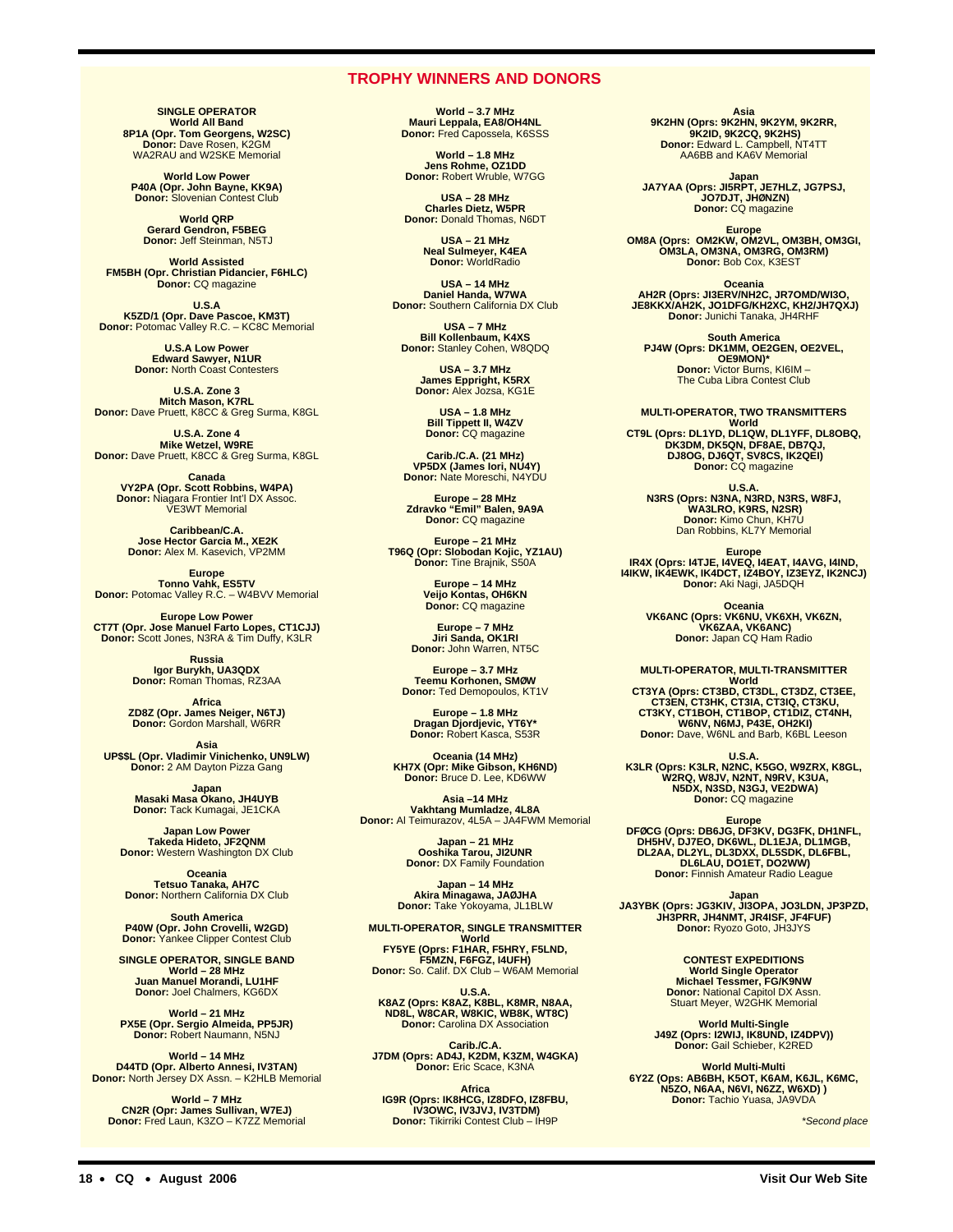ly at the results, you can see many such competitions. Noticed the three XE teams in the Team Contesting category. What a great way to increase activity in a rare zone. A very special thanks is due to the team of HBØ/HB9AON (DJ2YE and crew). Over the years they have provided the rare HBØ multiplier to thousands of contesters.

## **Comments**

As the opening comments indicated, the 2005 CQ WW SSB was a case where the contest makes the conditions. We received about 4430 SSB contest logs, of which about 4200 were electronic! Thanks to all the contesters around the world who sent in a log. Please send in your log no matter how small.

Your submission of an electronic log allows for a fairer adjudication process. Submitting an electronic log is easy. Send your SSB log to <ssb@cqww.com> (CW logs go to <cw@ cqww.com>). Please send your log in Cabrillo format. If you did everything OK, you will get back an acknowledgment. If there was something wrong, you will get a message telling you what to do to correct the error. You can then resubmit your log to the same above addresses. The messages are presented in numerous languages. If you don't see your language and you would be willing to help out by translating for your fellow countrymen, or for any inquery, please send a message to <questions@cqww. com> for more information.

Each year everyone who submitted an electronic log receives a UBN report of how their log was judged. You can learn more about the UBN report by going to the CQWW.com website and scrolling down to the end, where it is explained. The CQ WW Contest Committee provides many ways for an entrant to check his/her log for category, club, operator, and score accuracy. Long before the final results are published, a logs-received list with your category and your UBN list is posted on the CQ WW site. Look over these lists to find out if your information is accurate.

Thanks to the input from numerous entrants a few systemic errors were found and corrected. All these efforts help to make the results as accurate as possible. We enter the contest to have fun, meet friends, perhaps work some new ones, and compete fairly. You can see information concerning the CQ WW on the web at: <http://www.cqww.com>.

**Packet and other help**. If you plan to try to make the Top Scores box, you can count on your log being carefully scrutinized. The CQ WW CC is looking to confirm that you are really in the category you claim and that your score entry is true. In a perfect world we would not have to spend this extra effort to check potential problem logs; however, some entrants feel they must win even if it means not following the rules. Just as in other aspects of life, cheating will not be tolerated. The use of undeclared packet, the use of additional operators for a single operator entry, two signals at the same time on the same band or on separate bands at the same time if you are single operator, all are in violation of the CQ WW rules. The CQ WW has at its disposal years of data, category averages for packet and non-packet scores, statistical aids to verify winners, URL tracing, packet clusters, and reverse log time/band checking (the stations an entrant works can be electronically queried for frequencies and times; therefore an entrant's log without frequencies is not necessary to discover a violation of the rules) are just some of the tools we have available. In addition, we frequently confer with excellent operators in the SO2R and other categories to help confirm what is possible.

Several problems have arisen through the use of packet. If you are a single operator in **any** single operator category, you **cannot receive help in any way from another person or any DX spotting network.** Every year we receive reports of someone allegedly having another operator spot or work QSOs for him, or the unclaimed use of packet. This is cheating, and we will crack down on such cases. The use of packet to self-spot is against the rules, and anyone trying to hide the fact that he is doing it by using other callsigns is obvious to the CQ WW CC. There is nothing wrong with coming across a station and spotting it, but selfspotting is against the rules.

**The clever use of packet to add multipliers to your score will not be tolerated.** If you do this, you will be **disqualified.** A fair competition means that everyone follows the same written rules. There is no problem with using a DX spotting network: **just submit your entry as Assisted.**

#### **Thanks**

Every year the CQ WW Contest Committee devotes a great deal of effort to make the results as complete and accurate as possible. Creating the line scores is just the final product. Thanks to the committee, entrant log submission problems, incomplete logs, forgotten band changes

SteppIR

**Antenna Systems** 

not in log, incorrect call indicated for the contest, and a myriad of other subtle problems are sorted out behind the scenes. Using an armatorium of log-checking tools and data sources, the CQ WW Contest Committee has done its best to certify the winners. The members of the committee who provided insight into many contesting topics are: K1DG, K3WW, K3ZO, KR2Q, N2AA, N2NC, N3ED, N6ZZ, N9RV, W3ZZ, K1AR, KM3T, KT3Y, N5TJ, W5OV, N5KO, K6AW, N6ZZ, N6AA, and N8BJQ. The DX advisors who offered advice and sorted out potential problems are: CT1BOH, EA3DU, F6BEE, G3SXW, I2UIY, JE1CKA, OH2KI, OH2MM, PY5EG, S50A, UA9BA, VA7RR, VE3EJ, RA3AUU, and E21EIC. A special thanks to Dick, N6AA, and Larry, N6TW, who once again spent countless hours to make the CQ WW database the best in contesting. The CQ WW uses the software developed by Tree, N6TR. Additional software provided by WT4I was used. The CQ WW records are maintained by John, N2NC, and K3EST. Phil, N6ZZ, put in lots of hours beta testing the callsign the database and UBN reports. Thanks as always to John, K1AR, and Tim, K3LR, for their advice.

Congratulations to all the winners and entrants! CU in the '06 test!

73, Bob, K3EST

## **DX QRM**

Logging all those Caribbean mults is easy, I always thought. Not located in their main direction, it's been a tricky game from East Africa (15m low power) . . . **5H3EE.** Thanks to Langkah Syabas Beach Resort

(Continued on page 101)



"We added four SteppIR 2el yagis to our antenna arsenal for several reasons. First, the ability to cover 5 bands with one antenna, greatly simplified our planning and antenna erection under difficult circumstances. We were on the air quickly! Second, we had NA and EU roughly in one direction and with a simple throw of a switch the antennas would switch 180 degrees and we would beam Japan. That way, it was not necessary to go outside in the bad weather and manually rotate the antenna. Lastly, they performed just as advertised and stood up to wind, ice, sleet and snow. They are a great choice Bob, K4UEE, 3YOX DXpedition co-leader for Peter I and home!"

> We couldn't have said it better ourselves! Get a SteppIR and hear the difference.

**SteppIR Antennas** 23831 SE Tiger Mtn. Rd, Issaquah, WA 98027 Call Toll Free 866-STEPPIR (866-783-7747)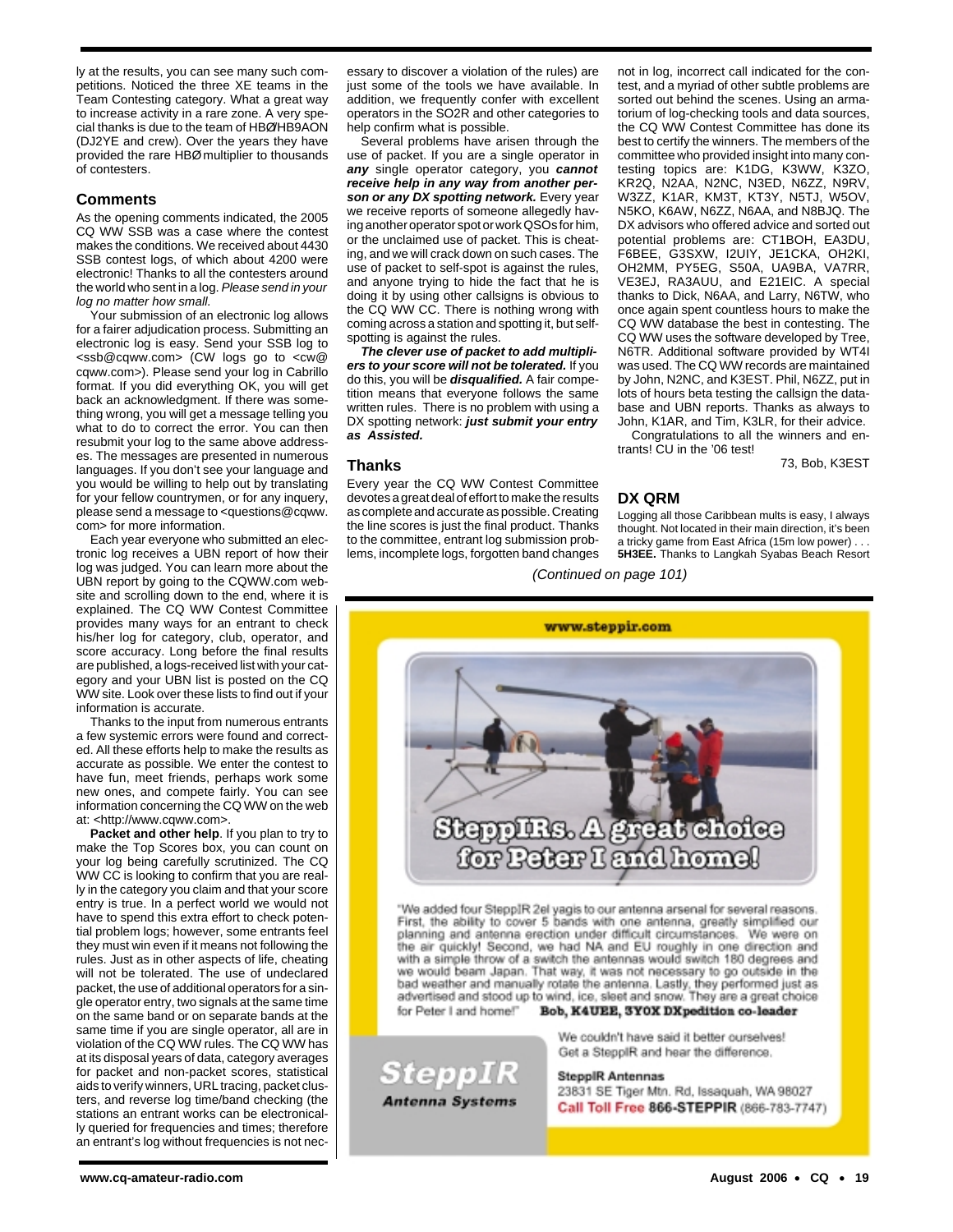## Results of the 2005 CQ WW DX SSB Contest (from page 19)

for use of station (www.api-japan.com). I'm ex-G4JVG and P29DX. Nice to be back in zone 28 again! See you next year . . . **9M6DXX.**Good contest. Surprisingly good propogation on 10m. Usual QRM on the rest of the bands however . . . **A45WG.** 80m is pure "masochism" in Europe, especially running QRP! But anyway, had great fun running just 5 watts (FT-817) into a 83m delta loop, although plagued by S9+ contest QRM all over . . . **DH8BQA.** First contest with DQ5T callsign and new team in Munich. Everybody was happy and we will improve our setup permanently. 40m operation with TH3 element beam was a dream . . . **DQ5T.** This contest is a surprise box. The whole band was full of stations calling, which is perfect for a QRP as me as I always found a station to call! I hope to repeat last year's award but now on 15. Congratulations to winners and organization as well for the biggest event in radio . . .**EA4DUT.** First ever serious

entry, as so (last entry was as M/S and for fun) nice to be in France, as you are rare. Pleasant to be called by West Indies big guns or guys from Pacific area!. . . **F6KNB (F4CIB).** On a beautiful late-autumn day, what better than a little portable operation from the Belgian countryside? . . . **G3VQO.** Just a few hours of S&P concentrating mainly on 21 and 28. Good conditions on 21 and some new DXCC entities for the log. 28 opened across the Atlantic on Sunday afternoon . . . **G4FKA.** Every frequency between 7.00–7.10 MHz three deep in QSOs. 15m had some interest but 10m remained dead . . . **G6CSY.** Conditions better than expected for this time of the sunspot cycle, but still wall to wall stations on 20. Having 15 open for many hours helped, as did some short openings on 10 . . . **GD6IA.** No sunspots, but no solar storms either. Could have been a lot worse! . . . **GW4BLE.** Have you ever participated in an SSB contest without a micro-

**WORLD ALL BAND** 8P1A.................10,540,052 P40W..................9,654,145 VY2PA................8,602,286 ZD8Z ..................8,452,150 ES5TV................6,437,918 GW4BLE .............6,118,605<br>VE2IM...................6,047,000 VE2IM.......................6,047,000 EA9LZ ................5,968,812 VC3O..................5,794,200 5 553 841 LU1HF...................620,398 Ago, 496<br>A07.464. PY5XT.....................272,844 ZW5B ....................196,098 .178.717 PX5E ..................2,274,068<br>P49Y...................1,703.924 P49Y......................1,703,924<br>EARAH 1667.064 EA8AH................1,667,064 AY8A ..................1,278,468 T96Q ..................1,152,180<br>VP5DX................1,052,142 1,052,142 D44TD................2,222,829 OH6KN...............1,710,648 4L8A......................1,644,070<br>KH7X 1.539.072 KH7X..................1,539,072<br>EA8EA................1.206.918 EA8EA..................1,206,918<br>PY2NY.................1.042.440  $.1,042,440$ CN2R..................1,590,675<br>9Y4W........................975.652 975,652<br>792.990 UA9AYA ................792,990 OK1RI....................677,673  $.660.152$ EA8/OH4NL...........473,060 SMØW ..................424,424<br>SN3A<br>400 SN3A........................386,400<br>IR4M.......................304.673 IR4M......................304,673 CU2B.......................294,261<br>GM7V......................243.540 243.540 OZ1DD ..................125,178 YT6Y .....................116,400 OE8Q ............................97,440<br>LY2LL 82.302 LY2IJ .......................82,302 77,077<br>75,850 **LOW POWER ALL BAND** P40A.........................7,649,824<br>FG/K9NW............5,104,410 CT<sub>7</sub>,638,544<br>  $-3,483,000$ HK3JJH ..............2,793,392<br>9A5K....................2,497,536<br>LY9A....................1,795,560 9A5K...................2,497,536 LY9A....................1,795,560<br>CO8LY 1792461 CO8LY................1,792,461 UA4FER .............1,643,880<br>N1LIR 1 577 730 1.577.730 EA8TX...................223,236 L44DX ...................190,256 LR2D ...........................161,360<br>PY2CX....................147.157 PY2CX...................147,157 PY2DY...................145,950 144,000 HC1JQ................1,015,653<br>IH9P.........................937.728 937,72<mark>8............</mark><br>713.952............ 5B/HA5PP .............713,952 5H3EE...................617,848 **14 MHz** YT1AD...................670,721 **HP1XX...**<br>XF1I XE1L............................516,838<br>UN6LN....................349,200 00.<br>347.508 YV5YMA<br>LY6A...... LY6A......................341,400 **7 MHz** HI3TEJ ..................286,794<br>T94DO .....................216,008 T94DO...................216,008 TA3J.......................185,440<br>V49A 135,408 135,408 RW9DX .................116,957<br>S54A.......................102.297 S54A......................102,297 **3.7 MHz** TA3D .....................208,616 .128,364<br>...64,148 S59CDE ..................64,148 7XØRY<br>LY1DT E<br>.46,480 UU4JK\ **1.8 MHz** YMØT.......................67,716 S54W.......................41,778  $.24.507$ 9A3RE.......................15,288<br>SP4XON 14.964 SP4XQN..................14,964<br>TA7OM.....................13,400 TA7OM. **QRP ALL BAND**<br> **F5BEG**.................... F5BEG.....................654,126<br>KO1H.......................649.399 E649,399.<br>495.818 KA1LMR................495,818<br>IK5RUN.................427.440 **IK5RUN** .................427,440 DF1DX........................328,750<br>JR4DAH.................316.560 JR4DAH ................316,560<br>RV3QX ..................295,776 RV3QX ..................295,776 OK1VBA................263,948 RW3AI...................263,625 RN6AL...................230,914 **ASSISTED ALL BAND** FM5BH ...............5,925,228 ZX2B ..................4,943,323 RG9A.......................4,776,046<br>LX7I......................4.296.919 LX7I......................4,296,919<br>RK4FD 4 197.388 RK4FD................4,197,388<br>DRØW................4,080,231 DRØW................4,080,231<br>W2RE 4 013 064 W2RE..................4,013,064<br>K2NG...................3,853,056 k2NG..................3,853,056<br>VO1MP...............3.649.805 VO1MP...............3,649,805 TM7F..................3,610,978 **MULTI-OPERATOR SINGLE TRANSMITTER**<br>**FY5KE** ..............19.055.67 FY5KE...............19,055,673<br>PJ4W.................12,645,826 PJ4W................12,645,826 OM8A ..................9,652,744<br>EI7M ......................8.125.830 EI7M...................8,125,830<br>9A1P...................7,982,590 9A1P...................7,982,590 OM7M.................7,709,190 **MULTI-OPERATOR TWO TRANSMITTER**<br>2,787,2...................18 CT9L..................18,787,200<br>VE3EJ 16,493,120 VE3EJ ..............16,493,120 PJ2T.................15,085,936 3V5A.................14,896,200 IR4X .................13,734,300 ..12.487.515 **MULTI-OPERATOR** V26B.................17,865,770<br>K3LR.................16.283.848 K3LR ................16,283,848<br>DFØCG ..............15.337.439 DFØCG.............15,337,439<br>KC1XX...............14.482.410  $.14.482.410$ **USA ALL BAND** K5ZD/1 ................5,553,841<br>K4ZW 4 906 980 K4ZW ................4,906,980<br>K3CR ..................4,445,930 K3CR.................4,445,930<br>W9RE 4 282 720 W9RE ................4,282,720<br>AA1K/3 ..............4.112.913 AA1K/3 ...............4,112,913 WB9Z ................3,523,377<br>N2IC/5 ................3,335,815 N2IC/5 ................3,335,815 W3BGN ..............3,257,436<br>NN3W .................2,704,683 NN3W.................2,704,683 K3ZO..................2,579,927 **28 MHz** W5PR.........................21,200<br>W9YYG......................3.335 .....3.335 **21 MHz** K4EA .....................448,635<br>N4PN .....................321,372 N4PN......................321,372<br>W7UT...................288.686 W7UT ....................288,686 N2ZO/Ø..................283,432 N4CT ......................254,332<br>K8IA/7 .....................240.464 K8IA/7....................240,464 **14 MHz** W7WA .........................848,350<br>N3HBX 744 430 N3HBX ..................744,430 675,273.<br>598 696 K2XA ...<br>WC1M .<br>KD2RD KD2RD ..................504,488 .372,570 **7 MHz** K4XS .....................379,362 N4NX.......................59,750 NA5Q.......................51,213 WØGJ .......................41,886<br>AG4W 35,061 AA4VV.....................28,785 **3.7 MHz** K5RX.......................78,810 KU1CW/Ø ................60,334 K2RR/1<br>W6KW. Eb. 152,116 AA4MM<br>KG9N... KG9N.......................23,868 **1.8 MHz** W4ZV .............................32,038<br>KT1V ...........................27,807 KT1V ..........................27,807<br>KK4SI ........................4,972 KK4SI ........................4,972 W3GH........................4,387 W7IZL<br>KC7V.  $.1,260$ **LOW POWER ALL BAND** N1UR....................1,577,730<br>WA1S.................1.221.903 WA1S .................1,221,903<br>N1PGA ...............1.140,800 N1PGA ...............1,140,800 W1KT ..................1,034,722<br>N5AW ..................1.030.680 N5AW .................1,030,680<br>W3LL ......................966,966 966,966 W1JQ<br>WD5K .848.202 ACØW....................751,983<br>K1HT 599.616 599.616 **28 MHz** K4WI........................12,120  $\dots$ 1,529 **21 MHz** W6AFA..................202,365<br>N2GM....................132.514 N2GM.....................132,514<br>W4FFH 94 752 K5MQ ......................52,965 **14 MHz** WØAH..............................207,632 N4MO....................156,264 K2MFY<br>W7FP. ...........................132,736<br>W3NO....................130.582 W3NO....................130,582 126,758 **7 MHz** KU8E/4....................28,925 KE5AQD....................3,738<br>W6XI/7.......................2.240 W6XI/7. **3.7 MHz** K8DO.........................7,695 K2YEH. K7SP .........................2,877<br>KI6PG ............................407 KI<sub>6</sub>PG **1.8 MHz** K9RO..............................4,416<br>W9VW 752 W9VW ... .......432<br>60......... KB3KYZ. **QRP ALL BAND** KO1H.....................649,399 KA1LMR................495,818 K8ZT......................193,048 N1TM.....................108,100 K3GM/1 ...................50,700<br>N8XA 18.853 N8XA...........................18,853<br>N3HU..........................17,679 N3HU.........................17,679<br>NE1RD....................13.275 NE1RD ....................13,275 W4DEC .....................5,408 KØCD/9. 4464 **ASSISTED ALL BAND** W2RE.................4,013,064  $.3.853.056$ K<sub>1</sub>AR...................3,469,180<br>K3WW.................3,134.720 K3WW ...............3,134,720<br>N1DG .................2,569,252 N1DG ................2,569,252<br>K5KG/4 2553,904 2.553,904 NN3Q .................2,202,680<br>KO3E 2 185 442 KQ3F ..................2,185,<mark>442</mark><br>AA3B ..................2.168.185 AA3B ....................2,168,185<br>W6YL......................2,091.712 .2,091,712 **MULTI-OPERATOR SINGLE TRANSMITTER**<br>K8AZ ..................4.170.03 K8AZ ..................4,170,038 K3EST/4.............3,431,878 KØRF..................3,255,548<br>K5TR 3 193 918 a, 193,918<br>3,094.456. W3UA/1........<br>W4WS..........  $.3,070,730$ **MULTI-OPERATOR TWO TRANSMITTER**<br>N3RS 10.158.0 N3RS................10,158,016<br>K3NA/1...............7,986.663 K3NA/1...............7,986,663 KI1G ...................7,395,500<br>WE3C .................6,756,390 WE3C.................6,756,390<br>KØTV/1...............4.075.428 KØTV/1 ..............4,075,428<br>W4RM ................4,026,330  $.4,026,330$ **MULTI-OPERATOR MULTI-TRANSMITTER**<br>K3LR 16.283.84 K3LR ................16,283,848<br>KC1XX...............14.482.410 KC1XX..............14,482,410<br>M3LPL 12,884,120 ....................12,884,120<br>K1TTT .................9.757.348 K1TTT ................9,757,348 NQ4I......................7,606,080<br>K1RX.....................6,453,523 .6,453,523 **EUROPE ALL BAND** ES5TV................6,437,918 M6T ....................4,685,268<br>EA4KR................3.762.529 EA4KR................3,762,529<br>DJ4PT ................3.656.405 DJ4PT ................3,656,405<br>LB8IB..................3,638,669 LB8IB.................3,638,669<br>OZZX 3.172.320 OZ7X..................3,172,320 US5D..................2,720,374<br>IR4T....................2,511,008 IR4T....................2,511,008 **28 MHz** 9A9A......................169,743 UT2IY ....................106,040 T93O .....................100,980 S57S........................98,136<br>LZ9X........................77.748 LZ9X........................77,748 **72 114 21 MHz** T96Q ..................1,152,180 OH4R .......................734,125<br>YT5G 659 987 YT5G ......................659,987<br>F6KNB ....................610.344 F6KNB....................610,344<br>OH5Z.......................527,692<br>YT7Z........................491,346 OH5Z.....................527,692 YT7Z......................491,346 **14 MHz** OH6KN................1,710,648<br>CT8T..................1.036.104 CT8T ..................1,036,104<br>S50K.........................916,584 S50K.............................916,584<br>M77 898 184 M7Z .........................898,184<br>S57DX ....................882.640 S57DX ....................882,640<br>OH8L ......................851,694 .851,694 **7 MHz** OK1RI....................677,673 YZ1E .....................660,152 YT7A .....................574,035 MIØLLL ..................484,806 SO6X...<br>ES5MC ES5MC..................439,725 **3.7 MHz** SMØW ..................424,424<br>SN3A 386.400 SN3A......................386,400<br>IR4M......................304.673 IR4M......................304,673 CU2B......................294,261<br>GM7V 243.540 GM7V ...........................243,540<br>YU7AV .......................241.488 .241,488 **1.8 MHz** OZ1DD ..................125,178 116,400<br>97.440 **YT6Y**<br>OE8Q<br>LY2IJ  $R2.302$ HG8L......................77,077<br>25 350 75  $OZ1HXO.$ **LOW POWER ALL BAND** CT7T .................3,638,544<br>9A5K...................2.497.536 9A5K....................2,497,536<br>LY9A...................1,795,560 LY9A...................1,795,560 UA4FER .............1,643,880 .<br>8A2EU ................1,572,974<br>RV3FF ................1.379.460 RV3FF ...............1,379,460<br>OK1WCF ............1.162.647 OK1WCF............1,162,647<br>RU3QW..............1,129,051 RU3QW..............1,129,051<br>S51E 963.795 S51F......................963,795 SQ9JKW................824,472 **28 MHz** S58P........................64,800 Sat.<br>.42,964 **OM5FA**<br>IKØFIF .33,488<br>.27,643 UA4CC .....................27,<mark>643</mark><br>IZ8DBJ ....................27.307 IZ8DBJ **21 MHz** CU2/OH1VR..........405,990 UR5HAC.<br>S57J....... S57J ............................293,997<br>RV6LEE 227 476 **14 MHz** YT1AD...................670,721 LY6A........................341,400<br>SO9L..........................293.722 SO9L .....................293,722 UA1ANA<br>HG4F.... HG4F......................253<mark>,232</mark><br><mark>YU7ZZ</mark>....................236,082 236,082 **7 MHz** T94DO....................216,008<br>S54A......................102,297 S54A......................102,297 100.375 7S7V........................82,812 ON5KQ....................80,613<br>SP4TKR..................74.898 SP<sub>4</sub>TKR **3.7 MHz** IO1T ......................128,364 S59CDE ..................64,148 LY1DT .....................54,273 UU4JKY...................46,480 OM7AB....................41,052<br>OO6UU  $.37.204$ **1.8 MHz** S54W.......................41,778 4N7ZZ .....................24,507 9A3RE.....................15,288 SP4XQN..................14,964<br>PA2SWL..................11.385 PA2SWL<br>IR8J....... ...9,500 **QRP ALL BAND** F5BEG...................654,126 IK5RUN<br>DF1DX...<br>RV3QX. DF1DX...................328,750 RV3QX ..................295,776 OK1VBA................263,948<br>RW3AI...................263,625 RW3AI.<br>RW3AI. RN6AL...................230,914<br>HA1CW................220.745 HA1CW .................220,745<br>EA1TL ......................204.856 Eat. 204, 856<br>188, 265 PG2AA .. **ASSISTED ALL BAND** LX7I.....................4,296,919<br>RK4FD................4,197,388<br>DRØW.................4,080,231 RK4FD................4,197,388 DRØW.................4,080,231 TM7F..................3,610,978 YR9P..................3,404,606 UW8M ................3,310,560<br>RN3QO...............3.119.616 RN3QO................3,119,616<br>RX4HZ 2.979.720 2.979,720 HG3M.................2,868,222 2 749 626 **MULTI-OPERATOR SINGLE TRANSMITTER**<br>OM8A ..................9.652.74 OM8A ..................9,652,744 B. 125,830 9A1P....................7,982,590<br>OM7M...................7,709.190 OM7M.................7,709,190 G5W ...................7,266,795 OK5W.................6,973,560 **MULTI-OPERATOR TWO TRANSMITTER** IR4X .................13,734,300 9A7A.................11,800,646 RU1A................10,766,559<br>HG6N.................8,787,519 HG6N .................8,787,519 DQ4W.................7,925,148 LY7Z...................7,592,400 **MULTI-OPERATOR MULTI-TRANSMITTER** DFØCG ............15,337,439<br>OT5A ................13,053,528 OT5A................13,053,528 DQØQ...............12,921,984 **TOP SCORES**

1,218,040

**MULTI-TRANSMITTER** CT3YA...............28,261,325<br>6Y2Z..................18,564,588

6Y2Z.................18,564,588

.94.752

..76,964

GW4BLE ............6,118,605<br>S50A....................5,136,192

S50A...................5,136,192

W7UPF....................89,577<br>W6EUF....................76,964

**28 MHz**

**21 MHz**

**14 MHz**

**7 MHz**

**3.7 MHz**

**1.8 MHz**

**28 MHz**

**21 MHz** CN8NK ...............1,366,290

EY8MM.<br>OK1PL

OZ1HXQ.

FG/K9NW

FS/AH8DX.<br>HK3JJH.....

LU6ETB.<br>PY5XT...

RW2F ...............12,877,980<br>LZ9W .................12.467.430 LZ9W...............12,467,430<br>MD4K..................9,628,416

.9,628,416

RV6LFE.................227,476

190,284

T94LW...................206,206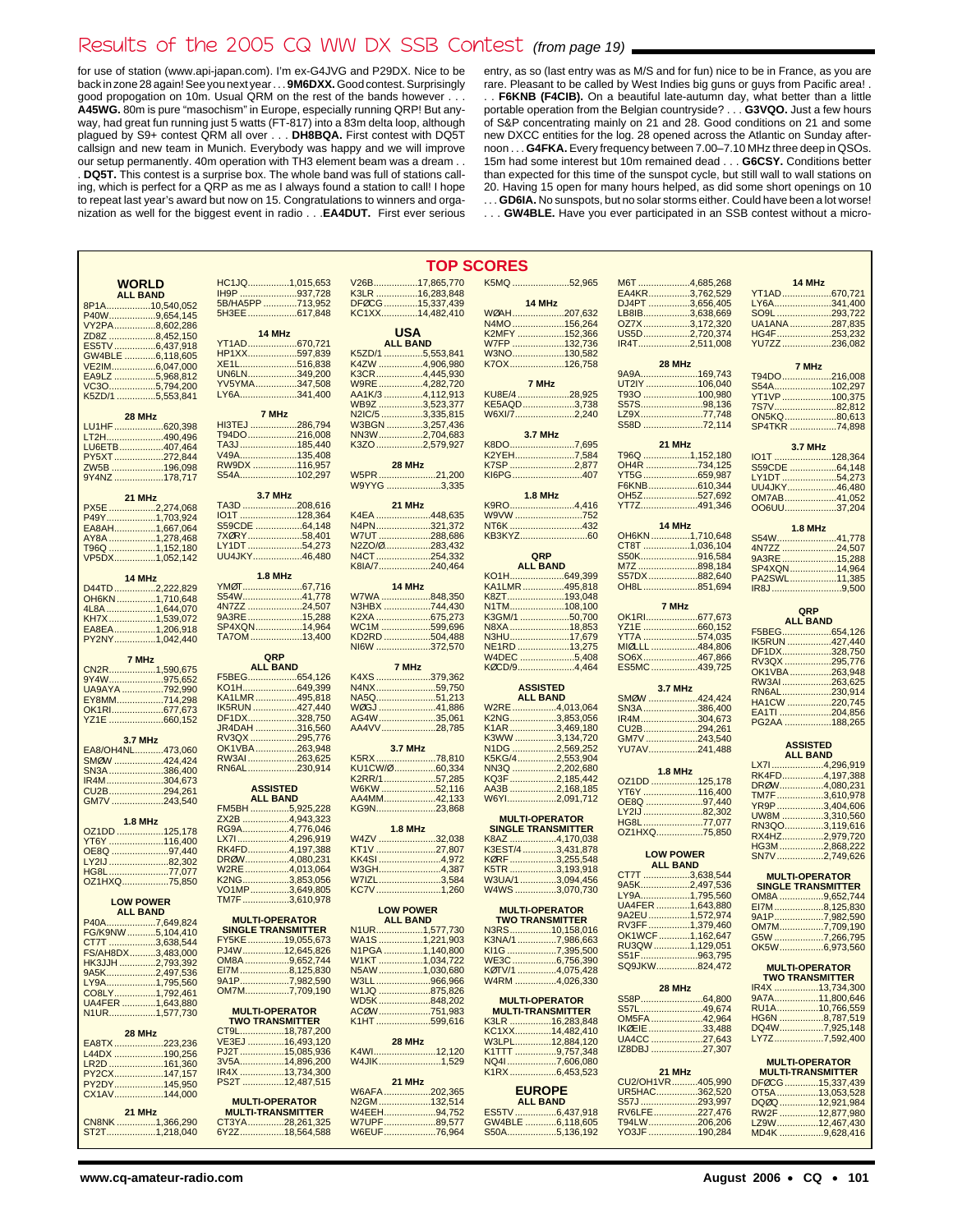

VK9XD (op. VK2CZ) Single Op All Band from Christmas Island.

phone? With my wife sleeping next to the radio I had to resort to a PC voice keyer. The next day my mic PTT switch died, so the pre-recorded computer messages helped not give up . . . **HA5X.** We run 100 watts limited power in Multi Single class and we have new Thai HF hams join with us in contest. A lot of fun! Thanks to all for QSOs . . . **HSØAR (E21EIC).** Fine experience withIC8C special call. Lot of hams and activity on 80 meters. Hope to meet all of them next year too . . . **IC8C.** It was my first effort in LP category in phone mode. I must say that it is quite "harder" than CW with LP, which I like very much. I lost some multipliers because I could not get through the pile-ups. I used two beams (4-el OWA and 3-el tribander) and I think it helped to me in the pile-ups as well with 100w. Generally the contest was very nice, especially thanks to excellent propagation on 15. Thanks to all for QSOs and CU in CW! . . . **IH9P.** For me is the first time. I'm very happy . . . **IW2MWZ.**

Not good propagation . . . **IZ1DGG.** Propagation hurt, and high winds and rough sea did the rest! Our best ever low bands' beach setup was almost completely ruined on Saturday afternoon! Radials thrown away by the sea waves, one 40 mt vertical brought down by the sea, 160m vertical blown out when hit by sea waves, what more? Ah, Mr. Murphy, no, we didn't see him around. CU next one! . . . **J49Z (**Bob, I2WIJ, on behalf of the team). As expected, high band propagation was not very good. Still, we had fairly good runs on 15m on Sunday toward Europe (around 06Z) and toward North America (around 22Z) . . . **JM1LPN.** Can't wait to get out of the bottom of this cycle . . . **KH6FI.** No propagation on second day . . . **KL7RA.** Gearing up and going full tilt and having lightning . . . **KP4US.** First effort from Sardinia . . . **LSØ/WHØQ.** Excellent conditions! And many many mults! Congratulations! . . . **LU8VCC.** Nice test, but who closed the door to JA? . . . **LV5V.** First attempt at CQ WW DX. Limited station and only two full-time operators made it fun but hard work. Need to develop better antennas and bigger tower for next year. See you in 2006 with a special contest call . . . **M5ARC.** Very, very hard work this year. Nearly gave up on a number of occasions. I'm pleased that I didn't. Such a great contest . . . **MW5HOC.** My special thanks to Eduardo, CU2AF/CU2T and Pedro, CU2JX. Their great help made this operation possible! It was a real sign of a true ham spirit. Thanks to everybody who called me. I had a great fun . . . **OH1VR.** This was a "one-man-show." I brought the whole stn to Crete Island by car. That meant 5 days to go down, 2 days to set up the stn, 2 days contest, 1 day removal, and another 5 days back (yes, I also had 3 weeks sunny vacation in-between). Condx were not as bad as I feared with the sunspot number near zero. Thanks to everybody who called me. I had great fun in the pile-up! . . . **OH4FR.** Condx not too good. 10m almost dead and no opening til West Coast USA/Canada on 15. But I did better than my own Danish record from 1978, 3,186,303 points . . .**OZ7X.** The display burned out on both transceivers, my microphone boom broke, and the pre-amp power supply burned up. Even with these inconveniences, it was a very fun contest! . . . **P4ØA.** We participated in the contest just for fun and education. We had fun and we learned a lot, so we got the goal! . . . **PI4ZOD.**

Propagation was very poor in our Arctic region. Tnx to many ops for attention! . . . **RK9XWW.** Double L and inverted V with ICOM 746, 100W. Some problems with setting antennas, but we managed to fix it all before the test (we finished setting the antennas in the dark). Location Mount Slivnica, 1114m asl S50L location. Tnx to S55Z, S59MA, and S56WKC for the support. The score is higher as was expected, but lack of experience made me miss some  $DX = mult$ . **S59CDE (S55O).** Spent the weekend hiding in the basement shack. My little daughter thought I was away at work, hihi. Not the best condx from Sweden. Nice anyway. We will be on next year . . . **SM6RXZ.** This was my first contest with my new first license call. I am 16 years old. My father, SP4Z, said it is the biggest contest all over the world. See you again . . . **SQ4LH.** This was my first contest from a DX location. It's quite different to be on the other end of the pileup. It's thrilling to be called by a weak station, and to find that he's a rare double-multiplier . . . **V31MQ.** Thanks to Karl Sage, V44NK, who helped set up the

antennas; operated from the Golden Rock Estates Hotel on Nevis Island. Mike and Bain last did a contest together while in high school in Cleveland, Ohio in 1960, some 45 years ago! . . . **V47NS.** I'm a new ham and was first contest. Had fun and really enjoyed it. Looking forward to more . . . **VA3TPS.** Even at the bottom of the cycle this contest always delivers. It is the best of the best! . . . **VC6R.** Loads of fun. Strangest occurrence when I tried in vain to break a pile-up for SV3 and then moments later I get called by an SV9. Go figure . . . **VE3JAQ.** Limited operating time but still had fun. Hard to compete with 100W and a vertical! . . . **VE3TMT.** Did better the second time around. Tnx for getting me interested in contesting . . . **VE3VMP.**This was Joe's (VE6JSL) first contest and I think he is hooked! My 2004 certificate arrived just before the contest began and I think it was a great motivation for both of us to do well. Low bands were disappointing at this QTH after 0700Z Saturday, particularly 160. Better luck next year . . . **VE6ZC.**

All the ops except VE7FO are members of the Vector Club's basic license class and are working towards getting their first ticket. This was the first time any of them had ever made a ham radio contact. The idea was to give them some hands-on experience to help the classroom stuff come alive. It's such a great experience to watch the first nervous Q being made followed by a few less nervous ones, and somewhere around Q #5, the cheat sheet is no longer required

. VE7FO. 10m just didn't get a chance to fire. 15m was certainly worth the effort and the new 5-element mono certainly proved its value. Now planning for next year begins! . . . **VK4CXZ.** Had good time but few contacts . . . **VK5UE.** This was a real mixture of disappointment (with intial condx and my own tactical errors), frustration (with extreme crowding and one important, flaky beam), excitement (called by VP6DB), and learning (how to do SO2R better). My score is way down, but it was still fun . . . **VO1AU.** Very good conditions. The best ever personal score in this contest. Was fun all time. Tnx for all the calls . . . **XE2K.** First activation of Koh Tas Island. Complete portable on generator. Antenna Spiderbeam for 20,15, 17,delta loop, longwire from Yaesu FT-857D . . . **XU7TAS.** This is the greatest contest! It is hard to join the contest this year. We have fasting days, no food, no drink, so hungry and thirsty, but again contesting is fun! See you in next contest! . . . **YB2ECG.** My first attempt on 160m ever! Thanks all guys over Atlantic Ocean for patience, because on this side I had no beverages. It is good to be back in ham radio after 6 years . . . **YT6Y.** Antenna problems, electricity supply problems, wife left me on Friday, thank goodness she returned on Sunday (visiting parents!). Most enjoyable time . . . **ZS4BS.**

#### **USA QRM**

My first contest in 48 years as a ham. Had a great time. Already planning for next year! . . . **KØIZ.** Good opening to Asia on Sunday night. Was working a few JAs, and after I worked another station he gave his call as B1Z. Almost fell off my chair when I realized I just worked the China station without any trouble! . . . **K2MFY.** Thanks for the QSOs . . . **K3TW.** First contest in 30 years since old RTTY contests with "machines." Had a good time, but lots to learn . . . **K3WC.** Whew! I'm ready for the sunspot cycle to come back . . . **K5LAD.** Not many Asia/Pacific stations heard as expected. Some nice openings to Europe but wish they would have been longer. Where were all the Asia mults? . . . **K7ACZ.** Hope K1TTT is happy with my Q's ... I got his dupes! . . . **K9TTT.**

Band conditions didn't start off too well. SD logger makes contesting a lot of fun . . . **KA1C.** I only wish I had more time to work more stations. Thirteen contacts isn't very many at all, but maybe by filing my log it might help confirm someone else's scores . . . **KA6GDT.** This is the first time I did single band (80m). Didn't do as well this year; same equipment and antennas when compared to last year's results. But I have learned value of RX antennas . . . **KBØFHP.** Only got a few hours in but hope it helps when added to the club score . . . **KB1LAX.** This is the third year with a Field Day type of operation. We bring all equipment up to Zone 2. Even with the low band conditions, everyone had a great time. Vertical antennas, including a home-built one for 160 meters, performed great

. . . **KD3TB.** Great to be back on the air, even with a G5RV in the trees! 10m opening was a nice surprise . . . **KU4V.** Exciting contest as usual, but sadly my last log for the CQ WW. After 50 years at this QTH, we are moving to a retirement apartment without towers or beam antennas. Goodbye my friends from November One Alpha Uniform. I have enjoyed contesting with you immensely!

. . . **N1AU.** Conditions were a lot rougher this year but still had fun. Sure wish more EU would listen up for USA on 40m. Where was the Pacific? Always amazing when you break a double mult pile-up on first call with 100w . . .**N1UR.** Finally worked JT on 40 SSB for last zone for 40m SSB WAZ. Thanks JT1JA! Casual contest fun as usual, mostly S&P for me . . . **N4CC.** If we're gonna get beat in 4-land, it might as well be by CQ WW Director K3EST. Nice work, Bob and Phil, KT3Y! Our best low band scores. Sure miss 10 meters . . . **W4WS.**Bands seemed to be in good shape. Great opening into Asia Saturday night on 20 meters . . . **W4WTB.** Using Telnet was a lot of fun. Did not operate enough during the wee hours to work the normal number of JA's. Getting too old for operating more than 40 hours. The CQ WW test is a "must" operate event. Glad to have make this event one more time! . . . **W7GG.** Honey dews = 1; contest = 0 . . . **W7KB.** Our first group effort, more for fun than glory. Great conditions using modern and ancient equipment . . . **W9DEW.** Excellent conditions. Boy I hate to think what the bedlam is going to be again when conditions get better . . . **W9IGJ.** As our crew became more familiar with multi-single, and with operating as a team, the more fun we had! This was great in spite of poor conditions . . . **WA7LT.** More good stuff to work than I've heard for years . . . **WBØHCH.** We are training new contest operators and having a great time . . . **WX7P.**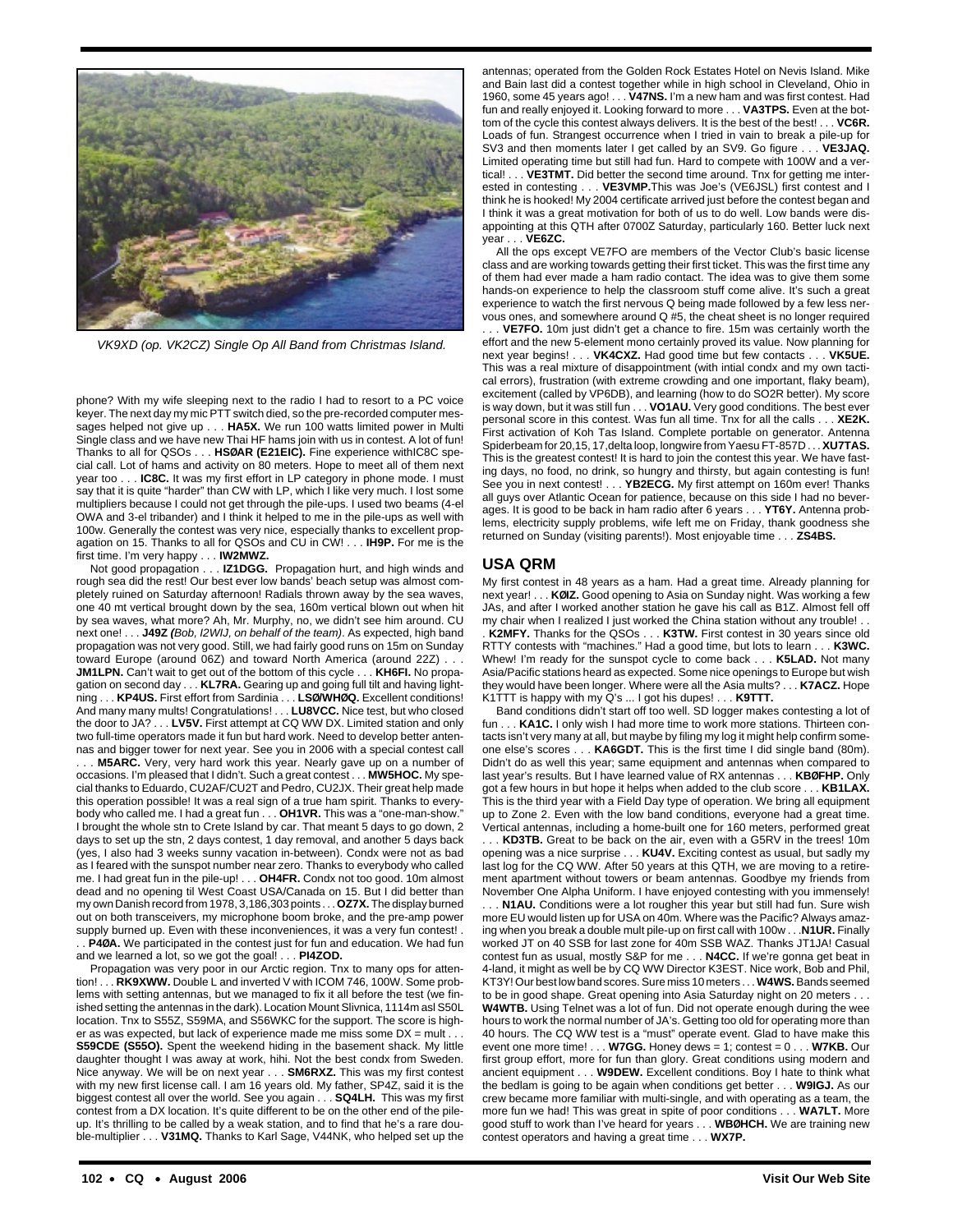| K5ZD/1<br>AA1ON<br>W1AO<br>N <sub>1</sub> D <sub>D</sub><br>N <sub>1</sub> K<br>W <sub>1</sub> CU<br>W1WEI<br>W1AA<br>K1UQ<br>W10P<br>W1ZK<br>K5MA/1<br>W3IZ/1<br>W6ZF/1<br>N3KCJ/1<br>K1BD<br>K1BV<br>W1FM<br>KV1W<br>N177<br>W1ZS<br>KO <sub>2M</sub><br>K <sub>1</sub> C <sub>N</sub><br>WE1H<br>NW1A<br>K1KU<br>KK1L<br>N1JW<br>W6KOK/1<br>W2QQ/1<br>K <sub>1</sub> D <sub>X</sub><br>KB1LAX             | Number groups after call letters denote follow-<br>ing: Band (A = all), Final Score, Number of QSOs,<br>Zones, and Countries. An asterisk (*) before a<br>call indicates low power. Certificate winners are<br>listed in bold. (All country terminology reflects<br>the DXCC list at the time of the contest.)<br>2005 SSB RESULTS<br>SINGLE OPERATOR<br><b>NORTH AMERICA</b><br><b>UNITED STATES</b><br>5,553,841 3402 131 470<br>А<br>(OP: KM3T)<br>1.883.310<br>1590<br>99<br>340<br>1400<br>103<br>366<br>1.806.588<br>1,269,168<br>1153<br>317<br>$Q_{\Delta}$<br>1,237,775<br>1170<br>303<br>82<br>1.077.804<br>884<br>97<br>344<br>1,041,179<br>1078<br>92<br>275<br>85<br>304<br>956,551<br>907<br>(OP: K1VV)<br>944,531<br>838<br>96<br>317<br>612,912<br>698<br>76<br>263<br>498,264<br>597<br>235<br>77<br>203<br>440,568<br>621<br>58<br>209<br>437,670<br>671<br>61<br>221<br>383,320<br>502<br>59<br>59<br>212<br>329,265<br>497<br>447<br>200<br>306,432<br>66<br>342,519<br>518<br>200<br>54<br>60<br>187<br>265.031<br>415<br>353<br>55<br>188<br>242.757<br>78<br>239.564<br>398<br>193<br>234,491<br>397<br>51<br>176<br>193,980<br>20<br>86<br>651<br>191,864<br>322<br>46<br>173<br>119.880<br>239<br>44<br>141<br>117,404<br>300<br>54<br>142<br>49<br>114,330<br>273<br>136<br>85,176<br>200<br>45<br>124<br>83.420<br>214<br>48<br>124<br>78,246<br>175<br>56<br>133<br>32<br>78<br>40,590<br>145<br>119<br>32<br>72<br>29,848<br>25<br>43<br>13<br>3.572 | AB2TC<br>NJ1F/2<br>*W2ARP<br>*WV2ZOW<br>*N2MTG<br>*K2YSY<br>*N2QDK<br>*KC2KTZ<br>*WA2OCG<br>*K2SZ<br>KC2LNC<br>*K2SST<br>*K2DL<br>'KC2KME<br>*N2LOO<br>KA2BXH<br>*N2GM<br>'KA2ASL<br>'KR20<br>'W3EH/2<br>*K2MFY<br>*N2KX<br>'KA2JEM<br>K72G<br>'K2HVE<br>WA2MCR | 41.992<br>151<br>36<br>80<br>K3IRV<br>48.714<br>157<br>41<br>97<br>W4STF<br>33.465<br>123<br>35<br>80<br>24<br>30,780<br>117<br>38<br>*W3HVQ<br>39,520<br>89<br>W <sub>4</sub> HJ<br>8,976<br>63<br>76<br>166<br>41<br>20,970<br>112<br>22<br>68<br>*W3DQN<br>27.840<br>150<br>36<br>84<br>NT4D<br>6.400<br>47<br>14<br>29<br>53<br>19.206<br>90<br>31<br>66<br>*N3FNE<br>25.009<br>109<br>28<br>61<br>W1GUD/4<br>5.832<br>17,688<br>89<br>29<br>59<br>*W3GNQ<br>22,800<br>115<br>28<br>72<br>K4DXU<br>2,898<br>32<br>18<br>$2\ell$<br>21<br>90<br>29<br>*KT3RR<br>28<br>58<br>448,635<br>1018<br>33<br>17,578<br>65<br>17.974<br>78<br>K4EA<br>132<br>98<br>*K3WGR<br>93<br>25<br>N <sub>4</sub> PN<br>321.372<br>34<br>14.872<br>24<br>13.884<br>64<br>816<br>124<br>64<br>12,920<br>85<br>21<br>55<br>*K3VED<br>11,844<br>94<br>29<br>55<br>N4CT<br>254,332<br>644<br>31<br>115<br>58<br>19<br>27<br>10.948<br>72<br>24<br>44<br>*W3FI H<br>K41JTF<br>424<br>32<br>7.124<br>175.764<br>11 <sub>9</sub><br>3,162<br>35<br>23<br>28<br>*N3CHX<br>8,680<br>74<br>16<br>46<br>K1UM/4<br>84,924<br>324<br>28<br>29<br>11<br>8,375<br>73<br>25<br>100<br>2.139<br>20<br>*KN3A<br>42<br>K <sub>4</sub> SV<br>16<br>19.652<br>21<br>11<br>17<br>*N3XL<br>50<br>20<br>42<br>W4ZYT<br>14<br>17,280<br>96<br>17<br>1.104<br>5.332<br>19<br>*NF3R<br>4,950<br>21<br>1,084<br>8<br>41<br>16<br>34<br>K4APG<br>13,320<br>78<br>51<br>16<br>18<br>52<br>896<br>11<br>17<br>(OP: K3ASK)<br>K1ZW/4<br>6,710<br>15<br>99<br>720<br>19<br>'K1EFI/3<br>21<br>20,540<br>111<br>5,938<br>8<br>16<br>12<br>-53<br>WD4CNZ<br>15<br>50<br>379,362<br>544<br>12<br>10<br>*W3NO<br>14<br>146,400<br>382<br>32<br>116<br>K4XS<br>$\overline{7}$<br>1041<br>30<br>108<br>6<br>21<br>132,514<br>93<br>N4NX<br>414<br>25<br>*N3GH<br>79,422<br>246<br>29<br>-93<br>59,750<br>195<br>30<br>KB3KYZ<br>1.8<br>11,658<br>87<br>14<br>44<br>60<br>11<br>3<br>AG4W<br>35,061<br>161<br>20<br>49<br>12<br>25<br>135<br>19<br>4,107<br>AA4VV<br>28.785<br>K4ZW<br>3,344<br>41<br>12<br>26<br>4,906,980<br>3014 136<br>AA4MM<br>3.7<br>42,133<br>211<br>20<br>A<br>-449<br>14<br><b>K4SSU</b><br>152,366<br>406<br>30<br>112<br>1,674,741<br>1507 110<br>- 343<br>K4KZZ<br>25,188<br>135<br>15<br>148<br>21<br>W4ZV<br>184<br>17<br>78<br>(OP: NA4BW)<br>1.8<br>32.038<br>37.620<br>108<br>16<br>WA4TII<br>1,379,540<br>KK4SI<br>11<br>14.210<br>54<br>1145<br>108<br>352<br>4.972<br>71<br>33<br>N4POX<br>1.098.086<br>319<br>*KA8Q/4<br>660<br>81<br>238<br>96<br>15<br>946<br>99<br>554.741<br>8.502<br>36<br>А<br>14<br>33<br>K4PV<br>912,240<br>1234<br>92<br>270<br>*NA4CW<br>385,299<br>516<br>75<br>204<br>6.345<br>61<br>35<br>N1GC/4<br>482<br>80<br>230<br>62<br>11<br>702,039<br>708<br>90<br>293<br>*K90M/4<br>372,620<br>5.336<br>Want your name on this page? | KU5D/4<br>42<br>*KG4RTA<br>36<br>*W3TB/4<br>43<br>*WA4DOU<br>*KD4MZM<br>*N4TX<br>*W4BNO<br>*W4OGG<br>*AD4YQ<br>98<br>KG8B/4<br>*WA4FXX<br>52<br>55<br>*K4FTO<br>*WA4OSD<br>40<br>AE4EC*<br>*K4GM<br>*WA4JA<br>95<br>*AB1R/4<br>73<br>*K4TVO<br>*N4EKG<br>76<br>71<br>*K4GOP<br>*WB4SQ<br>62<br>KD4BJW<br>66<br>KD6AKC/4<br>K3MZ/4<br>*K4OH<br>*N4EK<br>*KG4TPO<br>*W4NSC<br>*K4WI<br>28<br>*W4JIK<br>21<br>*W4EEH<br>*AA4FU<br>*NQ4K<br>*KI4EGT<br>*N4MO<br>14<br>*W9IGJ/4<br>*N4DL<br>*K4NVJ<br>*N47TK<br>*N4NTO<br>*NT4O<br>$\overline{7}$<br>*KU8E/4<br><b>N2IC/5</b><br>A<br>N5AU<br>N5PA<br>N5ZK | 20.805<br>107<br>31<br>64<br>QQ<br>39<br>19.982<br>64<br>19,762<br>100<br>28<br>54<br>61<br>19.402<br>80<br>28<br>60<br>19,120<br>103<br>20<br>57<br>101<br>19.819<br>28<br>97<br>27<br>55<br>15.170<br>57<br>93<br>16.067<br>24<br>$\frac{57}{52}$<br>75<br>32<br>14.329<br>12,775<br>75<br>21<br>$\frac{53}{57}$<br>12.480<br>76<br>25<br>12,096<br>85<br>27<br>11,736<br>72<br>46<br>26<br>73<br>47<br>10,281<br>22<br>42<br>19<br>75<br>9.211<br>8,400<br>61<br>26<br>44<br>40<br>53<br>7.440<br>22<br>55<br>18<br>37<br>7,150<br>34<br>41<br>20<br>5.184<br>36<br>4,840<br>62<br>19<br>37<br>4.770<br>56<br>16<br>44<br>20<br>31<br>4.437<br>30<br>3,760<br>44<br>17<br>2.730<br>26<br>24<br>18<br>1,500<br>24<br>11<br>19<br>15<br>1,320<br>24<br>-9<br>139<br>43<br>87<br>100<br>8<br>$\overline{7}$<br>10<br>-6<br>12,120<br>125<br>11<br>29<br>19<br>1,715<br>27<br>8<br>94,752<br>314<br>24<br>88<br>68<br>34.340<br>152<br>17<br>12,154<br>98<br>13<br>46<br>56<br>26<br>3,528<br>10<br>435<br>105<br>156,264<br>31<br>82<br>291<br>59,640<br>23<br>12<br>35<br>6,110<br>54<br>33<br>15<br>28<br>3.268<br>2.079<br>24<br>21<br>12<br>1,302<br>24<br>5<br>16<br>20<br>$\mathbf Q$<br>14<br>621<br>28,925<br>138<br>20<br>69<br>3,335,815<br>2547<br>135<br>-364<br>110<br>985<br>328<br>1,182,162<br>810,529<br>817<br>93<br>280<br>492,926<br>704<br>73<br>-201 |
|--------------------------------------------------------------------------------------------------------------------------------------------------------------------------------------------------------------------------------------------------------------------------------------------------------------------------------------------------------------------------------------------------------------|-----------------------------------------------------------------------------------------------------------------------------------------------------------------------------------------------------------------------------------------------------------------------------------------------------------------------------------------------------------------------------------------------------------------------------------------------------------------------------------------------------------------------------------------------------------------------------------------------------------------------------------------------------------------------------------------------------------------------------------------------------------------------------------------------------------------------------------------------------------------------------------------------------------------------------------------------------------------------------------------------------------------------------------------------------------------------------------------------------------------------------------------------------------------------------------------------------------------------------------------------------------------------------------------------------------------------------------------------------------------------------------------------------------------------------------------------------------------------------------|-----------------------------------------------------------------------------------------------------------------------------------------------------------------------------------------------------------------------------------------------------------------|-----------------------------------------------------------------------------------------------------------------------------------------------------------------------------------------------------------------------------------------------------------------------------------------------------------------------------------------------------------------------------------------------------------------------------------------------------------------------------------------------------------------------------------------------------------------------------------------------------------------------------------------------------------------------------------------------------------------------------------------------------------------------------------------------------------------------------------------------------------------------------------------------------------------------------------------------------------------------------------------------------------------------------------------------------------------------------------------------------------------------------------------------------------------------------------------------------------------------------------------------------------------------------------------------------------------------------------------------------------------------------------------------------------------------------------------------------------------------------------------------------------------------------------------------------------------------------------------------------------------------------------------------------------------------------------------------------------------------------------------------------------------------------------------------------------------------------------------------------------------------------------------------------------------------------------------------------------------------------------------------------------------------------------------------------------------------------------------------------------------------------------------------------------------------------------------------------------------------------------------------------------------------------------------------------------------------------------------------------------------------------------------------------------------------------------------------------------------------------------------------------------------------------------------------------------------------------------------------------------------------------------------------------------------------------------------------------------------------------------------------------------------------------------------------------------------------------------------|-------------------------------------------------------------------------------------------------------------------------------------------------------------------------------------------------------------------------------------------------------------------------------------------------------------------------------------------------------------------------------------------------------------------------------------------------------------------------------------------------------------------------------------------------------------------------------------------------------|----------------------------------------------------------------------------------------------------------------------------------------------------------------------------------------------------------------------------------------------------------------------------------------------------------------------------------------------------------------------------------------------------------------------------------------------------------------------------------------------------------------------------------------------------------------------------------------------------------------------------------------------------------------------------------------------------------------------------------------------------------------------------------------------------------------------------------------------------------------------------------------------------------------------------------------------------------------------------------------------------------------------------------------------------------------------------------------------------------------------------------------------------------------------------------------------------------------------------------------------------------------------------------------------------------------------------------------------------------------------------|
| W7JAM/1<br>KD10G<br>KA1ZD<br>WC1M<br>W10HM<br>AB1FP<br><b>K2RR/1</b><br>K2LP/1<br>KT1V<br>W1ZT<br>*N1UR<br>*WA1S<br>*N1PGA<br>*W1KT<br>*W1JQ<br>$*$ K1HT<br>*W2JU/<br>$*AK10$<br>*K1NSS<br>*KA1C<br>*K1SE<br>*N1DC<br>*W1LZ<br>*K1VU<br>*KB1FRK<br>*W1EQ<br>*KQ1F<br>*KA1CQR<br>*K1WCC<br>*KA1CJI<br>*N <sub>1</sub> D <sub>S</sub><br>*W1CRK<br>*KA1FKR<br>*KB1JUF<br>*KB1CJ<br>*KA1VMG<br>*K1KAV<br>*K1SND | 27<br>2,009<br>36<br>14<br>1,705<br>17<br>32<br>38<br>21<br>29<br>110,166<br>346<br>100<br>14<br>599,696<br>1492<br>31<br>117<br>17<br>27.690<br>135<br>61<br>2,560<br>33<br>10<br>22<br>3.7<br>260<br>75<br>57,285<br>-20<br>18<br>1.206<br>27<br>-8<br>55<br>1.8<br>27,807<br>244<br>14<br>799<br>28<br>11<br>6<br>A<br>102<br>1,577,730<br>1288<br>360<br>1,221,903<br>1111<br>88<br>323<br>1.140.800<br>1041<br>86<br>314<br>1.034.722<br>860<br>99<br>343<br>80<br>298<br>875.826<br>873<br>82<br>265<br>599.616<br>618<br>348,920<br>219<br>463<br>67<br>292.329<br>440<br>55<br>188<br>168,586<br>369<br>45<br>149<br>290<br>49<br>137<br>132.618<br>88,184<br>224<br>38<br>113<br>35<br>69.552<br>195<br>103<br>60,760<br>181<br>31<br>93<br>35<br>93<br>48,512<br>160<br>27<br>70<br>26,675<br>120<br>18<br>60<br>21.840<br>100<br>21,330<br>90<br>27<br>63<br>33<br>58<br>14,651<br>94<br>81<br>24<br>53<br>14,630<br>12,740<br>74<br>22<br>48<br>26<br>12.584<br>91<br>62<br>47<br>36<br>6.095<br>17<br>39<br>5.814<br>42<br>18<br>10<br>33<br>4.70<br>46<br>33<br>3,196<br>40<br>14<br>2,280<br>36<br>12<br>26<br>35<br>14<br>22,896<br>128<br>14<br>58                                                                                                                                                                                                                                                                                                               |                                                                                                                                                                                                                                                                 | Start with this.                                                                                                                                                                                                                                                                                                                                                                                                                                                                                                                                                                                                                                                                                                                                                                                                                                                                                                                                                                                                                                                                                                                                                                                                                                                                                                                                                                                                                                                                                                                                                                                                                                                                                                                                                                                                                                                                                                                                                                                                                                                                                                                                                                                                                                                                                                                                                                                                                                                                                                                                                                                                                                                                                                                                                                                                                        | W6PU/5<br>K5LAD<br>W5WMU<br>KF5K<br>NX5N<br>KU5S<br>KS5V<br>AB5C<br>KD5NFW<br>N5LYG<br>KD5JAA<br>K5GN<br>WT5U<br>W5NIG<br>NA4M/5<br>28<br>W5PR<br>W5KI<br>21<br>W5FO<br>14<br>N5MV<br>W5PQ<br><b>NA5Q</b><br>$\overline{7}$<br>K5RX<br>3.7<br><b>W5G7</b><br>*N5AW<br>A<br>*WD5K<br>*W5GA<br>*AC5ZO<br>*WA5IYX<br>*KE5LO<br>W5WRE<br>*KC5LK<br>*NN5T<br>*AB5XZ<br>*WA50K<br>*KE3D/5<br>*KA5BJY<br>*N5DTT<br>*KA5EYH                                                                                                                                                                                   | (OF<br>W5ASP)<br>433,133<br>521<br>93<br>-208<br>338,376<br>490<br>71<br>205<br>185<br>294,888<br>468<br>79<br>178<br>236,693<br>352<br>73<br>199,984<br>340<br>165<br>67<br>188.178<br>311<br>74<br>163<br>101,616<br>233<br>52<br>122<br>104<br>206<br>47<br>83.805<br>65,136<br>192<br>97<br>41<br>93<br>52.055<br>163<br>52<br>51,430<br>168<br>45<br>94<br>51<br>27,104<br>157<br>26<br>56<br>25,280<br>129<br>23<br>71<br>75<br>25<br>19.104<br>79<br>50<br>15,675<br>25<br>37<br>176<br>21,200<br>16<br>12<br>680<br>14<br>178,950<br>542<br>36<br>114<br>275<br>85<br>41.736<br>26<br>2,849<br>26<br>46<br>11<br>222<br>99<br>51,213<br>30<br>78,810<br>311<br>25<br>86<br>17<br>30<br>57<br>6.157<br>1,030,680<br>994<br>110<br>310<br>848,202<br>868<br>277<br>96<br>267,280<br>417<br>72<br>188<br>121<br>141.114<br>330<br>53<br>99,000<br>262<br>46<br>104<br>112<br>92,685<br>213<br>55<br>49.536<br>182<br>41<br>88<br>40,068<br>127<br>84<br>$\Delta$<br>34,662<br>120<br>33<br>73<br>39<br>73<br>32.256<br>134<br>140<br>71<br>31.808<br>41<br>25,573<br>122<br>70<br>37<br>70<br>22.523<br>111<br>31<br>19,170<br>84<br>30<br>60<br>97<br>$\frac{35}{32}$<br>$\begin{array}{c} 71 \\ 55 \end{array}$<br>16,642                                                                                                                                           |
| N <sub>2L</sub> T<br>N <sub>2</sub> RM<br>N2MM<br>WE2F<br>K2UOP<br>W2LU<br>NA2P                                                                                                                                                                                                                                                                                                                              | 2,377,892 1819 109 375<br>А<br>1,713,573 1508<br>97<br>326<br>96<br>1,378,150 1255<br>-334<br>1,046,272 1454<br>56<br>212<br>682<br>88<br>272<br>652,320<br>549,010<br>726<br>80<br>261<br>502,600<br>565<br>82<br>268                                                                                                                                                                                                                                                                                                                                                                                                                                                                                                                                                                                                                                                                                                                                                                                                                                                                                                                                                                                                                                                                                                                                                                                                                                                            |                                                                                                                                                                                                                                                                 | <b>IC-7800</b><br>©2006 Icom America Inc. The Icom logo is a registered trademark of Icom Inc. 8702                                                                                                                                                                                                                                                                                                                                                                                                                                                                                                                                                                                                                                                                                                                                                                                                                                                                                                                                                                                                                                                                                                                                                                                                                                                                                                                                                                                                                                                                                                                                                                                                                                                                                                                                                                                                                                                                                                                                                                                                                                                                                                                                                                                                                                                                                                                                                                                                                                                                                                                                                                                                                                                                                                                                     | *WØZW/5<br>*WA5ZUP<br>*W6TRO/5<br>*AD5SR<br>*WD7Z/5<br>*KD50W0<br>*N5MOC<br>*AD6G/5                                                                                                                                                                                                                                                                                                                                                                                                                                                                                                                   | 16,182<br>73<br>28<br>52<br>16,160<br>101<br>82<br>28<br>$\frac{51}{42}$<br>14,615<br>67<br>22<br>10,880<br>9,455<br>58<br>20<br>$\frac{41}{39}$<br>93<br>28<br>8,643<br>8,228<br>70<br>22<br>46<br>42<br>50<br>24<br>6,996                                                                                                                                                                                                                                                                                                                                                                                                                                                                                                                                                                                                                                                                                                                                                                                                                                                                                                                                                                                                                                                                                                                                                |
| K2FU<br>N <sub>2</sub> M <sub>R</sub><br>K2UT<br>N2MUN<br>N2ED<br>W2UDT<br>KB2DE<br>W2FUI<br>N <sub>2</sub> CU<br>N <sub>2</sub> SY<br>N2BEE<br>KM2L<br>N2SQW<br>W2OP<br>WB2KLD<br>N2VM<br>WA2BKN<br>KC2HZW<br>KB4VL/2<br>KC2MDQ<br>K2XA<br>KD2RD<br>WA2NHA<br>$\overline{7}$<br>N2GC<br>*K2CS<br>А<br>*NA2NA                                                                                                | 362,080<br>533<br>64<br>228<br>212<br>346,797<br>469<br>67<br>202<br>274,560<br>372<br>62<br>246,064<br>428<br>46<br>162<br>208,290<br>327<br>196<br>66<br>318<br>155<br>168,872<br>54<br>162,766<br>150<br>319<br>44<br>47<br>139<br>99,357<br>213<br>59,983<br>178<br>40<br>93<br>47,104<br>41<br>87<br>143<br>93<br>29<br>40,748<br>156<br>135<br>28<br>73<br>36,663<br>102<br>87<br>- 36<br>28,167<br>13,825<br>78<br>26<br>53<br>49<br>12,062<br>69<br>25<br>$\frac{35}{32}$<br>45<br>12<br>6,016<br>4,931<br>45<br>20<br>52<br>4,389<br>21<br>36<br>21<br>1,376<br>25<br>11<br>9<br>374<br>11<br>8<br>14<br>675,273<br>1621<br>33<br>126                                                                                                                                                                                                                                                                                                                                                                                                                                                                                                                                                                                                                                                                                                                                                                                                                                    | *K2YEH<br>K3CR<br>AA1K/3<br>W3BGN<br>NN3W<br>K3ZO<br>W3PT<br>N3UM<br>KW3W<br>N3RJ<br>K4JLD/3<br>W8FJ/3<br>N3KR<br>W3DF<br>W3FVT<br>N3ONM<br>N3RW                                                                                                                | 3.7<br>7,584<br>67 12 36<br>N4MM<br>745,647<br>726<br>99 307<br>*AI4MK<br>324,447<br>546<br>65<br>184<br>W6NWS/4<br>85<br>246,075<br>382<br>529,573<br>612<br>256<br>*K4JAF<br>70<br>185<br>4,445,930 2876 130 436<br>N4AA<br>523,940<br>569<br>79<br>*WB2RHM/4<br>215,031<br>368<br>A<br>261<br>60<br>169<br>(OP: LZ4AX)<br>K4LTA<br>471,450<br>639<br>86<br>264<br>*KK4TE<br>190,302<br>397<br>49<br>148<br>4,112,913 2729 130 441<br>W200/4<br>466,416<br>562<br>76<br>240<br>*KB4ET<br>189,104<br>346<br>57<br>155<br>3,257,436 2237 120 412<br>KR4M<br>447,720<br>567<br>86<br>242<br>*K4ZGB<br>172,601<br>324<br>56<br>165<br>2,704,683 2171 124<br>W4NTI<br>534<br>77<br>223<br>*KI3O/4<br>167,040<br>302<br>64<br>168<br>419<br>421,200<br>2,579,927 1868 113<br>384<br>W2YE/4<br>419,312<br>544<br>69<br>223<br>*K4GKD<br>166,026<br>300<br>52<br>149<br>57<br>576<br>842 102<br>391,416<br>73<br>*W4AN<br>133,282<br>260<br>149<br>999,040<br>344<br>AB9H/4<br>209<br>567,155<br>629<br>78<br>257<br>KB4QLZ<br>388,969<br>539<br>74<br>(OP: KU8E)<br>233<br>568<br>268<br>*W4QK<br>131,412<br>289<br>52<br>506,198<br>78<br>W4YE<br>381,840<br>564<br>55<br>203<br>136<br>497,812<br>644<br>78<br>244<br>KZ2I/4<br>342,808<br>435<br>224<br>*KU4V<br>125,846<br>269<br>54<br>148<br>68<br>132<br>474<br>84<br>251<br>465<br>199<br>*W4KAZ<br>270<br>45<br>363,475<br>N4ZC<br>328,410<br>68<br>121,953<br>307,372<br>408<br>80<br>219<br>K4FYM<br>286,776<br>428<br>*WF4W<br>114,390<br>48<br>138<br>63<br>189<br>261<br>62<br>*KE4GWV<br>276,640<br>416<br>198<br>K4LQ<br>268,051<br>414<br>191<br>108,800<br>292<br>40<br>120<br>66<br>73<br>271,956<br>447<br>189<br>K4GHS<br>245,110<br>356<br>60<br>194<br>*AD4IE<br>103,806<br>247<br>37<br>121<br>64<br>271,272<br>437<br>190<br>N4GI<br>237,864<br>414<br>51<br>153<br>*N4JED<br>92,820<br>246<br>42<br>114<br>212,296<br>359<br>52<br>186<br>W7QF/4<br>212,852<br>328<br>70<br>184<br>*N6CY/4<br>209<br>41<br>122<br>88,672<br>211,596<br>367<br>57<br>172<br>NX9T/4<br>192,640<br>358<br>65<br>159<br>*KD3GC/4<br>84,165<br>210<br>53<br>128                                                                                                                                                                                                                                                                                                                                                                                                                                                                                                                                                                                                                                                                                                                         | *KB5TMD<br>*N5GO<br>*KE5DHY<br>*N8OWD/5<br>*N5XU<br>*KB5DRJ<br>*N5KEV<br>*K5MQ<br>21<br>*K5PAX<br>*KZ5OH<br>14<br>*K5WW<br>$\overline{7}$<br>*KE5AQD<br>K6NA<br>А<br>W6PH<br>K6XX<br>KI6CG<br>N6HC<br>WA5VGI/6<br>N6QQ<br>117<br>NN6XX                                                                                                                                                                                                                                                                                                                                                                | 5,832<br>60<br>20<br>$\frac{34}{28}$<br>48<br>4,840<br>16<br>29<br>4,386<br>53<br>22<br>21<br>2,664<br>43<br>16<br>30<br>20<br>1,728<br>12<br>(OP: AD5RA)<br>496<br>13<br>10<br>6<br>220<br>9<br>-5<br>6<br>52,965<br>194<br>28<br>79<br>12<br>$\overline{2}$<br>-2<br>71<br>222<br>21<br>51,060<br>10,679<br>85<br>18<br>41<br>15<br>27<br>3,738<br>41<br>1655 123 301<br>1,853,728<br>1,036,940<br>1052 108<br>265<br>847,540<br>217<br>1006<br>93<br>591,462<br>905<br>80<br>163<br>498,012<br>695<br>86<br>196<br>354,926<br>525<br>85<br>219<br>219<br>352,352<br>538<br>89                                                                                                                                                                                                                                                                                                                                                                                                                                                                                                                                                                                                                                                                                                                                                                                           |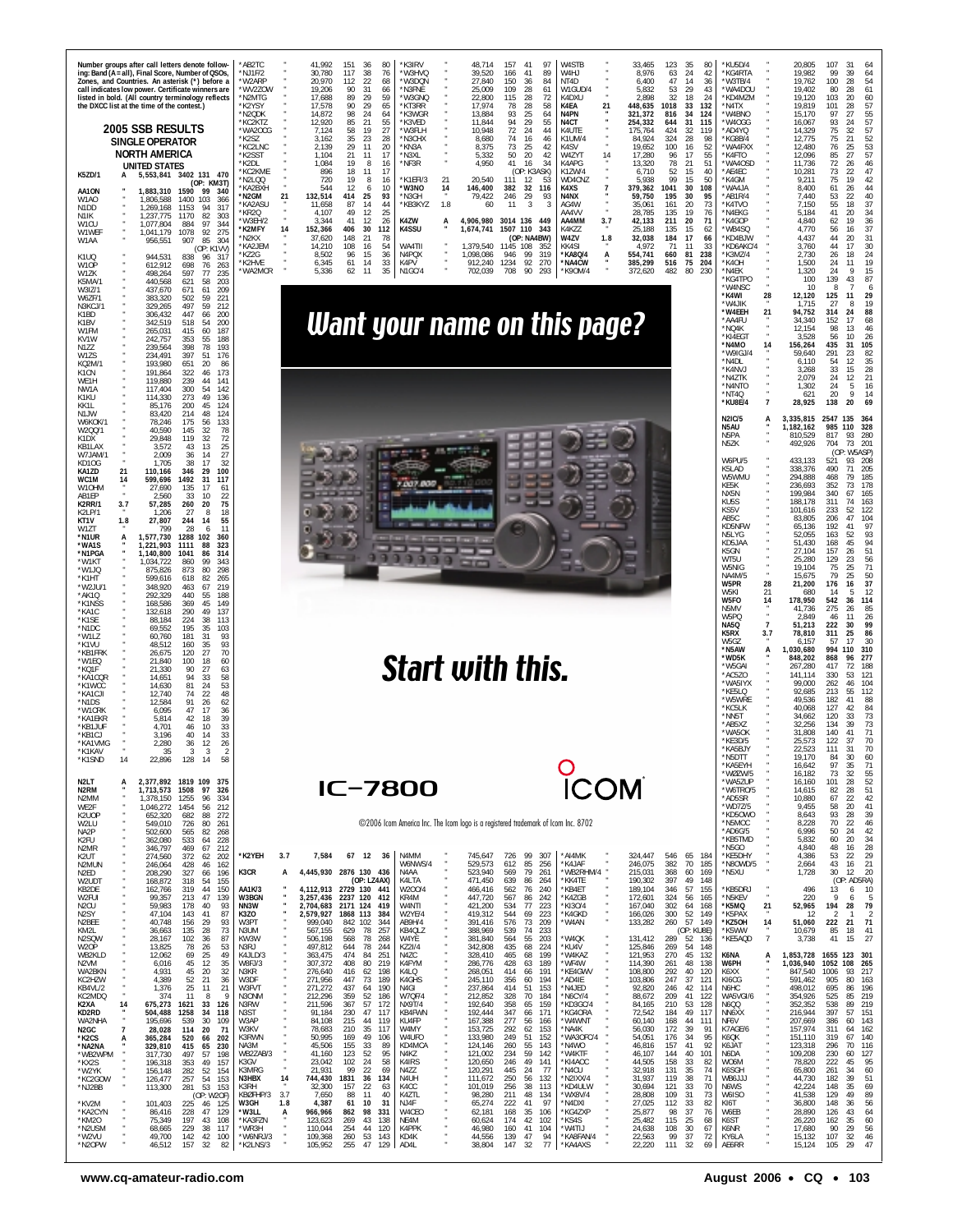| KG6AO<br>A J6V                                 | 12,480<br>9,676                            | 71<br>30<br>72<br>24                 | 48<br>35           | W8RJL<br>N8M7                      |                      | 226.435<br>208,330              | 372<br>341                   | 65<br>188<br>63<br>188                                      | *WGØM<br>*KØIW                        |                       | 117,786<br>112,833                           | 240<br>244         | 58<br>143<br>64<br>125                  | <b>VE7VR</b><br>VF7TK        |                | 162,195<br>52,122                                         | 381<br>150         | 58<br>107<br>49<br>97                 | ZD8Z                                     |                | <b>ASCENSION ISLAND</b><br>A 8,452,150 5025 139 450          |                     |                                        |
|------------------------------------------------|--------------------------------------------|--------------------------------------|--------------------|------------------------------------|----------------------|---------------------------------|------------------------------|-------------------------------------------------------------|---------------------------------------|-----------------------|----------------------------------------------|--------------------|-----------------------------------------|------------------------------|----------------|-----------------------------------------------------------|--------------------|---------------------------------------|------------------------------------------|----------------|--------------------------------------------------------------|---------------------|----------------------------------------|
| WØYK/6<br>W6S J<br>K6KO<br>21                  | 7,695<br>2,440<br>1,056                    | 53<br>23<br>33<br>19<br>20<br>5      | 34<br>21<br>17     | NE8J<br>N8O <sub>F</sub><br>K8AO   |                      | 35,200<br>33,078<br>5,236       | 130<br>119<br>52             | 34<br>76<br>32<br>79<br>15<br>29                            | *NØEO<br>*WØQQS                       |                       | 100,701<br>51,030                            | 235<br>176         | 47<br>120<br>(OP: AAØAW)<br>39<br>96    | VE7JKZ<br>VA7AM<br>VE7IG     | 21<br>14       | 13,741<br>279,936<br>659,921                              | 80<br>1331<br>2002 | 39<br>52<br>68<br>28<br>33<br>116     |                                          |                | <b>CANARY ISLANDS</b>                                        |                     | (OP: N6TJ)                             |
| NI6W<br>14<br>W6AQ<br>W6DCC                    | 372,570<br>144,584<br>64,782               | 926<br>36<br>462<br>31<br>262<br>-31 | 129<br>93<br>91    | <b>W8TK</b><br>N8OL<br>W8CZN       | 21<br>14             | 2,379<br>78,892<br>282,275      | 22<br>254<br>690             | 18<br>21<br>27<br>94<br>138<br>-37                          | *WBØIEL<br>*WBØYJT<br>*KØUK           |                       | 54,371<br>44,880<br>44,640                   | 146<br>181<br>146  | 40<br>105<br>37<br>95<br>48<br>72       | VA7JW<br>*VE7IN<br>*VA7LC    |                | 48,685<br>233,967<br>108,450                              | 246<br>643<br>298  | 21<br>-70<br>57<br>110<br>53<br>97    | EA8KV<br>EA8AH                           | 21             | 323,190<br>1,667,064                                         | 704<br>3652         | 55 135<br>37 131<br>(OP: OH1RY)        |
| WJ6T<br>W6KW<br>3.7<br>K6OY                    | 24,035<br>52,116<br>9,920                  | 137<br>29<br>326<br>28<br>24<br>65   | 66<br>58<br>40     | W8TWA<br>W8UD<br>W8IQ              | 3.7                  | 212,232<br>120,320<br>8,384     | 532<br>369<br>73             | 33<br>115<br>-29<br>-99<br>13<br>35                         | *WAØDCB<br>*KØMPH<br>*WØPI            |                       | 42,240<br>35,625<br>30,464                   | 164<br>141<br>115  | 36<br>84<br>37<br>88<br>34<br>78        | *VE7NS<br>'VE7KPB<br>*VA7MJR |                | 24,024<br>23,490<br>14,274                                | 125<br>122<br>95   | 34<br>44<br>36<br>45<br>28<br>50      | EA8LS<br>EA8EA                           | 14             | 227,260<br>1,206,918                                         | 758<br>2427<br>(OP: | 27 83<br>38 133<br>OH2MM)              |
| K6SE<br>1.8<br>*N6EM<br>А<br>*W6RJC            | 780<br>100,960<br>82,940                   | 24<br>8<br>281<br>57<br>214<br>53    | 12<br>103<br>92    | KC8IVC<br>*WB8TLI<br>*K8LY         | А                    | 2,197<br>513,921<br>159,597     | 43<br>604<br>303             | 9<br>16<br>81<br>240<br>54<br>153                           | *WA2MNO/Ø<br>*KEØL<br>*K5QQ/Ø         |                       | 26,216<br>26,136<br>22,140                   | 121<br>108<br>113  | 36<br>77<br>30<br>69<br>28<br>62        | *VE7WWW<br>'VA7BS            |                | 11,554<br>1,075                                           | 111<br>62          | 26<br>27<br>20<br>23                  | EA8/OH4NL 3.7<br>*EA8JA<br>EA8NO         |                | 473,060<br>96,192<br>45                                      | 1365<br>225<br>6    | 99<br>25<br>139<br>53<br>5<br>Δ        |
| *WB6NFO<br>*KI6VC<br>*N6NF                     | 92,881<br>61,628<br>53,572                 | 33<br>124<br>207<br>45<br>37<br>182  | 50<br>79<br>81     | KD5LNO/8<br>*KK8MM<br>'NV8N        |                      | 153,906<br>136,552<br>136,485   | 289<br>278<br>403            | 57<br>169<br>57<br>145<br>28<br>107                         | *KCØROH<br>*NØCQI<br>*NØWY            |                       | 16,686<br>15,092<br>13,650                   | 84<br>99<br>73     | 28<br>53<br>25<br>52<br>24<br>54        | VY1CQ<br>*VE8NSD<br>*VY1MB   | 14<br>A<br>14  | 89,310<br>2,289<br>53,808                                 | 625<br>73<br>620   | 25<br>40<br>11<br>10<br>28<br>20      | *EA8TX<br>*FA8KK<br>*EA8BMH              | 28             | 223,236<br>32,368<br>7.183                                   | 780<br>257<br>68    | 23<br>83<br>38<br>18<br>12<br>31       |
| *KE6WC<br>*W6RCL<br>*WI7F/6                    | 51,171<br>43.164<br>40,828                 | 202<br>38<br>154<br>42<br>151<br>46  | 73<br>67<br>72     | *N8IE<br>'WB8JU<br>*K8VUS          |                      | 135,976<br>135.548<br>114,696   | 295<br>275<br>263            | 47<br>137<br>-52<br>136<br>44<br>133                        | *NØUV<br>*WAØBNX<br>*KØPYK            |                       | 13,182<br>11,968<br>11,644                   | 83<br>69<br>78     | 24<br>54<br>20<br>44<br>30<br>52        | ZF2AH                        | 7              | <b>CAYMAN ISLANDS</b><br>235,935                          | 990 22             | 85                                    | <b>EA8BHD</b><br><b>EA8BGO</b><br>*EA8AG | 21<br>14       | 197,300<br>33,150<br>59,340                                  | 704<br>213<br>418   | 76<br>24<br>59<br>19<br>64<br>22       |
| *AA6DX<br>'AD6ZJ<br>*K6GO                      | 40,120<br>22,515<br>9.591                  | 46<br>162<br>113<br>38<br>27<br>71   | 72<br>57<br>42     | N8XD*<br>*W8KNO<br>*N8ET           |                      | 100,206<br>69,440<br>53,314     | 230<br>197<br>167            | 42<br>129<br>43<br>112<br>-31<br>91                         | *KAØEIC<br>*ABØOX<br>*KBØJQO          |                       | 10,521<br>5,800<br>5,643                     | 72<br>42<br>52     | 38<br>25<br>35<br>15<br>19<br>38        | TI2JCY                       | 14             | <b>COSTA RICA</b><br>74,188                               | 666                | 20<br>48                              | D44TD                                    |                | <b>CAPE VERDE</b><br>14 2.222.829 4218                       |                     | 38 151                                 |
| *K6CSL<br>*N6RCE<br>*KC6MZY                    | 7,369<br>6,160<br>4,563                    | 24<br>61<br>47<br>19<br>60<br>18     | 31<br>36<br>21     | *N8ERL<br>*KA8PTT<br>N4EL/8*       |                      | 44,388<br>31,506<br>25,584      | 163<br>115<br>107            | 38<br>99<br>37<br>81<br>33<br>71                            | *KAØLDG<br>*WØPSS<br>*WBØM            |                       | 4,462<br>4.089<br>2,128                      | 38<br>43<br>22     | 16<br>30<br>28<br>19<br>19<br>19        | <b>TI3MAO</b>                | 14             | 37,819<br>CUBA                                            | 357                | 19<br>40                              |                                          |                | <b>CEUTA &amp; MELILLA</b>                                   |                     | (OP: IV3TAN)                           |
| *KK6TV<br>*KG6OIX<br>*KD6PQF                   | 2,646<br>1,829<br>1,624                    | -57<br>21<br>22<br>16<br>23<br>14    | 21<br>15<br>15     | "KN8J<br>*KB8TXZ<br>*K8MJZ         |                      | 25,300<br>10,362<br>8,866       | 100<br>66<br>60              | -31<br>69<br>20<br>46<br>18<br>44                           | *KIØDI<br>*K2HT/Ø<br>*KCØNFB          |                       | 1,537<br>399<br>100                          | 25<br>11<br>5      | -11<br>18<br>11<br>6<br>5               | 'CO8LY                       | A              | 1,792,461 2829 80 239<br>DOMINICAN REPUBLIC               |                    |                                       | EA9LZ<br>EA9GW                           | A<br>28        | 5,968,812 3905 118 439<br>9,216                              | 114                 | 8                                      |
| *WB6NL<br>*W6RFF<br>*KA6GDT                    | 1,344<br>1,122<br>140                      | 28<br>13<br>23<br>8<br>10            | 15<br>9<br>5       | W8IDM*<br>*WG8R<br>*K8SCR          |                      | 8,820<br>9,821<br>8.160         | 61<br>58<br>58               | 38<br>22<br>20<br>51<br>21<br>39                            | *KØFA<br>*NEØP<br>*WØAH               | $^{21}$<br>14         | 19,652<br>4,687<br>207,632                   | 121<br>46<br>597   | 15<br>53<br>13<br>30<br>34<br>118       | HI3CCP<br>*HI8ROX<br>*HI3NR  | 14<br>28<br>21 | 355,914 1763<br>26,496<br>437,320                         | 334<br>1887        | -28<br>-89<br>15<br>21<br>25<br>79    | 5R8FU                                    | A              | MADAGASCAR<br>340,010 512 65 177                             |                     |                                        |
| *W6AFA<br>*W6FUF<br>*N6RV                      | 226,879<br>99,180<br>50.776                | 31<br>666<br>290<br>-31<br>221<br>24 | 99<br>83<br>64     | *NF8M<br>*W8PRO<br>*KC8F           |                      | 8,001<br>7.134<br>4,268         | 50<br>113<br>43              | 25<br>38<br>59<br>28<br>16<br>28                            |                                       |                       | <b>ALASKA</b>                                |                    |                                         | *HI3TEJ                      |                | 286,794<br><b>GRENADA</b>                                 | 1212               | 89<br>24                              | CQ9T                                     | 1.8            | <b>MADEIRA ISLANDS</b><br>18,620                             | 139                 | 9<br>-40<br>(OP: CT3KN)                |
| *AE9F/6<br>*W6/NP4IW<br>*W6VM                  | 42.510<br>29,736<br>12,110                 | 198<br>24<br>207<br>20<br>76<br>15   | 54<br>39<br>43     | *N8PUG<br>*W8FT<br>*KD8AUC         | 21                   | 775<br>$\mathsf{C}$<br>-24      | 21<br>$\Omega$               | 9<br>16<br>$\theta$<br>-2<br>-2                             | AL1G<br><b>KL7RA</b><br>*WL7BDO       | A<br>1.8<br>А         | 263,262<br>6,504<br>4,768                    | 1219<br>143<br>63  | 41<br>-61<br>-10<br>14<br>16<br>16      | *J3/SP9PT 21<br>J3/SP9BQJ    | $\overline{7}$ | 284,676 1548<br>49,970                                    | 281                | 19<br>65<br>18<br>77                  | *CT3FJ                                   | 14             | 3,360<br><b>MOROCCO</b>                                      |                     | 51 11 24                               |
| *K6EY<br>*KU6T<br>14<br>*NE6M                  | 3,936<br>12.198<br>646                     | 37<br>12<br>18<br>81<br>27<br>8      | 29<br>39<br>9      | *W8WT<br>*AF8C<br>*K8DO            | 14<br>3.7            | 38,115<br>22,960<br>7,695       | 145<br>120<br>102            | 21<br>78<br>23<br>59<br>11<br>34                            | *VP2EAZ                               | 28                    | ANGUILLA<br>18,700                           |                    | 239 13 21                               | 'FG/K9NW                     | A              | <b>GUADELOUPE</b><br>5,104,410 4621 106 352               |                    |                                       | CN <sub>2R</sub><br>*CN8SG               | 7              | 1,558,611 3271 35 132<br>1.536.724                           | 1943                | (OP: W7EJ)                             |
| 3.7<br>*KI6PG<br>*NT6K<br>1.8                  | 457<br>432                                 | 8<br>17<br>19<br>$\overline{7}$      | -7<br>9            | W9RE<br>WB9Z                       | A                    | 4.282.720<br>3,523,377          | 2707 130<br>2313 134         | 450<br>439                                                  | *VP2EWX                               | 21                    | 43,355                                       | 305 19             | (OP: W9AAZ)<br>- 46<br>(OP: W4WX)       | KG4WW                        | 14             | <b>GUANTANAMO BAY</b><br>788,256 2554 29 109              |                    |                                       | *CN8YE<br>*CN8NK                         | 21             | 23,088<br>1,366,290                                          | 110<br>3185         | 61 223<br>32<br>22<br>32 121           |
| <b>K7RL</b><br>A<br><b>K5RR/7</b><br>K4XU/7    | 2,511,519 2326 130<br>1,198,120<br>798,206 | 1127 106<br>974<br>97                | 309<br>279<br>220  | K9BGL<br>NØIJ/9<br>K9SG            |                      | 1,156,021<br>837,564<br>511,200 | 1066 102<br>919<br>564       | 317<br>261<br>93<br>91<br>264                               | *VP2ECM                               | 14                    | 11,907                                       | 135 14             | -35<br>(OP: N1WON)                      |                              |                | <b>GUATEMALA</b>                                          |                    | (OP: KX4WW)                           | 5U7JB                                    | A              | NIGER<br>4, 157, 420 3104 114 371                            |                     |                                        |
| K7ZZ<br>W7VJ<br>N7TT                           | 795,544<br>650.770<br>501,760              | 1260<br>83<br>92<br>861<br>97<br>646 | 194<br>203<br>223  | W9OP<br>W9.IA<br>W9GXR             |                      | 509,600<br>365.913<br>136,573   | 564<br>477<br>288            | 84<br>266<br>83<br>244<br>49<br>139                         | 8P1A                                  |                       | <b>BARBADOS</b><br>A 10,540,052 7808 135 431 |                    | (OP: W2SC)                              | <b>'TGØAA</b>                | 14             | 95,460                                                    |                    | 646 22 52<br>(OP: TG9ANF)             | <b>5U7B</b>                              |                | 1,084,192 1546                                               |                     | (OP: N4HX)<br>64 208                   |
| N7R <sub>0</sub><br>AF7Y                       | 447,008<br>361,790                         | 749<br>68<br>595<br>73               | 161<br>169<br>-142 | W9TY<br>W3HDH/9                    |                      | 108,108<br>92,400               | 251                          | 46 136<br>(OP: K9MDO)                                       | *V31MQ                                | 14                    | BELIZE<br>179,157 1005 22 67                 |                    |                                         | 'HQ9R                        | A              | <b>HONDURAS</b><br>941,949 1723 71 190                    |                    |                                       | *FR1HZ<br>*FR/F5SGI                      |                | <b>REUNION</b><br>519,585<br>595                             | 15                  | 967 49 152<br>6<br>- 11                |
| AA7PM<br><b>NE9Z/7</b><br>NF7E                 | 226,590<br>179,690<br>170.818              | 402<br>68<br>332<br>70<br>327<br>72  | 168<br>151         | W9OA<br>W9VA                       |                      | 77,420<br>42,364                | 237<br>204<br>135            | 44<br>-121<br>43<br>115<br>33<br>-86                        |                                       |                       | CANADA                                       |                    | (OP: WQ5C)                              | 'HR2DMR<br>'HR2AHC           |                | 382,536<br>232,087                                        | 760                | (OP: WQ7R)<br>883 64 143<br>55<br>96  | *6W7RP                                   | Α              | SENEGAL<br>336                                               | 10                  | $\overline{7}$                         |
| K7EG<br>N7LOX<br>W7WW                          | 161,350<br>138.330<br>117,935              | 363<br>49<br>60<br>315<br>218<br>60  | 126<br>114<br>169  | WI9WI<br>N9LYE<br>W9YYG            | 28                   | 31,411<br>15,397<br>3,335       | 130<br>82<br>45              | 29<br>72<br>-34<br>55<br>8<br>21                            | VO1AU<br>VO1TA<br>VE <sub>1</sub> SLI |                       | 2.758.896<br>1,789,909<br>1.872              | 1961<br>27         | 2248 99 377<br>76<br>265<br>-14<br>- 22 | `HR1RTF<br>'HR2JGG           |                | 180,856<br>43,050                                         | 589<br>320         | 51<br>97<br>35<br>70                  | ZS4U                                     |                | SOUTH AFRICA<br>2,847,960                                    | 2802                | 90 270                                 |
| N7BF<br>KC7UP<br>W7QN                          | 106,212<br>92.106<br>88,800                | 259<br>58<br>238<br>47<br>241<br>55  | 101<br>106<br>105  | W9LAS<br>K2AAW/9                   | 21                   | 12,322<br>2,072                 | 78<br>31                     | 14<br>47<br>(OP: K9JS)<br>7                                 | *VO1ONE<br>VY2PA                      | A<br>A                | 133,455<br>8,602,286 5672 116 465            |                    | 356 39 116                              | *6Y5/N6TW 21                 |                | <b>JAMAICA</b><br>4,356                                   |                    | 71 12 21                              | ZS5NK<br>ZS6BRZ<br><b>7S577</b>          |                | 764,120<br>264,209<br>48,400                                 | 1013<br>486<br>170  | 71<br>- 209<br>66<br>-137<br>-79<br>42 |
| W7FKM<br>W7MGC<br>K7WP                         | 91.042<br>68,497<br>58.504                 | 59<br>213<br>187<br>54<br>170<br>51  | 104<br>89<br>91    | N9MW<br>K9CAN<br>K9TTT             | 14<br>$\overline{7}$ | 119,770<br>91,590<br>6.141      | 410<br>283<br>89             | 32<br>113<br>23<br>101<br>20<br>49                          | VF2IM<br>VE2AYU                       |                       | 6,047,000<br>920.430                         | 1109               | (OP: W4PA)<br>4804 107 393<br>76<br>239 | *FM5FJ                       | 14             | <b>MARTINIQUE</b><br>318,918 1036 32 106                  |                    |                                       | *7S4BS<br>*ZS6RAE                        | Ą              | 5,650<br>4,346                                               | (OF<br>43<br>45     | ZS5ACT<br>31<br>19<br>17<br>24         |
| WG7X<br>W7SW<br>K7RX                           | 42,360<br>40,592<br>35,032                 | 39<br>146<br>134<br>46<br>137<br>35  | 81<br>72<br>81     | KG9N<br>W9SE<br>*AC9X              | 3.7<br>1.8<br>A      | 23,868<br>455<br>319,754        | 126<br>23<br>444             | 19<br>59<br>5<br>-8<br>82<br>216                            | VY2LI<br>VE2DC<br>VA2BMG              |                       | 696,250<br>159,032                           | 1093<br>308<br>72  | 188<br>62<br>59<br>147                  | XE2K                         | A              | <b>MEXICO</b><br>2,533,923                                |                    | 3420 103 224                          | *7S1AJS<br>*ZS4JAN<br>*ZS9Z              | 28<br>21       | 2,870<br>20,234<br>54,516                                    | 27<br>126<br>279    | 21<br>20<br>15<br>52<br>58<br>19       |
| K7MY<br>KS7T<br>K7LV                           | 34,020<br>27,977<br>13.770                 | 32<br>147<br>114<br>38<br>25<br>105  | 76<br>63<br>56     | *W9HP.<br>*K9QVB<br>*AJ9C          |                      | 245,385<br>216,678<br>207.835   | 457<br>370<br>378            | 43<br>162<br>167<br>64<br>51<br>160                         | VE2QIP<br>*VE2GSO                     |                       | 13,104<br>9,291<br>513,570                   | 76<br>1182         | -52<br>26<br>43<br>14<br>49<br>141      | XE1MM<br>XE1KK<br>*XE2TG     | 1.8<br>A       | 47,943<br>10.368<br>752,754                               | 394<br>280<br>1694 | 28<br>35<br>Q<br>15<br>79<br>139      | *ST2T                                    | 21             | SUDAN<br>1,218,040 2955 32 116                               |                     |                                        |
| W7LKG<br>N7XY<br>K2DI/7                        | 13,250<br>7,350<br>6,480                   | 90<br>15<br>61<br>22<br>63<br>28     | 35<br>27<br>32     | *AB9KZ<br>*N9TTX<br>*KD9MS         |                      | 163,213<br>134.126<br>94,844    | 291<br>271<br>223            | 61<br>166<br>56<br>143<br>53<br>128                         | *VA2SG<br>*VE2QY<br>*VA2UK            |                       | 194,629<br>38,556<br>19,936                  | 410<br>173<br>105  | 50<br>141<br>-33<br>-69<br>33<br>56     | '4A1UN<br>*XE1FSK            |                | 714,560<br>419,862                                        | 1648<br>1228       | 68<br>156<br>(OP: XE1UN)<br>57<br>117 |                                          |                | TANZANIA                                                     |                     | (OP: S57DX)                            |
| N7LR<br>K7CHC<br>W7UT<br>21                    | 3,403<br>1,344<br>288,686                  | 39<br>15<br>21<br>11<br>730<br>32    | 26<br>17<br>110    | *K1TN/9<br>*K9.IF<br>*W9LYN        |                      | 78,369<br>77,720<br>70,929      | 184<br>196<br>208            | 47<br>126<br>40<br>105<br>101<br>36                         | <b>VC30</b>                           |                       | 5,794,200                                    |                    | 4546 126 414<br>(OP: VE3AT)             | *XE2AUB<br>'XE1YJS<br>*XF2MX |                | 207,414<br>177,031<br>85,789                              | 567<br>602<br>362  | 54<br>113<br>58<br>121<br>43<br>78    | *5H3EE                                   | 21             | 617,848 1589                                                 |                     | 30 106<br>(OP: DL4SM)                  |
| <b>K81A/7</b><br>W7AYY<br>W7WA<br>14           | 240,464<br>25.956<br>848.350               | 756<br>33<br>118<br>25<br>39<br>1624 | 100<br>60<br>151   | <b>KA9WAR</b><br>*K9SQL<br>'W9I YA |                      | 29,211<br>26,892<br>12,464      | 139<br>116<br>91             | 28<br>79<br>32<br>76<br>31<br>-51                           | VE3KZ<br>VF3XN<br>VA3DX               |                       | 2,309,960<br>2,043,700<br>1,564,460          | 1874 100<br>1248   | 2248 98 332<br>328<br>108<br>352        | 'XE1ZTW<br>`6D8C             |                | 51,528<br>43,384                                          | 181<br>390         | 42<br>72<br>32<br>-26<br>(OP: XE1BEF) | *5X1RI                                   | 14             | <b>UGANDA</b><br>450                                         | 12                  | 8 10                                   |
| W7EB<br>W7KKR<br>W9PL/7                        | 124.890<br>36,749<br>4,785                 | 512<br>29<br>155<br>26<br>53<br>12   | 86<br>70<br>21     | *K9OR<br><b>KC9HAV</b><br>*KB9IJW  |                      | 11.421<br>9,702<br>7,482        | 58<br>87<br>105              | 27<br>54<br>30<br>47<br>28<br>58                            | VA3YP<br>VE3CR<br>VA3EC               |                       | 783.126<br>472.590<br>131,652                | 1253<br>598<br>263 | 71<br>207<br>73<br>222<br>52<br>155     | 'XF1AKM<br>'XE1CL<br>*XE1ZVO |                | 16,770<br>16,320<br>4,368                                 | 119<br>116<br>43   | -28<br>-37<br>23<br>41<br>25<br>-31   |                                          |                | ASIA<br><b>AFGHANISTAN</b>                                   |                     |                                        |
| 3.7<br>W8AEF/7<br>W7171<br>1.8<br>KC7V         | 15,872<br>3.584<br>1,260                   | 121<br>-23<br>200<br>11<br>35<br>8   | 41<br>21<br>-13    | *KB2QQM/9<br>*KR9WRM<br>*N9MTT     |                      | 7,245<br>5.452<br>5,198         | 53<br>49<br>48               | 26<br>37<br>16<br>31<br>14<br>32                            | VE3UZ<br><b>NA 3 X F</b><br>VE3NZ     | $\overline{7}$        | 111,630<br>53,680                            | 263<br>106<br>341  | 50<br>133<br>17<br>63                   | *XE2GPP<br>*XE1CQ<br>'XE1BY  | 21             | 840<br>445,730<br>162,060                                 | 52<br>1342<br>694  | 24<br>32<br>32 113<br>28<br>83        | $*$ T6X                                  |                | 397,248 1020 58 134                                          |                     | (OP: RW3AH)                            |
| *K7ACZ<br>A<br>*W7YAQ<br>*KO7X                 | 368,816<br>267,495<br>199,804              | 87<br>484<br>420<br>84<br>363<br>64  | 209<br>171<br>145  | *K9QH<br>*AD9T<br>*KA9OBZ          |                      | 3,182<br>2,880<br>108           | 32<br>36<br>-7               | 18<br>25<br>14<br>26<br>5<br>-7                             | VE3RER<br>VA3XQ<br><b>VE3PN</b>       | 3.7<br>1.8            | 5,390<br>3,729<br>22,440                     | 71<br>51<br>270    | 10<br>25<br>13<br>20<br>11<br>33        | *XE3WAO<br>*XE1L<br>*XE1CT   | 14             | 121,296<br>516,838<br>126,720                             | 697<br>2007<br>676 | 21<br>63<br>34<br>99<br>72<br>24      | *EK3SA                                   | 21             | ARMENIA<br>243,264                                           |                     | 942 24 72                              |
| *W6AEA/7<br>*KE7RT<br>*N7ZG                    | 198,900<br>171,045<br>150,728              | 385<br>56<br>352<br>60<br>351<br>49  | 139<br>129<br>117  | *WD9DZV<br>*N9ALC<br>*W9HLY        | 21                   | 45,980<br>2,240<br>1,701        | 200<br>-31<br>30             | 20<br>75<br>8<br>24<br>3<br>18                              | *VE3JAQ<br>*VE3XAT<br>*VE3KP          | A                     | 771,162 1176<br>522,546<br>422,564           | 695<br>582         | 72<br>229<br>79<br>248<br>71<br>227     | *XE1NW                       | $\overline{7}$ | 12,540                                                    | 99                 | 16<br>41                              | UA9CLB<br>UA9JDP                         |                | <b>ASIATIC RUSSIA</b><br>4,020,678 3089 116 370<br>1,571,940 | 1747                | 83 272                                 |
| *KW7V<br>*K7PRW<br>*AE7DX                      | 141,911<br>107,520<br>89,700               | 272<br>65<br>266<br>59<br>227<br>56  | 144<br>109<br>100  | *W9ILY<br>*W9RN<br>*W9AEM          | 14                   | 81,535<br>60,907<br>14,312      | 276<br>218<br>86             | 23<br>92<br>27<br>86<br>18<br>52                            | *VA3SWG<br>*VE3AD<br>*VE3TW           |                       | 252,928<br>230,145<br>221,752                | 612<br>414<br>391  | 55<br>153<br>44<br>157<br>46<br>166     | *HP1ALX<br>*HP1DCP           | $\frac{A}{4}$  | PANAMA<br>10,134<br>78                                    | 80<br>-5           | 21<br>35<br>$\mathbf{3}$<br>3         | UA9CMQ<br>RK9KWI<br>RA9DZ                |                | 630,734<br>579,261<br>576,576                                | 1050<br>796<br>822  | -51<br>170<br>229<br>64<br>69<br>204   |
| *N7VZU<br>*KE7YF<br>*K6AIA/7                   | 77,220<br>55,200<br>45,085                 | 207<br>43<br>190<br>38<br>166<br>43  | 100<br>77<br>84    | *KA9CBJ<br>*WD9DCW<br>*K9RO        | $\cdot$<br>1.8       | 135<br>36<br>4,416              | 9<br>$\overline{4}$<br>43 14 | 5<br>$\overline{4}$<br>$\mathbf{1}$<br>$\overline{2}$<br>32 | *VE3KPP<br>*VE3ZZ<br>*VE3OM           |                       | 133,940<br>119,616<br>82,170                 | 435<br>288<br>212  | 106<br>42<br>36<br>132<br>42<br>123     | *HP1BYS<br>*HP1XX            | 21<br>14       | 78,736<br>597,839 2090                                    | 472 18             | 58<br>30<br>109                       | LIA9K J<br>RW9DW<br><b>UA9FM</b>         |                | 401,348<br>253,409<br>192,892                                | 887<br>509<br>440   | 199<br>70<br>42<br>151<br>37<br>129    |
| *W7YVK<br>*W7KB<br>*W7QDM                      | 42,846<br>28,032<br>26,433                 | 42<br>155<br>117<br>32<br>125<br>36  | 66<br>64<br>63     | *W9VW                              |                      | 752                             | 25                           | -7<br>-9<br>(OP: W9IND)                                     | *VE3VMP<br>*VA3ZWT<br>*VA3OBR         |                       | 52,780<br>32,412<br>29,637                   | 201<br>152<br>127  | 47<br>83<br>77<br>-34<br>77<br>34       | *NP3CW<br>*KP4RV             | A              | <b>PUERTO RICO</b><br>163,396 750 39 111<br>96,903        | 492                | 36<br>61                              | RV9XO<br>UA9YAD<br>UA9UDC                |                | 143,472<br>21,306<br>20,230                                  | 230<br>98<br>96     | 182<br>62<br>70<br>36<br>77<br>42      |
| *AC7GP<br>*N7WI<br>*AK7S                       | 19,656<br>19,434<br>18,907                 | 119<br>32<br>29<br>104<br>103<br>-31 | 46<br>53<br>42     | KØRH<br>WØZA<br>KØIR               | Ā.                   | 678,339<br>459,420<br>425,656   | 690<br>529                   | 826 90 249<br>182<br>78<br>82<br>226                        | *VE3HLS<br>*VE3TMT<br>*VA3UV          |                       | 27,830<br>27,734<br>20,020                   | 107<br>139<br>129  | 74<br>36<br>30<br>68<br>25<br>52        | *WP3GW<br>*KP4JFR            |                | 76.111<br>18,746                                          | 233<br>111         | 43<br>88<br>35<br>56                  | UA4LCQ/9<br>RV9AZ<br>UA9UR               | 28<br>21       | 71,600<br>35,836<br>499,272                                  | 844<br>208<br>1574  | 78<br>22<br>49<br>19<br>31 111         |
| *N7VS<br>*W8AKS/7<br>*N7CN                     | 18,424<br>17,425<br>15,600                 | 106<br>44<br>102<br>36<br>115<br>33  | 54<br>49<br>42     | KØRC<br>WBØHCH<br>KØEU             |                      | 157,762<br>151,887<br>110,550   | 325<br>292<br>300            | 56<br>146<br>50<br>147<br>51<br>99                          | *VE3EL<br>*VA3TPS<br>*VA3QR           |                       | 17,712<br>13,300<br>12,312                   | 112<br>80<br>73    | 30<br>52<br>20<br>50<br>27<br>54        | <b>V47KP</b>                 | А              | ST. KITTS & NEVIS<br>2,246,088 3625 82 231                |                    |                                       | UA9CBN<br>RV9UF<br>UA9HR                 | ×              | 313,436<br>194,016<br>109,228                                | 934<br>976<br>571   | 27<br>100<br>74<br>22<br>17<br>66      |
| *KC7NUP<br>*KT7G<br>*W7GTO                     | 15,210<br>13,884<br>12,096                 | 93<br>33<br>79<br>32<br>85<br>25     | 45<br>46<br>39     | WBØN<br>WØOR<br><b>WAØMHJ</b>      |                      | 96,957<br>79,032<br>71,121      | 251<br>212<br>175            | 45<br>126<br>41<br>107<br>49<br>108                         | *VE3DUN<br>*VE3AGC<br>*VE3FH          | 21                    | 4,108<br>2,170<br>42,606                     | 48<br>38<br>200    | 20<br>32<br>19<br>16<br>16<br>65        | *V49A                        | $\overline{7}$ | 135,408 705 18 75                                         |                    | (OP: K3NM)<br>(OP: EW1AR)             | RA9ST<br>UA9SP<br>RX9JD                  | ×,<br>14       | 67,024<br>281,728<br>62,648                                  | 434<br>767<br>351   | 55<br>16<br>35 107<br>22<br>60         |
| *K7AEK<br>*KG7WZ<br>*K7TR                      | 10,500<br>4,365<br>3,640                   | 22<br>66<br>20<br>68<br>38<br>16     | 38<br>25<br>24     | KØJJR<br>WØML<br>KØDAT             |                      | 64,812<br>59,974<br>50,651      | 206<br>199<br>137            | 39<br>93<br>50<br>107<br>50<br>114                          | *VA3FP<br>*VE3/W4TAA 14               |                       | 35,274<br>87,696                             | 151<br>448         | 18<br>67<br>24<br>84                    |                              |                | <b>SAINT MARTIN</b><br>*FS/AH8DX A 3,483,000 3527 106 344 |                    |                                       | UA9AYA<br>RU9CK                          | $\overline{7}$ | 792,990<br>154,517                                           | 1910<br>548         | 34 128<br>(OP: UA9BA)<br>-28<br>-93    |
| *AD7BK<br>*WQ1H/7                              | 3,198<br>2,128                             | 41<br>-20<br>35<br>18                | 19<br>20           | WØEB<br>WØPPF                      |                      | 43,344<br>48,407                | 139<br>154                   | -34<br>92<br>36<br>94                                       | *VA3TSG<br>*VE3MGY                    | 1.8                   | 2,077<br>11,025                              | 69<br>411          | 13<br>34<br>6<br>9                      | VP5KE                        | 28             | <b>TURKS &amp; CAICOS ISLANDS</b><br>60,268 560 17        |                    | 35                                    | UA9QA<br>RA9MJ                           | ×<br>3.7       | 70,191<br>13,311                                             | 334<br>121          | 79<br>20<br>40<br>11                   |
| *W7TMT<br>*N7IZ<br>*K6BIR/7                    | 1,863<br>1,767<br>1,500                    | 26<br>12<br>24<br>12<br>28<br>13     | 15<br>19<br>12     | KØCOM<br>WØCBH<br>NØKK             |                      | 21,090<br>7,888<br>4,140        | 95<br>51<br>43               | 43<br>68<br>23<br>45<br>26<br>-34                           | VE4KZ<br>*VE4YU                       | A<br>A                | 17,424<br>154,475                            | 132 22<br>354      | 50<br>46 121                            | VP5DX                        | 21             | 1,052,142 3144 32 109                                     |                    | (OP: N4KE)<br>(OP: NU4Y)              | RU9TO<br>*RA9FEL<br>*RX9FW               | 1.8<br>А       | 36,714<br>624,237<br>565,239                                 | 257<br>924<br>833   | 9<br>49<br>55 196<br>206<br>61         |
| *W7UPF<br>21<br>*W3CP/7<br>*W7FP<br>14         | 89,577<br>30,186<br>132,736                | 324<br>29<br>160<br>23<br>30<br>360  | 82<br>55<br>106    | N2Z0/Ø<br><b>WBØTSR</b><br>KØIZ    | 21<br>14             | 283,432<br>27,965<br>141,087    | 883<br>130<br>650            | 34<br>108<br>21<br>64<br>30<br>101                          | VE5UA<br>VF5CPU<br>VE5FX              | A<br>14               | 917,969 1529<br>171.430<br>241,359           | 541<br>802         | 199<br>94<br>57<br>98<br>30<br>99       |                              |                | <b>U.S. VIRGIN ISLANDS</b>                                |                    |                                       | *RA9CB<br>*RK9DR<br>*RA9XF               |                | 518,340<br>499,865<br>498,150                                | 751<br>787<br>775   | 212<br>53<br>59<br>198<br>56 187       |
| *K70X<br>*WAØKDS/7<br>*KG7RZ                   | 126,758<br>97,686<br>28,724                | 398<br>28<br>277<br>33<br>140<br>27  | 94<br>101<br>59    | NØUU<br>WØCFM<br>WØGJ              | ×<br>$\overline{1}$  | 110,564<br>35,867<br>41,886     | 335<br>216<br>180            | 32<br>99<br>22<br>67<br>30<br>87                            | *VE5SF<br>VE6WQ                       | 14<br>14              | 32,312<br>1,028,300 2531 37                  | 233                | 43<br>13<br>138                         | KV4FZ<br>*NP2KW              | 1.8<br>А       | 49,140<br>116,332 492 44                                  | 520 13             | -41<br>83                             | *RW9RA<br>*RV9UP<br>*RV9CM               |                | 490,064<br>435,974<br>402,144                                | 683<br>658<br>732   | 68 213<br>212<br>86<br>46 167          |
| *W7DAM<br>*KA7LXM<br>$\overline{7}$<br>*W6XI/7 | 480<br>532<br>2,240                        | 20<br>6<br>23<br>-7<br>35<br>10      | 6<br>5<br>18       | K4VX/Ø<br>WNØL<br>KU1CW/Ø          | 3.7                  | 9,499<br>8,866<br>60,334        | 63<br>62<br>251              | 17<br>42<br>19<br>43<br>76<br>21                            | VA6MA<br>VE6WZ<br>VE6JY               | $\overline{7}$<br>3.7 | 47,808<br>72,600<br>16,320                   | 288<br>613<br>131  | 28<br>55<br>44<br>22<br>19<br>41        |                              |                | AFRICA<br><b>AFRICAN ITALY</b>                            |                    |                                       | *RK9CR<br>*UA9MQR<br>*RX9FR              |                | 391,428<br>308,385<br>260,520                                | 635<br>547<br>512   | 193<br>56<br>171<br>60<br>43<br>152    |
| *K7SP<br>3.7<br>N8II<br>A                      | 3,226<br>2,520,258 1952 114                | 42<br>- 13                           | 23<br>360          | *ACØW<br>*WØETT<br>*KØSQ           | Ą                    | 751,983<br>287,432<br>284,988   | 802<br>466<br>435            | 91<br>276<br>74<br>174<br>190<br>64                         | *VE6TN<br>*VA6AE<br>*VE6GJ            | A                     | 559,820<br>44,232<br>10,824                  | 1076<br>228<br>70  | 64<br>166<br>41<br>56<br>41<br>-25      | *IH9YMC<br>*IH9P             | 28<br>21       | 510<br>937,728 2210 33 115                                |                    | 15 5 10<br>(OP: OL5Y)                 | *UA9FGJ<br>*RX9FG<br>*UA90MT             |                | 211,914<br>189,382<br>154,926                                | 411<br>428<br>445   | 153<br>40<br>37<br>142<br>38 113       |
| K8MN<br>W8MJ<br>K8ZZU                          | 914,158<br>553,306<br>311,168              | 889<br>96<br>701<br>86<br>72<br>427  | 295<br>252<br>214  | *NTØF<br>*KJØB<br>*NØFP            |                      | 279,468<br>212,976<br>163,240   | 433<br>358<br>323            | 70<br>182<br>56<br>160<br>61<br>151                         | *VE6IHS<br>*VE6CNU<br>*VE6EX          | 21<br>14              | 5,628<br>64,728<br>256,088                   | 74<br>423<br>1060  | 21<br>21<br>-24<br>48<br>30<br>89       | *7XØRY                       | 3.7            | ALGERIA<br>58,401                                         |                    | 375 9 54                              | *RX9DJ<br>*RU9UG<br>*RA9WV               |                | 152,541<br>96,824<br>84,108                                  | 444<br>296<br>241   | 32<br>121<br>47 105<br>42 121          |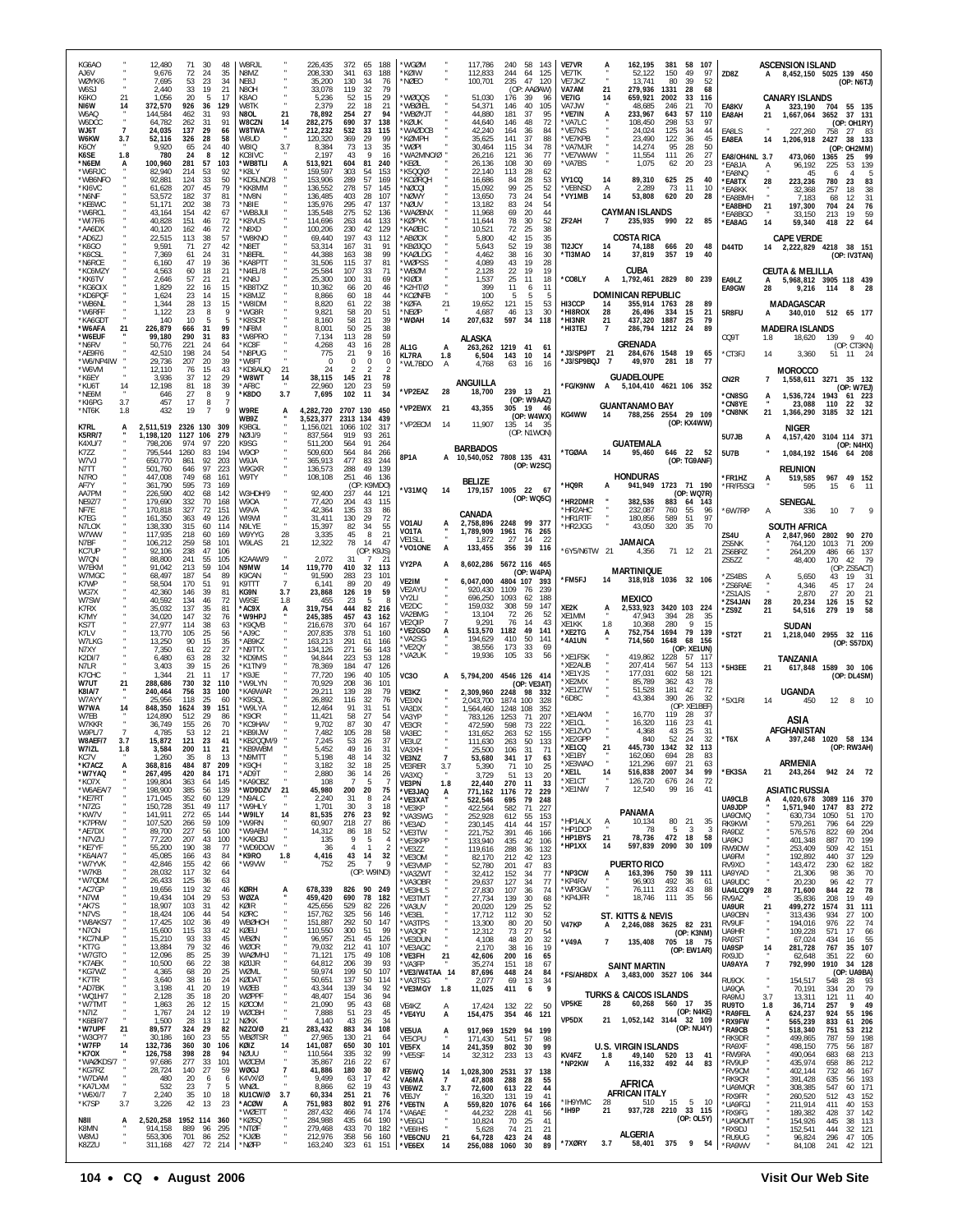| <b>RA9FR</b><br>*RV9XE<br>*RA9SK<br>*RX9WN |                 | 79,856<br>76,962<br>72,206<br>68,134       | 286<br>238<br>270<br>167 | 51<br>133<br>25<br>102<br>39<br>119<br>-54<br>109          | *4Z5FI<br>*4Z4TL<br>*475K7<br>*4X6UU |                     | 104,938<br>70,452<br>35,752<br>27,911 | 276 44<br>170<br>135<br>92 | 98<br>58<br>113<br>35<br>74<br>42<br>71 | $*$ JO3COF<br>*JI3BFC<br>*JN3DSH<br>* JA3DAY | 14             | 42<br>120,292<br>42,680<br>12,650 | 3<br>399<br>197<br>91 | 3<br>36<br>86<br>31<br>66<br>20<br>35       | -3<br>9V1UV<br>9V1AL<br><b>9V1YC</b>    | 14                               | <b>SINGAPORE</b><br>48,077<br>156<br>320,271 | 230 53<br>Q<br>926 | 78<br>-5<br>-7<br>36 115                 | 0047D<br>*ON4MGY<br>'006UU    | 3.7                  | 19,750<br>9,730<br>37,204                         | 209<br>109<br>510   | 15<br>57<br>13<br>11<br>60                      |
|--------------------------------------------|-----------------|--------------------------------------------|--------------------------|------------------------------------------------------------|--------------------------------------|---------------------|---------------------------------------|----------------------------|-----------------------------------------|----------------------------------------------|----------------|-----------------------------------|-----------------------|---------------------------------------------|-----------------------------------------|----------------------------------|----------------------------------------------|--------------------|------------------------------------------|-------------------------------|----------------------|---------------------------------------------------|---------------------|-------------------------------------------------|
| *UA9UCK<br>*UA9ODE<br>*UA9MFB              |                 | 73,506<br>62,055<br>61,908                 | 193<br>256<br>224        | 51<br>115<br>21<br>84<br>36<br>96                          | JR1AIB                               | A                   | JAPAN<br>1,813,448                    |                            | 2047 113 263                            | *JO3FUO                                      |                | 1,260                             | 19                    | 11<br>17<br>(OP: JJ1BDX)                    | BU2A0*                                  | A                                | <b>TAIWAN</b><br>54,436                      | 258 49             | 75                                       | T930<br>T96Q                  | 28<br>21             | <b>BOSNIA-HERZEGOVINA</b><br>100,980<br>1,152,180 | 702<br>2794         | 26<br>82<br>39<br>146                           |
| *RU9UC<br>*RK9XWW                          |                 | 42,750<br>27,468                           | 156<br>121               | 33<br>81<br>25<br>59                                       | J01WKO<br>JA1TMG                     |                     | 874,152<br>484,692                    | 857 124<br>788             | 302<br>-80<br>159                       | <b>JH4UYB</b><br>JA4RWN                      |                | 3,454,647 2781 134 363<br>198.990 | 410                   | 72<br>129                                   |                                         |                                  | TAJIKISTAN                                   |                    |                                          | <b>T97C</b>                   | 3.7                  | 128,304                                           | 1257                | (OP: YZ1AU)<br>15<br>73                         |
| *RK9UC<br>*RA9BZ                           |                 | 26,216<br>24,189                           | 141<br>132               | (OP: UA6LTO)<br>-37<br>79<br>24<br>60                      | JF1SQC<br>JF10PL<br>JH1EVD           |                     | 406,505<br>368,018<br>202,230         | 706<br>553<br>436          | 73<br>136<br>97<br>174<br>63<br>126     | JA4EZP<br>JA4DHN<br>JE4VVM                   | 21             | 19,646<br>8.810<br>447,161        | 103<br>92<br>1251     | 38<br>56<br>22<br>41<br>35<br>108           | EY8MM<br>"EY7AB                         | 7<br>21                          | 714.298<br>19,200                            | 156                | 1814 34 132<br>17<br>-47                 | *T93Y<br>*T94LW<br>*T93R      | Α<br>21              | 18.618<br>206,206<br>110,908                      | 85<br>801<br>452    | 32<br>55<br>110<br>33<br>90<br>29               |
| *RZ9WF<br>*UA9OV                           |                 | 15,477<br>7.406                            | 103<br>59                | 19<br>48<br>32<br>14                                       | JA1PVX<br>JR1VAY                     |                     | 161.116<br>119,002                    | 312<br>231                 | 123<br>65<br>79<br>120                  | JM4WUZ<br>*JA4AQR                            | 14<br>A        | 43,011<br>57,856                  | 213<br>207            | 54<br>27<br>40<br>73                        | <b>HSØZEE</b>                           | A                                | THAILAND<br>835,560                          |                    | 1315 102 258                             | *T92M<br>*T94DO               | 14<br>$\overline{7}$ | 53,820<br>216,008                                 | 477<br>1558         | 73<br>19<br>22<br>102                           |
| *UA9SAW<br>*RX9FB<br>*RN9AA/9              |                 | 4,712<br>2,250<br>1.271                    | 45<br>29<br>20           | 10<br>28<br>20<br>25<br>-13<br>18                          | JN1BMX<br>7J1ABD<br>JH10CC           | 28                  | 102,960<br>84,785<br>28,835           | 258<br>223<br>166          | 63<br>102<br>59<br>-21<br>52            | * JA4BAA<br>96<br>*JH1GUO/4<br>*JH4OYA       |                | 39.171<br>9,563<br>877            | 160<br>78<br>23       | 47<br>65<br>30<br>43<br>-7                  | 'HSØT<br>E20YLM                         |                                  | 180,544<br>5,720                             | 614<br>69          | 64 118<br>(OP: HS1CKC)<br>22<br>-30      | *T95MMX                       | 3.7                  | 14,079                                            | 239                 | 48<br>9                                         |
| *RA9DT<br>*RA9KM                           | 21              | 288<br>113,940                             | 14<br>475                | 8<br>-8<br>25<br>83                                        | 7L1JHN<br><b>JH1ACA</b>              | 21                  | 7,150<br>153,388                      | 74<br>498                  | 20<br>30<br>35                          | JA5CPO<br>89                                 |                | 44,528                            | 178                   | -44<br>-77                                  | 'HS1OVH<br>'HS8KAY                      | 21                               | 5,394<br>2,046                               | 44<br>38           | 24<br>-34<br>12<br>21                    | LZ1ABC                        | Α                    | BULGARIA<br>61,006                                | 231                 | -37<br>81                                       |
| *RA9UN<br>*RV9CLF<br>*RA9YAH               |                 | 47,878<br>15,903<br>9,552                  | 297<br>123<br>121        | 17<br>57<br>-12<br>45<br>12<br>36                          | JQ1NGT<br>JH10GC<br>JA1ELY           | 14                  | 109,858<br>331,650<br>199,220         | 494<br>988<br>583          | 27<br>71<br>37<br>113<br>35<br>105      | JA5APU<br>JA5GSG<br>*JR5HXU                  | 21<br>14<br>21 | 148,934<br>12,011<br>16,488       | 576<br>87<br>101      | 32<br>81<br>19<br>40<br>22<br>50            | *HSØZCW<br>*E2ØWXA                      | -14                              | 42,509<br>252                                | 284<br>56          | 29<br>60<br>12<br>16                     | LZ1BJ<br>LZ9X                 | 28                   | 3,288<br>77,748                                   | 51<br>456           | 9<br>15<br>- 27<br>87<br>(OP: LZ1UK)            |
| *RA9AU<br>*UA9AX                           | 14              | 293,898<br>163,755                         | 902<br>463               | 30<br>92<br>33<br>102                                      | JH1AEP<br>JA1KFX                     |                     | 85,260<br>1,904                       | 326<br>44                  | 32<br>73<br>8                           | JA6WJL<br>-8                                 | 28             | 69,615                            | 327                   | 23<br>68                                    | EZ8CQ                                   | A                                | <b>TURKMENISTAN</b><br>71,195                |                    | 312 36 109                               | LZ5Z                          | 21                   | 38,976                                            | 250                 | 22<br>62<br>(OP: LZ3DJ)                         |
| *RZ900<br>*RA9XU                           |                 | 124,800<br>100,672                         | 410<br>431               | 30<br>90<br>22<br>82                                       | *JG1TVK<br>*JA1GYO                   |                     | 263,067<br>200,914                    | 425<br>370                 | 86<br>172<br>74<br>152                  | JA6BGA<br>JA6AV                              | $\overline{7}$ | 26.528<br>14,616                  | 149<br>113            | 22<br>55<br>18<br>52                        |                                         |                                  | UK BASES ON CYPRUS                           |                    |                                          | *LZ2DF<br>'LZ2ZY              |                      | 726,264<br>419,432                                | 1180<br>1007        | 303<br>90<br>227<br>69                          |
| *RX9JP<br><b>*RA9HTO</b><br>*RZ9IB         |                 | 40.420<br>27,456<br>27,389                 | 211<br>194<br>177        | 23<br>63<br>14<br>52<br>12<br>49                           | *JP1QDH<br>*JH1UUT<br>*JH1ABP        |                     | 166,828<br>129,444<br>108,352         | 373<br>363<br>295          | 55<br>124<br>57<br>104<br>47<br>106     | JA6WIF<br>JA6GCF<br>*JH6WHN                  | 3.7<br>A       | 9.238<br>22,875<br>409,656        | 70<br>173<br>558      | 22<br>40<br>17<br>44<br>98<br>205           | ZC4LI                                   | 28                               | UNITED ARAB EMIRATES                         |                    | 95,355 530 12 53                         | *LZ1CAR<br>'I 72HN<br>*LZ3SM  |                      | 200,692<br>139,376<br>123,264                     | 500<br>365<br>347   | 194<br>68<br>53<br>195<br>47<br>145             |
| *RW9DX<br>*UA9ACJ                          | $\overline{7}$  | 116,957<br>55,045                          | 482<br>245               | 25<br>84<br>20<br>75                                       | *JA1CP<br>* JA1HFY                   |                     | 57,908<br>50,000                      | 204<br>218                 | 45<br>79<br>48                          | *JH6QFJ<br>77<br>JQ1AHZ/6                    |                | 257,922<br>50,290                 | 572<br>208            | 64<br>114<br>40<br>67                       | A61M                                    | 14                               |                                              |                    | 11,712 119 10 38                         | *LZ1AQ<br>'LZ1GU              |                      | 112,266<br>26,201                                 | 443<br>99           | 140<br>49<br>44<br>89                           |
| *UA9AL<br><b>RKØUT</b>                     | 1.8             | 3,129<br>773,439                           | 65<br>1492               | 15<br>6<br>83<br>- 200                                     | *JA1BUI<br>*JF1RMM<br>*JF1MQS        |                     | 48,108<br>47,268<br>43,155            | 165<br>187<br>179          | 42<br>72<br>35<br>66<br>40<br>65        | *JA6JVY<br>*JR6VIX/6<br>*JH6AUS              | 28             | 6,771<br>1,200<br>45,528          | 69<br>16<br>244       | 26<br>35<br>14<br>16<br>-24<br>60           | UK9AA                                   | *UK/JI2MED                       | <b>UZBEKISTAN</b><br>218,120<br>204,036      | 714                | 733 31 102<br>40<br>107                  | *LZ1QV<br>*LZ1MC<br>*LZ2JA    | 28                   | 6,210<br>3,876<br>12,025                          | 48<br>39<br>126     | 43<br>26<br>30<br>21<br>48<br>17                |
| <b>RWØCF</b><br><b>UAØAZ</b>               |                 | 592,044<br>462,210                         | 1004<br>667              | 95<br>214<br>81<br>229                                     | JA1HNW<br>*JA1XPU                    |                     | 42,822<br>40,657                      | 160<br>160                 | 51<br>71<br>43<br>66                    | *JA6BIF<br>* JA6FCL                          | 21<br>14       | 3,168<br>2,427                    | 58<br>31              | 12<br>20<br>15<br>15                        |                                         |                                  | <b>WEST MALAYSIA</b>                         |                    |                                          | 'LZ2ZG<br>*LZ2CE              | 21<br>14             | 7,380<br>41,600                                   | 101<br>419          | 28<br>17<br>19<br>61                            |
| <b>RWØAO</b><br>UAØAPV<br><b>RUØAW</b>     |                 | 322,844<br>295,056<br>267.778              | 794<br>623<br>530        | 46<br>126<br>155<br>61<br>154<br>63                        | *JR1MRG<br>*JA1IZ<br>*JA1BPN         |                     | 38,896<br>37,030<br>33,411            | 160<br>131<br>111          | 45<br>59<br>44<br>71<br>42<br>69        | JA7NVF<br>JA7COI                             | А              | 1,502,228<br>426,600              | 1703 111<br>738       | 253<br>149<br>- 76                          | 9M2CNC                                  | A                                | 1,944,630 2190 110 300                       |                    |                                          | *LZ5AZ<br>`LZ7H               |                      | 27,720<br>3,731                                   | 304<br>95           | 16<br>61<br>$\overline{7}$<br>34<br>(OP: LZ3FN) |
| RAØAA<br><b>UAØDC</b>                      |                 | 250.268<br>197,640                         | 645<br>671               | 57<br>121<br>68<br>112                                     | *JA1KK<br>*JF1COB                    |                     | 35,618<br>28,512                      | 143<br>147                 | 48<br>67<br>38<br>50                    | JA7JH<br>JA70WD                              | 28             | 75,987<br>24.618                  | 164<br>170            | 60<br>107<br>20<br>46                       |                                         |                                  | <b>EUROPE</b><br><b>ALAND ISLANDS</b>        |                    |                                          |                               |                      | <b>CRETE</b>                                      |                     |                                                 |
| RWØUU<br>RAØZD<br><b>RAØQC</b>             |                 | 120,212<br>59.214<br>19,740                | 382<br>168<br>112        | 55<br>109<br>54<br>88<br>33<br>61                          | *JA1STY<br>* JK1NSR<br>*JA1HG        |                     | 24,750<br>18,648<br>14,700            | 134<br>97<br>94            | 41<br>69<br>50<br>-34<br>34<br>41       | JH7XMO<br>*JA7LMZ<br>*JA7BME                 | 21<br>A        | 362,500<br>269,876<br>156,798     | 995<br>513<br>350     | 35<br>110<br>70<br>142<br>65<br>121         | OHØJFP                                  | 14                               | 433,827 1899 32 97                           |                    | (OP: SMØJHF)                             | SV9/OH4FR 21                  |                      | 350,526 2216 25<br>CROATIA                        |                     | 88                                              |
| <b>UAØBA</b><br>RAØBA                      | 21              | 210<br>194,940                             | - 7<br>584               | -7<br>-7<br>33<br>102                                      | *JA100<br>*JH1RMH                    |                     | 12,338<br>12,935                      | 87<br>87                   | 21<br>41<br>24<br>39                    | *JE7YSS                                      |                | 119,153                           | 301                   | 49<br>114<br>(OP: 7N4TEN)                   | ZA/Z35M                                 | A                                | ALBANIA<br>352,946                           |                    | 1058 56 207                              | 9A2VR<br>9A9A                 | А<br>28              | 212,986<br>169,743                                | 554<br>748          | 59<br>- 159<br>30<br>107                        |
| <b>UAØCW</b><br>RWØLC<br><b>RUØSN</b>      | 14              | 118,306<br>47,582<br>44,226                | 321<br>323<br>219        | 36<br>113<br>24<br>50<br>27<br>54                          | *JK1BII<br><b>JA1AAT</b><br>*JH1OLB  |                     | 7,585<br>7,392<br>5,876               | 74<br>59<br>56             | 17<br>37<br>22<br>20                    | *JF7VVL/7<br>24<br>*JI7WPV<br>32<br>*JF7GDF  |                | 16,936<br>11,718<br>5,593         | 101<br>80<br>57       | 27<br>46<br>27<br>36<br>21<br>26            |                                         | ZA/LZ5PL<br>$\mathsf{A}$         | 3,822<br><b>AUSTRIA</b>                      | 56                 | 11<br>-28                                | 9A4CD<br>9A7D                 | 14                   | 375,386<br>615,000                                | 1040<br>2080        | 37<br>114<br>38<br>126<br>(OP: 9A3HX)           |
| <b>RZØSR</b><br>*UAØFGZ                    | 3.7             | 12,768<br>230,184                          | 117<br>553               | 16<br>40<br>132<br>75                                      | *JA1WZG<br>*JA1IWP                   |                     | 4,094<br>3,570                        | 34<br>35                   | 18<br>-21<br>30                         | 28<br>*JP1JIP/7<br>*JR7UOL/7                 | 21             | 51,414<br>4,392                   | 256<br>61             | 26<br>63<br>22<br>14                        | OE1TKW<br>OE8Q                          | $\overline{A}$<br>1.8            | 30.744<br>97,440                             | 154 36<br>1233     | -86<br>13<br>67<br>(OP: OE8SKQ)          | 9A6A<br>9A2DQ                 | 3.7<br>1.8           | 191,360<br>28,800                                 | 1570<br>360         | 24<br>91<br>-61<br>-11                          |
| *RAØAY<br>*UAØFBS<br>*UAØYAY               |                 | 196,650<br>149,864<br>101.178              | 514<br>619<br>309        | 53<br>118<br>57<br>86<br>43<br>111                         | *JP1SRG<br>*J01SIM<br>*JJ1WWL        |                     | 3,375<br>2,970<br>2.583               | 36<br>50<br>30             | 27<br>18<br>13<br>25<br>16              | *JA7ADV<br>20<br>*JI7GYU<br>* JA7AXP         | 14             | 2,220<br>660<br>445               | 68<br>18<br>11        | 32<br>14<br>9<br>11<br>$\overline{7}$       | OE6Z                                    |                                  | 73,730                                       | 1025               | 12<br>-61<br>(OP: OE6MBG)                | *9A5K<br>*9A2EU<br>'9A7R      | А                    | 2,497,536<br>1,572,974<br>59.730                  | 2315<br>1499<br>196 | 431<br>111<br>465<br>134<br>135<br>46           |
| *RXØQA<br>*UAØFOO                          |                 | 66.700<br>30,800                           | 291<br>164               | 30<br>86<br>39<br>61                                       | *JH1SWD<br>* JG1FGI                  |                     | 1,320<br>827                          | 18<br>17                   | 14<br>16<br>11<br>14                    | *JH7XGN                                      | 3.7            | 738                               | 20                    | 9                                           | Q<br><b>OE6MDF</b>                      | OE50CWL A                        | 343,470<br>334,407                           | 777<br>646         | 72 249<br>(OP: OE5CWL)<br>64 185         | '9A5BB<br>'9A1DL              |                      | 37,024<br>35,777                                  | 167<br>195          | 70<br>34<br>97<br>36                            |
| *RAØLE<br>*RWØLDF<br>*UAØFDX               |                 | 32,776<br>28.466<br>23,406                 | 196<br>150<br>173        | 42<br>75<br>42<br>59<br>43<br>51                           | *JE1SCJ<br>*7N2UQC<br>*JA1XZF        | 28                  | 209<br>5,985<br>3,341                 | 12<br>69<br>43             | 10<br>18<br>27<br>14<br>26              | g<br>JH8DEH<br><b>JA8BMK</b><br>*JA8CSY      | 14<br>7<br>А   | 62,255<br>96,904<br>200,970       | 324<br>392<br>403     | 26<br>48<br>35<br>-82<br>73<br>137          | 'OE8P                                   |                                  | 118,475                                      | 596                | 37 138<br>(OP: OE8VIE)                   | *9A3QB<br>'9A2GA<br>'9A3KS    |                      | 26.936<br>23.004<br>16,906                        | 120<br>195<br>102   | 40<br>64<br>84<br>24<br>78<br>29                |
| *UAØQNV<br>*RWØUM                          |                 | 17,794<br>11,580                           | 137<br>111               | 58<br>-24<br>22<br>38                                      | *JI1HFJ<br>*JE1ALA                   |                     | 1,972<br>980                          | 38<br>25                   | 13<br>16<br>8                           | *JA8CJY<br>12<br>ILI8AL*                     |                | 44,928<br>43,775                  | 153<br>182            | 48<br>69<br>39<br>64                        | OE3BCA<br>*OE6WSF<br>OE2IJL*            |                                  | 91,744<br>8,528<br>5.120                     | 330<br>113<br>65   | 46<br>-142<br>27<br>-77<br>22<br>42      | '9A5YY<br>'9A5KV              | 28                   | 5,074<br>22,382                                   | 65<br>292           | 38<br>21<br>48<br>14                            |
| *UAØZS<br>*RWØCOA<br>*ruøsu                | 28              | 5.994<br>5,655<br>7,052                    | 77<br>62<br>72           | 22<br>15<br>19<br>20<br>28<br>14                           | *JA9SCB/1 21<br>*7K4XNN<br>*JA1MVK   |                     | 146,816<br>117,859<br>78,588          | 443<br>447<br>317          | 33<br>91<br>33<br>33<br>78              | *JI8BUR<br>80<br>*JE8BCJ                     | 21             | 1,562<br>45                       | 28<br>4               | 10<br>12<br>$\overline{2}$                  |                                         | 28<br>OF8KDK/1<br>OE5ØWIG*<br>21 | 630<br>57,717                                | 22<br>337          | $\overline{7}$<br>14<br>24<br>75         | *9A2TE<br>*9A4RV<br>*9A3RE    | 21<br>1.8            | 92.344<br>56,760<br>15,288                        | 364<br>228<br>284   | 89<br>30<br>78<br>32<br>49<br>$\overline{7}$    |
| *RVØAL<br>*UAØSR<br>*UAØLGY                | 21              | 254,241<br>16,992<br>3,822                 | 963<br>101<br>74         | 28<br>89<br>55<br>17<br>16<br>26                           | *JA1RQT<br>*JA1XMT<br>*JH1CML        |                     | 52,532<br>23,325<br>8,441             | 224<br>134<br>88           | 27<br>25<br>45<br>18<br>31              | 65<br>JA9CCG<br>JH9URT<br>*JA1ALX/9          | A<br>21<br>A   | 45,727<br>69,615<br>47,725        | 198<br>293<br>186     | 34<br>56<br>28<br>63<br>42<br>73            | *OF3JIS                                 | 14                               | 25,200<br><b>AZORES</b>                      | 252                | 78<br>22                                 | OK1AXB                        |                      | <b>CZECH REPUBLIC</b><br>377,420                  | 743                 | 81 253                                          |
| *UAØSAD<br>*RWØCV                          | 14              | 125,216<br>74.360                          | 460<br>433               | 30<br>82<br>26<br>62                                       | *JE1JAC<br>*JA1JLP                   |                     | 6,862<br>6,812                        | 63<br>59                   | 17<br>18<br>54                          | 30<br>*JR9NVB<br>*JF9KVT                     | 21             | 131,055<br>15,736                 | 476<br>122            | 31<br>78<br>19<br>37                        | CU <sub>2</sub> A                       | 14                               | 775,236                                      |                    | 2591 34 120<br>(OP: OH2UA)               | OL6W                          | А                    | 304,681                                           | 695                 | 61 238<br>(OP: OK2FB)                           |
| *RZØCQ<br>*UAØACG                          | 3.7             | 390<br>9,396                               | 17<br>104                | $\overline{7}$<br>6<br>37<br>17                            | *JA1DBG<br>$*$ JA11 B7<br>*JG1GCO    |                     | 4,942<br>1.978                        | 59<br>34<br>14             | 15<br>25<br>11<br>12<br>10<br>14        | <b>JAØUMV</b><br><b>JAØGEY</b>               | A              | 59,752<br>20,280                  | 168<br>103            | 90<br>-64<br>37<br>53                       | CU2B                                    | CU2/OH2PM 7<br>3.7               | 247,000<br>294,261                           | 1168               | 1062 24 101<br>-22<br>-89<br>(OP: OH2BH) | OK2PZ<br>OK1FRO<br>OK2ABU     | 28                   | 21,462<br>16,544<br>9,464                         | 122<br>145<br>109   | 28<br>-70<br>71<br>23<br>36<br>16               |
| *TA2IB                                     | 21              | <b>ASIATIC TURKEY</b><br>80,880            | 382                      | 19<br>61                                                   | *JE1CAC<br>*JA1LBN                   |                     | 689<br>135<br>28                      | 9<br>3                     | 4                                       | <b>JHØEON</b><br>5<br>AHLØAL                 | 28<br>14       | 1.794<br>871,815                  | 32<br>2147            | 15<br>11<br>39<br>122                       | CU <sub>2</sub> CE<br>CU <sub>2</sub> T | 1.8                              | 28,480<br>15.606                             | 326<br>214         | 12<br>52<br>9<br>-42                     | OK2PTC<br>OK1TN               | 21<br>14             | 110,011<br>473,658                                | 398<br>1299         | 104<br>33<br>37<br>141                          |
| *TA2ZAF<br>*TAØU<br>*TA3J                  | 14              | 260,972<br>77,319                          | 860<br>666               | 22<br>84<br>15<br>56<br>81                                 | *JI1FDF<br>*JE1RRK<br>*JE1GZB        | 14                  | 78,120<br>8,688<br>8,514              | 308<br>74<br>92            | 30<br>75<br>20<br>24                    | <b>JJØKRD</b><br>28<br>*JHØNEC<br>*JAØBMS    | A              | 175,560<br>230,120                | 526<br>431<br>190     | 98<br>35<br>78<br>142                       | CU2JT<br>*CU3AL                         | $\ddot{A}$                       | 40.494<br>19,513                             | 176<br>117         | (OP: CU2AF)<br>-34<br>68<br>25<br>54     | OK5SWL<br>OK1RI               | 7                    | 725<br>677,673                                    | -29<br>(OP:         | -5<br>-24<br>OK2SWD)<br>36<br>- 135             |
| *TA3YJ<br>*TA3D                            | 7<br>3.7        | 185,440<br>10<br>208,616                   | 734<br>3<br>905          | 14<br>2<br>3<br>15<br>74                                   | *7J1AIL<br>*JA1ANF                   |                     | 4,332<br>726                          | 50<br>13                   | 18<br>17<br>21<br>10<br>12              | "JHØQYS<br>* JAØTEA                          |                | 42,660<br>25,648<br>15.416        | 137<br>83             | 46<br>62<br>41<br>52<br>35<br>47            |                                         | *CU2/OH1VR 21                    | 405,990 1698                                 |                    | 27<br>103                                | OK1FM<br>*OK1WCF              | 1.8<br>А             | 8.650<br>1,162,647                                | 2665<br>172<br>1697 | 42<br>8<br>346<br>101                           |
| *YMØT<br>*TA70M                            | 1.8<br>1.8      | 67,716<br>13,400                           | 420<br>136               | 9<br>48<br>(OP: TA2RC)<br>- 6<br>34                        | *JH1APZ<br>*JM1NK1<br>*JE1SPY        | 3.7                 | 20,572<br>6,885<br>1,200              | 114<br>62<br>34            | 24<br>21<br>30<br>10                    | 50<br>* JAØRCK<br>*JJØAEB<br>15<br>JAØAAQ    |                | 9,372<br>6,240<br>4,233           | 50<br>60<br>45        | 24<br>42<br>18<br>30<br>21<br>30            | EA6LP<br>EA6AZ                          | A<br>21                          | <b>BALEARIC ISLANDS</b><br>404,754<br>65,436 | 830<br>350         | 73<br>- 249<br>22<br>-54                 | 'OL6P<br>*OK2MBP              |                      | 540,750<br>379,260                                | 1053<br>1010        | 83<br>292<br>(OP: OK2WTM)<br>56<br>-245         |
|                                            |                 | <b>A7FRRAIJAN</b>                          |                          |                                                            | *JG10WV                              |                     | 400                                   | 13                         | 8                                       | *JAØAVS<br>8<br>IGØGGI                       |                | 1,472<br>744                      | 22<br>17              | 12<br>11                                    | *EC6UD<br>*EA6DD                        | 21<br>7                          | 4,600<br>10,557                              | 56<br>116          | 18<br>28<br>12<br>57                     | *OK2TCW<br>OK1ROA             |                      | 356,166<br>225 492                                | 723<br>634          | 67<br>215<br>189                                |
| *4K9W                                      | A               | 108,232<br>CHINA                           |                          | 288 44 122                                                 | JA2BNN<br>JJ2CJB<br>JA2FSM           | А                   | 736,320<br>387,600<br>313,540         | 1037<br>584<br>507         | 88<br>172<br>95<br>177<br>86<br>171     | *JGØIPW<br>*JEØVFV<br>*JFØVMJ                | $^{21}$        | 312<br>512<br>180                 | 13<br>16<br>11        | $\overline{7}$<br>9<br>10<br>$\overline{7}$ | 6<br>EU1PA<br>8                         |                                  | <b>BELARUS</b><br>864,852                    | 1665               | 80<br>308                                | *OK1DKR<br>*OK1CJN<br>*OK1LO  |                      | 191,980<br>166,972<br>123,981                     | 407<br>396<br>425   | 223<br>67<br>183<br>64<br>50<br>171             |
| *BG1DRJ<br>*BD70H                          | A               | 107,280<br>60,192                          | 658 37<br>240            | 83<br>53<br>91                                             | JA2BQX<br>JF2IWL                     |                     | 117,603<br>55,264                     | 298<br>233                 | 69<br>110<br>34<br>-54                  |                                              |                | KAZAKHSTAN                        |                       |                                             | EW1CO<br>EU1CQ                          |                                  | 500,910<br>271,700                           | 889<br>633         | 74<br>280<br>222<br>64                   | *OK2BEN<br>*OK2BRX            |                      | 108,732<br>84,846                                 | 411<br>335          | 178<br>43<br>41<br>138                          |
| *BD4ALC<br>*BY4VAM<br>*BG1FBV              |                 | 54,240<br>48,840<br>47,160                 | 210<br>306<br>220        | 47<br>73<br>49<br>83<br>44<br>87                           | JH2BTM<br>JF2FIU<br>JI2UNR           | 21                  | 33,201<br>1,860<br>473,478            | 147<br>31<br>1391          | 31<br>14<br>36<br>102                   | <b>UPØL</b><br>62<br>16<br>UN2E              | А              | 5,446,056 3921 127 412<br>658,239 | 805                   | (OP: UN9LW)<br>70<br>243                    | EU4LY<br>EW2EO<br>EW3LN                 |                                  | 228,697<br>123,395<br>81,204                 | 692<br>410<br>355  | 57<br>202<br>50<br>135<br>57<br>145      | *OK1DOL<br>*OK1DVK<br>*OK2DU  |                      | 67,408<br>67,928<br>58,976                        | 254<br>151<br>323   | 125<br>51<br>119<br>63<br>116<br>36             |
| *BG7IUN<br>*BA6QD                          |                 | 44,804<br>19,018                           | 384<br>187               | 36<br>56<br>51<br>-23                                      | JF2BDK<br>JA2XCR                     | 14                  | 81,075<br>49,632                      | 268<br>202                 | 32<br>83<br>29<br>67                    | UN6G<br>UN6P                                 |                | 581,389<br>420,900                | 875<br>708            | 70<br>211<br>76<br>200                      | <b>FW8RX</b><br>EU3AR                   | 28                               | 5,920<br>18,270                              | 108<br>221         | 15<br>59<br>49<br>14                     | *OK1VOF<br>*OK1UDJ            |                      | 48,285<br>43,608                                  | 289<br>224          | 36<br>109<br>97<br>41                           |
| *BG7LVL<br>*BG4AGK<br>*BG6AHP              |                 | 7,865<br>4,158<br>4,081                    | 70<br>61<br>75           | 27<br>38<br>-14<br>28<br>24<br>29                          | <b>JS2LGN</b><br>JA2KVD<br>*JF2QNM   | $\overline{7}$<br>А | 71,526<br>8,100<br>445,410            | 329<br>-59<br>651 108      | 28<br>63<br>21<br>39<br>195             | UN6T<br>UN8DG<br>UN7QF                       | 14             | 9,000<br>8,362<br>151,570         | 107<br>-82<br>602     | 18<br>32<br>29<br>8<br>29<br>86             | EW8MW<br>EW2DN<br>*EW6GL                | 14<br>А                          | 360,393<br>1,470<br>151,392                  | 1483<br>52<br>416  | 33<br>130<br>-7<br>35<br>171<br>57       | *OK1DRQ<br>*OK1CLD<br>*OK2SWD |                      | 43,230<br>39,786<br>32,760                        | 152<br>267<br>260   | 45<br>86<br>29<br>85<br>100<br>26               |
| *BG7KFY<br>*BG1CAL                         |                 | 3,096<br>2,262                             | 51<br>43                 | 18<br>25<br>21<br>18                                       | *JA2PFO<br>*JA2BY                    |                     | 135,420<br>71,264                     | 307<br>205                 | 73<br>110<br>47<br>84                   | *UN7PBY<br>*UN4L                             | А<br>28        | 653,472<br>75,263                 | 969<br>379            | 76<br>212<br>19<br>54                       | *EU6AA<br>*EW1CK                        |                                  | 32,125<br>3,009                              | 265<br>54          | 27<br>98<br>13<br>38                     | *OK1ZTA<br>*OK1BA             |                      | 30,720<br>29,853                                  | 174<br>134          | 39<br>81<br>72<br>35                            |
| *BD3ABR<br>*BY1BJ                          |                 | 540<br>252                                 | 42<br>43                 | 17<br>19<br>$\mathbf{3}$<br>$\overline{4}$<br>(OP: JA1PTO) | *JA2KPW<br>*JK2VOC                   |                     | 42,680<br>39,936                      | 167<br>157                 | 44<br>47<br>81                          | 66<br>*UN4PG<br>*UN7FX                       | $\bullet$      | 7,695<br>5.376                    | 77<br>-62             | 13<br>32<br>29<br>13                        | *EU6NN<br>*EW2EG<br>*EU4CQ              |                                  | 2,565<br>2,662<br>100                        | 80<br>57<br>21     | 13<br>44<br>8<br>42<br>13<br>15          | *OK2PBG<br>*OK2PPM            |                      | 29,768<br>25,272                                  | 165<br>162          | 30<br>64<br>77<br>31                            |
| *BD5RT<br>*BG4BTB                          | 21              | 525,200<br>1,170                           | 1917 34<br>-31           | 96<br>$\overline{7}$<br>19                                 | *JA2GHP<br>*JG2TKH<br>*JG2SON        | 28                  | 33,840<br>14,805<br>11,058            | 181<br>96<br>104           | 33<br>57<br>21<br>21<br>36              | *UN7JX<br>*UN6LN<br>42                       | 21<br>14       | 177,632<br>349,200                | 770                   | 24<br>80<br>935 34 116                      | *EW1ABF<br>*EU1GA                       | 28<br>21                         | 2,688<br>27,864                              | 70<br>207          | $\overline{7}$<br>25<br>21<br>51         | *OK1DOZ<br>*OK1ULE<br>*OK1DKO |                      | 24,531<br>22,388<br>20,430                        | 141<br>203<br>93    | 35<br>76<br>90<br>-26<br>39<br>51               |
| *BD4SUG<br>*BG7KLO                         | 14<br>٠         | 64,766<br>36,806                           | 480<br>368               | 28<br>66<br>27<br>50                                       | * JA2VZL<br>*JG2KKG                  | 21<br>14            | 23,596<br>271,453                     | 132<br>686                 | 22<br>46<br>39<br>118                   | <b>EX80</b>                                  | A              | KYRGYZSTAN<br>30,528              | 102                   | 52<br>92                                    | *EW8DA<br>*EW6AF<br>*EW6EW              | 14                               | 21,320<br>69,564<br>18,836                   | 119<br>504<br>235  | 22<br>60<br>69<br>24<br>13<br>55         | *OK2WYK<br>*OK1FCA            |                      | 13,970<br>7,728                                   | 187<br>113          | 102<br>25<br>12<br>57                           |
| *BD5QDM                                    |                 | 1,980<br><b>CYPRUS</b>                     | 71                       | 26<br>18                                                   | *JF2WXS<br>*JE2OTM<br>*JA2DLM        | 7                   | 24,795<br>17,612<br>6,034             | 121<br>112<br>55           | 28<br>59<br>25<br>19                    | EX2X<br>49<br>*EX2T<br>*EX7ML<br>32          | 14<br>А<br>21  | 305,386<br>472,402<br>117,213     | 928<br>678<br>598     | 31<br>103<br>69<br>218<br>22<br>67          | *EU6FF<br>*EU2MM                        | $\blacksquare$<br>$\overline{7}$ | 16,298<br>30,408                             | 167<br>307         | 11<br>47<br>15<br>69                     | *OK1TIR<br>*OK1DSX<br>*OK1UND | 28                   | 4,224<br>2,226<br>5,734                           | 67<br>30<br>60      | 34<br>14<br>26<br>16<br>32<br>15                |
| H2T<br>C4M                                 | 21<br>1.8       | 29,312                                     |                          | 942,420 2500 34 105<br>(OP: 5B4XF)<br>202 11 53            | JF3KNW<br>JR3CVO                     | A                   | 129,360<br>30,954                     | 223 84<br>129              | 136<br>32<br>57                         | *EX8MAT                                      | $\overline{7}$ | 7,038<br><b>MACAO</b>             | 121                   | 12<br>39                                    | *EW6AL                                  |                                  | 16,102                                       | 166                | 16<br>67                                 | *OL3Z<br>'OK2N                | 21                   | 154,570<br>153,029                                | 577                 | 98<br>32<br>(OP: OK1FPS)<br>547 33 104          |
| *5B/HA5PP 21                               |                 |                                            |                          | (OP: 5B4AGM)<br>713,952 2035 31 103                        | JA3XOG<br>JS3CTQ                     | 21<br>14            | 29,700<br>617,933                     | 163<br>1418                | 23<br>52<br>37<br>126                   | *XX9AU                                       | 21             | 2,106                             |                       | 88 12 14                                    | ON4UN<br>ON4CCP                         | A                                | <b>BELGIUM</b><br>404,708<br>286,800         | 992<br>988         | 47 119<br>58<br>181                      | *OK2PTZ                       |                      | 101,787                                           | 415                 | (OP: OK2NN)<br>- 29<br>-82                      |
|                                            |                 | GEORGIA                                    |                          |                                                            | JA3AYX<br>*JR3RIY                    | А                   | 8,530<br>357,984                      | 71<br>786                  | -22<br>-31<br>55<br>121                 | JT1CH                                        | A              | MONGOLIA<br>248,460               |                       | 831 46 118                                  | ON4TNB<br>ON6OM                         |                                  | 20,680<br>5,141                              | 214<br>67          | 26<br>84<br>16<br>37                     | *OK2HZ<br>*OK5SAZ             |                      | 95,220<br>86,106                                  | 367<br>368          | 31<br>84<br>84<br>29                            |
| 4L1AN<br>4L8A<br>4L2M                      | 21<br>14<br>3.7 | 52,668<br>1,644,070 3314 38 152<br>111,306 | 315<br>527               | 16<br>47<br>16<br>62                                       | *JA3YPL<br>*JH3CUL                   |                     | 94,214<br>78,126                      | 254                        | 61<br>102<br>(OP: JJ3TBB)<br>216 65 109 | JT1BG<br>*JT1CJ                              | 14             | 72,335 324<br>79,680              | 38<br>610             | 77<br>22<br>61                              | ON5ZO<br>ON5GO<br>*ON4ADZ               | 14<br>A                          | 314,400<br>264,750<br>507,744                | 1244<br>805<br>796 | 30<br>90<br>32<br>118<br>85<br>284       | *OK1TD<br>*OK1MGW<br>*OK1CYC  |                      | 76,212<br>61,079<br>38,731                        | 292<br>262<br>231   | 87<br>29<br>29<br>74<br>56<br>21                |
|                                            |                 | <b>HONG KONG</b>                           |                          |                                                            | *JA3AVO<br>*JA3VUI                   |                     | 37,800<br>9,666                       | 150<br>83<br>49            | 42<br>66<br>26<br>-37                   | *JD1BIA<br>28                                | 21             | OGASAWARA ISLANDS<br>8            | -5                    | $\overline{4}$                              | OO6ML*<br>$\overline{4}$<br>*ON4XG      |                                  | 82,834<br>85,323                             | 366<br>287         | 40<br>126<br>40<br>124                   | *OK1KZ<br>*OK1MMN             | 14                   | 3,359<br>24,528                                   | -53<br>216          | 21<br>12<br>17<br>56<br>51                      |
| VR2BG<br>*VR2XLN<br>*VR2UDU                | А<br>А          | 1,425,900 1938 132 256<br>360,360<br>90    | -5                       | 883 80 172<br>-5<br>-5                                     | *JA4XHF/3<br>*JL3RDC<br>*JM3HYL      |                     | 7,245<br>4,756<br>171                 | 58<br>8                    | 26<br>15<br>-7                          | 26<br>A45WG<br>-7                            |                | OMAN<br>289,467                   |                       | 640 63 150                                  | OO6FC*<br>OO7DDG*<br>*OO4LWX            |                                  | 63,293<br>29,524<br>14,608                   | 291<br>132<br>112  | 43<br>124<br>40<br>81<br>27<br>61        | *OK1GI<br>*OK2TBC<br>*OK1BLU  |                      | 16,683<br>12,586<br>11,966                        | 164<br>127<br>139   | 16<br>16<br>46<br>48<br>14                      |
| *ATØD                                      |                 | INDIA<br>59,411                            | 247 36                   | 85                                                         | *JF3BFS<br>*JL3TEM<br>*JG3FWI        | 21                  | 170,868<br>78,946<br>24,920           | 568<br>325<br>158          | 31<br>29<br>74<br>23<br>47              | 85<br>*A47RS                                 | А              | 171,976                           |                       | 382 52 114<br>(OP: F6BEE)                   | *ON5SV                                  | ON/G3VQO*                        | 10,650<br>8,892                              | 104<br>104         | 22<br>53<br>57<br>19                     | 'OK2BRA<br>*OK4AZ<br>*OL5DIG  |                      | 11,172<br>2,961<br>475                            | 164<br>79<br>25     | 39<br>10<br>36<br>11<br>18<br>$\overline{7}$    |
|                                            | А               |                                            |                          | (OP: VU3DJQ)                                               | *JA3BBG<br>* JA3PYH                  |                     | 15,912<br>5,643                       | 122<br>57                  | 16<br>15                                | 36<br>HZ1IK<br>32                            | A              | SAUDI ARABIA<br>170,173           |                       | 387 43 124                                  | ON7BS*<br>*ON4KVA<br>*005JD             |                                  | 3,075<br>2,494<br>528                        | 55<br>58<br>24     | 13<br>28<br>9<br>34<br>-5<br>-19         | *OK1JNL<br>*OL7P              | $\overline{7}$       | 375<br>30,420                                     | 24<br>398           | $\overline{7}$<br>18<br>12<br>66                |
| 4X4DZ                                      | 21              | ISRAEL<br>859,883 2108 36 131              |                          |                                                            | *JR3KAH<br>*JA9XAT/3                 |                     | 2,994<br>405                          | 52<br>13                   | 11<br>8                                 | 20<br>*7Z1SJ<br>*HZ1AM<br>$\overline{7}$     | A              | 1,070,706 1375<br>3,542           | 39                    | 75 243<br>17<br>-29                         | *ON5KQ                                  | $\overline{7}$                   | 80,613 493 22                                |                    | (OP: ON5JD)<br>- 95                      | *OK5AA                        | 3.7                  | 1,134                                             | 40                  | (OP: OK1CRM)<br>$4 \quad 23$                    |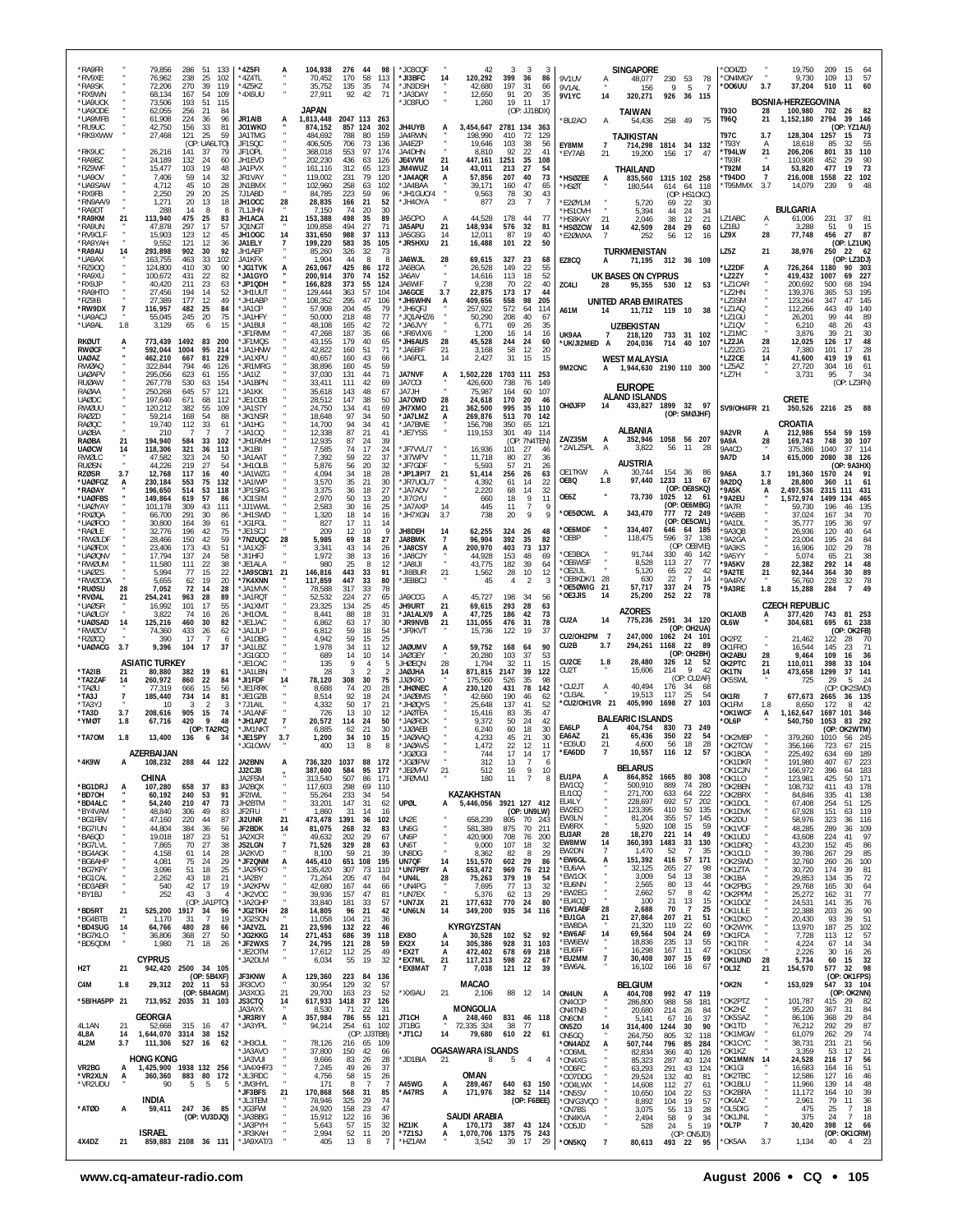| *OK2YT<br>*OK1JOK<br>*OK2BOL<br>*OK2VP         | 1.8                         | 6,314<br>159<br>4<br>37<br>5,676<br>172<br>5<br>38<br>38<br>138<br>$\overline{4}$<br>5.166<br>1,050<br>44<br>4<br>21                      | <b>RA6AFB</b><br>RA6AMA<br>UA10MS<br>RK6ABM        | 23,616<br>3.7<br>23,025<br>19,108<br>1,824          | 256<br>212<br>62               | 321 14<br>13<br>15<br>$\overline{7}$ | 58<br>62<br>53<br>25                          | OH3JR<br>OH1BV<br>OH6OS<br>OH1EB                                        | 471,468<br>437,296<br>265,232<br>248,200         | 714<br>89<br>898<br>75<br>488<br>77<br>533<br>67                     | 315<br>227<br>197<br>225       | DL6AG<br><b>DK410</b><br>DL3EBX<br>DL8KJ          |          | 48,732<br>48,240<br>37,009<br>36,425           | 144<br>47<br>212<br>32<br>27<br>184<br>181<br>42              | 84<br>88<br>92<br>113           | *DH9KR<br>*DH6BH<br>*DL3NGN<br>*DL2DVL        |                                  | 9,545<br>8,890<br>8.588<br>8,520         | 103<br>23<br>60<br>145<br>39<br>88<br>52<br>24<br>86<br>75<br>43<br>28                     |
|------------------------------------------------|-----------------------------|-------------------------------------------------------------------------------------------------------------------------------------------|----------------------------------------------------|-----------------------------------------------------|--------------------------------|--------------------------------------|-----------------------------------------------|-------------------------------------------------------------------------|--------------------------------------------------|----------------------------------------------------------------------|--------------------------------|---------------------------------------------------|----------|------------------------------------------------|---------------------------------------------------------------|---------------------------------|-----------------------------------------------|----------------------------------|------------------------------------------|--------------------------------------------------------------------------------------------|
| OZ7X<br>OZ5EV                                  | A                           | <b>DENMARK</b><br>3,172,320<br>3425 111 369<br>270,478<br>454<br>81<br>278                                                                | UA6JFG<br>'UA4FER<br><b>RV3FF</b><br>'RU3QW        | 1.8<br>3,024<br>1,643,880<br>1,379,460<br>1,129,051 | 77<br>1936 108<br>1818<br>1599 | -6<br>109<br>96                      | 30<br>407<br>389<br>377                       | OH2LU<br>OH7KD<br>TL8HO<br>OH6SO                                        | 198,924<br>147,200<br>124,605<br>115,635         | 451<br>55<br>445<br>52<br>495<br>29<br>518<br>49                     | 187<br>178<br>106<br>146       | DJ5VB<br>DL9DYL<br>DC3HB<br>DL4RDZ                |          | 34,425<br>23,800<br>19,046<br>17,028           | 226<br>41<br>107<br>37<br>31<br>111<br>27<br>143              | 112<br>63<br>58<br>59           | *DG4MA<br>*DL2QT<br>*DC1MBB<br>*DGØDG         |                                  | 6,624<br>6,278<br>6,160<br>6,120         | 79<br>50<br>19<br>25<br>61<br>18<br>56<br>93<br>14<br>59<br>22<br>46                       |
| OZ1JTE<br>OZ40<br>OZ5WQ<br>OZ1DD               | $\overline{7}$<br>1.8       | 311<br>76<br>147,518<br>181<br>102,684<br>331<br>48<br>151<br>53<br>10,921<br>144<br>14<br>77<br>125,178<br>1264<br>16                    | `UA4FRL<br>UA3BL<br>'UA3ABJ<br>RX3ZX               | 805.232<br>741,312<br>644,245<br>524,858            | 1156<br>1232<br>1137<br>887    | 101<br>82<br>86<br>76                | 37 <sup>′</sup><br>334<br>309<br>283          | OH <sub>1</sub> BOI<br>OH <sub>2</sub> V <sub>Z</sub><br>OH1MA<br>OH5NS | 93,219<br>82,296<br>69,806<br>16,354             | 269<br>42<br>314<br>46<br>54<br>172<br>17<br>144                     | 151<br>116<br>113<br>57        | DL5RBR<br>DK7CH<br>DF5AU<br>DK4JM                 |          | 15,655<br>13,462<br>11,502<br>11,457           | 78<br>35<br>27<br>265<br>28<br>64<br>91<br>22                 | 66<br>100<br>53<br>35           | *DJ2AX<br>*DL4KUG<br>*DF2PH<br>*DL7CU         |                                  | 5,548<br>5,301<br>5,184<br>4,968         | 22<br>58<br>16<br>44<br>34<br>23<br>35<br>49<br>19<br>59<br>31<br>15                       |
| OZ1HXQ<br>*OZ1ACB<br>*OZ6PI<br>$*077$ AM       | A                           | 899<br>15<br>59<br>75,850<br>210,897<br>544<br>49<br>170<br>147,159<br>324<br>59<br>190<br>376<br>49<br>94.062<br>134                     | *UA3LHL<br>'UA3FDX<br>'RN4ACQ<br>'RZ3DA            | 397,800<br>373,425<br>372,125<br>329,766            | 794<br>743<br>762<br>635       | 69<br>70<br>62<br>88                 | 256<br>255<br>263<br>278                      | OH1ØA<br>OH2BP<br>28<br>OH4R<br>21                                      | 2,744<br>16,008<br>734,125                       | 42<br>18<br>(OP: OH3WW)<br>182<br>17<br>2196<br>39                   | 31<br>52<br>- 136              | DG6OAG<br>DC8QT<br><b>DKØOG</b>                   |          | 7,826<br>7,192<br>5,460                        | 11<br>101<br>20<br>57<br>44<br>25<br>(OP: DL2RMC)             | 32<br>42<br>40                  | *DL1TPY<br>*DL5SVB<br>*DC1MPP<br>*DL2YET      |                                  | 4,617<br>4,484<br>4,189<br>4,354         | 100<br>46<br>11<br>84<br>8<br>51<br>66<br>13<br>46<br>52<br>13<br>66                       |
| *OZ1RD<br>*OZ9EC<br>*OZ4EL<br>*OZ4RT           |                             | 47,541<br>236<br>45<br>114<br>12,546<br>113<br>33<br>69<br>12,384<br>98<br>29<br>67<br>82<br>23<br>48<br>9,727                            | <b>UA3WHF</b><br>'RV6BC<br>'RW1CW<br>*RW3DL        | 271,950<br>253,953<br>243,930<br>228,464            | 437<br>662<br>692<br>520       | 77<br>62<br>58<br>53                 | 217<br>OH <sub>5</sub> Z<br>199<br>224<br>209 | OH <sub>2</sub> XF                                                      | 91,612                                           | (OP: OH4JFN)<br>527,692 1453 40 139<br>(OP: OH5KS)<br>286<br>34 114  |                                | <b>DL500</b><br>DJ5IW<br>DL8NCS<br><b>DJØIA</b>   |          | 3,360<br>2,496<br>1,860<br>702                 | 17<br>66<br>36<br>12<br>34<br>12<br>29<br>6                   | 20<br>19<br>3                   | *DJ2T<br>*DL2ASK<br>*DJ6XB                    |                                  | 3,300<br>2,960<br>2,607                  | 65<br>8<br>42<br>NJØIP)<br>(OP)<br>47<br>24<br>16<br>21<br>31<br>12                        |
| *0Z600<br>*OZ5DSB<br>*OZ1DGQ<br>*OZ1HX         | 21                          | 6,566<br>86<br>22<br>45<br>23<br>4,500<br>71<br>52<br>1,911<br>44<br>14<br>25<br>94<br>-31                                                | *RW3GB<br><b>RA3GJ</b><br>*U1BA                    | 192,955<br>164,478<br>142,410                       | 412<br>490<br>494<br>412       | 71<br>51<br>44<br>48                 | 188<br>186<br>OH8L<br>158<br>140              | OH6KN<br>14                                                             | 1,710,648<br>851,694                             | 3911<br>38<br>(OP: OH6UM)<br>2425<br>- 39                            | 146<br>- 147                   | DJ1ZU<br>DJ1AA<br>DL3BQA                          | 28<br>21 | 21,784<br>208,944<br>86,730<br>760,114         | 165<br>20<br>35<br>667<br>346<br>27<br>2105                   | 53<br>109<br>$\mathsf{Q}^*$     | *DC8HF<br>*DH9SB<br>*DG1MSR                   |                                  | 2,405<br>1,976<br>1,890<br>1.815         | 23<br>47<br>14<br>28<br>15<br>11<br>45<br>17<br>28<br>20<br>13                             |
| *OZ1JVX<br>*OZ1XV<br>*OZ7AEI                   | 14<br>3.7                   | 30,875<br>115<br>38,232<br>283<br>18<br>63<br>58<br>28<br>1,292<br>10<br>4,028<br>98<br>6<br>32                                           | 'RX3AW<br>RD3AD<br>`UA3QIX<br>'RV3MI               | 137,804<br>137,170<br>134,550<br>121,394            | 467<br>461<br>366              | 40<br>48<br>48                       | 175<br>182<br>155<br>141                      | OH5LF<br>3.7<br>OH1TX<br>OH4MFA<br>1.8                                  | 224,264<br>103,540<br>21,641                     | (OP: OH8LQ)<br>1383<br>29<br>29<br>546<br>320<br>11                  | 107<br>95<br>56                | DL4MCF<br>DL4WA<br>DL3KZA<br>DK1QH                | 14       | 184,824<br>129,465<br>72,684<br>20,515         | 36<br>745<br>30<br>31<br>541<br>400<br>24<br>13               | 130<br>106<br>104<br>84<br>42   | *DM2AJK<br>*DB3FS<br>*DL5CX<br>*DL5MG         |                                  | 1,534<br>1,426<br>1,152                  | 35<br>59<br>16<br>43<br>21<br>17<br>14<br>18<br>15<br>17<br>9<br>14                        |
| M6T                                            | А                           | <b>ENGLAND</b><br>3898 127 451<br>4,685,268<br>(OP: G4PIQ)                                                                                | 'UA3RW<br>RX3QDF<br>'RV4LC<br>RA3NZ                | 120,818<br>135,381<br>111,776<br>109,848            | 421<br>445<br>410<br>429       | 52<br>45<br>43<br>39                 | 202<br>181<br>145                             | *OH1ZE<br>A<br>'OH2FS<br>*OH2LP<br>OH3HS                                | 125,350<br>100,064<br>81,200<br>40,166           | 384<br>54<br>255<br>56<br>301<br>48<br>152<br>40                     | 176<br>180<br>152<br>111       | DL4CF<br>DM3ML<br>DK8JB<br>*DK1FW                 | 7<br>А   | 31,164<br>21,576<br>659,832                    | 172<br>217<br>18<br>229<br>14<br>767<br>98                    | 80<br>73<br>358                 | *DL8JDX<br>*DG8KAD<br>*DG2BAR<br>*DG7NBU      |                                  | 805<br>675<br>272<br>204                 | 14<br>28<br>9<br>16<br>8<br>8<br>8<br>-7<br>6<br>6                                         |
| G4DBL<br><b>MØWLF</b><br>G9Z<br>G3LUW          |                             | 922,131<br>1413<br>89<br>280<br>645,280<br>1456<br>54<br>164<br>244,970<br>933<br>41<br>146<br>479<br>159.698<br>53<br>134                | <b>RA3VIA</b><br>'UA3RN<br>'UA1AFZ<br><b>RA6DF</b> | 107,184<br>104,674<br>80,136<br>78,526              | 256<br>379<br>358<br>233       | 57<br>44<br>38<br>47                 | 174<br>155<br>130<br>111                      | *OH6TN<br>OH9GIT<br>*OH5DX<br>OH6GFI                                    | 7,590<br>7,140<br>7,128<br>754                   | 71<br>19<br>101<br>24<br>67<br>24<br>27<br>12                        | 36<br>46<br>48<br>17           | *DM2DX<br>*DL3EA<br>*DR4G                         |          | 598,367<br>512,875<br>274,649                  | 966<br>92<br>93<br>661<br>585<br>66<br>(OP: DJØGM)            | 317<br>280<br>203               | *DC3FR<br>*DN6XU<br>*DLØIU                    |                                  | 162<br>10<br>10                          | 5<br>6<br>5<br>(OP: DO2BTS)<br>-5<br>Δ                                                     |
| <b>GØMYX</b><br>GØVQR<br>GØJTN<br><b>GØAEV</b> | 28                          | 89,540<br>44<br>141<br>336<br>118<br>12,267<br>18<br>69<br>13<br>152<br>$\overline{4}$<br>417<br>64,263<br>21<br>72                       | 'RW4FX<br>*RN1NP<br>'RN6FK<br>'RU3WR               | 75,342<br>73,315<br>71,808<br>69,810                | 279<br>396<br>163<br>268       | 47<br>37<br>68<br>47                 | 127<br>118<br>136<br>132                      | OH4GRM<br>21<br>'OH4YT<br>OH3MC<br>*OH5TS<br>14                         | 210<br>26,810<br>6,348<br>135,386                | 16<br>-7<br>173<br>21<br>55<br>18<br>531<br>34                       | 14<br>51<br>28<br>105          | *DM5JBN<br>*DJ8UV<br>*DJ4JF<br>*DL7UMK            |          | 272,986<br>246,984<br>244,480<br>206,885       | 625<br>63<br>54<br>863<br>454<br>80<br>550<br>59              | 196<br>197<br>240<br>198        | *DP3A<br>*DF7LS                               | 28                               | 11,658<br>182                            | (OP: DG6XU)<br>98<br>17<br>50<br>(OP: DK2GZ)<br>12<br>5                                    |
| <b>MØCYB</b><br>M7Z                            | 21<br>14                    | 40<br>10<br>2,376<br>14<br>(OP: M3NDP)<br>898,184<br>2264 37 135<br>(OP: G3VHB)                                                           | RA3QG<br>'UA1WGV<br>'UA4FUW<br>'RK3AQW             | 66,185<br>66,021<br>64,156<br>62,604                | 380<br>289<br>225<br>328       | 33<br>42<br>38<br>43                 | 122<br>135<br>134<br>145                      | 'OH6RC<br>F5VJK<br>А                                                    | 4,980<br><b>FRANCE</b><br>,506,218               | 57<br>11<br>2513 112 394                                             | 42                             | *DL3BRA<br>*DJ9MH<br>*DL7UXG<br>*DL7BD            |          | 198,912<br>197,100<br>175,032<br>157,765       | 553<br>55<br>59<br>464<br>510<br>50<br>382<br>59              | 201<br>211<br>171<br>168        | *DL9URZ<br>*DL2MIH<br>*DJ2XC<br>*DL9ZWG       | 21<br>14                         | 83,300<br>13,454<br>54,742<br>24,057     | 295<br>31<br>88<br>92<br>40<br>22<br>80<br>350<br>21<br>207<br>63<br>18                    |
| G3RAU<br>G3TXF<br>G3CEN<br>*GØMTN              | $\overline{7}$<br>3.7<br>А  | 406,174<br>1185<br>34<br>115<br>3,440<br>46<br>12<br>31<br>6,916<br>123<br>9<br>43<br>74<br>279<br>569,742<br>1027                        | 'RU3DM<br>'RV1CB<br>RZ6HAZ<br>'RL3FA               | 59,187<br>58,394<br>56,564<br>55,014                | 167<br>333<br>300<br>226       | 48<br>39<br>41<br>43                 | 133<br>155<br>117<br>F5CQ<br>130              | F5BBD<br>F6DZU<br>F5RAB                                                 | 850,845<br>609,984<br>501,354<br>190,754         | 1272<br>91<br>1073<br>85<br>78<br>887<br>429<br>59                   | 302<br>203<br>268<br>195       | *DF3QG<br>*DK5DQ<br>*DK8NC<br>*DH5AO              |          | 155,472<br>152,720<br>151,848<br>151,200       | 334<br>68<br>305<br>61<br>441<br>56<br>459<br>50              | 178<br>169<br>166<br>166        | *DG4MCB<br>*DL7UIO<br>*DL2SHR<br>*DL1EFD      |                                  | 16,835<br>8,120<br>4.224<br>1,680        | 200<br>14<br>51<br>105<br>13<br>45<br>33<br>83<br>11<br>42<br>8<br>6                       |
| *G4LDL<br>*G4ADJ<br>*GØKDS<br>*M5FUN           |                             | 209,355<br>505<br>61<br>194<br>192,720<br>531<br>49<br>170<br>529<br>180,348<br>52<br>174<br>140,220<br>409<br>58<br>147                  | 'UA4SMM<br>'RW3LL<br><b>UA3AAP</b><br>RA4NCC       | 51,986<br>49,760<br>48,160<br>47,388                | 251<br>205<br>264<br>248       | 32<br>43<br>42<br>30                 | F1TXI<br>107<br>F6CXJ<br>117<br>130<br>102    | F8DYD<br>F5IHN                                                          | 133,144<br>50,832<br>45,466<br>11,808            | 53<br>415<br>221<br>39<br>38<br>219<br>70<br>32                      | 125<br>105<br>89<br>50         | *DLØIH<br>*DL5NAV<br>*DF6WE                       |          | 140,392<br>137,144<br>133,056                  | 530<br>48<br>(OP: DF6QC)<br>351<br>59<br>461<br>44            | 170<br>158<br>172               | *DL3WB<br>*DL6BQE<br>*DL7LZ<br>*DL1TS         |                                  | 1,697<br>1,221<br>148<br>16,892          | 42<br>22<br>8<br>40<br>$\overline{7}$<br>20<br>5<br>$\overline{7}$<br>5<br>152<br>13<br>69 |
| *G4FKA<br>*MØDDT<br>*M5KJM<br>*G4NXG           |                             | 354<br>39<br>104,111<br>100<br>98,600<br>317<br>53<br>147<br>297<br>51<br>130<br>97,378<br>82,940<br>246<br>42<br>103                     | 'RA3DAH<br>'RU3XB<br>'UA3MEJ<br>RA3NK              | 46,964<br>44,640<br>38,608<br>36,960                | 251<br>281<br>136<br>153       | 33<br>35<br>50<br>35                 | 85<br>120<br>102<br>77                        | F6KNB<br>21<br>F5IHP<br>7<br>F6CWA<br>1.8                               | 610,344<br>31,928<br>4,784                       | 1559<br>37<br>(OP: F4CIB)<br>285<br>-19<br>108<br>8                  | 131<br>85<br>44                | *DL9GTB<br>*DL1DTC<br>*DJ1OJ<br>*DL8ULO           |          | 124,334<br>122,430<br>121,030<br>113,400       | 50<br>430<br>258<br>61<br>344<br>54<br>425<br>49              | 164<br>149<br>136<br>167        | *DG5FCX<br>*DL6UAA<br>*DB7MA<br>*DB4SP        |                                  | 12.366<br>10,440<br>7,367<br>1,254       | 124<br>57<br>12<br>109<br>14<br>46<br>47<br>137<br>6<br>37<br>5<br>28                      |
| *G6UBM<br>*G4DBX<br>*G4DDL<br>*G4WGE           |                             | 97<br>60,300<br>249<br>37<br>95<br>54,432<br>222<br>49<br>43,310<br>34<br>108<br>209<br>209<br>31,097<br>25<br>96                         | 'UA4FEN<br>'UA3AKI<br>'RV3IC<br>'RV3RM             | 36,530<br>34,160<br>31,110<br>29,853                | 205<br>225<br>214<br>285       | 37<br>23<br>23<br>25                 | 93<br>89<br>79<br>82                          | *F4BKV<br>А<br>*F4EIZ<br>*F1RHS<br><b>'F6HKA</b>                        | 628,965<br>536,190<br>483,516<br>431,618         | 883<br>93<br>895<br>81<br>893<br>73<br>1088<br>56                    | 312<br>285<br>260<br>197       | *DL1BWU<br>*DH2PL<br>*DK8EY<br>*DL3ZAI            |          | 112,266<br>110,416<br>108,054<br>106,872       | 338<br>43<br>367<br>52<br>342<br>53<br>325<br>50              | 155<br>154<br>154<br>133        | *DD2TC<br>*DK2A<br>*DF1IAQ                    | 3.7                              | 782<br>100<br>5,800                      | 35<br>20<br>3<br>11<br>10<br>6<br>(OP)<br>DL8NCR)<br>114<br>6                              |
| *G8ZRE<br>*G8NBI<br>*2EØPLA<br>*M1SMH          |                             | 29,264<br>199<br>30<br>88<br>27<br>28,388<br>196<br>67<br>27,371<br>182<br>30<br>71<br>158<br>22<br>54<br>26,372                          | <b>RA4LBS</b><br>RW4LBL<br>RZ3ARO<br>'RN3FY        | 29,400<br>27,927<br>27,600<br>27,255                | 196<br>189<br>188<br>206       | 24<br>23<br>32<br>27                 | 96<br>84<br>106<br>88                         | *F6FTB<br>'F8AAN<br>*F8DPN<br>F5LIW                                     | 393,204<br>270,320<br>239,051<br>236,256         | 768<br>74<br>717<br>68<br>566<br>71<br>70<br>515                     | 228<br>180<br>206<br>206       | *DK7FP<br>*DL2KCK<br>*DL7VX<br>*DF2FM             |          | 106,582<br>97,280<br>95,000<br>94,696          | 376<br>44<br>307<br>50<br>351<br>44<br>283<br>48              | 117<br>110<br>146<br>130        | *DJ9KV<br>*DL2YED<br>*DL9JON                  | 1.8                              | 1,590<br>912<br>744<br><b>GREECE</b>     | 27<br>55<br>3<br>46<br>21<br>3<br>32<br>3<br>21                                            |
| *G6CSY<br>*G3ZRJ<br>*GØUGO<br>*G7UGC           |                             | 27<br>74<br>20,806<br>142<br>28<br>19,683<br>126<br>53<br>18,585<br>145<br>24<br>81<br>78<br>42<br>8,118<br>24                            | 'RW4PY<br>'RW3TA<br>'RW6HCG<br>'RA6AAW             | 26,136<br>26,091<br>20,740<br>20,125                | 150<br>172<br>80<br>79         | 32<br>27<br>48<br>47                 | 89<br>90<br>74<br>68                          | *F5INJ<br>*F8ADY<br>*F1FPL<br>*F4DXX                                    | 181,940<br>174,002<br>145,544<br>128,340         | 520<br>60<br>440<br>64<br>442<br>55<br>393<br>46                     | 160<br>177<br>171<br>134       | *DK5KMA<br>*DL1JGO<br>*DL4JYT<br>*DK3WJ           |          | 86,005<br>94,127<br>82,012<br>77,760           | 306<br>50<br>347<br>51<br>298<br>48<br>49<br>264              | 117<br>133<br>154<br>131        | J48NL<br>SV8CRI                               | A                                | 530,395<br>433,344                       | 1578<br>63 242<br>(OP: HA6NL)<br>745<br>84 282                                             |
| *G1VDP<br>'G6HOU<br>*G8GHD<br>*G3RSD<br>M1MAJ  | 28<br>21                    | 101<br>32<br>5,880<br>10<br>26<br>3,330<br>74<br>-11<br>20,923<br>188<br>19<br>42<br>143<br>17<br>26<br>11,610<br>1,792<br>28<br>10<br>18 | 'UA4AN<br>'UA1WBV<br>RA6FOT<br>'RX3AA<br>'RV1AE    | 19,760<br>17,820<br>17,381<br>16,290<br>12,420      | 136<br>87<br>86<br>106<br>159  | 27<br>37<br>39<br>26<br>20           | 68<br>44<br>52<br>64<br>70                    | <b>F6BAT</b><br>'F5DRD<br>'F4EYQ<br>'F4ETG<br>'F4EFI                    | 125,312<br>102,238<br>76,208<br>67,773<br>58,212 | 435<br>47<br>357<br>44<br>373<br>48<br>475<br>21<br>47<br>166        | 131<br>150<br>128<br>74<br>107 | *DL3DRN<br>*DM2AWM<br>*DJ2ZS<br>*DL6DCD<br>*DM9CM |          | 73,486<br>64,988<br>64,702<br>64,024<br>63,630 | 49<br>278<br>42<br>261<br>258<br>45<br>291<br>42<br>46<br>335 | 132<br>112<br>142<br>109<br>164 | SV1BFW<br>J48PL<br>SV1GRD<br>SV1CER           | 28                               | 391,068<br>373,890<br>52,807<br>35,952   | 79<br>816<br>245<br>240<br>953<br>69<br>(OP: HA7PL)<br>134<br>245<br>44<br>409<br>16<br>68 |
| *MØEYB<br>*G4AXX                               | 14                          | 17,640<br>204<br>14<br>49<br>7,056<br>110<br>8<br>48<br>ESTONIA                                                                           | 'RW4NH<br><b>RA3TYL</b><br>*RX3BP<br>RU4A0         | 11,704<br>11,284<br>8,295<br>8,025                  | 63<br>99<br>46<br>101          | 26<br>28<br>35<br>18                 | 50<br>63<br>44<br>57                          | *F5QF<br>*F4AGR<br>*F4EUN<br>*F6KQK                                     | 57,233<br>44,625<br>32,688<br>32,280             | 39<br>228<br>257<br>26<br>135<br>44<br>146<br>41                     | 82<br>79<br>100<br>79          | *DK3WN<br>*DH2MA<br>*DK8AX<br>*DL6ATI             |          | 63,368<br>62,825<br>62,484<br>61,072           | 281<br>46<br>238<br>52<br>237<br>44<br>291<br>40              | 132<br>123<br>120<br>136        | SV3EXU<br>J43J<br>*SV3GKE                     | 21<br>14<br>A                    | 144,072<br>325,720<br>237,130            | 975<br>27<br>81<br>1883<br>30<br>106<br>(OP: DJ5JH)<br>813<br>176<br>54                    |
| ES5TV<br>ES2DJ<br>ES4RD<br>ES5MC               | А<br>14<br>7                | 6,437,918<br>5342 155 518<br>9<br>37<br>1.530<br>8<br>217,242<br>1071<br>32<br>117<br>1816<br>131<br>439.725<br>-34                       | <b>UA3VFI</b><br>RA1QDP<br>'UA3ABF<br>RV3LO        | 7,973<br>5,643<br>5,287<br>4,332                    | 106<br>118<br>80<br>69         | 15<br>13<br>15<br>15                 | 52<br>44<br>44<br>42                          | <b>F4CPF</b><br>*F5RPB<br><b>F4CVA</b>                                  | 28,860<br>21,225<br>17,270                       | (OP: F5IHN)<br>134<br>-36<br>128<br>28<br>186<br>25                  | -112<br>79<br>85               | *DM2GFN<br>*DJ6OL<br>*DK4WF<br>*DG8AM             |          | 59,808<br>58,671<br>63.447<br>55,854           | 211<br>46<br>298<br>38<br>211<br>45<br>39<br>304              | 122<br>121<br>127<br>135        | *SV3AQN<br>*SV1NK<br>*SV1UT<br>'SV1HFM        | 21                               | 102,312<br>96,642<br>80,012<br>6.864     | 63<br>140<br>325<br>135<br>330<br>47<br>793<br>22<br>61<br>98<br>39<br>13                  |
| *ES6KW<br>*ES5JR<br>*ES1BA<br>*ES4RC           | А<br>21                     | 423<br>35<br>131<br>74.036<br>248<br>97<br>37.700<br>-33<br>1,260<br>16<br>14<br>16<br>22,311<br>167<br>20<br>47                          | 'UA3DPM<br>*RK6AQP<br>*UA3ABW<br>*RW1ZZ/3          | 4,290<br>4,284<br>3,149<br>2,226                    | 36<br>77<br>37<br>41           | 20<br>17<br>15<br>13                 | 35<br>51<br>32<br>29                          | *F4CJV<br>*F1TIM<br>*F5LCU<br>*F8DFP                                    | 14,964<br>14,322<br>12,155<br>7,659              | 117<br>25<br>126<br>21<br>107<br>20<br>100<br>15                     | 62<br>56<br>65<br>54           | *DB6FO<br>*DL6UAM<br>*DG6DAF<br>*DK7MCX           |          | 53,332<br>47,196<br>46,529<br>46,512           | 275<br>35<br>217<br>34<br>250<br>42<br>226<br>42              | 99<br>104<br>119<br>94          | *SV1AAU<br>*SV1DZB                            |                                  | 67,116<br>15.400<br><b>GUERNSEY</b>      | 731<br>19<br>75<br>316<br>15                                                               |
| *ES5CX<br>*ES5RIM<br>*ES1IP<br>*ES5TJO         | 14<br>$\overline{7}$<br>3.7 | 3,185<br>77<br>8<br>27<br>38<br>9<br>23<br>1,392<br>15<br>289<br>$\overline{4}$<br>13<br>12<br>15,162<br>241<br>45                        | 'RW3SU<br>*UA4FX<br>*RA3FD<br>*UA3XAC              | 1,353<br>1,350<br>300                               | 19<br>28<br>12<br>12<br>5      | 14<br>11<br>6<br>2                   | 19<br>19<br>9<br>2                            | F/HB9TRE<br>*F5NQL<br>*F6DZD<br>*F6CZV                                  | 6.532<br>5,181<br>3,895<br>3,740                 | 63<br>18<br>72<br>14<br>50<br>14<br>54<br>19                         | 53<br>19<br>27<br>36           | *DL3APM<br>*DC8RU<br>*DL2ANM<br>*DL2ZA            |          | 46,472<br>46,125<br>44,523<br>43,472           | 213<br>38<br>197<br>39<br>37<br>231<br>42<br>236              | 110<br>84<br>116<br>134         | <b>MUØFAL</b><br>GU4EON<br>*GU6RWD<br>*2UØGSY | A<br>А                           | 125,970<br>50,500<br>44,460<br>22,790    | 394<br>47<br>143<br>323<br>97<br>28<br>259<br>27<br>90<br>82<br>180<br>24                  |
| *ES8DH<br>UA3QDX                               |                             | 9,420<br>138<br>12<br>48<br><b>EUROPEAN RUSSIA</b><br>1,983,276 2426 117 417                                                              | *UA4CC<br>'UA6ADC<br>`RA3XO<br>*RA3RA              | 28<br>27,643<br>10,773<br>9,900<br>5,544            | 252<br>101<br>119<br>89        | 19<br>13<br>13<br>13                 | 58<br>44<br>42<br>43                          | *F5MLJ<br>*F8AXI<br>*F8DNX<br>*F8IN                                     | 3,198<br>2,900<br>2,520<br>974                   | 47<br>16<br>61<br>16<br>17<br>42<br>20<br>12                         | 25<br>42<br>28<br>20           | *DM5JF<br>*DJ7IK<br>*DL7APK<br>*DJ1FZ             |          | 40,963<br>40,386<br>39,446<br>38,225           | 34<br>211<br>201<br>36<br>175<br>42<br>233<br>29              | 103<br>123<br>121<br>110        | HG8W                                          | А                                | <b>HUNGARY</b><br>226,630                | 544 57 116<br>(OP: HA8ZO)                                                                  |
| UA3TCJ<br>RU6FA<br>RN3ZC<br>RN4AA              |                             | 1,740,464 1578 125<br>339<br>1,345,894<br>1797 107<br>360<br>1,190,680<br>1999<br>-93<br>319<br>815,833<br>1315<br>94<br>355              | *RV6LFE<br>'RX6AH<br>'RZ3VA<br>RX3RZ               | 227,476<br>21<br>76,160<br>73,593<br>45,080         | 1030<br>436<br>340<br>341      | -34<br>31<br>25<br>21                | 114<br>81<br>92<br>71                         | 21<br>*F5JY<br>*TM6Q<br>14<br>*F4EYE                                    | 124,248<br>138,397<br>3,290                      | 464<br>31<br>748<br>23<br>(OP: FY5FY)<br>104<br>- 11                 | 93<br>96<br>36                 | *DM2CKK<br>*DF5AN<br>*DL3KDC<br>*DL9SUB           |          | 37,905<br>37,800<br>41,553<br>35,598           | 213<br>37<br>149<br>33<br>231<br>33<br>149<br>37              | 96<br>117<br>110<br>-65         | HA3OU<br>HG8L<br>*HA8FW<br>*HA1YI             | 1.8<br>A                         | 161,622<br>77,077<br>347,956<br>263,580  | 53 166<br>537<br>927<br>13<br>-64<br>233<br>659<br>68<br>734<br>222<br>-54                 |
| RV4HC<br>RA3CQ<br>UA4SU<br>RD4WA               |                             | 256<br>707,016 1545<br>75<br>704,520<br>858<br>100<br>356<br>652,893<br>1218<br>83<br>284<br>616,878<br>1417<br>79<br>308                 | *UA6HON<br><b>RA3DGH</b><br>*UA4LW<br>*UA4ACP      | 34,710<br>19,825<br>16,640<br>12,932                | 217<br>210<br>105<br>157       | 23<br>13<br>18<br>13                 | 66<br>52<br>62<br>48                          | *F6IIT<br>$\overline{7}$<br>*F5LEN<br>1.8                               | 19,241<br>7,740<br>GERMANY                       | 224 12<br>189<br>6                                                   | 59<br>39                       | *DH5WB<br>*DH3MAY<br>*DL3SCN<br>*DK7AN            |          | 35,369<br>35,179<br>34,362<br>32,964           | 197<br>36<br>213<br>36<br>179<br>36<br>169<br>37              | 77<br>91<br>102<br>97           | *HA6IAM<br>*HA9PP<br>*HA3LI<br>*HA8KW         |                                  | 139,374<br>40,098<br>29,212<br>5,782     | 508<br>205<br>56<br>93<br>231<br>30<br>68<br>101<br>41<br>62<br>19<br>30                   |
| RA4PO<br>UA10MX<br>RT3T                        |                             | 329<br>611,100<br>1097<br>-91<br>587,163<br>899<br>86<br>311<br>1013<br>88<br>538,880<br>333<br>(OP: UA3TU)                               | *UA4WAG<br>'RW4LQ<br>*RV4LS<br>*RA3GFG             | 7,803<br>6,120<br>2,470<br>368                      | 112<br>47<br>28<br>16          | 11<br>21<br>14<br>-5                 | 40<br>39<br>24<br>11                          | DJ4PT<br>А<br>DQ4A<br>DL2RMC                                            | 1,136,096<br>997,296                             | 3,656,405 2994 133 412<br>1682 92 324<br>(OP: DF3CB)<br>1318 106 368 |                                | *DL1NUX<br>*DJ3GE<br>*DF1GW<br>*DL8UVG            |          | 26,768<br>26,361<br>25,696<br>25,000           | 32<br>164<br>27<br>156<br>155<br>-29<br>138<br>41             | 80<br>74<br>59<br>84            | *HA2MN/5<br>*HA3FT<br>*HG9X                   | 28                               | 3,572<br>24,056<br>15,510                | 33<br>72<br>14<br>189<br>23<br>56<br>181<br>16<br>-31<br>(OP: HA8IB)                       |
| RA3RK<br>RK3DK<br>RX3AEX<br>RA3UT              |                             | 476,064<br>980<br>77 265<br>439,132<br>1011<br>238<br>73<br>364,278<br>779<br>70<br>257<br>70<br>210<br>179,200<br>401                    | *UA1ANA<br><b>RK4FM</b><br>*UA6LCN<br>*UA3EDQ      | 14<br>287,835<br>125,796<br>97,290<br>70,707        | 1163<br>599<br>690<br>410      | 35<br>-33<br>29<br>26                | 120<br>99<br>86<br>85                         | DJ9HX<br>DL2ZAE<br>DH6JL<br>DJ5FS                                       | 755,744<br>515,829<br>443,022<br>407,985         | 848 101<br>777<br>92<br>79<br>815<br>71<br>722                       | 351<br>325<br>203<br>224       | *DC3MH<br>*DL7VRG<br>*DL4EAX<br>*DG8DBW           |          | 22,890<br>22,755<br>22,464<br>22,288           | 176<br>37<br>33<br>135<br>143<br>29<br>132<br>35              | 72<br>90<br>79<br>77            | *HA6IGM<br>*HG4F<br>*HA6D                     | 21<br>14                         | 9,947<br>253,232<br>19,525               | 97 17 32<br>1210 33 100<br>(OP: HA4FF)<br>209<br>15<br>56                                  |
| RW6HX<br>RN1AO<br>RV3NA<br>UA3BM               |                             | 176,902<br>370<br>79<br>163<br>141,825<br>303<br>233<br>72<br>108,870<br>234<br>67<br>124<br>188<br>89,947<br>71<br>150                   | *UA1CEC<br>*RN6HI<br>RL3DD<br>*RU4SS               | 28,083<br>15,096<br>252<br>$\overline{7}$<br>34,752 | 391<br>132<br>16<br>229        | -11<br>17<br>$\overline{4}$<br>17    | 58<br>51<br>10<br>79                          | DL2APJ<br>DL8OBF<br>DL6UNF<br>DL9GWD                                    | 375,858<br>319,920<br>319,060<br>302,512         | 722<br>75<br>677<br>72<br>710<br>62<br>72<br>616                     | 267<br>238<br>239<br>220       | *DL7BA<br>*DI 5A77<br>*DG1DRS<br>*DC2LF           |          | 21,750<br>20,210<br>19,890<br>19,380           | 116<br>34<br>25<br>134<br>158<br>26<br>107<br>33              | 91<br>61<br>76<br>-69           | TF3ZA<br>TF3AM                                | А                                | <b>ICELAND</b><br>1,188,984<br>209,888   | 3038<br>70 251<br>51<br>- 173<br>713                                                       |
| UA3DEE<br>RA3TT<br>UA4NC<br>RA3NC              |                             | 88,650<br>261<br>47<br>103<br>64,090<br>209<br>42<br>103<br>135<br>54,600<br>283<br>47<br>229<br>40<br>50,954<br>106                      | <b>RA6CT</b><br>*RA1AGL<br>RA3UAG<br>*UA6BAE       | 11,560<br>٠<br>4,250<br>1.8<br>8,745<br>7,526       | 110<br>83<br>154<br>148        | 13<br>9<br>8<br>8                    | 55<br>41<br>45<br>45                          | DF3IS<br>DK3KD<br>DL6RBO<br>DLØAZ                                       | 283,432<br>280,959<br>267,840<br>265,434         | 602<br>63<br>82<br>468<br>581<br>68<br>57<br>625                     | 221<br>275<br>202<br>192       | *DK8RE<br>*DF9AL<br>*DL6NAL<br>*DJØZY             |          | 18,988<br>17,176<br>17,069<br>15,688           | 99<br>30<br>30<br>136<br>21<br>170<br>79<br>32                | 64<br>83<br>80<br>74            | TF3MA<br>TF3CW                                | 14                               | 64,938<br>269,892 1078<br><b>IRELAND</b> | 218<br>39<br>119<br>22<br>- 80                                                             |
| RV1CC<br>RU3GN<br>RW6FO<br>UA6LV               |                             | 45,457<br>199<br>44<br>87<br>75<br>22,660<br>96<br>35<br>39<br>51<br>12,690<br>69<br>8,241<br>60<br>24<br>43                              | RZ3AUL*<br>*UA6BQD<br>'UA6BMY<br>RA3REZ            | 3,800<br>2,736<br>540<br>238                        | 99<br>90<br>29<br>13           | 6<br>7<br>5<br>$\overline{4}$        | 34<br>31<br>15<br><b>DJØIF</b><br>10          | DF7IT<br>DH2RTW                                                         | 252,888<br>247,778<br>235,926                    | (OP: DHØGDS)<br>517<br>72<br>576<br>66<br>538<br>63                  | 174<br>163<br>194              | *DL5MAE<br>*DL3VL<br>*DL2AL<br>*DJ6TK             |          | 15,312<br>15,207<br>14,976<br>14,469           | 29<br>70<br>96<br>31<br>132<br>30<br>106<br>26                | 58<br>80<br>74<br>65            | EI4DW<br>EI6JK<br>*EI7CC<br>*EI6FE            | A<br>1.8<br>А                    | 62,133<br>5,184<br>269,124<br>164,483    | 193<br>43 106<br>112<br>6<br>-42<br>634<br>49<br>197<br>459<br>47<br>162                   |
| RA3AMG<br>RN3OG<br><b>RV37N</b><br>RA6DB       | 21                          | 7,316<br>22<br>40<br>58<br>2,747<br>25<br>17<br>24<br>51<br>38<br>2.538<br>16<br>180,040<br>741<br>33<br>107                              | *TA1CM<br>`TA1AL                                   | <b>EUROPEAN TURKEY</b><br>18,088<br>A<br>6,111      | 152<br>110                     | 37<br>29                             | 99<br>68                                      | DM5TI<br>DLØEW<br>DG5MKU<br>DL1PT                                       | 185,976<br>182,121<br>132,492<br>124,978         | 484<br>68<br>503<br>66<br>70<br>264<br>416<br>52                     | 178<br>180<br>174<br>174       | *DH1OK<br>*DL1HSI<br>*DL3DBY<br>*DC2VE            |          | 13,950<br>12,720<br>11.685<br>10,962           | 112<br>24<br>100<br>20<br>29<br>100<br>23<br>101              | -51<br>33<br>66<br>64           | *EI5FQB<br>*EI5JP<br>*EI7JR<br>*EI7JN         | ×<br>$\cdot$<br>$\bullet$<br>3.7 | 24.000<br>23,108<br>10.981<br>4,845      | 70<br>165<br>30<br>146<br>28<br>81<br>58<br>118<br>21<br>151<br>8<br>43                    |
| RK3XWD<br>RA4YW<br>RD3A<br>RW1ZA               | 14                          | 331<br>28<br>69,120<br>100<br>32,943<br>385<br>17<br>-62<br>2560<br>38<br>149<br>846,362<br>483,560<br>1595<br>37<br>120                  | OY1CT<br>*OY9R                                     | <b>FAROE ISLANDS</b><br>244.260<br>А<br>A<br>70,784 |                                | 886 52 184<br>334 40 118             |                                               | DF5BX<br>DL6RBH<br>DL9HD<br>DL2MWB                                      | 112,093<br>105,711<br>105,289<br>86,814          | 45<br>397<br>323<br>60<br>304<br>-54<br>37<br>376                    | 152<br>151<br>- 157<br>145     | *DL1DUO<br>*DG5OBB<br>*DL9CW<br>*DP5K             |          | 10,812<br>10,578<br>10,500<br>10,472           | 37<br>74<br>85<br>30<br>123<br>24<br>100<br>22                | -69<br>52<br>60<br>55           | IR4T                                          | А                                | <b>ITALY</b>                             | 2,511,008 2166 122 402<br>(OP: IK4UPB)                                                     |
| UA4LCH<br>UA10RT<br>RZ6ARM                     | 7                           | 401,540<br>1463<br>-37<br>133<br>18,060<br>179<br>12<br>58<br>40<br>5,661<br>89<br>11                                                     | OH3RR                                              | <b>FINLAND</b><br>A<br>509,206                      |                                | 848 93 289                           |                                               | DG4DB<br>DLØLA                                                          | 78,925<br>50,949                                 | 295<br>42<br>194<br>44 109<br>(OP: DL6RCK)                           | 133                            | *DL5ANS<br>*DK2CB                                 |          | 9,916<br>9,792                                 | (OP: DK5TX)<br>83<br>27<br>110 32                             | 47<br>70                        | II4A<br>IK2SND                                |                                  | 1,586,200                                | 1967 98 287<br>(OP: IK4ADE)<br>667,440 1309 80 280                                         |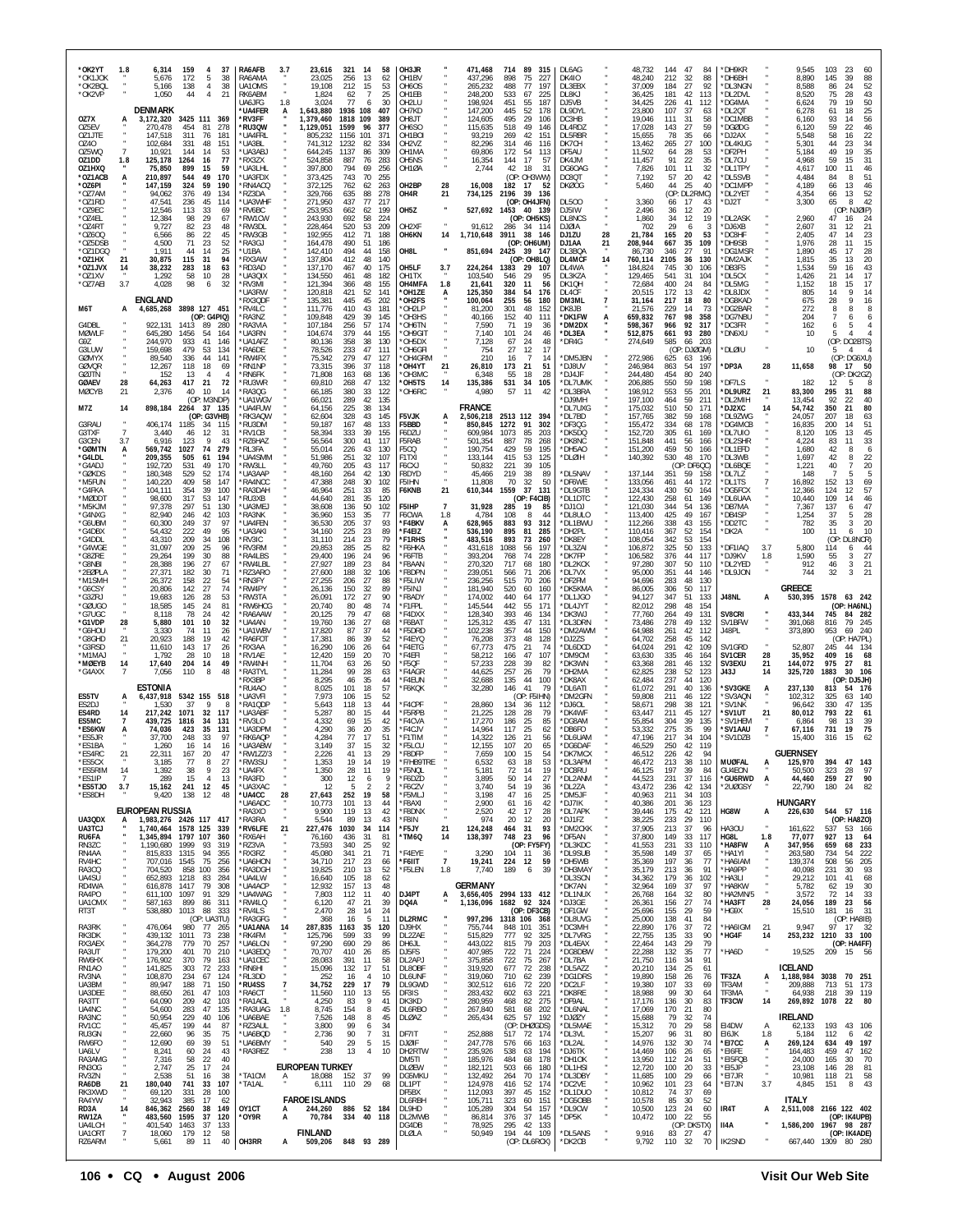| IK3UNA<br>IR <sub>2</sub> K    |                | 497,169<br>860 82 251<br>187,775<br>519<br>55<br>130                       | YL9T                    | 811,876 1796 75 263<br>(OP: YL2TW)                                           | SN <sub>5</sub> N                         |                |                            | 770,350 1080 92 258<br>(OP: SP5KP)             | *SP5WLO<br>*SP9UMJ            |                | 1,500<br>1,408     | 48<br>19             | 14<br>36<br>13<br>19                                     | 'Y09CWY<br>*YO8KGA         | 14                          | 20.822<br>221,130                 | 203<br>17<br>1346<br>31                        | 41<br>86        |
|--------------------------------|----------------|----------------------------------------------------------------------------|-------------------------|------------------------------------------------------------------------------|-------------------------------------------|----------------|----------------------------|------------------------------------------------|-------------------------------|----------------|--------------------|----------------------|----------------------------------------------------------|----------------------------|-----------------------------|-----------------------------------|------------------------------------------------|-----------------|
| IK1JJM                         |                | (OP: IK2HKT)<br>136,448<br>357<br>53<br>155                                | YL5W                    | 738.500 2476 38 137<br>14<br>(OP: YL2GN)                                     | SP90MP<br>SP2JMB                          |                | 281.505<br>108,990         | 1062<br>33<br>114<br>119<br>450<br>54          | *SP5YWA<br>*SP5GDY            |                | 1,200<br>946       | 20<br>15             | 14<br>16<br>-9<br>13                                     | 'Y04BFX<br>'YQ9W           |                             | 7.713<br>6,179                    | 9<br>146<br>165<br>$\overline{7}$              | -36<br>30       |
| <b>IK2UCK</b><br><b>IZØFWE</b> |                | 111,585<br>53<br>352<br>162<br>106,080<br>445<br>47<br>157                 | YL2BJ<br>*YL2CR         | 69.099<br>614<br>-20<br>170,170<br>629<br>42                                 | SP5GMM<br>-73<br>179<br>SP6RLK            |                | 74,871<br>71,628           | 224<br>58<br>119<br>226<br>56<br>132           | 'SP70U<br>*SP5AAJ             |                | 660<br>348         | 19<br>22             | 12<br>18<br>10<br>19                                     | *YO7LYM                    |                             | 10                                | (OP: YO9WF)<br>3                               | 5               |
| IZ8DSX<br>14XNN                |                | 471<br>104,160<br>42<br>113<br>26,334<br>119<br>42<br>84                   | *YL2IP<br>*YL3BZ        | Ą<br>198<br>53.040<br>43<br>21<br>50,112<br>260<br>22                        | SP1S<br>127<br>78<br>SP1RKT               |                | 68,208<br>32,007           | 205<br>135<br>61<br>247<br>40<br>101           | *SQ5LNJ/4<br>*SQ5MGG          |                | 342<br>93          | 22<br>27             | $\overline{7}$<br>12<br>11<br>20                         | *YO7LFV<br>*YO4RDN         | $\overline{7}$<br>3.7       | 71,982<br>26,733                  | 770<br>-16<br>420<br>11                        | 77<br>56        |
| IW3HXW<br>IK3SWB               |                | 16,274<br>95<br>-39<br>64<br>99<br>10,710<br>18<br>67                      | *YL2PJ                  | 249<br>41.454<br>- 23                                                        | SP5BWO<br>-71<br>SP2JMR                   |                | 25,990<br>19,809           | 160<br>28<br>85<br>121<br>31<br>62             | 'SQ5ESM<br>'SP9IQO            |                | 56<br>24           | 10<br>36             | $\overline{4}$<br>10<br>5<br>19                          | *Y06ADW<br>'YO8MI          |                             | 13,654<br>5,207                   | 225<br>$\overline{7}$<br>118<br>$\overline{7}$ | 52<br>38        |
| IK4ZGO<br>IW2MWZ               |                | 4,392<br>66<br>17<br>44<br>2,301<br>28<br>16<br>23                         | LY2FN                   | LITHUANIA<br>609,000<br>1039<br>96 310                                       | SP4LXC<br>SP9BGS                          |                | 15,900<br>4,224            | 86<br>36<br>64<br>57<br>18<br>46               | 'SP3LWP<br>*SP5LCC            | 28             | 17,792<br>14,986   | 164<br>165           | 20<br>44<br>17<br>42                                     |                            |                             | SARDINIA                          |                                                |                 |
| 14CSP<br>IR5T                  | 28<br>14       | 2,195<br>36<br>-11<br>18<br>2010<br>613,870<br>36<br>121                   | LY4CW<br>LY400          | 489.118<br>954<br>82<br>439<br>71<br>181,185                                 | 261<br>SP8SN<br>SP1DPA<br>186             |                | 3,740<br>1,820             | 27<br>31<br>17<br>20<br>16<br>19               | "SQ4HRN<br>'SQ6ELV            |                | 14,839<br>14,742   | 147<br>126           | 20<br>51<br>18<br>45                                     | ISØ/WHØQ 14                |                             | 385,140                           | 29<br>1797<br>(OP: IN3ZNR)                     | 102             |
| IR2M                           |                | (OP: IK5ORP)<br>415,470<br>37 128<br>1324                                  | LY2AE                   | (OP: LY2BET)<br>162,360<br>485<br>59                                         | SP1BBT<br>SQ6R<br>187                     | 28             | 52<br>9,384                | 8<br>6<br>-7<br>151<br>16<br>35                | *SP9DSD<br>*SQ9CWO            |                | 13,936<br>8,250    | 131<br>115           | 22<br>45<br>15<br>35                                     | <b>ISØDFC</b><br>ISØ/K7QB  | 1.8                         | 315<br>35,880                     | 50<br>7<br>494<br>10                           | 28<br>59        |
| IR8P                           |                | (OP: IK2QPR)<br>256,768<br>1486<br>- 28<br>- 100                           | LY2CO<br>LY3BU          | 21,098<br>253<br>12<br>5,478<br>72<br>15                                     | 65<br>SN <sub>1</sub> X<br>51             | 21             | 373,998                    | (OP: SP6EQZ)<br>1061 37 129                    | *SQ9IAU<br>'SQ9DJG            |                | 6,174<br>2.610     | 107<br>62            | 11<br>31<br>10<br>20                                     | *ISØVSG                    | A                           | 178,295                           | (OP: IN3QBR)<br>400                            | 57 154          |
| IZ8DPL                         |                | (OP: IZ8FWN)<br>232,375<br>1045<br>-30<br>95                               | LY1XM<br>LY60UN         | 3,420<br>73<br>16<br>17<br>100<br>56                                         | 44<br>SP6AEG<br>39                        |                | 252                        | (OP:<br>SP5XVY)<br>6<br>f.                     | *SP2EXN<br>'SO4LP             | 21             | 126,991<br>112,791 | 378<br>375           | 36<br>115<br>33<br>90                                    | 'ISØIGV<br>'ISØHQJ         |                             | 93,097<br>65,440                  | 382<br>45<br>48<br>302                         | 131<br>112      |
| <b>IK4WKU</b><br>II3B          |                | 179,443<br>894<br>31<br>90<br>115,232<br>77<br>666<br>27                   | LY2GF                   | (OP: LY2BG)<br>19,108<br>28<br>213 20                                        | SP8IMG<br>48<br>SN7Q                      | 14             | 637,632<br>202,120         | 2082<br>37<br>125<br>940<br>31<br>93           | *SP9DLY<br>'SP4DC             |                | 36,100<br>26,544   | 209<br>167           | 23<br>72<br>20<br>59                                     |                            |                             | <b>SCOTLAND</b>                   |                                                |                 |
| IR4B                           |                | (OP: IV3IPS)<br>372<br>95,760<br>- 29<br>-91                               | LY1CX<br>LY6ØFW         | 3.7<br>86,480<br>730<br>17<br>15<br>44,496<br>624                            | 75<br><b>SO50</b><br>57                   |                | 161,417                    | (OP)<br>SP7GIQ)<br>881<br>29<br>-98            | <b>SP9KJ</b><br>'SP90JQ       |                | 20,240<br>15,372   | 118<br>135           | 27<br>61<br>19<br>42                                     | <b>GMØF</b>                | А                           | 2,018,292 2459                    | 99<br>(OP: GM4AFF)                             | 375             |
| <b>IO3Z</b>                    | 7              | (OP: IK4AUY)<br>196,995 1344<br>- 23<br>92                                 | LY2IJ                   | (OP: LY1FW)<br>82,302<br>1.8<br>916<br>16                                    | SP8CUR<br>71                              |                | 72,276                     | (OP: SP5MXZ)<br>370<br>26<br>-88               | *SP4ICD<br>*SP5XSD            |                | 12,031<br>10,672   | 120<br>87            | 37<br>16<br>17<br>41                                     | <b>GMØDBW</b><br>GM7V      | 3.7                         | 70,272<br>243,540                 | 409<br>31<br>1994<br>-20                       | 91<br>88        |
| IR4M                           | 3.7            | (OP: IV3ZXQ)<br>304,673 1787<br>26 101                                     | LY20U<br>*LY9A          | 29,431<br>527<br>11<br>1,795,560<br>2146 116<br>A                            | SP9MAX<br>52<br>404<br>SP9MAT             |                | 6,000<br>2,040             | 84<br>14<br>34<br>23<br>36<br>11               | 'SQ9AOR<br>"SP5TAT            |                | 5,070<br>4,329     | 60<br>42             | 18<br>21<br>25<br>14                                     | MMØDHQ*                    | A                           | 50,816                            | (OP)<br>270<br>33                              | GM4YXI)<br>95   |
| <b>I1EIS</b>                   |                | (OP: IK4MGP)<br>64,710<br>647<br>14<br>76                                  | *LY3CY                  | (OP: LY3BA)<br>203,852<br>627<br>45                                          | SO <sub>6</sub> X<br>$18^{\circ}$         | $\overline{7}$ | 467,866                    | 2004<br>35<br>126<br>(OP: SP6IXF)              | *SP2MHC<br>*SP8LXE            |                | 3,808<br>2,067     | 48<br>25             | 13<br>21<br>15<br>21                                     | 'GM4JYB<br>'MMØGOR         |                             | 36,288<br>17,812                  | 159<br>38<br>100<br>30                         | 74<br>43        |
| IZ1COZ<br>IZ6ERS               | 1.8            | 5<br>17<br>616<br>25<br>11,070<br>345<br>$\overline{7}$<br>47              | *LY2HM<br>*LY2MM        | 202,540<br>609<br>59<br>155,472<br>436<br>48                                 | SP3LPG<br>201<br>189<br>SP2QG             |                | 127.400<br>47,045          | 799<br>30<br>100<br>413<br>18<br>79            | 'SO9L                         | 14             | 293,722            | 1168<br>(OP:         | 32<br>126<br>SP9UML)                                     | <b>MMØEDZ</b><br>MM3IOF    |                             | 14,691<br>100                     | 140<br>20<br>121<br>21                         | 63<br>49        |
| *IK2DZN<br>*IZ2FOS             | A              | 767,008<br>1091<br>83<br>269<br>467,122<br>972<br>75<br>236                | *LY200<br>*LY3UV        | 117,667<br>467<br>44<br>240<br>39<br>31.641                                  | 165<br>S03BDO<br>120<br>SN3A              | $\sim$<br>3.7  | 8,710<br>386,400           | 97<br>53<br>14<br>1702<br>32 118               | *SQ9HZM<br>*SP9EWO            |                | 102.912<br>95,934  | 512<br>504           | 27<br>-101<br>25<br>93                                   | 'GM7TUD<br><b>'GM8KSJ</b>  | 21                          | 13,886<br>100                     | 95<br>19<br>17<br>5                            | 34<br>11        |
| *IK60IN<br>*IKØXBX             |                | 76<br>228<br>280.896<br>663<br>265,920<br>477<br>72<br>248                 | *I Y3BW<br>*LY1BX       | 30,960<br>137<br>31<br>19,184<br>188<br>24                                   | 55<br>SN <sub>2N</sub><br>85              |                | 51,898                     | (OP: SP3GEM)<br>796<br>17<br>-60               | SP3GTS<br>*3Z6V               |                | 91,307<br>79,540   | 404<br>402           | 29<br>102<br>27<br>88                                    | <b>GMØIIO</b><br>'MMØDGR   | 14<br>1.8                   | 84,192<br>169                     | 788<br>23<br>15<br>$\overline{2}$              | 73<br>11        |
| *IZ3ENH<br>*IK2YDM             |                | 49<br>230,480<br>690<br>219<br>212,779<br>601<br>55<br>214                 | *LY2BGB<br>*LY2AT       | 11,259<br>104<br>-26<br>9,450<br>93<br>25                                    | 55<br>SP3CYY<br>65                        |                | 17,982                     | (OP: SP2ASJ)<br>199<br>13<br>-61               | 'SQ4MP<br>'SQ2CW              |                | 70,560<br>36,735   | 346<br>290           | 24<br>96<br>22<br>71                                     |                            |                             | SICILY                            |                                                |                 |
| *IW7EFC<br>*IZ8GBH             |                | 70<br>295<br>209<br>143,406<br>57<br>142,080<br>431<br>165                 | *LY2IC<br>*LY3QT        | 21<br>167,134<br>559<br>34<br>14,732<br>136<br>15                            | SP6HEQ<br>108<br>43<br>SP6EQZ             | 1.8            | 69,190<br>9,400            | 978<br>12<br>62<br>239<br>41<br>6              | 'SQ1WO<br><b>SP9BMH</b>       |                | 21,016<br>18,630   | 228<br>204           | 55<br>16<br>56<br>13                                     | IT9UFP<br>IW9GEC           | A                           | 1.750<br>1,496                    | 36<br>12<br>39<br>11                           | 23              |
| *IW7EBE<br>*IZ2ABN             |                | 112,210<br>319<br>67<br>162<br>219<br>78,870<br>59<br>106                  | *LY6A                   | 1259<br>34<br>14<br>341,400<br>(OP: LY2BM)                                   | 116<br>*SQ9JKW<br>*SP9HQC                 | A              | 824,472<br>480,244         | 93<br>303<br>1216<br>726<br>81<br>275          | *SP5DRE<br>*SQ8JLU            |                | 14,616<br>14,274   | 162<br>179           | 12<br>46<br>13<br>48                                     | IU9A                       | 14                          | 185,500                           | 1400<br>24<br>(OP: IT9SSI)                     | $\frac{23}{76}$ |
| *IK7RVY<br>*IK2WXQ             |                | 41<br>77.112<br>334<br>112<br>235<br>70,047<br>47<br>134                   | *LY2LF<br>*LY1DT        | 2,730<br>83<br>-9<br>3.7<br>54,273<br>658<br>16                              | *SP2JSS<br>26<br>63<br>'SP4Z              |                | 454,104<br>313,252         | 736<br>85<br>-272<br>566<br>73<br>211          | *SQ3RX<br>'SP9IBJ             |                | 13.496<br>13,020   | 199<br>154           | 12<br>44<br>14<br>46                                     | *IR9Z                      | А                           | 255,725                           | 789<br>(OP: IT9VCE)                            | 59 206          |
| *IZ2GNQ<br>*IZ2EID             |                | 67,374<br>245<br>56<br>141<br>269<br>125<br>65,221<br>48                   | *LY2HK<br>*LY2QJ        | 30,184<br>588<br>9<br>267<br>14,906<br>8                                     | 47<br>*SP1MVG<br>*SP6KFA<br>50            |                | 216,240<br>209,532         | 669<br>53<br>202<br>691<br>50<br>178           | SP800B<br>*SP2HXY             |                | 12,876<br>9.911    | 161<br>121           | 12<br>46<br>13<br>40                                     | 'IT9BOR<br>'IW9GUR         |                             | 75,808<br>66,254                  | 280<br>51<br>301<br>57                         | 133<br>154      |
| *IZ7DOK<br>*IK2YSJ             |                | 64,325<br>329<br>37<br>118<br>328<br>64,240<br>43<br>133                   |                         | LUXEMBOURG                                                                   | SP4AAZ                                    |                | 176,080                    | (OP)<br>SP6JQC)<br>515<br>55<br>193            | 'SQ3WW<br>'SP2JGK             |                | 5,217<br>3,772     | 98<br>86             | $\overline{7}$<br>40<br>33<br>8                          | *IT9ORA<br>*IW9HDD         | 21                          | 2,814<br>78,055                   | 37<br>16<br>385<br>28                          | 26<br>86        |
| *IK2QLX<br>*IK3OII             |                | 53,508<br>197<br>50<br>97<br>40,424<br>163<br>44<br>80                     | LX1NO<br>LX1EA          | 592,800<br>994<br>74<br>А<br>395<br>70<br>136,305                            | 251<br>*SQ9ANS<br>*SP1DTE<br>163          |                | 172,520<br>183,018         | 524<br>55<br>172<br>522<br>199<br>62           | *SP9KGG<br>*SQ5EK/6           |                | 365<br>238         | 24<br>9              | 5<br>15<br>8<br>9                                        | *IT9YSW<br>*IT9RJE         | 14                          | 14.731<br>69,853                  | 114<br>20<br>415<br>24                         | 48<br>95        |
| *IZ2GTO<br>*IV3MGN             |                | 38,700<br>261<br>39<br>111<br>38,700<br>214<br>39<br>111                   | LX6T                    | $\overline{7}$<br>1501<br>29 109<br>283,314<br>(OP: LX1KC)                   | *SP4FDF<br>*SP9NWN                        |                | 160,688<br>153,225         | 496<br>59<br>183<br>455<br>57<br>168           | *SP6FIB<br><b>SP4TKR</b>      | $\overline{7}$ | 113<br>74,898      | 5<br>530             | 5<br>23<br>91                                            | *IT9RBW                    |                             | 61.207                            | 520<br>21                                      | 76              |
| *IZ2BKA<br>*IK2WZQ             |                | 35,258<br>156<br>36<br>86<br>158<br>34,202<br>-35<br>63                    | *LX1JH<br>*LX1SF        | 199,348<br>589 62 182<br>A<br>117<br>6.615<br>18                             | *SP6TRX<br>$*3Z8Z$<br>-31                 |                | 151,420<br>139,260         | 434<br>52<br>174<br>331<br>149<br>62           | 'SP4SHD<br>*SP8EEX            |                | 36,490<br>17,360   | 306<br>141           | 14<br>75<br>14<br>64                                     | OM6KW                      |                             | <b>SLOVAK REPUBLIC</b><br>654,728 | 1109<br>82                                     | 285             |
| *IZ1DXS<br>*IW2BSQ             |                | 32,890<br>161<br>40<br>90<br>31,590<br>89<br>124<br>41                     |                         | MACEDONIA                                                                    | SP6IEQ                                    |                | 132,506                    | (OP: SP8AJC)<br>348<br>57<br>152               | *SP4LVK<br>'SP5BB             |                | 14,948<br>8,044    | 159<br>82            | 15<br>59<br>55<br>14                                     | OM4JD<br>OM3DX             |                             | 16,200<br>3.525                   | 95<br>36<br>35<br>16                           | 64<br>31        |
| *IK8YFU<br>*IW2MYH             |                | 142<br>90<br>28,380<br>39<br>77<br>151<br>37<br>26,448                     | Z36W<br>*Z31MM          | 798<br>1.8<br>61,202<br>10<br>Α<br>72<br>-9<br>5                             | *SP4YFJ<br>61<br>*SQ5MX                   |                | 107,730<br>107,640         | 258<br>64<br>146<br>323<br>56<br>174           | 'SP7MUZ<br>*SQ9E              |                | 2,376<br>2,070     | 61<br>43             | 6<br>30<br>7<br>23                                       | 'OM6AL<br>*OM3PQ           | А                           | 105,074<br>105,060                | 516<br>39<br>392<br>43                         | 175<br>161      |
| *IYØTC                         |                | 29,597<br>173<br>33<br>102<br>(OP: IØKHP)                                  |                         | <b>MALTA</b>                                                                 | 'SP8ONB<br>SQ2EAN                         |                | 96,320<br>92,274           | 366<br>50<br>165<br>422<br>33<br>149           | *SQ4GXF<br>*SP6FJ             |                | 460<br>72          | 26<br>$\overline{4}$ | $\overline{7}$<br>16<br>$\overline{2}$<br>$\overline{4}$ | *OM5UM<br>'OM7AG           |                             | 57,892<br>39,621                  | 317<br>35<br>199<br>41                         | 129<br>100      |
| *IZ8GNH<br>*IK2XYI             |                | 23,520<br>131<br>-39<br>81<br>22,248<br>105<br>36<br>67                    | *9H1DE                  | 204 23<br>23,690<br>A                                                        | *SP3XR<br>92<br>SQ7B                      |                | 88.816<br>85,498           | 300<br>52<br>130<br>399<br>44<br>153           | 'SQ9MZ<br><b>SP6RGB</b>       | 3.7            | 18,126<br>14,906   | 299<br>248           | 9<br>48<br>8<br>50                                       | 'OM7AT<br>'OM4DA           |                             | 20.718<br>15,965                  | 125<br>23<br>163<br>26                         | 65<br>77        |
| *IWØBET<br>*IK5ZTT             |                | 21,000<br>146<br>74<br>-26<br>19,440<br>153<br>27<br>81                    | ER10                    | MOLDOVA<br>3.7<br>187,380<br>1447 24                                         | SP9EMI<br>*SP2GCE<br>-84                  |                | 83,619<br>72,767           | 250<br>45<br>118<br>321<br>42<br>122           | 'SO9HO<br>*SP9LDB             |                | 8.262<br>7,824     | 148<br>192           | 9<br>45<br>42<br>6                                       | OM1TD<br>'OM5FA            | 28                          | 6.969<br>42,964                   | 106<br>19<br>305<br>24                         | 50<br>68        |
| *IZ3GNG<br>*IW3BAS             |                | 18,445<br>29<br>115<br>56<br>16,468<br>163<br>20<br>72                     | *ER3CT                  | 14<br>11,700<br>160<br>-12                                                   | 'SP2GJI<br>48<br>SP2AVE*                  |                | 63.365<br>70,929           | 37<br>266<br>108<br>265<br>44<br>128           | 'SQ5ARG<br>'SQ5IZX            |                | 7,395<br>2,808     | 135<br>79            | 8<br>43<br>30<br>6                                       | OM7YC<br>'OM2TB            | 21<br>14                    | 16,320<br>12.716                  | 120<br>23<br>185<br>11                         | 41<br>47        |
| *IW5EIJ<br>*IZ2GMT             |                | 110<br>27<br>49<br>14,896<br>14,620<br>143<br>16<br>70                     | PAØIJM                  | <b>NETHERLANDS</b><br>1,636,110 2750 84 287<br>А                             | <b>SP9MAN</b><br>*SP1KZE                  |                | 60.941<br>60,306           | 259<br>40<br>109<br>289<br>41<br>97            | *SQ3GNA<br>*SP1JON            |                | 2,700<br>2,040     | 161<br>66            | 8<br>42<br>4<br>31                                       | 'OM7AB<br>'OM6TX           | 3.7                         | 41,052<br>4,524                   | 605<br>9<br>119<br>5                           | 57<br>34        |
| *IW4ENR<br>*IZ8FSL             |                | 13.774<br>131<br>-28<br>69<br>13,699<br>134<br>29<br>74                    | PAØJNH<br>PA9DX         | 205.972<br>596<br>56<br>126,027<br>298<br>54                                 | 165<br>'SP7TEX<br>155                     |                | 60,214                     | (OP: SP1MWN)<br>263<br>46<br>115               | *SP3SXX<br><b>SP4XON</b>      | 1.8            | 1,089<br>14,964    | 43<br>292            | 5<br>28<br>9<br>49                                       | 'OM5LR<br>'OM4APD          |                             | 4,935<br>792                      | 151<br>5<br>42                                 | 32<br>18        |
| *IWØGYC<br>*IZ1DBY             |                | 11,583<br>119<br>24<br>57<br>11,021<br>84<br>32<br>75                      | PAØLSK<br>PA3BWD        | 268<br>78.480<br>41<br>21<br>193,444<br>656<br>35                            | 'SQ9FCH<br>103<br>102<br>'SP9FT           |                | 58,482<br>53,862           | 39<br>123<br>334<br>285<br>42<br>99            | 'SN5J                         |                | 4,480              | 126                  | $\overline{4}$<br>36<br>(OP: SP5JXK)                     |                            |                             | <b>SLOVENIA</b>                   |                                                |                 |
| *IZ7FMM<br>*IZØBNR             |                | 68<br>28<br>50<br>8,814<br>42<br>9,062<br>112<br>14                        | *PAØAGA<br>*PC4M        | 1408<br>А<br>702,835<br>76<br>286,405<br>656<br>58                           | 'SP2AYC<br>225<br>187<br>SP2FTL           |                | 52,734<br>44,100           | 193<br>142<br>45<br>289<br>37<br>103           |                               |                | <b>PORTUGAL</b>    |                      |                                                          | <b>S50A</b><br>S580A       |                             | 5,136,192<br>948,024              | 3867 139 453<br>1044<br>109                    | 423             |
| *IZ1AOD<br>*IN3FHE             |                | 8,064<br>107<br>19<br>53<br>23<br>39<br>6,820<br>50                        | *PF9A<br>*PAØKHS        | 230,632<br>599<br>55<br>489<br>49<br>169,335                                 | 172<br>'SQ5EBM<br>*SQ9GJP<br>164          |                | 43,955<br>40,348           | 150<br>50<br>99<br>262<br>39<br>115            | CT1AGS<br>CT1BOL              | 21             | 106,118<br>374,480 | 288<br>1360          | 56<br>138<br>35 116                                      | S520M                      |                             | 304.110                           | (OP: S56A)<br>822                              | 71 208          |
| *IZ8DGR<br>*175GSV             |                | 6,095<br>77<br>15<br>38<br>4.590<br>39<br>102<br>-12                       | *PAØLOU<br>*PA1PAT      | 102,340<br>257<br>64<br>92,400<br>383<br>46                                  | 151<br>'SP1DMD<br><b>SP5EPP</b><br>154    |                | 42,562<br>34,220           | 186<br>40<br>-82<br>184<br>39<br>106           | CT8T                          | 14             | 1,036,104          | 3076                 | 38<br>146<br>(OP: CT1ESV)                                | <b>S57S</b><br><b>S58D</b> | 28                          | 98,136<br>72,114                  | 523<br>26<br>391<br>28                         | 90<br>73        |
| *IZØFVD<br>*IK5Y.JK            |                | 3,942<br>53<br>20<br>34<br>2.976<br>19<br>45<br>13                         | *PAØLRK<br>*PAØW        | 94,676<br>380<br>33<br>68.913<br>251<br>46                                   | 110<br>'SP5BUJ<br>'SP6LUV<br>125          |                | 33,408<br>33.108           | 208<br>33<br>111<br>123<br>47<br>-77           | *CT7T                         | A              | 3,638,544          | 3157 114 432         | (OP: CT1CJJ)                                             | S500<br>S5ØK               | 21<br>14                    | 259,440<br>916,584                | 994<br>37<br>2460<br>39                        | 104<br>142      |
| *IV3NVB<br>*IWØHEX             |                | 2,835<br>70<br>29<br>52<br>1.748<br>21<br>17<br>21                         | *PE1MMZ<br>*PH3BDJ      | 44,892<br>144<br>47<br>43,585<br>245<br>34                                   | 'SQ3DD<br>82<br>*SP3BJK<br>81             |                | 29,870<br>29,555           | 236<br>79<br>24<br>138<br>35<br>80             | *CT7F                         |                | 402,392            | 827                  | 64<br>217<br>(OP: CT1FFU)                                | S57DX<br>S57UN             |                             | 882,640<br>567,248                | 2312<br>38<br>37<br>1725                       | 149<br>139      |
| *IV3KSE<br>IW3BTR              |                | 1,700<br>20<br>14<br>20<br>1.680<br>33                                     | *PG2D                   | 43,066<br>248<br>32<br>198                                                   | *SP8HPW<br>90<br>SP6BEN                   |                | 28,820<br>28,060           | 219<br>32<br>99<br>100<br>78                   | *CT1FMS<br>'CT1EGW            |                | 215,917            | 607 53<br>291        | 168<br>100                                               | S53M                       |                             | 563,834                           | 1904<br>36                                     | 115<br>S51FB)   |
| *IK2SAW<br>*IZ5GRS             |                | 57<br>1,680<br>10<br>32<br>17<br>520<br>-8<br>12                           | 'PAØB<br>*PA3GBI        | 18,135<br>144<br>22<br>115<br>14,413<br>24                                   | 71<br>'SP4DDS<br>*SP3BVI<br>47            |                | 26,208<br>25,480           | 211<br>30<br>87<br>169<br>31<br>60             | *CT2HWP<br>*CT1ESQ            |                | 103,350<br>66,834  | 415<br>292           | 45<br>150<br>119<br>-39                                  | <b>S50Y</b>                |                             |                                   | 393,000 1312 37 113<br>(OP: S57AL)             |                 |
| *IZ8FTW<br>*IZ8GRZ             |                | 8<br>196<br>6<br>8<br>114<br>12<br>8<br>11                                 | *PAØCGB<br>*PI6ØAZL     | 177<br>20<br>11,413<br>8,232<br>91<br>26                                     | *SP3FLQ<br>81<br>*SP4BPH<br>58<br>*SP1DTG |                | 24,892<br>24,564           | 29<br>168<br>69<br>252<br>55<br>14             | *CT2IZW<br>*CT1DJE            |                | 46,704<br>12,516   | 196<br>62            | 42<br>126<br>31<br>53                                    | <b>S53S</b><br>S57PM       |                             | 313,608                           | 1220 33 113<br>(OP: S5ØB)                      |                 |
| *IKØEIE<br>*IZ8DBJ<br>*IW7EGQ  | 28             | 33,488<br>182<br>24<br>67<br>27,307<br>232<br>21<br>62<br>38               | *PA3DBC<br>*PA3CAL      | (OP: PHØAS)<br>8,596<br>91<br>19<br>4,717<br>60<br>17                        | *SP3DOF<br>46<br>*SP3PSM                  |                | 24,045<br>22,795           | 86<br>41<br>64<br>125<br>35<br>62<br>197<br>23 | *CT2FQA<br>*CT2GQN<br>*CT1FNT | 28             | 901<br>4,212       | 68<br>62             | 16<br>37<br>9<br>27<br>17                                | S53XX<br>S53F              |                             | 64,624<br>7,320                   | 388<br>26<br>118<br>9                          | 86<br>15<br>83  |
| *IK8IFW<br>*IZ7EDQ             | 21             | 107<br>18<br>11,760<br>13<br>880<br>20<br>-7<br>114,777<br>29<br>445<br>88 | *PA7HPH<br>*PAØADP      | 3,420<br>60<br>18<br>21<br>14<br>800                                         | 36<br>42<br>*SP9CQ<br>*SP5IKO<br>18       |                | 22,515<br>21,156<br>20,292 | 72<br>93<br>43<br>80<br>84<br>46<br>68         | *CT2GWZ                       | 21<br>14       | 15,651<br>11,937   | 160<br>101           | 53<br>17<br>52                                           | S51NA<br>*S51F             | 3.7                         | 157,257<br>135,000<br>963,795     | 1464<br>18<br>1196<br>20<br>97<br>1265         | 80<br>372       |
| *IR7C                          |                | 354<br>24<br>72<br>66,624<br>(OP: IZ7AUH)                                  | *PA1BDO<br>*PAGRRS      | 14<br>75,048<br>413<br>22<br>$\overline{7}$<br>110<br>9<br>3                 | 84<br>*SP2SGN<br>*SP8DHJ<br>-8            |                | 18,531<br>17,776           | 174<br>25<br>62<br>97<br>37<br>64              | Y05PBW                        |                | ROMANIA<br>840,582 | 1685                 | 86<br>283                                                | *S520T<br>*S58RU           | Ą                           | 718,998<br>182,024                | 84<br>1135<br>515<br>-53                       | 287<br>191      |
| *IØQM<br>*IKØVAQ               |                | 63,036<br>272<br>27<br>75<br>1,982<br>27<br>12<br>22                       | *PAØMIR<br>*PA2SWL 1.8  | 3.7<br>16,080<br>263<br>11<br>12,765<br>243<br>6                             | 49<br>*SP5IT<br>50<br>*SP8UFB             |                | 14,080<br>13,973           | 85<br>34<br>54<br>22<br>92<br>67               | Y03BL<br>Y03CCC               | Ą<br>$\cdot$   | 260.145<br>21.084  | 842<br>173           | 59<br>176<br>21<br>-63                                   | *S51SK<br>*S57U            | ×                           | 124,656<br>118,404                | 393<br>48<br>303<br>58                         | 120<br>176      |
| *IW8ELR<br>*IK5ZTW             | 14             | 100<br>22<br>13<br>19<br>51,069<br>361<br>-21<br>66                        |                         | <b>NORTHERN IRELAND</b>                                                      | *SP5COR<br>'SQ9CNN                        |                | 13,965<br>13,760           | 144<br>31<br>102<br>152<br>15<br>65            | YO6BHN<br>YR2I                | 21<br>1.8      | 162,348<br>52,022  | 499<br>724           | 37<br>129<br>12<br>62                                    | *S5ØL                      |                             | 91,271                            | 418<br>30<br>(OP: S59MA)                       | - 77            |
| *IK2YGZ<br>*IZ8EPY             |                | 34,850<br>308<br>19<br>66<br>19<br>24,764<br>213<br>63                     | GI4VIV<br>MIØLLL        | 184,234<br>415<br>62 189<br>A<br>-7<br>484,806<br>2327<br>30                 | *SP9TCC<br>*SP5XO<br>117                  |                | 13,321<br>13,029           | 102<br>13<br>64<br>77<br>111<br>24             | Y050HZ                        |                | 10,716             | 243                  | (OP: YO2DFA)<br>-5<br>42                                 | S58L<br>*S57YX             |                             | 90,190<br>43,160                  | 388<br>40<br>182<br>-37                        | 105<br>93       |
| *IV3BSE<br>*IW2HUS             |                | 7,424<br>146<br>12<br>46<br>6,480<br>110<br>- 10<br>38                     | *GIØKVQ<br>*GI4AAM      | 576,096<br>1012<br>59<br>A<br>103,224<br>385<br>41                           | *SP6DHH<br>213<br>*SP9LAS<br>143          |                | 14,224<br>12,060           | 182<br>17<br>57<br>54<br>100<br>36             | Y02RR<br>*YO3CZW              | А              | 8,694<br>568,288   | 206<br>1165          | $\overline{7}$<br>39<br>79<br>265                        | *S57JEL<br>*S57WVM         | ×<br>×                      | 5,874<br>3,965                    | 88<br>29<br>78<br>-22                          | 60<br>43        |
| *IW4EQI<br>*IW2ENA             |                | 6,440<br>79<br>12<br>44<br>1,548<br>57<br>30<br>6                          | *GI4SJQ<br>*GIØOUM      | 147<br>33,866<br>40<br>2,297<br>47<br>8                                      | 78<br>*SP5TAM<br>29<br>*SQ9ZM             |                | 11,764<br>11,316           | 49<br>125<br>19<br>99<br>24<br>68              | *Y08BPY<br>*Y07ARY            |                | 209,483<br>193,963 | 602<br>622           | 56<br>215<br>49<br>180                                   | *S58P<br>'S57L             | 28                          | 64,800<br>49,674                  | 381<br>24<br>300<br>26                         | 76<br>76        |
| *IV3WMS<br>*IZ8EDL             |                | 19<br>288<br>- 5<br>-4<br>29,328<br>286<br>15<br>79                        | *GI4MWA                 | 14<br>173<br>20,096<br>16                                                    | *SP90YK<br>48<br>*SP9MRK                  |                | 10,868<br>10,032           | 85<br>20<br>56<br>78<br>30<br>46               | *YO2MAX<br>*YO3XL             |                | 96,866<br>87,626   | 320<br>363           | -51<br>136<br>49<br>122                                  | *S53AJL                    | ٠                           | 9,360                             | 134<br>- 15<br>(OP: S55Z)                      | 33              |
| *IZ8GNR<br>*IK2MPR             |                | 43<br>40<br>3.264<br>11<br>1,080<br>38<br>5<br>25                          | LB8IB                   | <b>NORWAY</b><br>3,638,669<br>3631 122 441<br>А                              | <i><b>SQ4FXS</b></i><br>*SP5COF           |                | 9,900<br>9,360             | 95<br>21<br>45<br>101<br>30<br>74              | *Y06QT<br>*Y06GCW             |                | 74.750<br>59,947   | 349<br>344           | 45<br>115<br>29<br>122                                   | *S57J<br>*S58V             | 21                          | 293,997<br>111,020                | 847<br>33<br>504<br>32                         | 118<br>90       |
| *IV3BKH<br>*101T               | ٠<br>3.7       | 10<br>-57<br>-1<br>-1<br>128,364<br>925 23<br>91                           | LA9TY                   | (OP: LA8SDA)<br>149,248<br>47 165<br>469                                     | *SP5CGN<br>*SPØPZK                        |                | 9,360<br>9,324             | 106<br>19<br>61<br>89<br>18<br>45              | *Y04GNJ<br>*Y04RST            |                | 58,739<br>50,421   | 320<br>306           | 33<br>118<br>25<br>122                                   | *S51SL<br>*S54A            | $\bullet$<br>$\overline{1}$ | 47,236<br>102,297                 | 266<br>-26<br>614                              | 72<br>26 103    |
| *IK2ULV                        |                | (OP: IK1RQT)<br>31,990<br>441 11<br>59                                     | I A6HI<br>LA2MJA        | 82,080<br>225<br>55 116<br>14<br>179,436<br>787<br>26                        | *SP9IKN<br>'SP2UKO<br>88                  |                | 8,657<br>7,455             | 92<br>150<br>30<br>139<br>16<br>55             | *Y07AWZ<br>*YO2LSK            |                | 42,898<br>31,720   | 277<br>194           | 46<br>132<br>34<br>96                                    | *S557<br>*S59CDE           | 3.7                         | 5.565<br>64,148                   | 96<br>-8<br>815<br>12                          | 45<br>67        |
| *IR5B                          |                | 20,803<br>268<br>-12<br>-59<br>(OP: I5VXG)                                 | <b>LA6WEA</b><br>LA7THA | 1.8<br>39,702<br>586<br>17<br>4,446<br>131<br>5                              | *SP9UUC<br>61<br>34<br>*SQ8LSC            |                | 7,182<br>7,138             | 25<br>71<br>38<br>107<br>25<br>61              | *YO2MET<br>*Y05DAS            |                | 26,061<br>25,437   | 177<br>180           | -25<br>94<br>41<br>98                                    | *S56T                      |                             | 2,176                             | (OP: S550)<br>79<br>5                          | 27              |
| *IR8J                          | 1.8            | 9,500<br>241<br>-6<br>44<br>(OP: IK8WEJ)                                   | *LB8AE<br>*LB8CA        | A<br>36,480<br>240<br>24<br>31,360<br>131<br>34                              | 104<br>*SP6GNJ<br>'SP9KSP<br>94           |                | 6,786<br>7,539             | 88<br>13<br>65<br>283<br>25<br>89              | *YO9AGI<br>*YO7CWP            |                | 28,251<br>22,990   | 173<br>177           | 35<br>88<br>28<br>67                                     | *S54W                      | 1.8                         | 41,778                            | 9<br>662                                       | 57              |
| *IK7XNF<br>*IZØBTV             |                | 7,567<br>184<br>5<br>42<br>4,559<br>94<br>41<br>6                          | *LA2QJA<br>*LA8OM       | 27,370<br>183<br>26<br>13,104<br>97<br>20                                    | *SP5WLV<br>89<br>36<br>*SQ8T              |                | 6,624<br>5,880             | 28<br>86<br>64<br>49<br>27<br>43               | *YO3FOM<br>*Y08GF             |                | 15,563<br>13,975   | 104<br>129           | 55<br>24<br>24<br>63                                     | EA4KR                      | А                           | <b>SPAIN</b><br>3,762,529         | 3398 117 446                                   |                 |
| *IK4SPB<br>*IK8WEJ             |                | 4,160<br>115<br>6<br>46<br>6<br>37<br>3,569<br>106                         | *LA2LI<br>*LA7GNA       | 11,753<br>97<br>23<br>10,582<br>94<br>24                                     | 50<br>*SP5NN<br>50<br>*SQ9DXN             |                | 5,628<br>4,484             | 80<br>22<br>45<br>49<br>40<br>19               | *Y05BWI<br>*Y02BPZ            |                | 15,081<br>11,000   | 140<br>109           | 21<br>60<br>25<br>63                                     | EA5DFV<br>EA3DUM           |                             | 1,278,018<br>190,993              | 1912<br>87<br>46<br>612                        | 291<br>133      |
|                                |                | KALININGRAD                                                                | *LA9NM<br>*I A6CF       | 4,698<br>71<br>16<br>47<br>3,726<br>21                                       | 38<br>*SP9PTG<br>*SP7CXV<br>33            |                | 4,785<br>3,942             | 71<br>15<br>40<br>32<br>22<br>32               | *Y08DHD<br>*Y08RAC            |                | 7,236<br>5,292     | 95<br>104            | 19<br>48<br>15<br>48                                     | EA3CCN<br>EA4DXP           |                             | 178,374<br>138,538                | 505<br>49<br>347<br>53                         | 168<br>173      |
| UA2CZ<br>*RU2FL                | 14<br>А        | 9<br>1,914<br>39<br>13<br>70<br>270,603<br>596<br>211                      | *LA1YE<br>*I A1PHA      | 1,924<br>36<br>13<br>27<br>1,316<br>11                                       | 24<br>*SP2DKI<br>17<br>*SP4AUN            |                | 3,900<br>3,480             | 57<br>18<br>32<br>40<br>73<br>18               | *YO7LTQ<br>*Y08RKP            |                | 5,133<br>2,592     | 79<br>53             | 43<br>16<br>17<br>37                                     | EA1HV<br>EA3EJI            |                             | 133,650<br>120,392                | 445<br>62<br>407<br>50                         | 163<br>152      |
| *RA2FIA<br>*RK2FXG             | $\overline{7}$ | 120,510<br>408<br>48<br>158<br>165<br>10<br>9,576<br>46                    | *LA6ZFA<br>*LA8WG       | $\overline{7}$<br>4,830<br>122<br>$\overline{7}$<br>3.7<br>9<br>7,929<br>135 | 39<br>*SP1MWK<br>*SP7LHX<br>40            |                | 3,286<br>3,425             | 43<br>20<br>42<br>126<br>11<br>66              | *Y03FRI<br>*YO9IKW            | 28             | 1,073<br>5,782     | 29<br>59             | 10<br>19<br>35<br>14                                     | EA5OL<br>EA5DY             | 21                          | 34,846<br>487,893                 | 155<br>43<br>1701<br>33                        | 90<br>114       |
|                                |                | LATVIA                                                                     |                         | <b>POLAND</b>                                                                | 'SP10<br>*SQ9HHV                          |                | 2,408<br>2,318             | 33<br>13<br>30<br>29<br>77<br>-9               | *YO7HHI<br>*YO3JF             | 21             | 180<br>190,284     | 9<br>665             | 5<br>-7<br>- 36<br>121                                   | EA7HF<br>EA1DLU            | ٠                           | 344,448<br>199,696                | 1298<br>30<br>878<br>30                        | 98<br>82        |
| YL6W                           | A              | 1,889,059 2005 123 406<br>(OP: YL2GD)                                      | SN8F                    | 1,469,232 2224 94 338<br>А<br>(OP: SP8FHK)                                   | *SP5LMT<br>*SP7FBQ                        |                | 1,950<br>1,850             | 34<br>48<br>16<br>22<br>26<br>15               | *Y02AOB<br>*Y03AIL            |                | 76,450<br>32,574   | 361<br>202           | 31<br>79<br>25<br>64                                     | EA4BT<br>EC5CJH            |                             | 47,658<br>10                      | 258<br>27<br>7<br>3                            | 67<br>6         |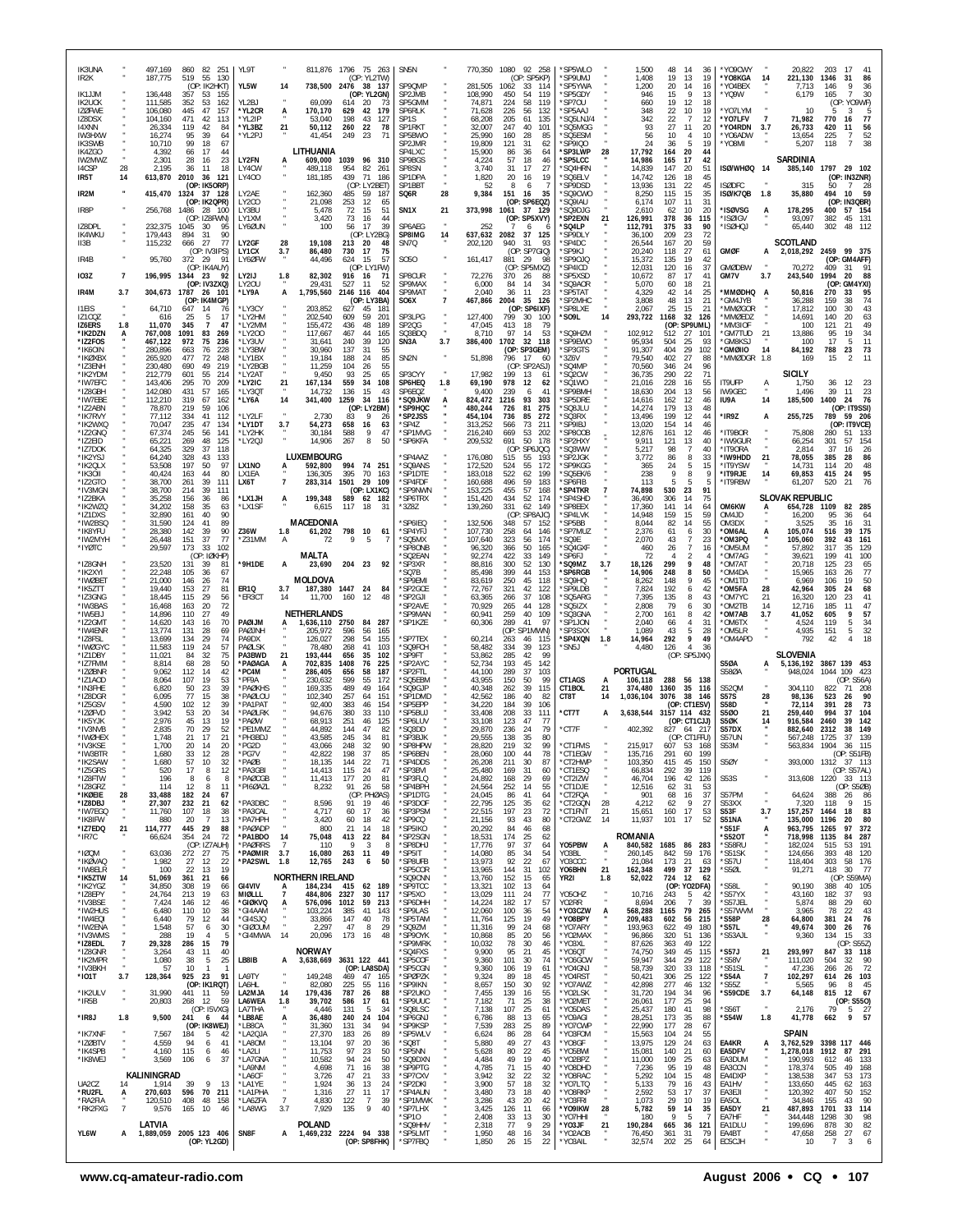| EA3EYD<br>EA1COE<br>EA1ASG<br>EA4KD                 | 14<br>3.7 | 96,774<br>78,480<br>74,703<br>86,616                | 482<br>529<br>360<br>562          | 30<br>-26<br>27<br>20          | 97<br>83<br>84<br>88            | *EA4DBS<br><b>FA3FHP</b><br><b>EA3KT</b><br><b>EA3ATM</b>      |                 | 3,840<br>2,819<br>16,272<br>8,664                  | 63<br>12<br>36<br>8<br>28<br>76<br>211<br>14<br>58<br>101<br>14<br>43<br>60<br>34                 | *US5ESP<br>*UTØUT<br>*UT4NY<br>*UY3AW              |                            | 61,380<br>22,253<br>11,229<br>11.088                    | 407<br>175<br>144<br>103<br>97    | 22<br>88<br>19<br>58<br>13<br>44<br>18<br>45                              | *YBØZZ<br>*YB2VTO<br>'YC3MM<br>'YC9WZJ                        | -7<br>3.7           | 777<br>8,250<br>6,512<br>4,551                                             | 14<br>66<br>55<br>47           | 8<br>19<br>14<br>16                         | -13<br>36<br>30<br>25         | *PY3AJB<br>*PP5ZP<br>*PY2SRL<br>*PY2ZQ                 |                              | 9,756<br>5,487<br>4,959<br>1,713                        | 68<br>42<br>59<br>50<br>41      | 25<br>33<br>26<br>36<br>21<br>20<br>12                                |
|-----------------------------------------------------|-----------|-----------------------------------------------------|-----------------------------------|--------------------------------|---------------------------------|----------------------------------------------------------------|-----------------|----------------------------------------------------|---------------------------------------------------------------------------------------------------|----------------------------------------------------|----------------------------|---------------------------------------------------------|-----------------------------------|---------------------------------------------------------------------------|---------------------------------------------------------------|---------------------|----------------------------------------------------------------------------|--------------------------------|---------------------------------------------|-------------------------------|--------------------------------------------------------|------------------------------|---------------------------------------------------------|---------------------------------|-----------------------------------------------------------------------|
| EA5AT<br>*EA1WS<br>*EA7TN<br>*EA3KN<br>*EA3OR       | 1.8       | 15,980<br>666,498<br>597,498<br>491,535<br>482,589  | 292<br>1196<br>1002<br>743<br>744 | 12<br>67<br>77<br>77<br>85     | 56<br>227<br>286<br>254<br>302  | 'EA5AFY<br>*EA4ENF<br><b>EA5CGU</b><br>*EC5ACZ<br>'EA3FF       | 3.7<br>1.8      | 3,956<br>5,734<br>853<br>312<br>2,652              | 39<br>103<br>8<br>23<br>6<br>32<br>5<br>21<br>85<br>6<br>33                                       | *UR7QM<br>*UR5KAT<br>*UU4JKY<br>*UW8SM<br>*UV5EEO  | 3.7<br>1.8                 | 8,109<br>4.176<br>46,480<br>34,932<br>1,643             | 81<br>584<br>490<br>56            | 14<br>39<br>12<br>36<br>14<br>66<br>12<br>-59<br>5<br>26                  | *YCØLOW<br>*FK8HN                                             |                     | 156<br><b>NEW CALEDONIA</b><br>328,662 673 70 116<br><b>NEW ZEALAND</b>    | 10                             | 5                                           |                               | *PT8CWA<br>*PY2CX<br>*PY2DY<br>*PY2SBY<br>'PY2MTV      | 28                           | 1,064<br>147,157<br>145,950<br>139,770<br>57,525        | 600<br>593<br>609<br>415        | $\frac{22}{74}$<br>16<br>27<br>80<br>25<br>67<br>23<br>21<br>44<br>51 |
| *EA4NP<br>*FA7IA<br>*EA1AJV<br>*FA1J0<br>*EA3NA     |           | 377,140<br>302,761<br>242,440<br>238,080<br>219,180 | 547<br>587<br>672<br>531<br>482   | 83<br>68<br>52<br>57<br>68     | 263<br>209<br>157<br>183<br>192 | SM5CEU<br>SM6FJY<br>7S5C                                       | A               | <b>SWEDEN</b><br>1,219,602<br>284.878<br>118,084   | 1423 110 364<br>506<br>200<br>-66<br>398<br>51<br>161                                             | <b>GW4BLE</b><br>GW3NAS<br>GW3NJW                  | А                          | WALES<br>6,118,605<br>321,732<br>27.216                 | 4808 119<br>516<br>245            | 430<br>74<br>257<br>24<br>39                                              | ZL2AL<br>ZL2MF<br>ZL1ALZ<br>ZL2U0                             |                     | 505.519<br>310,648<br>186.864<br>69,713                                    | 753<br>536<br>510<br>171       | 88<br>80<br>45<br>57                        | - 169<br>152<br>91<br>104     | *PY4ZE<br>*PY2HL<br>*PP5BZ<br>*PY2DXX<br>*PY2RML       |                              | 46,866<br>43,601<br>28,608<br>11,886<br>7,400           | 296<br>314<br>188<br>75<br>110  | 22<br>43<br>16<br>45<br>19<br>21<br>48<br>27<br>13                    |
| *EA1GAR<br>*EA1BXQ<br>*EA1USB<br>*EA1AS1<br>*EA7AA  |           | 217,512<br>212,471<br>206,346<br>199,091<br>198,912 | 589<br>502<br>484<br>526<br>500   | -56<br>64<br>62<br>63<br>64    | 172<br>175<br>176<br>200<br>192 | SM7BJW<br>SM3B<br><b>SMØEPO</b><br>8SØW                        |                 | 85,671<br>52,110<br>32,334<br>22,755               | (OP: SM5CBM)<br>289<br>50<br>117<br>202<br>50<br>-85<br>207<br>32<br>70<br>102<br>-37<br>74       | GW8IZR<br>*GW3JXN<br>*MWØYDX<br>*MW1MDH<br>*mwøidx |                            | 16.468<br>203,962<br>59.901<br>26,200<br>9,936          | 129<br>457<br>262<br>159<br>73    | 18<br>74<br>61<br>193<br>-37<br>-86<br>25<br>75<br>48<br>24               | ZL <sub>2</sub> CC<br>*ZL4PW<br>*7I 1KMN<br>*ZL1BYZ<br>*ZL3DW | 14                  | 46,410<br>195,720<br>25.452<br>25,428<br>1.908                             | 181<br>362<br>112<br>137<br>24 | 27<br>79<br>37<br>34<br>17                  | 64<br>131<br>-64<br>44<br>-19 | *PY2SF<br>*PY2BT<br>PY2VZ<br>'PV8TAK<br>*PY2RDZ        |                              | 7,084<br>2,142<br>2.128<br>1,248<br>100                 | 127<br>71<br>72<br>36<br>16     | 29<br>15<br>12<br>9<br>18<br>10<br>15<br>8<br>6                       |
| *EA3ALV<br>*EA3AKA<br>*EA7OT<br>*EA5GQM<br>*EA1CS   |           | 194,040<br>188,238<br>182,835<br>179,256<br>165,870 | 395<br>591<br>452<br>418<br>534   | 69<br>55<br>65<br>65<br>49     | 211<br>174<br>190<br>166<br>141 | SM3R<br>SM5QU<br><b>SMØGYX</b>                                 |                 | 552<br>27,370<br>24,653                            | (OP: SMØNJO)<br>19<br>8<br>16<br>(OP: SM3CBR)<br>274<br>-17<br>53<br>220<br>20<br>69              | *GW3YVC<br>YU1LA<br>YT5G                           | 28<br>21                   | 1,739<br>YUGOSLAVIA<br>12,095<br>659,987                | 44<br>149<br>1914                 | 27<br>20<br>14 45<br>38<br>125                                            | *ZL2DZ<br>*ZL4JB<br><b>WHØV</b>                               | 14                  | 28,208<br>6.550<br><b>NORTHERN MARIANAS</b><br>1,844,058 1955 108 250      | 128<br>66                      | 26<br>21                                    | 56<br>- 29                    | *PY2XAT<br>*ZV5E<br>'PY2EJ<br>*PY2RDM                  | 21                           | 313,728<br>269,468<br>250,776<br>205,200                | 957<br>1116<br>909<br>703       | 97<br>32<br>24<br>68<br>(OP: PP5KE)<br>29<br>79<br>85<br>29           |
| *EA3AGB<br>*EA7EWX<br>*EA4DAT<br>*EA2TO             |           | 155,877<br>147,060<br>146,050<br>141,290            | 422<br>381<br>572<br>427          | 56<br>56<br>54<br>52           | 167<br>159<br>176<br>147        | SM3LIV<br>SM3FJF<br>SMØP                                       | $\overline{7}$  | 1,856<br>1,248<br>333,165                          | 52<br>22<br>34<br>8<br>18<br>1663<br>30<br>103<br>(OP: SMØPSO)                                    | YT7Z<br>YU2A                                       |                            | 491,346<br>8,772                                        | 1704<br>100                       | 38<br>124<br>(OP: YU7SK)<br>-37<br>(OP: YU1BX)                            | P29NB                                                         |                     | <b>PAPUA-NEW GUINEA</b><br>826,099 1251 88 181                             |                                |                                             |                               | *PY3SGO<br>'ZY3Y<br>PY2APQ                             |                              | 170,807<br>166,675<br>31,564                            | 697<br>552<br>189               | 23<br>68<br>89<br>24<br>(OP: PY3FJ)<br>49<br>22                       |
| *EA1ET<br>*EA2BOV<br>*EA5EOR<br>*EA7CWA<br>*EA1IGZ  |           | 126,945<br>107,088<br>106,944<br>105,868<br>98,748  | 488<br>382<br>306<br>308<br>400   | 44<br>48<br>54<br>55<br>54     | 173<br>136<br>138<br>144<br>180 | SMØW<br>SM6IQD<br>SM6DOI<br>'SM6D                              | 3.7<br>1.8<br>A | 424,424<br>5,418<br>68,992<br>408,343              | 1964<br>33 121<br>(OP: SMØWKA)<br>10<br>104<br>810<br>63<br>-14<br>762<br>78<br>233               | YZ9A<br>YZ5Z<br>YZ3EW                              | 14                         | 744,800<br>638,616<br>561,760                           | 2351<br>2346<br>2092              | 39 136<br>(OP: YU1AU)<br>38<br>- 139<br>-36<br>- 124<br>(OP: YZ1EW)       | DU9RG<br>*DV1JM<br>*DV3ZQR<br>*DU4JT                          | 28                  | <b>PHILIPPINES</b><br>1,003,860 1282 98 199<br>329,856<br>177,016<br>2,340 | 630<br>558<br>87               | 65<br>47<br>5                               | 127<br>69                     | *PS8FAL<br>*PT2ND<br>*PY2BRZ<br>*PY2ZR<br>*PS8ET       | 14                           | 9,715<br>86,850<br>68,850<br>33,698<br>21,690           | 124<br>420<br>370<br>237<br>97  | 19<br>10<br>57<br>18<br>22<br>53<br>42<br>16<br>65<br>25              |
| *EA1OT<br>*EA1AE<br>*EA1DOU<br>*EA2BNU<br>*EC7ABV   |           | 89.760<br>82,915<br>68,688<br>65,565<br>63,800      | 453<br>323<br>241<br>231<br>318   | 32<br>47<br>43<br>47<br>39     | 88<br>114<br>101<br>108<br>106  | <b>SM6CRM</b><br>'7S5S<br>'SMØBDS                              |                 | 161,772<br>112,233<br>68,623                       | : SM6DER)<br>(OP<br>395<br>62 182<br>349<br>52<br>157<br>(OP)<br>SM5CSS)<br>252<br>42<br>$12^{r}$ | YZ1E<br>YT7A<br>YU7AV<br>4N1N                      | -7<br>3.7                  | 574,035 2418<br>241,488<br>115,433                      | 1464<br>1280                      | 660,152 2201 38 141<br>(OP: YU1EW)<br>36<br>- 129<br>99<br>30<br>73<br>16 | *4F4ACV<br>*4F1MEU<br>*A35BO                                  | 21<br>14<br>A       | 8,814<br>17,766<br>TONGA<br>375,606                                        | 95<br>143<br>934 65            | 16<br>20                                    | 23<br>27<br>89                | *PP5AR<br>*PY5DC<br>'PS8DX<br>*PV8ABC<br>*PS8SP        |                              | 18,426<br>16,425<br>12.980<br>660<br>558                | 164<br>96<br>97<br>17<br>16     | 55<br>28<br>51<br>22<br>42<br>14<br>8<br>10<br>8                      |
| *EA1JJ<br>*EA2AP<br>*EA5BWR<br>*EA5BAH              |           | 49,920<br>48,773<br>45,864<br>51,085                | 210<br>177<br>262<br>262          | 39<br>47<br>27<br>39           | 57<br>104<br>90<br>118          | 'SMØFM<br>'SM6NET<br>SA5AKA<br>'SM7DIE                         |                 | 47,128<br>37,152<br>36,557<br>26,999               | 167<br>39<br>98<br>187<br>31<br>77<br>194<br>34<br>105<br>128<br>39<br>94                         | YT6Y<br>*YU1EQ<br>*YU1JF                           | 1.8<br>Ã                   | 116,400<br>63,360<br>3,458                              | 940<br>256<br>31                  | (OP: 4N1LB)<br>16<br>81<br>45<br>131<br>17<br>21                          |                                                               |                     | <b>SOUTH AMERICA</b><br>ANTARCTICA                                         |                                |                                             |                               | *PV8IG<br>*PY6KY<br>*PV8AZ<br>*PV8DX                   | $\overline{7}$<br>3.7<br>1.8 | 37,944<br>90<br>1,008<br>1,276                          | 235<br>-5<br>24<br>27           | 57<br>15<br>5<br>15<br>6<br>16<br>6                                   |
| *EA5ACO<br>*EA5BJI<br>*EA3DEN<br>*EA7EUF<br>*EA7EYQ |           | 45,036<br>42,343<br>39.483<br>37,820<br>37,310      | 240<br>243<br>255<br>183<br>174   | 38<br>38<br>-32<br>31<br>40    | 101<br>123<br>91<br>91<br>90    | SM6MVI<br>'SM5AOG<br>SM2YIP<br>'SM2MZC<br>'SM7CWI              |                 | 18,564<br>18,360<br>14,432<br>11,760<br>11,186     | 30<br>117<br>72<br>100<br>-26<br>46<br>97<br>26<br>62<br>84<br>27<br>53<br>102<br>29<br>65        | *YU1JT<br>*YU7KM<br>*YT1AD<br>*YU7ZZ<br>*YT1VP     | 21<br>14<br>$\overline{7}$ | 31,047<br>31,772<br>670,721<br>236,082<br>100,375       | 217<br>177<br>2194<br>1063<br>573 | 22<br>57<br>60<br>23<br>135<br>38<br>35<br>111<br>101<br>24               | R1ANN<br>*R1ANC                                               | A<br>14             | 80,398<br>2,889                                                            | 263 42                         | (OP: RU3HD)<br>41 12 15<br>(OP:RA1PC)       | -80                           | CE4PBB<br>CE1L                                         | А                            | CHILE<br>1,272,815<br>1,252,783                         | 1805<br>1797                    | 91<br>186<br>83<br>-176<br>(OP: XQ1VLY)                               |
| *EA7EPF<br>*EA1CGK<br>*EA1AHC<br>*EA2AVM<br>*EC1CUV |           | 40,215<br>35,392<br>34,272<br>31,916<br>30,602      | 184<br>131<br>135<br>169<br>194   | 44<br>42<br>45<br>-31<br>26    | 100<br>116<br>91<br>70<br>81    | 'SM3EAE<br>'SM5OSZ<br>'SA7J<br>SF5ØA                           | 21              | 8,712<br>3,358<br>832<br>156,484                   | 86<br>23<br>43<br>63<br>14<br>32<br>33<br>10<br>22<br>(OP: SM7XGG)<br>720<br>37<br>105            | *YT5B<br>*YZ6AMD<br>*4N7ZZ<br>*YT2W                | 1.8                        | 15,884<br>2.535<br>24,507<br>3,640                      | 273<br>68<br>388<br>-87           | 13<br>63<br>7<br>32<br>9<br>54<br>5<br>35<br>(OP: YU1RA)                  | LR4E<br>LU1HF<br>LT2H                                         | А<br>28             | ARGENTINA<br>930,312 1579 77 159<br>620,398<br>490,496                     | 1738<br>1567                   | (OP: LW4EU)<br>30 112<br>25 103             |                               | XR4B<br>*CA1RYJ<br>*XQ4ZW<br>*XQ5CIE<br><b>'CE1RQB</b> | 21<br>А<br>28<br>14          | 37,553<br>63,042<br>15,895<br>16,574<br>54,625          | 331<br>312<br>133<br>161<br>294 | 13<br>31<br>71<br>43<br>17<br>38<br>33<br>17<br>70<br>25              |
| *EA4TX<br>*EA5EVC<br>*EA5AAJ<br>*EA7LU<br>*EA4CIE   |           | 26,781<br>26,586<br>26,136<br>22.572<br>21,960      | 194<br>188<br>137<br>133<br>118   | 26<br>35<br>35<br>35<br>31     | 53<br>91<br>73<br>79<br>59      | 'SM2EKN<br>'SM5DQE<br>*7S7V<br>*SM4HEJ                         | 14<br>7<br>1.8  | 33,448<br>25,604<br>82,812<br>196                  | 333<br>-18<br>56<br>57<br>294<br>17<br>661<br>20<br>83<br>(OP: SM7VZX)<br>3<br>17                 | VK4CZ                                              | А                          | <b>OCEANIA</b><br><b>AUSTRALIA</b><br>2,138,564         |                                   | 2212 106 255                                                              | LU6ETB<br>AY8A<br>LW9ETQ                                      | 21                  | 407,464<br>1,278,468<br>148,263                                            | 1369 24<br>2976<br>745         | (OP: LU7HN)<br>34 119<br>(OP: LU8ADX)<br>21 | -82<br>52                     | HK3AXY<br>*HK3JJH<br>*HK3SVP                           | A<br>A<br>21                 | COLOMBIA<br>97,528<br>2.793.392<br>4.590                | 255<br>2947<br>71               | 51<br>- 116<br>259<br>84<br>15<br>36                                  |
| *EA1WXD<br>*EC7AMT<br>*EA5DIT<br>*EA3EIQ            |           | 19.504<br>19,227<br>19,215<br>19,250                | 179<br>232<br>94<br>122           | 21<br>23<br>37<br>32           | 85<br>64<br>68<br>77            | <b>HB9AUS</b><br>HB9AAA                                        | A               | SWITZERLAND<br>342,735<br>333,095                  | 743<br>61 158<br>582<br>66<br>241                                                                 | VK7GN<br>VK3FM<br>VK3KE<br>VK2GWK                  |                            | 404.414<br>201,587<br>59,640<br>37,516                  | 650<br>409<br>207<br>136          | (OP: VK4JSR)<br>78<br>151<br>65<br>134<br>49<br>-93<br>39<br>-74          | LU1VM<br>*LU1HLH<br>*LU6MA<br>*LU9FFZ                         | 3.7                 | 8,319<br>609,390<br>130,720<br>127,702                                     | 99<br>906<br>456<br>391        | 17<br>89<br>56<br>45                        | 30<br>181<br>104<br>89        | *HK3SGP<br>HC1JP                                       | 3.7<br>3.7                   | 10,570<br><b>ECUADOR</b><br>45                          | 69<br>3                         | 57<br>13<br>$\mathcal{P}$                                             |
| *EC1AGG<br>*EA2CND<br>*EA1BDC<br>*EA3CEC<br>*EA2BXV |           | 16,195<br>16,936<br>13,680<br>13,286<br>12,672      | 192<br>118<br>136<br>90<br>95     | 18<br>25<br>17<br>28<br>-21    | 61<br>78<br>40<br>63<br>45      | HB9ACA<br><b>HB9TQG</b><br>*HB9AWS<br><b>HB9AAP</b><br>*HB9BTI | 21<br>A         | 29,295<br>371,727<br>222.750<br>183,244<br>118,544 | 204<br>20<br>43<br>804<br>67<br>242<br>644<br>-57<br>213<br>516<br>48<br>196<br>436<br>55<br>-184 | VK3AVV<br>VK4AN<br>VK6DXI<br>*VK2KPP<br>*VK4FJ     | 21<br>3.7                  | 28,224<br>309,250<br>24.365<br>786,609<br>351.880       | 127<br>930<br>204<br>1375<br>685  | 43<br>55<br>32<br>93<br>35<br>20<br>73<br>140<br>69<br>121                | *L4ØK<br>*LT5Y<br>*LU1ARV<br>*LR1A                            |                     | 77,268<br>69,557<br>50,963<br>45,898                                       | 323<br>545<br>197<br>207       | 51<br>(OP: LU6KA)<br>50<br>43<br>-37        | 86<br>-81<br>70<br>-69        | *HC1JQ<br>*FY/F5IRO                                    | 21<br>A                      | 1,015,653 2213<br><b>FRENCH GUIANA</b><br>95,784        | 393                             | 34 129<br>34<br>-70                                                   |
| *EA1NE<br>*EA2CNU<br>*EC2AH<br>*EA3GBU              |           | 12,075<br>11,850<br>11,704<br>11,620                | 104<br>64<br>92<br>81             | 20<br>27<br>22<br>28           | 55<br>48<br>54<br>42            | US5D                                                           | A               | <b>UKRAINE</b><br>2,720,374                        | 2879 111 382<br>(OP: UT7DX)                                                                       | *VK8AV<br>*VK2GR<br>*VK6HZ<br>*VK4FJ               |                            | 220,993<br>30.281<br>19,068<br>8.736                    | 379<br>120<br>100<br>72           | 78<br>145<br>45<br>62<br>33<br>51<br>25<br>27                             | *LU5CAB<br>*LU7DUE<br>*L44DX                                  | 28                  | 21,696<br>18,130<br>190,256                                                | 137<br>129<br>822              | (OP: LU1AS)<br>35<br>27<br>20               | -78<br>43<br>68               | PZ5RA                                                  | А                            | <b>SURINAME</b><br>1,487,040 1698                       |                                 | 79 241                                                                |
| *FA3FA J<br>*EA5QB<br>*EA4CZS                       |           | 10,902<br>8,954<br>7,410                            | 87<br>93<br>91                    | -26<br>17<br>21                | 43<br>57<br>57                  | UY5ZZ<br>UV5U                                                  |                 | 1.501.948<br>606,171                               | 1896 116 437<br>1023<br>97<br>284<br>(OP: UX1UA)                                                  | *VK4DX<br>*VK2ZQX<br>*VK5UE                        |                            | 987<br>459<br>52                                        | 18<br>10                          | 8<br>13<br>11<br>-11<br>6                                                 | *LR2D<br>*LU9DAG                                              |                     | 161,360                                                                    | 781<br>(OP: LW7DUC)            | (OP: LW1DTZ)<br>20                          | 60                            | 9Y4NZ<br>9Y4W                                          | 28<br>$\overline{7}$         | <b>TRINIDAD &amp; TOBAGO</b><br>178,717<br>975,652 2294 | 991                             | 19<br>30 119<br>(OP: 9Y4ZC)                                           |
| *EA7TG<br>*EA7NW<br>*EA5FS1<br>*EA3DL               |           | 7,360<br>6,972<br>6,555<br>6,870                    | 71<br>59<br>62<br>64              | 20<br>35<br>22<br>15           | 26<br>49<br>35<br>38            | UT5UML<br>US317<br>UR5ZLK<br>UR <sub>6</sub> OS                |                 | 523,698<br>456,621<br>298,404<br>231,211           | 888<br>82<br>255<br>1017<br>228<br>75<br>652<br>66<br>241<br>592<br>217<br>66                     | *VK4HTM<br>*VK7VH<br>*VK4ACB                       | 21<br>14                   | 1,617<br>25,280<br>24,485                               | 55<br>132<br>120                  | $\mathsf Q$<br>12<br>22<br>57<br>-26<br>-57                               | *LU3HIP<br>*LU6FOV<br>*LW1HDJ                                 |                     | 142,074<br>135,290<br>104,858<br>90,508                                    | 701<br>608<br>548<br>513       | -20<br>20<br>21<br>18                       | 61<br>63<br>53<br>50          | '9Y4LDK<br>CX7TT                                       | 14<br>A                      | 81,258<br>URUGUAY<br>185,304                            | 534<br>440                      | $17 - 41$<br>59<br>109                                                |
| *EA7HE<br>*EA4AFF<br>*EA3WX<br>*EA1TCR              |           | 6,867<br>5,133<br>4,940<br>4,900                    | 142<br>62<br>49<br>57             | 25<br>10<br>20<br>22           | 75<br>49<br>32<br>28            | UR7EM<br>UT2UB<br>UT5ECZ<br>US50R                              |                 | 180,027<br>179,424<br>150,396<br>126,720           | 547<br>55<br>194<br>526<br>65<br>223<br>527<br>47<br>202<br>262<br>64<br>192                      | VK9XD<br>VK9XG                                     | A<br>14                    | <b>CHRISTMAS ISLAND</b><br>1,538,535 1863 101 226<br>70 | 10 <sup>10</sup>                  | (OP: VK2CZ)<br>$\mathbf{7}$                                               | LU8EOT <sup>*</sup><br>*LU9DPM<br>'LW7HT<br>*LV5V             | 21                  | 69,030<br>52,440<br>51,264<br>604,416                                      | 409<br>319<br>366<br>1681      | 20<br>18<br>21<br>29                        | 45<br>51<br>43<br><b>QC</b>   | CX5BW<br><b>CX2ABP</b><br>*CX1AV                       | 3.7<br>A<br>28               | 25,200<br>31,860<br>144.000                             | 205<br>234<br>725               | 21<br>39<br>19<br>35<br>60<br>20                                      |
| *EA1EBJ<br>*EA1AUS<br>*EA1CFA                       |           | 4,543<br>4,400<br>3,795                             | 51<br>35<br>68                    | 19<br>19<br>17                 | 40<br>31<br>38                  | US5ZF<br>UT7MD<br>US1MM                                        |                 | 32,500<br>27,216<br>22,360                         | 147<br>45<br>80<br>97<br>121<br>29<br>168<br>35<br>95                                             |                                                    |                            | <b>EAST MALAYSIA</b>                                    |                                   | (OP: WØYG)                                                                | *LU1BJW<br>*LU4HKL                                            |                     | 133,095<br>17,312                                                          | 544<br>110                     | (OP: LU5VV)<br>23<br>20                     | -72<br>47                     | 'CX4DX<br>*CX9DX<br>*CX4ABO<br>CX4AD                   |                              | 127,756<br>63,375<br>51,678<br>30.107                   | 636<br>534<br>362<br>20 I       | 20<br>56<br>20<br>55<br>40<br>14<br>41<br>Ιŏ                          |
| *EA7GGU<br>*EC5ADE<br>*EA1BTK<br>*EA1BGV            |           | 2,860<br>2,600<br>2,500<br>1.806                    | 57<br>48<br>32<br>46              | 10<br>14<br>21<br>-14          | 34<br>36<br>29<br>29            | UT4PZ<br><b>UY50Z</b><br>UT2IY<br><b>UU5WW</b>                 | 28              | 10,112<br>-32<br>106,040<br>24.309                 | 19<br>126<br>45<br>-5<br>$\overline{4}$<br>$\mathbf{A}$<br>851<br>24<br>86<br>314<br>18<br>55     | 9M6/G3OOK A<br>9M8YY                               | 21                         | 249,084<br>491,363                                      | 1338 37                           | 598 50 103<br>90<br>(OP: JR3WXA)                                          | *LW5ET<br>*LU3DR<br>*LS1A                                     | 14                  | 12,805<br>242,764<br>211,860                                               | 136<br>675<br>623              | 20<br>34<br>37<br>(OP: LU2BA)               | 45<br>103<br>95               | *CX7ACH<br>*CX9AU                                      | 14                           | 18,786<br>125,064<br>VENEZUELA                          | 234<br>449                      | 19<br>12<br>29<br>79                                                  |
| *EA4CRP<br>*EC7CUH<br>*EC1AMS<br>*EA2BAP            |           | 1,258<br>1,240<br>278<br>120                        | 38<br>43<br>11<br>19              | 15<br>11<br>8<br>-14           | 22<br>29<br>12<br>16            | UW2I<br>UT4EK<br>UR5WCQ                                        | 14              | 584,785<br>106,272<br>27,576                       | 2185<br>38<br>147<br>(OP: UT2IJ)<br>671<br>30<br>93<br>209<br>23<br>49                            | KH <sub>2</sub> X                                  | A                          | <b>GUAM</b><br>112,086<br>HAWAII                        |                                   | 189 83 151                                                                | *LU8VCC<br>*LU1DK<br>*LU6HDV<br>*LU1DAQ                       |                     | 169,840<br>106,848<br>33,704<br>15,443                                     | 652<br>490<br>138<br>123 24    | 29<br>26<br>27                              | -81<br>70<br>61<br>47         | YW5NN<br>4M5R                                          | 21<br>14                     | 623,040                                                 |                                 | 369,035 1143 30 85<br>(OP: YV5NWG)<br>1992 30 88<br>(OP: YV5TX)       |
| *EA7BGR<br>*EC7ALM<br>*EA7GV<br>*EA1DWE             | 28        | 100<br>100<br>17,442<br>11,568                      | 87<br>31<br>256<br>107            | 26<br>10<br>12<br>13           | 51<br>22<br>42<br>35            | US5EAE<br>UR5AKU<br>UW2M                                       | $\overline{7}$  | 2,401<br>1,035                                     | 61<br>$\overline{7}$<br>23<br>$\overline{7}$<br>18<br>16<br>432,846 1475 36 137<br>(OP: URØMC)    | AH7C<br>KH6FI<br>KH7E<br>KH7X                      | ŗ<br>28<br>14              | 2,999,088<br>223,744<br>2,018<br>1,539,072              | 459<br>47<br>3306                 | 3130 119 234<br>72 112<br>-7<br>Q<br>37<br>130                            | P4ØW                                                          | А                   | <b>ARUBA</b><br>9,654,145                                                  | 6402 126 415                   | (OP: W2GD)                                  |                               | 4M5DX<br>YV2IF<br>*YV5KAJ                              | $\overline{7}$<br>1.8<br>Α   | 495,740<br>3,804<br>12,760                              | 1561<br>45<br>115               | 30 110<br>(OP: YV5SSB)<br>10<br>- 28<br>68<br>42                      |
| *EA1CCM<br>*EA1BIM<br>*EF7AGG                       | 21        | 123,660<br>118,449<br>109,536                       | 534<br>591<br>772                 | 22<br>23<br>29<br>(OP: EC7AGG) | 68<br>84<br>83                  | UT3UA<br>US2I00<br>UT3SA<br>UW5Y                               | 3.7<br>1.8      | 184,080<br>56,015<br>33,138<br>945                 | 1173<br>26<br>94<br>552<br>22<br>63<br>529<br>10<br>53<br>47<br>5<br>- 16                         | <b>KH6FKG</b><br>AH6JR<br>KH7U<br>*KH6/NØCO A      | $\overline{7}$<br>3.7      | 126,400<br>74,100<br>105,152<br>26,400                  | 735<br>534<br>613<br>146          | 24<br>40<br>23<br>34<br>25<br>37<br>36<br>44                              | P49Y<br>*P4ØA                                                 | 21<br>A             | 1.703.924 4086 34 114<br>7,649,824 5690 119 362                            |                                | (OP: AE6Y)<br>(OP: KK9A)                    |                               | *YY5JRU<br>*YV7QP<br>*YY5RED<br>*YV5YMA                | $\cdot$<br>28<br>14          | 2,890<br>1,014<br>8,208<br>347,508                      | 67<br>27<br>174<br>1409         | 15<br>19<br>23<br>16<br>12<br>15<br>73<br>25                          |
| *EA1YB<br>*EA7ANM<br>*EA1EXE<br>*EC3CJN             |           | 101,430<br>48,320<br>31,944<br>27,742               | 445<br>473<br>327<br>156          | - 28<br>15<br>22<br>26         | 87<br>49<br>66<br>71            | *UT9MZ<br>*UW7M<br>*UR6MX                                      | А               | 762,851<br>298,711                                 | (OP: UR5YAM)<br>1272 86 363<br>697<br>73 234<br>(OP: UR3MP)                                       | *NH7WB<br>*NH6T<br>*NH7PE<br>*NH7FY                | $\frac{28}{1}$<br>21       | 5,616<br>3,190<br>376<br>66,684                         | 56<br>52<br>17<br>380             | 26<br>28<br>17<br>12<br>3<br>-5<br>25<br>42                               | *CP1FF                                                        | 21                  | BOLIVIA<br>17,388<br><b>BRAZIL</b>                                         | 163 16 30                      |                                             |                               | F5BEG<br>KO1H                                          | А                            | QRP<br>654,126                                          | 995                             | 82 281<br>80                                                          |
| *EA7KJ<br>*EA7FRX<br>*EA5WX<br>*EC5AAJ              |           | 26,600<br>25,974<br>28,592<br>21,560                | 226<br>155<br>164<br>225          | 20<br>21<br>22<br>18           | 50<br>57<br>57<br>59            | *USØKW<br>*UT1ML<br>*UR5ETN                                    |                 | 294,824<br>282,364<br>202,276<br>184,526           | 570<br>58 211<br>579<br>73<br>219<br>52 192<br>580<br>557<br>51<br>206                            | *KH6/WØCN 7<br>YB2DX                               | A                          | 39,168<br><b>INDONESIA</b>                              | 415                               | 14<br>18<br>908,522 1192 105 212                                          | PY3PA<br>PY5JO<br>PY3MSS                                      | A                   | 438,402<br>158,480<br>19,620                                               | 918<br>435<br>144              | 68 118<br>40<br>40                          | 100<br>50                     | KA1LMR<br><b>IK5RUN</b><br>DF1DX                       |                              | 649,399<br>495,818<br>427,440<br>328,750                | 735<br>574<br>581<br>636        | 257<br>81<br>265<br>94 296<br>60<br>203                               |
| *EC7AKV<br>*EA3EXV<br>*EC1DGX                       |           | 21,164<br>15,695<br>9,699                           | 233<br>113<br>96                  | 18<br>22<br>16                 | 56<br>51<br>45                  | *US7IA<br>*UY5TE<br>*UR5WDQ                                    |                 | 199,226<br>160,012<br>118,170                      | 491<br>63<br>208<br>566<br>43<br>175<br>478<br>44<br>158                                          | YBØJS<br><b>YBØCOU</b><br>YBØEIN                   | 21                         | 167,544<br>35,425<br>11,872                             | 402<br>161<br>84                  | 52<br>127<br>44<br>65<br>19<br>34                                         | PY3CAL<br>PT2CSM<br>PY5XT                                     | 28                  | 13,600<br>10,320<br>272,844                                                | 128<br>76<br>1041              | 26<br>32<br>22                              | 54<br>48<br>84                | JR4DAH<br>RV3QX<br>OK1VBA                              |                              | 316,560<br>295,776<br>263,948                           | 554<br>705<br>535               | 160<br>80<br>59<br>229<br>71<br>231                                   |
| *EC4ACS<br>*EC7DDZ<br>*EC3PL<br>*EC3CFO             |           | 6,669<br>6,477<br>3,256<br>2,996                    | 78<br>70<br>54<br>47              | 17<br>17<br>10<br>12           | 40<br>34<br>27<br>30            | *UX8ZA<br>*UY2UQ<br>*UT4MW<br>*UYØLL                           |                 | 79,947<br>78,660<br>64,321<br>59,090               | 396<br>44<br>145<br>338<br>44<br>136<br>319<br>31<br>100<br>191<br>48<br>142                      | YB1YG<br>*YBØAI<br>*YBØDPO<br>*YB4IR               | 14<br>A                    | 19,620<br>645,984<br>101,750<br>52,554                  | 152<br>915<br>351<br>185          | 42<br>18<br>75<br>213<br>32<br>78<br>78<br>-36                            | ZW5B<br>PP5VB<br>ZV5K                                         |                     | 196,098<br>172,710<br>19,872                                               | 785<br>762 22<br>125           | 24<br>(OP: PY5KD)<br>19                     | 74<br>-73<br>50               | RW3AI<br>RN6AL<br>HA1CW<br>UA9SG                       |                              | 263,625<br>230,914<br>220,745<br>220,420                | 677<br>626<br>619<br>459        | 228<br>57<br>209<br>54<br>53<br>212<br>49<br>157                      |
| *EC1DHS<br>*EC3ACH<br>*EC2AWD                       |           | 2,501<br>2,370<br>1,783                             | 44<br>46<br>73                    | 14<br>11<br>15                 | 27<br>19<br>39                  | *UY2RA<br>*UR5FS<br>*US5EEK                                    |                 | 45,738<br>39,672<br>31,535                         | 200<br>41<br>113<br>198<br>37<br>77<br>157<br>35<br>-84                                           | *YC1UGK<br>*YBØJK<br>*YB5BO                        |                            | 35,934<br>34,749<br>28,783                              | 169<br>151<br>125                 | 30<br>76<br>74<br>43<br>41<br>66                                          | PU2MXU<br>PX5E                                                | 21                  | 5,590<br>2,274,068                                                         | 108<br>4223 40 154             | (OP: PP5AMP)<br>16                          | -27                           | EA1TI<br>K8ZT<br>LU1VK                                 |                              | 204,856<br>193,048<br>189,552                           | 496<br>335<br>449               | 51 181<br>61 175<br>61 115                                            |
| *EC7DNB<br>*EC2ADE<br>*EC5BYB<br>*EC1CTV            |           | 775<br>646<br>504<br>165                            | 31<br>25<br>21<br>9               | 11<br>10<br>6<br>6             | 20<br>24<br>15<br>9             | *UT3FM<br>*UT7CL<br>*UR5ZRB<br>*US5ZCW                         |                 | 22,968<br>6,887<br>6,405<br>6,384                  | 27<br>157<br>61<br>21<br>50<br>62<br>55<br>26<br>35<br>74<br>18<br>58                             | *YBØIR<br>*YB7KNV<br>*YBØKVN                       |                            | 26,412<br>20,412<br>10,098                              | 115<br>104<br>59                  | -30<br>63<br>32<br>52<br>20<br>46                                         | PY2NY<br>PP5AM<br>PP5BB                                       | 14                  | 1,042,440 2178 37 131<br>128,232<br>11,388                                 | 365<br>85                      | (OP:PP5JR)<br>35<br>26                      | 102<br>-52                    | PG2AA<br>UT2UZ<br>SP2DNI<br>DL1DQY                     |                              | 188,265<br>158,427<br>131,646<br>145,847                | 563<br>420<br>483<br>347        | 55<br>176<br>203<br>58<br>50<br>172<br>195<br>69                      |
| *EC2ADT<br>*EA7HBP<br>*EA3GHZ                       | 14        | 84<br>231,330<br>193,228                            | 19<br>1592<br>965                 | $\overline{7}$<br>- 26<br>29   | 14<br>84<br>105                 | *UU2JA<br>*UR5WCR<br>*UT1IA                                    | 28              | 1,968<br>980<br>1,827                              | 27<br>25<br>16<br>$\overline{7}$<br>36<br>21<br>50<br>5<br>24                                     | *YC5JAU<br>*YBØECT<br>*YC3BDJ<br>*YB2OBL           | 28<br>$^{21}$              | 4,459<br>13,571<br>496,524<br>277,590                   | 47<br>122<br>1308<br>906          | 22<br>27<br>10<br>31<br>35<br>103<br>30<br>84                             | PT5W<br>*PY2TNT                                               | $\overline{7}$<br>А | 190,400<br>695,537                                                         | 733<br>1435                    | 26<br>(OP: PP5NW)<br>57 166                 | 74                            | RA9UAD<br>UR5KHZ<br>Y08WW                              |                              | 123,409<br>122,428<br>115,713                           | 458<br>337<br>438               | 40<br>103<br>60 181<br>51 156                                         |
| *EA1MR<br>*EA1EVS<br>*EA4UV                         |           | 115,948<br>81,576<br>42,222                         | 731<br>503<br>398                 | -21<br>21<br>-21               | 80<br>78<br>72                  | *UR5HAC<br>*UR8QR<br>*UR8IDX                                   | 21              | 362,520<br>71,369<br>35,397                        | 1336<br>33<br>119<br>389<br>26<br>81<br>296<br>20<br>61                                           | *YCØMJY<br>*YBØQ0<br>*YB5QZ                        | 14                         | 17,664<br>10,128<br>87,514                              | 137<br>90<br>324                  | 22<br>47<br>18<br>-30<br>72<br>26                                         | *PP2RON<br>*PY3FOX<br>*PY7EG                                  |                     | 300,655<br>201,344<br>145,560                                              | 768<br>577<br>464              | 43<br>52<br>40                              | 114<br>91<br>80               | N1TM<br>RX1CQ<br>SP5FKW                                |                              | 108,100<br>98,736<br>99,566                             | 232<br>410<br>324               | 41 147<br>46<br>158<br>49 149                                         |
| *EA3CS<br>*EA1ASC<br>*EA5GFK                        |           | 23,280<br>22,120<br>17,739                          | 206<br>210<br>129                 | 18<br>16<br>18                 | 62<br>63<br>63                  | *UR5LY<br>*UR6IJ<br>*UX4UA                                     | 14              | 2,144<br>181,780<br>104,202                        | 53<br>9<br>23<br>752<br>31<br>118<br>485<br>28<br>98                                              | *YB2ECG<br>*YBØZAF                                 |                            | 1,472<br>1,148                                          | 37<br>24                          | 9<br>14<br>10<br>18<br>(OP: YCØNDT)                                       | *PY2IQ<br>*PY5ZD<br>*PY2ZA                                    |                     | 90,082<br>33,210<br>20,096                                                 | 295<br>197<br>141              | 51<br>28<br>26                              | 95<br>53<br>38                | UA9LAU<br>MM3AWD<br>DF3AX                              |                              | 87,756<br>83,266<br>72,960                              | 247<br>366<br>299               | 35<br>107<br>36 122<br>39 121                                         |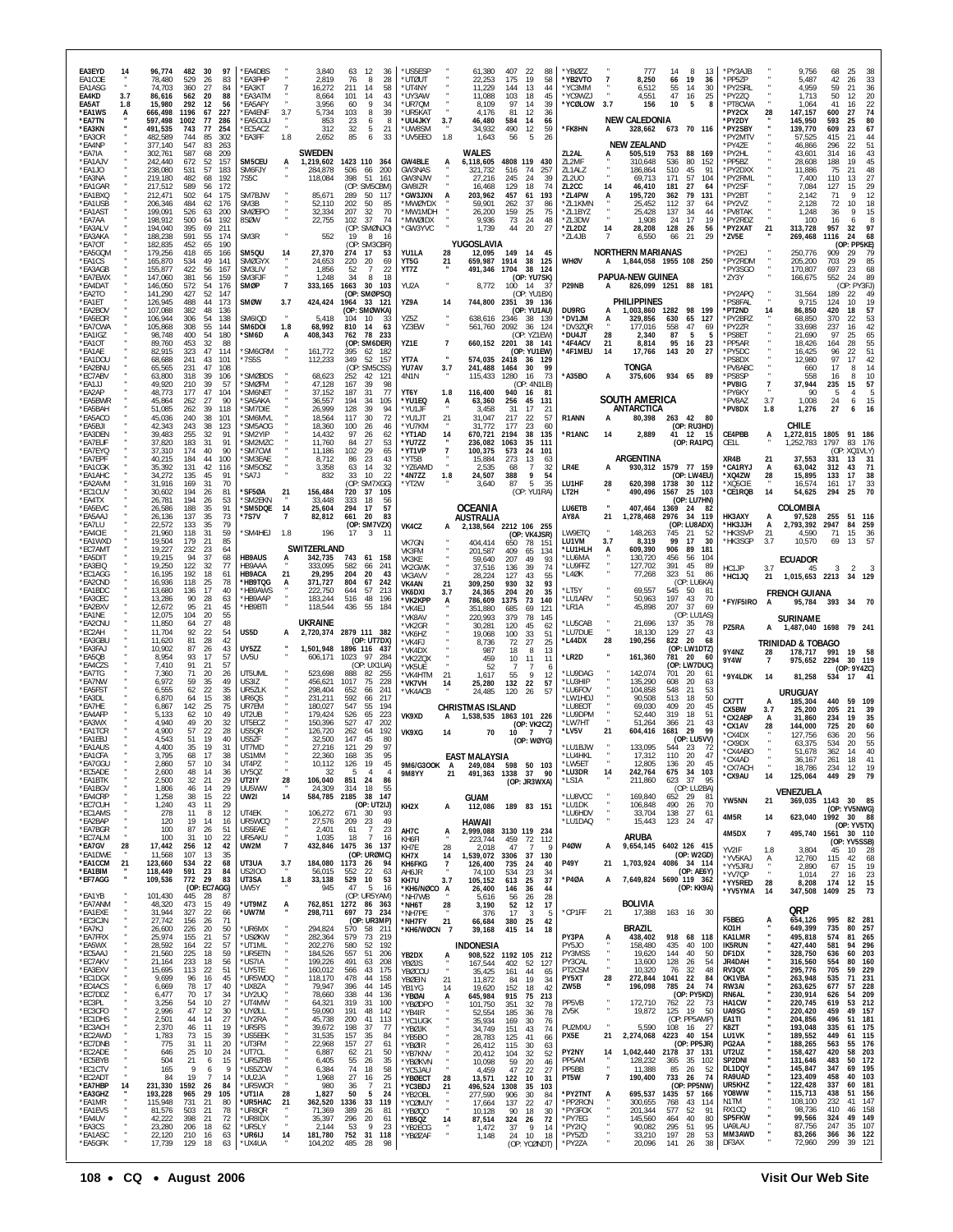| CT1ELF<br>EA2RW<br>IZ1ANK<br>EA2CAR                                  |    | 72,240<br>71,991<br>66,868<br>62,186           | 40<br>257<br>- 128<br>230<br>52<br>119<br>538<br>57<br>172<br>224<br>34<br>84                              | SP5XSI<br>DL9SXX<br><b>WB70CV/2</b><br>PY2VAI                                             |                 | 7,290<br>5,916<br>2,278<br>800                                | 168<br>-8<br>46<br>83<br>10<br>48<br>28<br>10<br>24<br>27<br>10<br>15                                     | W3BG<br>W3GK<br>K3BZ<br>N3PV                       |                     | 703,640<br>600,724<br>593,640<br>538,356                      | 739<br>650<br>613<br>601                                | -84<br>81<br>88<br>82       | 275<br>277<br>272<br>266        | N8TR<br>N8BJQ<br>N8BI<br>AJ1M/8                                                        | 1,970,929<br>1,368,450<br>790.748<br>610,032         | 1213 135<br>1118 111<br>696<br>664    | - 472<br>339<br>99<br>335<br>277<br>81                         | EY8CQ                                                 | 21                                | TAJIKISTAN<br>95,337<br>THAILAND                                         |                                  | 446 28 79                                                                   |          |
|----------------------------------------------------------------------|----|------------------------------------------------|------------------------------------------------------------------------------------------------------------|-------------------------------------------------------------------------------------------|-----------------|---------------------------------------------------------------|-----------------------------------------------------------------------------------------------------------|----------------------------------------------------|---------------------|---------------------------------------------------------------|---------------------------------------------------------|-----------------------------|---------------------------------|----------------------------------------------------------------------------------------|------------------------------------------------------|---------------------------------------|----------------------------------------------------------------|-------------------------------------------------------|-----------------------------------|--------------------------------------------------------------------------|----------------------------------|-----------------------------------------------------------------------------|----------|
| EA8IK<br>Y050HY<br>RV6LA<br>YB5AQB<br>K3GM/1                         |    | 61,620<br>61,202<br>53,856<br>53,793<br>50,700 | 178<br>35<br>95<br>289<br>40<br>102<br>229<br>41<br>103<br>187<br>58<br>81<br>43<br>144<br>107             | SP5DDJ<br>OK1JOC<br><b>JK1TCV</b><br>LZ5T                                                 | 3.7             | 575<br>399<br>6<br>24,090                                     | 27<br>$\overline{4}$<br>21<br>15<br>5<br>14<br>-1<br>324<br>10<br>63<br>(OP: L73RR)                       | W2UP/3<br>NY3C<br>W3OU<br>K1RH/3<br>WW3S           |                     | 503,649<br>495,194<br>470,092<br>469,270<br>408,870           | 597<br>571<br>547<br>520<br>470                         | 81<br>76<br>74<br>76<br>75  | 240<br>250<br>252<br>258<br>240 | W8JY<br>K3WA/8<br>N8TDL<br>W7JW/8<br>K8GT                                              | 565.480<br>395,136<br>360,112<br>116,963<br>97,734   | 641<br>484<br>495<br>253<br>215       | 80<br>255<br>83<br>253<br>213<br>-71<br>58<br>159<br>60<br>122 | HS1PDY<br>A61AR                                       | А<br>7                            | 58,896<br>UNITED ARAB EMIRATES<br>337,485                                | 209<br>1076                      | 52 92<br>32 119<br>(OP: RV6LNA)                                             |          |
| RV3YR<br>OK1ES<br>JA2MWV<br>UX9ZA<br>DL2EF                           |    | 50,283<br>42,470<br>42,000<br>37,118<br>34,047 | 203<br>35<br>76<br>222<br>31<br>124<br>182<br>42<br>70<br>233<br>30<br>104<br>248<br>28<br>69              | ES1CW<br>DH8BQA<br><b>FA3CKX</b><br>SM3CCT                                                |                 | 17,360<br>14,579<br>9,163<br>3,078                            | 265<br>11<br>51<br>9<br>257<br>52<br>152<br>$\overline{7}$<br>42<br>97<br>6<br>32<br>(OP: SM5CCT)         | W47F/3<br>WA3RHW<br>N3AM<br>N3GNW<br>N3KN          |                     | 394,085<br>346,060<br>315,500<br>235,560<br>205,084           | 510<br>498<br>474<br>375<br>321                         | 69<br>60<br>54<br>62<br>53  | 224<br>200<br>196<br>198<br>183 | <b>W8TN</b><br>K6VWE/8<br>KD8BI7<br>N4ZR/8<br>W8UM                                     | 68,250<br>36,252<br>30,765<br>14,688<br>4,902        | 148<br>127<br>126<br>75<br>46         | 122<br>53<br>27<br>79<br>28<br>77<br>17<br>55<br>18<br>39      | OE2S                                                  | A                                 | <b>EUROPE</b><br>AUSTRIA<br>1,342,705                                    |                                  | 1600 105 350                                                                |          |
| <b>DLØMFL</b><br>RW3VI<br><b>JL7XBN</b>                              |    | 28,302<br>27,450<br>27,300                     | 197<br>27<br>79<br>(OP: DL2JRM)<br>191<br>31<br>134<br>37<br>54<br>70                                      | UN7CN<br>JE1LFX<br>SP2FNC<br>JA9XBW                                                       |                 | 602<br>468<br>288<br>19                                       | 24<br>5<br>9<br>18<br>Q<br>28<br>3<br>13<br>ર<br>3<br>-3<br>42                                            | WA3G<br>W4EE/3<br>K3ATO<br>NS3T                    |                     | 134,792<br>133,985<br>131,868<br>62.986                       | 293<br>265<br>271<br>196                                | 52<br>-51<br>71<br>50<br>41 | 151<br>160<br>151<br>104<br>97  | WBØWAO/8<br>KF9YR                                                                      | 2,160<br>523,143                                     | 33<br>598                             | (OP: KG6URI)<br>14<br>26<br>77<br>-256                         | OE5ØV                                                 | 28                                | 78,100<br><b>BELARUS</b>                                                 |                                  | (OP: OE2LCM)<br>496 27 83<br>(OP: OE6VHF)                                   |          |
| VA3DF<br>YO4AAC<br>N8XA<br>VE3SMA<br>N3HU                            |    | 23,030<br>23,699<br>21,137<br>19,967<br>17,679 | 96<br>24<br>290<br>26<br>105<br>94<br>49<br>64<br>97<br>22<br>63<br>85<br>20<br>63                         | KP4KE<br>S57MSU<br>SP6IHE<br>SP6M<br>EW2AA                                                | 1.8             | 37,345<br>15,147<br>7,599<br>3,344<br>3,168                   | 364<br>13<br>301<br>6<br>45<br>167<br>$\overline{7}$<br>44<br>87<br>$\overline{4}$<br>34<br>31<br>86<br>5 | NE3H<br>KI3G<br>WR3L<br>K3WC                       | 21<br>14            | 37,674<br>30,840<br>128,655<br>203,056                        | 114<br>121<br>365<br>504                                | 34<br>28<br>-31             | 86<br>107<br>117                | N9ZM<br>K9UQN<br>W9GIG<br>W <sub>9</sub> COD<br>KC9FCI                                 | 501,149<br>220,420<br>134,375<br>90,654<br>55,341    | 575<br>403<br>239<br>234<br>171       | 80<br>239<br>52<br>154<br>56<br>159<br>53<br>121<br>99<br>44   | EU1AZ<br>ON6LR                                        | 3.7<br>A                          | 106,040<br><b>BELGIUM</b><br>101,928                                     |                                  | 1102 15 73<br>258 64 122                                                    |          |
| PE2KP<br>UA3LMR<br>EA4CU<br>007CC<br>NE1RD                           |    | 17,195<br>15,092<br>14,705<br>14,060<br>13,275 | 141<br>28<br>67<br>137<br>24<br>74<br>89<br>28<br>57<br>159<br>22<br>73<br>27<br>48<br>76                  | US6IQE<br>DM7C<br>K3BU<br>N7IR                                                            |                 | 3,283<br>2,268<br>1,254<br>90                                 | 105<br>6<br>31<br>72<br>3<br>33<br>(OP:<br>DL7CX)<br>40<br>6<br>13<br>$\overline{7}$<br>-5                | <b>K5KG/4</b><br>W4WTB<br>AD4EB<br>N4WW<br>N4NW    |                     | 2,553,904<br>2,066,128<br>1,581,510<br>1.519,156<br>1,179,789 | 1830 123 419<br>1564 116<br>1414<br>1005 135<br>881 124 | 108                         | 375<br>335<br>452<br>413        | KD9AC<br>W90I<br>KB9KEG<br>NC <sub>91</sub><br>WT9U                                    | 41,674<br>35,409<br>33,887<br>22,351<br>21,138       | 139<br>142<br>136<br>98<br>111        | 42<br>92<br>79<br>32<br>31<br>72<br>37<br>66<br>22<br>56       | ON4WW<br>9A5ZP<br><b>9A2U</b>                         | 1.8<br>A<br>28                    | 141,120<br>CROATIA<br>65,312<br>22,572                                   | 1192<br>282<br>167               | 17 81<br>52 156<br>19<br>-57                                                |          |
| GM4HQF<br>US5IND<br>UA9BS<br>OK <sub>1</sub> SI                      |    | 12,760<br>12,940<br>10,864<br>9,316            | 40<br>110<br>18<br>128 111<br>134<br>40<br>72<br>-16<br>80<br>22<br>46                                     | RK9QWZ                                                                                    |                 | 42<br><b>ASSISTED</b>                                         | 5<br>$\overline{4}$<br>3<br>(OP: RW9QA)                                                                   | K1GU/4<br>N4KG<br>W30A/4<br>K4HR                   |                     | 1,038,700<br>1,034,484<br>876,129<br>828,165                  | 913 105<br>856<br>797<br>786                            | 106<br>99<br>98             | 320<br>355<br>320<br>305        | K90SH<br>KM9M<br>N9GGO<br>W9IND<br>3.7                                                 | 10,152<br>7,475<br>2,318<br>25,092                   | 62<br>57<br>33<br>135                 | 46<br>26<br>23<br>42<br>14<br>24<br>20<br>62                   | <b>9A5E</b><br>9A3AG                                  | 14<br>3.7                         | 770,526 2409<br>92,400<br><b>CZECH REPUBLIC</b>                          | 984                              | (OP: 9A3ZA)<br>37 134<br>17<br>71                                           |          |
| EA5GX<br>SM5XSH<br>TA2RX<br><b>USØYA</b><br>LA5WNA                   |    | 8,382<br>7,904<br>7,540<br>6,728<br>6,384      | 84<br>-21<br>45<br>94<br>18<br>58<br>61<br>16<br>42<br>50<br>20<br>38<br>112<br>-14<br>43                  | K1AR<br>N <sub>1</sub> D <sub>G</sub>                                                     |                 | <b>NORTH AMERICA</b><br>UNITED STATES<br>2.569.252            | 3,469,180 2247 133 439<br>1489 132<br>491                                                                 | W3YY/4<br>N4LR<br>W9WI/4<br><b>K3KO/4</b><br>K4YKZ |                     | 648,711<br>586,187<br>499,041<br>454,194<br>375,518           | 539<br>633<br>612<br>490<br>517                         | 117<br>75<br>78<br>78<br>68 | 324<br>268<br>225<br>273<br>218 | <b>NØAT</b><br>A<br>KØKT<br>KØOU<br>KØOB                                               | 818,296<br>375,081<br>311,740<br>268,136             | 713 105<br>460<br>480<br>411          | 334<br>92<br>245<br>72<br>188<br>55<br>187                     | OK2ZC<br>OK1UU<br>OK2ZJ<br>OK1DVM                     | A<br>28<br>21                     | 657.720<br>209,670<br>3,230<br>358,176                                   | 918<br>601<br>47<br>987          | 90<br>330<br>55<br>186<br>11<br>27<br>38<br>126                             |          |
| KT8K<br>ES8SW<br>W4DEC<br>VA3RKM<br>KØCD/9                           |    | 5.936<br>5,456<br>5,408<br>4,559<br>4.464      | 51<br>21<br>32<br>106<br>12<br>50<br>19<br>47<br>33<br>56<br>21<br>26<br>49<br>17<br>31                    | N <sub>1</sub> IW<br>N8RA/1<br>K1BX<br>WB1DX<br>K2TE/1                                    |                 | 1.720.062<br>1.647.054<br>1,559,313<br>1.409.484<br>1,119,380 | 1312 109<br>368<br>1222<br>103<br>383<br>1206<br>99<br>368<br>1177<br>99<br>339<br>1051<br>83<br>305      | K4VV<br>W4/KP4TR<br>K1PT/4<br>N4VA<br>N4VV         |                     | 335,546<br>313,584<br>298,144<br>326,459<br>285,956           | 475<br>428<br>367<br>455<br>408                         | 65<br>75<br>77<br>77<br>69  | 213<br>207<br>231<br>218<br>199 | KØCS<br>WØMJN<br>KØKX<br>KCØDEB<br>K41U/0                                              | 146,232<br>131,937<br>100,655<br>83,080<br>73,440    | 278<br>293<br>183<br>207<br>195       | 64<br>152<br>53<br>146<br>70<br>135<br>46<br>109<br>47<br>113  | OK2EQ<br>OK1DG<br>OK1TP                               | 14<br>1.8                         | 90.174<br>169,912<br>45,023<br><b>DENMARK</b>                            | 351<br>694<br>632                | 85<br>29<br>105<br>29<br>65<br>10                                           |          |
| K9FOH<br>7K1CPT<br><b>US6IKF</b><br>AF4KL                            |    | 4,018<br>3.675<br>3,698<br>3,135               | 41<br>20<br>29<br>53<br>15<br>20<br>40<br>15<br>35<br>45<br>19<br>36                                       | W1NR<br>KE1IH<br>W1NT<br>W1LLU                                                            |                 | 1,069,818<br>985,338<br>957,718<br>857,265                    | 819<br>109<br>365<br>878<br>90<br>336<br>929<br>-81<br>308<br>996<br>75<br>260                            | W4UNP<br>K4FPF<br>K4SAV<br>N4HH                    |                     | 264,228<br>255,723<br>233,232<br>225,398                      | 365<br>402<br>409<br>357                                | 87<br>55<br>53<br>57        | 204<br>182<br>173<br>194        | NØIM<br>KØBX<br><b>KSØT</b><br>KØAD                                                    | 54,349<br>42,372<br>34,680<br>24,276                 | 167<br>125<br>134<br>98               | 43<br>96<br>46<br>86<br>40<br>80<br>32<br>70                   | OZ5E<br>OZ1ADL                                        | 28<br>$\overline{7}$              | 17,301<br>309,048<br><b>ENGLAND</b>                                      |                                  | 133 23 56<br>(OP: 0Z1XJ)<br>1324 36 127                                     |          |
| SQ1K<br>W8VE<br><b>KIØOV</b><br>W1CEK<br>PA1W                        |    | 2,640<br>2,288<br>2,232<br>1,734<br>1,596      | 52<br>12<br>21<br>29<br>16<br>28<br>25<br>14<br>17<br>25<br>14<br>20<br>51<br>11<br>27                     | N <sub>1</sub> RK<br>W1EBI<br>K <sub>1</sub> OX<br>K <sub>1</sub> OA<br>W10K              |                 | 795,491<br>680,742<br>636,400<br>592,662<br>577,760           | 754<br>-84<br>299<br>717<br>78<br>276<br>697<br>77<br>267<br>678<br>62<br>247<br>613<br>80<br>288         | K4RO<br>K8YC/4<br>K2PT/4<br>N2NQ/4<br>W4FDA        |                     | 210,944<br>179,994<br>171,355<br>147,459<br>125,130           | 341<br>286<br>346<br>288<br>250                         | 79<br>61<br>53<br>59<br>52  | 177<br>201<br>162<br>140<br>142 | <b>KCØRET</b><br>1.8<br>KVØQ<br>AL9A<br>A                                              | 1,152<br>6,579<br>ALASKA<br>626,280                  | 20<br>102<br>1294 68 136              | 9<br>15<br>13<br>-30                                           | <b>GØTSM</b><br><b>MØBLF</b><br><b>GØPHY</b><br>G3UHU | 21                                | 450,072<br>70.356<br>10.696<br>18.792                                    | 698<br>320<br>69<br>128          | 77 265<br>127<br>-37<br>32<br>45<br>23<br>58                                |          |
| W5FIO<br>W <sub>2</sub> JFK<br>RX6LDK<br>N <sub>2</sub> HTT<br>8P9AR |    | 1,512<br>1,523<br>1,292<br>850<br>756          | 20<br>10<br>17<br>25<br>22<br>13<br>30<br>25<br>23<br>9<br>16<br>27<br>8                                   | N <sub>1</sub> AU<br>K <sub>1</sub> RV<br>KX <sub>1</sub> X<br>K1AE<br>KVI                |                 | 447,426<br>427,548<br>375,084<br>374,832<br>305.942           | 511<br>72<br>246<br>504<br>73<br>243<br>482<br>68<br>234<br>394<br>80<br>262<br>417<br>71<br>216          | N4TL<br>K2SD/4<br>N4DWK<br>N4AWU<br>N4HN           |                     | 117,130<br>114,149<br>111,720<br>103,488<br>94,320            | 253<br>277<br>189<br>214<br>200                         | 40<br>40<br>67<br>54<br>49  | 130<br>121<br>161<br>142<br>131 | KL7FH<br>VP91<br>A                                                                     | 1.701<br><b>BERMUDA</b><br>3,054,180 3133 98 338     | 34                                    | 13<br>14<br>(OP: K1XM)                                         | G3YYD<br>MØMCX<br>ES5RY                               |                                   | 69,892<br>24,140<br><b>ESTONIA</b><br>1,210,302                          | 659<br>378                       | 19<br>82<br>60<br>11<br>1379 114 444                                        |          |
| DI 1AR.<br>IV3/IK2AIT<br>MW3JNI<br>K9DXR                             |    | 682<br>300<br>112<br>100<br>36                 | 25<br>10<br>21<br>21<br>8<br>17<br>13<br>-5<br>11<br>356<br>85<br>215<br>3<br>ె<br>3                       | W1CSM<br>W1UK<br>K1JN<br>K1KD                                                             |                 | 220,825<br>205,785<br>164,220<br>159,679                      | 312<br>59<br>216<br>319<br>60<br>195<br>260<br>60<br>178<br>336<br>46<br>127                              | W4JAM<br>KN4Q<br>K4C7<br>WD4LBR                    |                     | 90.216<br>80,896<br>73,392<br>52,052                          | 209<br>214<br>204<br>145<br>147                         | 51<br>45<br>41<br>51<br>36  | 128<br>113<br>98<br>103<br>83   | VO1MP<br>A<br>VE1OP<br>VE3/W1AJT                                                       | CANADA<br>3,649,805<br>1,468,422                     | 2773 101 414<br>1480<br>977           | 81<br>302<br>87<br>307                                         | ES5MG<br><b>ES5RW</b><br>ES7GM<br>ES5QX               | 21<br>14<br>$\overline{7}$<br>1.8 | 84,185<br>847,670<br>74,366<br>13,720                                    | 331<br>2341<br>675<br>227        | 35<br>- 114<br>38<br>147<br>85<br>18<br>8                                   |          |
| UA1CAK<br>LW3DC<br>LW1DRH<br><b>UT800</b><br>4X6DK                   | 28 | 28,539<br>27,404<br>11,008<br>9,761            | 222<br>20<br>43<br>242<br>16<br>-36<br>140<br>15<br>49<br>$\mathbf{Q}$<br>110<br>24                        | WB1EDI<br>N <sub>1</sub> M <sub>D</sub><br>W1RM<br>K1NU<br>KB1JFG                         |                 | 128,128<br>121,410<br>119,782<br>96,906<br>78,416             | 224<br>55<br>169<br>240<br>41<br>149<br>200<br>58<br>163<br>37<br>186<br>149<br>226<br>44<br>125          | K4NAU<br>WA2MBP/4<br>N4XMX<br>W4MEL<br>K4WNW       |                     | 36,295<br>25,756<br>24.990<br>19,068<br>16,008                | 110<br>100<br>94<br>76                                  | 27<br>-36<br>22<br>31       | 67<br>66<br>62<br>61            | VE9NC<br>VE9FX<br>VE7ABC<br>VE3WO                                                      | 945,206<br>246,522<br>202,055<br>191,770<br>173.595  | 415<br>349<br>550<br>358              | 51<br>176<br>58<br>193<br>50<br>101<br>58<br>155               | RK4FD<br><b>RN300</b><br>RX4HZ<br>RA3DNC              |                                   | <b>EUROPEAN RUSSIA</b><br>4,197,388<br>3,119,616<br>2,979,720<br>792.180 | 4171<br>2742<br>2778<br>1237     | 149<br>540<br>143<br>534<br>148<br>564<br>315<br>90                         |          |
| EA7UU<br><b>JR3RWB</b><br><b>I5KAP</b><br>SP1RFC<br>Y05PCY           |    | 7,497<br>7,392<br>5,836<br>3.927<br>3,967      | 94<br>12<br>37<br>79<br>-17<br>27<br>68<br>12<br>27<br>69<br>- 9<br>24<br>10<br>30<br>66                   | AA1QD<br>KK1W<br>N1HTS<br>K <sub>1</sub> B <sub>G</sub><br>NF1A                           |                 | 69,378<br>67,693<br>60,741<br>51,352<br>46,004                | 52<br>142<br>134<br>178<br>-39<br>100<br>47<br>106<br>163<br>148<br>30<br>101<br>142<br>38<br>86          | W4DR<br>W4ATL<br>W4DKB<br>N4CC<br>W3BP/4           |                     | 17,711<br>10,540<br>2,356<br>106,110<br>92.235                | 110<br>65<br>25<br>284<br>278                           | 19<br>21<br>15<br>32<br>28  | 68<br>41<br>23<br>103<br>101    | VE1XYZ<br>VE6AVR<br>VE2TZT<br><b>VE7IO</b><br>VF3FY                                    | 135,378<br>110,448<br>104,384<br>49,617<br>43.318    | 424<br>311<br>194<br>252<br>144       | 36<br>102<br>54<br>102<br>62<br>162<br>45<br>66<br>-31<br>90   | RN4WA<br>RU6YY<br>UA3AGW<br>UA4LU                     |                                   | 735,616<br>471,450<br>461,825<br>376,689                                 | 1152<br>544<br>596<br>721        | 356<br>92<br>355<br>94<br>103<br>274<br>233<br>74                           |          |
| Y09BXC<br>UR5ZQV<br>WBØIWG/3<br>OE5ØWWL                              |    | 3,276<br>660<br>420<br>72                      | 62<br>-12<br>27<br>29<br>6<br>16<br>15<br>5<br>10<br>13<br>5<br>(OP: OE4WWL)                               | <b>N107F</b><br>N <sub>1</sub> ICE<br>WA17YX<br>AA1V<br>W1MAT                             |                 | 39,390<br>36,842<br>30,525<br>11,644<br>11,388                | 35<br>116<br>95<br>138<br>30<br>79<br>136<br>12<br>63<br>27<br>63<br>55<br>28<br>50<br>63                 | WA1FCN/4<br>WØPV/4<br>W5GN<br>WØVX/5               | 3.7                 | 30,225<br>6,300<br>1,405,464<br>752,950                       | 141<br>52<br>1194 108 363<br>762                        | 25<br>9<br>90               | 68<br>36<br>280                 | VE1RAR<br>VF5MX<br><b>VE7KET</b><br>14                                                 | 19,804<br>3.060<br>43,414<br><b>MARTINIQUE</b>       | 110<br>33<br>205                      | 19<br>6<br>19<br>26<br>29<br>69                                | RZ3DH<br>RZ6HF<br>RA3CO<br>UA4HQS<br>RZ3FR            |                                   | 110,930<br>43,851<br>25,984<br>17,658<br>552                             | 378<br>178<br>114<br>140<br>19   | 49<br>330<br>93<br>48<br>41<br>19<br>62<br>10                               | 71<br>13 |
| RA9MU<br>UA3SAQ<br>JH7RTQ<br>RZ6HX<br><b>7K4QOK</b>                  | 21 | 102,476<br>80,784<br>74,879<br>41,572          | 4<br>-2<br>455<br>34<br>103<br>321<br>31<br>77<br>452<br>33<br>100<br>222<br>24<br>52                      | NE1B<br>W2RE<br>K2NG                                                                      |                 | 10,824<br>3,853,056                                           | 71<br>20<br>4,013,064 2540 125<br>-469<br>2098 150<br>546                                                 | N5JR<br>KM5VI<br>W6TER/5<br>N5KDV<br>W5ZO          |                     | 677.805<br>620,940<br>498,780<br>381,435<br>315,744           | 679<br>647<br>595<br>532<br>422                         | 86<br>96<br>85<br>70<br>92  | 279<br>297<br>241<br>225<br>220 | FM5BH<br>XE2AC                                                                         | 5,925,228 5219 120 396<br>MEXICO<br>1,283,590        | 1485 98                               | (OP: F6HLC)<br>- 287                                           | <b>RC40</b><br>UA3BS<br>RU6LA<br>RA3CW/3              | 28<br>21<br>14                    | 115,805<br>374,352<br>767,464<br>548,504                                 | 837<br>1391<br>2362<br>1750      | 22<br>93<br>$(OP - IIAARC)$<br>138<br>38<br>39<br>155<br>37<br>147          |          |
| <b>HAØGK</b><br>YL2PP<br>F5ODA<br>JR1NKN<br>JH3DMQ                   |    | 35.757<br>28,576<br>28,196<br>28,083<br>19,512 | 25<br>231<br>62<br>183<br>20<br>56<br>208<br>-20<br>56<br>183<br>24<br>127<br>22<br>41                     | NA2U<br>W1GD/2<br>NO2R<br>W2WB<br>W2GDJ                                                   |                 | 1,826,190<br>1,791,180<br>1.771.000<br>1.694.292<br>,189,664  | 1291 115<br>400<br>1221<br>115<br>425<br>1202 119<br>431<br>1190 122<br>420<br>991 103 349                | W3TZ/5<br>K5NZ<br>KF5BI<br>K5RKS<br>N5IET          |                     | 283,331<br>224,224<br>114,208<br>52,910<br>14,720             | 409<br>452<br>272<br>202<br>132                         | 75<br>51<br>44<br>41<br>43  | 218<br>145<br>122<br>89<br>72   | XE1MEX<br>21<br>XE1CWJ                                                                 | 127,866<br>188,998<br>AFRICA<br>AFRICAN ITALY        | 238<br>945                            | 57<br>154<br>-28<br>- 78                                       | RW4PL<br><b>OH6NIO</b>                                | 3.7                               | 102,796<br><b>FINLAND</b><br>127.987 1551 122 481                        | 623                              | 96<br>28                                                                    |          |
| HA7MW<br>EA4DUT<br>WW4LL<br>IZ8EWD<br>WA6FGV                         |    | 15,760<br>10,752<br>8,288<br>7,536             | 100<br>26<br>54<br>107<br>41<br>15<br>61<br>17<br>39<br>97<br>13<br>35                                     | W2LE<br>W2IRT<br>W2RD<br>N1EU/2<br>KF <sub>20</sub>                                       |                 | 965,073<br>931,500<br>899,988<br>750,074<br>738,036           | 917<br>78<br>303<br>95<br>820<br>319<br>768 108<br>336<br>631<br>105<br>337<br>571<br>112<br>382          | W5GA<br>N5EPA<br>W5TAF<br>K5AM                     | 14                  | 13,299<br>4,371<br>2,583<br>25,252                            | 78<br>33<br>30<br>111                                   | 35<br>18<br>17<br>23        | 58<br>29<br>24<br>84            | IH9GPI<br>$\overline{7}$<br>EA8/DL5AXX A                                               | <b>CANARY ISLANDS</b>                                | 48,216 203 16<br>407,925 669 66 159   | 68                                                             | OH6DX<br>OH1MM<br>OH6NJ<br>OH5B                       | 21<br>14                          | 223,850<br>113,487<br>262,596<br>943,428                                 | 494<br>286<br>905<br>2789        | 74<br>- 201<br>52<br>157<br>37 121<br>37 137<br>(OP: OH5BM)                 |          |
| OK1AIJ<br><b>MWØCRI</b><br>JI8GZS/1<br>SP6DHD                        |    | 4,640<br>3,248<br>3,104<br>1,402<br>1,236      | 58<br>11<br>21<br>63<br>11<br>18<br>9<br>76<br>23<br>28<br>11<br>15<br>18<br>14<br>15                      | N1JP/2<br>K2XF<br>W2YR<br>K <sub>2</sub> SX<br>N <sub>2</sub> UN                          |                 | 720,018<br>707,924<br>696,697<br>673,808<br>580,328           | 781<br>75<br>287<br>698<br>89<br>297<br>94<br>611<br>339<br>738<br>78<br>290<br>643<br>75<br>269          | N5JB<br>W6YI<br>W6TK<br>K6TA<br>K6RIM              | $\overline{7}$<br>А | 77,364<br>2,091,712 1797 126<br>756,679<br>602,688<br>528,751 | 253<br>857 100<br>658 104<br>630                        | 28<br>91                    | 98<br>322<br>241<br>240<br>232  | EA8URL<br>21<br>(OP: EC8AUA)                                                           | ASIA<br><b>ASIATIC RUSSIA</b>                        | 668.928 1570 34 122                   |                                                                | OH4MDY<br>OH2BPF<br>OH3BU<br>OH <sub>2</sub> BO       | 3.7<br>1.8                        | 416,888<br>329<br>30,118<br>22,703                                       | 1700<br>11<br>335<br>260         | 34 130<br>9<br>12 62<br>12<br>61                                            | - 9      |
| JA1UCW<br>AI4G<br>IW1GIM<br>SP6T<br>SP3SLA                           | 14 | 969<br>24<br>12<br>107,502<br>80,080           | 21<br>9<br>10<br>$\overline{2}$<br>3<br>2<br>$\mathfrak{p}$<br>31<br>107<br>463<br>383<br>26<br>86         | W <sub>2</sub> CG<br>K <sub>2</sub> EP<br>W2TV<br>KA2D                                    |                 | 564,466<br>476,855<br>475,401<br>445,200                      | 69<br>666<br>253<br>523<br>81<br>256<br>555<br>71<br>250<br>512<br>78<br>272                              | W6FRH<br>WA5VGI/6<br>N6VH<br>K6III                 |                     | 357,512<br>354,926<br>228,360<br>97,110                       | 530<br>559<br>385<br>241                                | 85<br>65<br>66<br>63        | 183<br>156<br>154<br>103        | RG9A<br>A<br>RM9RZ<br>RN9XA<br>RW9MD                                                   | 4,776,046 2682 141 541<br>78,064<br>48,262<br>27.140 | 236<br>163<br>93                      | (OP: UA9AM)<br>48 116<br>-33<br>85<br>45<br>73                 | TM7F<br>F6BNH<br>F1JKJ                                | А                                 | <b>FRANCE</b><br>3,610,978<br>346,652                                    | 744                              | 3048 116 402<br>(OP: F6GYT)<br>556 78 238                                   |          |
| SM3C<br>K3TW<br>OM7DX<br>RW9QA                                       |    | 64,660<br>63,448<br>57,528<br>36,719           | 403<br>- 23<br>83<br>(OP: SM50<br>CT)<br>229<br>23<br>-80<br>394<br>22<br>72<br>211<br>15<br>58            | K2ONP<br>AB2E<br>KG2MY<br>K <sub>2</sub> SB<br>K2QMF                                      |                 | 401,140<br>297,190<br>291,082<br>289,711<br>272,412           | 472<br>73<br>237<br>420<br>68<br>195<br>426<br>69<br>193<br>461<br>62<br>219<br>59<br>217<br>368          | W6SZG<br>N6AJR<br>N6SF<br>W6BBL<br>NZ6L            |                     | 75,082<br>58,320<br>57,280<br>38,913<br>30,174                | 179<br>205<br>205<br>139<br>148                         | 54<br>58<br>58<br>38<br>44  | 119<br>77<br>102<br>81<br>63    | 28<br>UA9XLC<br>UA9YAB<br>21<br><b>UAØSE</b><br>А<br>RAØAM<br>21                       | 3,795<br>696,647<br>344,862<br>24,096                | 50<br>1900<br>718<br>154              | 10<br>23<br>127<br>34<br>58<br>149<br>22<br>74                 | F5IN<br>F5NZO<br>F5PHW<br>F6KCP                       | $\cdot$<br>14                     | 326,906<br>147,568<br>145,512<br>89,496<br>164,781                       | 372<br>397<br>273                | 62 236<br>55 129<br>57 131<br>55 143<br>573 32 121                          |          |
| YT1CS<br>UA3DDA<br>SQ4LH<br>RK9AXX                                   |    | 31,609<br>29,414<br>19,902<br>17,500           | 376<br>16<br>57<br>20<br>57<br>301<br>159<br>17<br>45<br>160<br>-8<br>42<br>(OP: RA9AMN)                   | K <sub>2</sub> QM<br>WK2H<br>K <sub>2</sub> SQ <sub>S</sub><br>K <sub>2</sub> QPN<br>N2NI |                 | 258,856<br>229,670<br>219,891<br>153,276<br>130,020           | 378<br>68<br>194<br>353<br>55<br>183<br>374<br>60<br>199<br>52<br>278<br>160<br>252<br>49<br>148          | N6OU<br>N6AN<br>ND <sub>6</sub> S<br>NU6T<br>K60WL |                     | 28,272<br>27,864<br>14,784<br>11,991<br>9,112                 | 119<br>97<br>84<br>75<br>53                             | 33<br>42<br>36<br>29<br>21  | 60<br>66<br>52<br>38<br>46      | TA2MW<br>3.7                                                                           | <b>ASIATIC TURKEY</b><br>JAPAN                       | 11,904 131 10                         | 38                                                             | F1EBN<br><b>DRØW</b>                                  | 7<br>А                            | 21,402<br><b>GERMANY</b><br>4,080,231                                    |                                  | (OP: F5VHN)<br>169 14 68<br>3350 143 526                                    |          |
| VK2BAA<br>YZ2M<br>JA4DQX<br><b>F5CYS</b>                             |    | 17,171<br>16,897<br>14,274<br>9,448            | 23<br>96<br>54<br>222<br>10<br>51<br>(OP: YU1LM)<br>112<br>22<br>39<br>120<br>13<br>47                     | N <sub>2FF</sub><br>N <sub>2</sub> BC<br>W2RU<br>W2REH<br>KG2V                            |                 | 120,704<br>114,816<br>96,333<br>74,630<br>10,293              | 242<br>41<br>143<br>230<br>46<br>162<br>250<br>40<br>123<br>172<br>45<br>125<br>21<br>52<br>64            | NC6P<br><b>W6RKC</b><br>K6IPV<br>AD6WL<br>N3LQ/6   | 21                  | 1,776<br>55,264<br>38,298<br>532<br>252                       | 52<br>232<br>190<br>12<br>17                            | 18<br>26<br>24<br>8<br>3    | 19<br>62<br>54<br>11<br>3       | JF2SKV<br>A<br>JE10HL<br>JA3PYC<br>JS1KQQ                                              | 913,647<br>607.050<br>199,585<br>120,508             | 1203 103 210<br>706 109<br>377<br>256 | 233<br>77<br>146<br>65<br>123                                  | DJ2YA<br>DL5AWI<br>DL2CC<br>DP9N                      |                                   | 2,706,052<br>2,037,110<br>1,542,597<br>1,504,190                         |                                  | (OP: DJ5MW)<br>1970 130 498<br>1893 117 404<br>1288 109 384<br>1675 101 330 |          |
| HA1ZV<br>RU4WE<br>Y04RLP<br>WA2ASQ                                   |    | 7,535<br>6,118<br>5,940<br>6,011               | 13<br>42<br>116<br>9<br>37<br>105<br>113<br>11<br>34<br>14<br>35<br>52                                     | KS2G<br>WR2G<br>W2MF                                                                      | 21<br>14<br>1.8 | 47,223<br>87,170<br>15,120                                    | 179<br>78<br>- 21<br>293<br>24<br>91<br>109<br>13<br>50                                                   | W7GG<br>W7ZR<br><b>WU9B/7</b>                      |                     | 1,313,169 1244 122 307<br>608,656<br>237,237                  | 693 101<br>416                                          | 65                          | 248<br>166                      | JG7AMD<br><b>JAØCRI</b><br>JR1BAS<br>JI1ALP<br><b>JG2REJ</b>                           | 38,734<br>28,224<br>22,504<br>21,736<br>14,720       | 135<br>115<br>86<br>117<br>84         | 44<br>63<br>44<br>68<br>44<br>53<br>35<br>41<br>24<br>48       | DF6QV<br>DL4R<br>DL2OBO                               |                                   | 1,069,224<br>709,080                                                     |                                  | (OP: DL9NDS)<br>1193 97 350<br>886 103 353<br>(OP: DL4RCK)<br>974 91 250    |          |
| EW2WW<br>M3TBK<br>M5AAV<br>9A8MM                                     |    | 4,070<br>3,306<br>3,128<br>2,016               | 89<br>$\overline{7}$<br>30<br>(OP: EW2126)<br>59<br>9<br>29<br>84<br>8<br>26<br>50<br>$\overline{7}$<br>25 | K3WW<br>NN3Q<br>KQ3F<br>AA3B<br>N3ZA                                                      | Ă.              | 3, 134, 720 1847 131<br>2,202,680<br>2,185,442<br>1,351,228   | 509<br>1542 120<br>410<br>1539 117<br>401<br>2,168,185 1420 115<br>436<br>945 115<br>412                  | W7YED<br>KN5H/7<br>WA1PMA/7<br>NJ7I<br>K7VIT       |                     | 223,385<br>193,815<br>184,128<br>121,924<br>121,409           | 421<br>332<br>317<br>288<br>282                         | 63<br>72<br>60<br>53<br>60  | 152<br>147<br>164<br>110<br>107 | 28<br>JH4UTP<br>JA1PCY<br>$^{21}$<br>JH9KVF<br>×<br>JH9JJD<br>$\overline{7}$<br>J07KMB | 35,920<br>268,488<br>197,679<br>4,838<br>15,142      | 252<br>783<br>602<br>47<br>95         | 24<br>56<br>35<br>97<br>35<br>96<br>14<br>27<br>24<br>43       | DL70N<br>DF6QN<br>DLØWW<br>DM5T                       |                                   | 648,582<br>608,388<br>581,544<br>555,103<br>491,904                      | 710<br>808<br>735<br>812         | 111<br>308<br>82 312<br>96 293<br>76 290                                    |          |
| I5JHW<br>SP9W<br>SP4GFG<br>OL4W                                      | 7  | 32,860<br>29,580<br>26,487<br>17,360           | 181<br>20<br>86<br>210<br>19<br>83<br>256<br>15<br>66<br>213 11<br>59<br>(OP: OK1IF)                       | K3MD<br>W3GM<br>W3CC<br>N3MX                                                              |                 | 1,188,450<br>1,109,952<br>1,107,293                           | 1,235,682 1110 104<br>363<br>918 110<br>365<br>(OP: K3ND)<br>830 108<br>384<br>885 102<br>371             | W6SA/7<br>N7MBL<br>AK7AT<br>WA7RR<br>W7WHY         |                     | 85,870<br>24,624<br>23,068<br>18,788<br>13,392                | 235<br>98<br>108<br>91<br>88                            | 55<br>38<br>32<br>31<br>28  | 100<br>70<br>47<br>46<br>34     | <b>JAØFVU</b><br>3.7<br>UP4L<br>14                                                     | 340<br>KAZAKHSTAN<br>600,440 1375 37 133             | 12                                    | 8<br>q                                                         | DJ3WE<br>DJ4PI<br>DL2UH<br>DF2UU                      |                                   | 379,400<br>293,646<br>262,440<br>253,377                                 | (OP)<br>799<br>404<br>569<br>370 | DHØGHU)<br>71 279<br>93<br>234<br>257<br>67<br>344<br>79                    |          |
| YZ8A<br>G4CWH<br>DK3W                                                |    | 16,272<br>14,508<br>9,610                      | 184<br>11<br>61<br>185<br>11<br>51<br>134 10<br>52<br>(OP: DL6MHW)                                         | WA3C<br>K3SV<br>W3MR<br>W9GE/3                                                            |                 | 837,612<br>809,818<br>796,572<br>719,364                      | 756<br>97<br>342<br>724<br>93<br>329<br>736<br>93<br>313<br>689<br>94 303 W7W                             | N7NJO<br>N7BV<br>W3ZZX/7                           | 21<br>14            | 11,154<br>115,974<br>34,170<br>45,017                         | 93<br>495<br>148<br>159                                 | 26<br>28<br>20<br>26        | 40<br>74<br>65<br>83            | <b>EXØM</b>                                                                            | KYRGYZSTAN<br>A 3,175,396 3294 102 374 DL8AAM        |                                       | (OP: UN7LZ)                                                    | DL1RG<br>DF6JC<br>DF5ZV                               |                                   | 219,240<br>216,495<br>197,400<br>194,525                                 | 436<br>348<br>439<br>551         | 199<br>62<br>76 207<br>63 219<br>50 201                                     |          |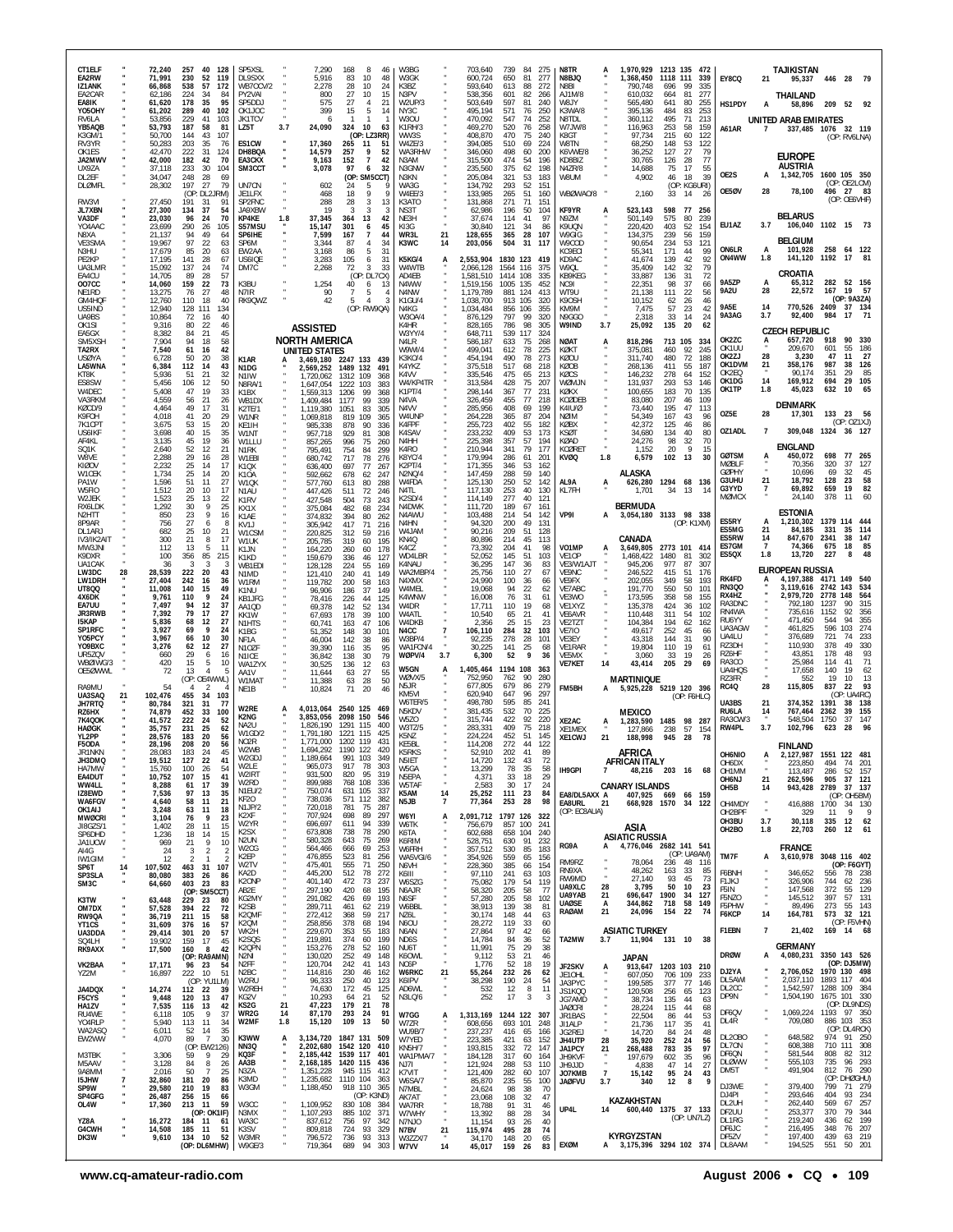| DF <sub>2RG</sub><br>DR5X<br>DK2ZZ       |                                | 181,944<br>95,266<br>30,250             | 356 63 165<br>332<br>48 170<br>(OP: DL8LAS)<br>124<br>39<br>82        | EA7RU<br>EA3AKY                                               | A                     | <b>SPAIN</b><br>1,052,410                             | 2,239,182 2035 106 420<br>1489<br>87<br>295<br>99                         | K3EST/4<br>W4WS<br>K4 JNY<br>W3GQ/4   | 3,431,878<br>3,070,730<br>2,394,000<br>1,690,080     | 2582<br>2054<br>1776<br>1268 | 134<br>132<br>113    | 129 418<br>464<br>428<br>390 | <b>HSØAR</b>                                            | THAILAND<br>780,160 1119 106 262                      |                            |                        |                          | IO <sub>2</sub> GM<br>IK8MIG<br>IW4DUV | 73.917<br>24,840<br>4,891                       | 287<br>137<br>57          | 52<br>28<br>26       | 139<br>64<br>41             |
|------------------------------------------|--------------------------------|-----------------------------------------|-----------------------------------------------------------------------|---------------------------------------------------------------|-----------------------|-------------------------------------------------------|---------------------------------------------------------------------------|---------------------------------------|------------------------------------------------------|------------------------------|----------------------|------------------------------|---------------------------------------------------------|-------------------------------------------------------|----------------------------|------------------------|--------------------------|----------------------------------------|-------------------------------------------------|---------------------------|----------------------|-----------------------------|
| DL8WX<br>DK6RS<br>DL1DBR                 |                                | 29,748<br>29,155<br>24.192              | 112<br>45<br>66<br>142<br>-38<br>81<br>163<br>79<br>- 29              | EA2AYD<br>EA3QA<br>EA5YJ<br>EA1UU                             |                       | 971,348<br>812,988<br>680,040<br>352,534              | 1009<br>353<br>1538<br>85<br>311<br>1351<br>73<br>287<br>611<br>75<br>263 | W4IW<br>K4RY                          | 673,104<br>28,288                                    | 734<br>134                   | 85<br>33             | 294<br>71                    | OHØZ                                                    | <b>EUROPE</b><br>ALAND ISLANDS<br>5,744,928 4483      |                            | 147 574                |                          | GJ2A                                   | <b>JERSEY</b><br>691,542                        | 995                       |                      | 81 292                      |
| DK4VY<br>DG7RO<br>DL2DYL                 |                                | 11,703<br>7,684<br>6,741                | 99<br>27<br>56<br>40<br>46<br>-28<br>62<br>23<br>40                   | EA5FID<br>FA3KU<br>EA4DEC                                     |                       | 340,275<br>181,792<br>55,815                          | 243<br>491<br>82<br>509<br>50<br>102<br>169<br>59<br>124                  | K5TR<br>K5YA<br>K5FD                  | 3,193,918<br>1,500,920<br>1,387,992                  | 2234<br>1263<br>1230         | 147<br>113<br>114    | 490<br>365<br>339            | OE9XRV<br>OE7B                                          | <b>AUSTRIA</b><br>1.160.097 1982<br>238,560           | 803                        | 46                     | 83 308<br>194            | YL1XN                                  | LATVIA<br>236,944                               | 794                       |                      | 52 199                      |
| DL1LH<br>DQ4Q<br>DQ5A                    | 28<br>21                       | 18,620<br>702,720<br>135,783            | 53<br>158<br>17<br>1720<br>38 145<br>(OP: DF9ZP)<br>431<br>34<br>-107 | EA3BHK<br>EA1BFZ<br>EA1ACP                                    | 28<br>21              | 5,508<br>34,880<br>227,910                            | -51<br>22<br>-32<br>290<br>20<br>60<br>34<br>108<br>696                   | W5GM<br>W5LCC<br>WE6DX                | 468,270<br>115,818<br>645,456                        | 602<br>299<br>1115           | 84<br>64<br>86       | 246<br>135<br>186            | OT <sub>5L</sub>                                        | <b>BELGIUM</b><br>5,175,184                           | 3754                       |                        | 140 516                  | LY3TL                                  | LITHUANIA<br>9,768<br><b>MOLDOVA</b>            | 112                       | 25                   | -63                         |
| (OP: DL4SDW)<br><b>DK1MAX</b><br>DL2DBH  | 14                             | 338,400<br>329,508                      | 884<br>37<br>143<br>1106<br>35<br>127                                 | EC3AJU<br>EA1DAX<br>EA7VG                                     | 14<br>$\overline{7}$  | 44,688<br>9,295<br>178,080                            | 426<br>21<br>63<br>14<br>93<br>41<br>1029<br>23<br>89<br>(OP: EA7JB)      | N6KI<br>W6NL<br>AE6VW                 | 294,764<br>186,468<br>2,886                          | 596<br>445<br>37             | 80<br>62<br>17       | 156<br>102<br>22             | OT5G<br>OT5W<br>OR5N                                    | 3,546,443<br>344,160<br>186,396                       | 2838<br>767<br>988         | 141<br>63<br>22        | 512<br>225<br>76         | ER3R                                   | 1,927,583 2620<br>NETHERLANDS                   |                           | 105 404              |                             |
| DAØI<br>DJ2RG                            |                                | 210,144<br>7,560                        | 99<br>869<br>-33<br>(OP: DK1II)<br>194<br>21<br>51                    | SM6WET                                                        | A                     | SWEDEN<br>5,382                                       | 57<br>23<br>46                                                            | WA7LT<br>NI7T                         | 1,136,520<br>892,674                                 | 1193<br>1037                 | 114<br>104           | 296<br>-262                  | ON4OSA<br>J49Z                                          | 162,877<br><b>CRETE</b><br>5,343,254                  | 469<br>5138                | 45<br>143 543          | 142                      | PA7MM<br>PA1T<br>PI6ØHQ                | 3,840,133<br>3.348.800<br>409,200               | 3051<br>3214<br>751       | 134 515<br>128<br>77 | 470<br>233                  |
| DJ8QP<br>SV1DPI                          | $\overline{\mathfrak{z}}$<br>A | 43,512<br><b>GREECE</b>                 | 241<br>21<br>90<br>1,380,197 1724 113 410                             | SMØOGQ<br>8SØF<br>SM4F                                        | 28<br>21<br>14        | 648<br>15,067<br>66,599                               | 25<br>6<br>-12<br>141<br>15<br>46<br>(OP: SMØOGQ)<br>380<br>23<br>86      | <b>K6KR/7</b><br>N7YX<br>WX7P<br>WF71 | 739,532<br>533,104<br>223,254<br>35,640              | 942<br>679<br>547<br>197     | 90<br>87<br>52<br>42 | 203<br>199<br>105<br>68      | <b>9A1P</b><br>9A5D                                     | CROATIA<br>7,982,590<br>1,572,940                     | 4911<br>2423               | 166<br>101             | 604<br>329               | PI4ZOD<br>LN1T                         | 29,820<br><b>NORWAY</b><br>1,146,080            | 255<br>1845               | 33<br>88             | 107<br>289                  |
| HG3M                                     | А                              | HUNGARY                                 | 2,868,222 3106 137 521<br>(OP: HA3MY)                                 | SAØQ                                                          |                       | 22,010                                                | (OP: SM4DHF)<br>262 14 57<br>(OP: SMØOGQ)                                 | W6JA/7<br>K8AZ<br>KC8IMB              | 9,211<br>4,170,038<br>166,413                        | 73<br>2449<br>309            | 24<br>148<br>61      | 37<br>526<br>160             | 9AØR<br><b>9A7P</b>                                     | 114,842<br>100,068                                    | 383<br>371                 | 48<br>40               | 134<br>146               | LN1B<br>SN <sub>2</sub> K              | 165,480<br><b>POLAND</b><br>1,098,795           | 513<br>1572               | 45<br>99             | 152<br>366                  |
| <b>HAØHW</b><br>HA1ZN<br>HA5BSW          | 14<br>1.8                      | 177.840<br>138,621<br>11,658            | 574<br>173<br>-55<br>833<br>28<br>95<br>303<br>9<br>49                | <b>HB9FBS</b>                                                 | 3.7                   | SWITZERLAND                                           | 40,320 566 10<br>60                                                       | N8HKI<br>W8VM                         | 30,848<br>6,328                                      | 163<br>53                    | 40<br>21             | 88<br>35                     | OK5W<br>OL7R                                            | <b>CZECH REPUBLIC</b><br>6,973,560<br>4,910,051       | 4411<br>3809               | 168<br>155             | 624<br>564               | SP9KDA<br>SN5Z<br>SP3KCL               | 958,464<br>434,700<br>202,920                   | 1467<br>960<br>525        | 103<br>82<br>65      | 365<br>268<br>202           |
| <b>TF/NØHJZ</b>                          | A                              | <b>ICELAND</b>                          | 1,938,762 3454 73 249                                                 | UW8M                                                          | А                     | <b>UKRAINE</b><br>3,310,560                           | 3702 138 489<br>(OP: UR5MID)                                              | <b>WN90</b><br>KD9ST<br>WB9AYW        | 1,669,735<br>1,391,205<br>41,022                     | 1211<br>1117<br>165          | 124<br>122<br>39     | 411<br>367<br>90             | OL5Q<br>OL <sub>1</sub> X<br>OK10UF<br>OL1B             | 2,218,155<br>2,101,818<br>361,641<br>357,568          | 2575<br>2058<br>973<br>693 | 126<br>120<br>79<br>72 | 417<br>417<br>278<br>230 | SN <sub>5</sub> T<br>SN6U<br>SP1YGL    | 152,071<br>127,008<br>115,233                   | 622<br>425<br>229         | 52<br>54<br>64       | 189<br>162<br>149           |
| IU1B                                     | А                              | ITALY                                   | 1,319,200 1577 113 372<br>(OP: IK1HJS)                                | UV8M<br>EM2U                                                  | 14<br>3.7             |                                                       | 440,100 1920 37 126<br>(OP: UX3MR)<br>120,666 1080 20<br>- 82             | <b>KØRF</b><br>NØNI<br><b>NØSTL</b>   | 3,255,548<br>2,419,984<br>998,452                    | 2234<br>1916<br>983          | 148<br>129<br>107    | 474<br>445<br>315            | OK1KDO<br>OL7C<br>012U                                  | 354,423<br>213,776<br>41,020                          | 728<br>637<br>242          | 72<br>56<br>31         | 237<br>192<br>109        | SP9KRT<br>CT1GGO                       | 88,821<br>PORTUGAL<br>384,820                   | 490<br>1227               | 44<br>60             | 169<br>224                  |
| <b>IK2EGL</b><br>IK2TDM<br><b>IKØYUT</b> | ٠                              | 1,120,210<br>439,095<br>14,162          | 1206 104 351<br>686<br>84<br>281<br>105<br>23<br>50                   | MW5HOC                                                        | $\overline{7}$        | <b>WALES</b><br>24,455                                | (OP: UY2UA)<br>307 11<br>- 56                                             | KØUE<br>KØRAY<br><b>KØSV</b>          | 305,545<br>67,348<br>32,856                          | 464<br>187<br>121            | 78<br>42<br>40       | 187<br>107<br>71             | OL5DX                                                   | 1,378<br><b>DENMARK</b>                               | 24                         | 15                     | 21                       | CQ2T<br>CT7Z                           | 375,989<br>28,750                               | 1002<br>174               | 71<br>34             | 218<br>81                   |
| IR8M<br><b>IØLYO</b>                     | 28<br>21                       | 29,403<br>97.409                        | 278<br><b>19</b><br>62<br>(OP: IZ8CCW)<br>$412 - 30$<br>- 97          | YU9VK                                                         | А                     | YUGOSLAVIA<br>186,318                                 | 510 55 143                                                                | VA3SK                                 | CANADA<br>4,258,518                                  | 3238                         | 126                  | 445                          | OZ5ESB<br>OZ3RIN                                        | 939,784<br>219,456                                    | 1508<br>593                | 75<br>69               | - 241<br>219             | YR7M                                   | <b>ROMANIA</b><br>4,537,106 4235                |                           | 137 554              |                             |
| IU3A<br>IR3Z                             | 14                             | 745,590<br>145,928                      | 2118<br>138<br>- 36<br>(OP: IV3HAX)<br>572<br>34 114                  | YZ1V<br><b>YTØT</b>                                           | 14<br>3.7             | 94,501                                                | 700<br>24<br>-97<br>(OP: YZ1ZV)<br>189.952 1394 22<br>90                  | VC6R<br>VE7GL<br>VY2TT                | 3.094.416<br>2,771,266<br>1,604,805                  | 3089<br>2974<br>1601         | 123<br>117<br>88     | 341<br>302<br>327            | G5W<br>G6PZ<br>M <sub>1</sub> P                         | <b>ENGLAND</b><br>7,266,795<br>5,264,742<br>1,478,304 | 4893<br>3862<br>1419       | 143<br>143<br>110      | 574<br>578<br>362        | <b>MMØDQP</b><br><b>GSØADX</b>         | <b>SCOTLAND</b><br>152.090<br>105,646           | 488<br>409                | 46                   | 52 175<br>156               |
| IZ1DGG<br>II3G                           | ٠                              | 51,779<br>51,040                        | (OP: IN3XUG)<br>410<br>20<br>71<br>275<br>-25<br>-85<br>(OP: IV3RJT)  |                                                               |                       | <b>OCEANIA</b>                                        | (OP: YU1EA)                                                               | VA2ZM<br>VE6AO<br>VE2CQ<br>VO1HE      | 1,246,510<br>632,362<br>415,773<br>375,578           | 1560<br>1339<br>624<br>531   | 66<br>76<br>62<br>68 | 244<br>157<br>199<br>210     | M4A<br>G3B<br>M <sub>2</sub> W                          | 1,456,832<br>1,443,644<br>1,077,321                   | 1874<br>1933<br>1579       | 96<br>93<br>89         | 316<br>335<br>338        | IT9ZMX<br><b>IW9FRA</b>                | <b>SICILY</b><br>3,131,876 2986<br>609,865      | 978                       | 126 457<br>94        | 337                         |
| IC8C                                     | 3.7                            | 54,913                                  | 571 16 73<br>(OP: IC8JAH)                                             | VK1AA<br>VK6DU                                                | -14<br>$\overline{7}$ | AUSTRALIA<br>14.805                                   | 535.248 1213 37 131<br>128<br>24<br>-39                                   | VA2TG<br>VA3MAH<br>VE7OGO             | 292.945<br>244,188<br>128,440                        | 650<br>445<br>378            | 45<br>60<br>55       | 160<br>178<br>114            | M5ARC<br>M <sub>2</sub> H<br>M4U                        | 896,448<br>716,040<br>501,325                         | 1662<br>1258<br>1043       | 84<br>64<br>58         | 284<br>242<br>217        | OM8A                                   | <b>SLOVAK REPUBLIC</b><br>9,652,744             | 5513                      | 170 657              |                             |
| YL7A                                     | А                              | LATVIA<br>2,644,289                     | 2447 140 507<br>(OP: YL2GM)                                           | 9M6DXX                                                        | 14                    | <b>EAST MALAYSIA</b>                                  | 600,300 1615 35 103                                                       | VA7MAR<br>VE7NA                       | 71,614<br>47,088                                     | 308<br>199                   | 46<br>42             | 76<br>67                     | G3UEG<br>G1T<br>GØKRS                                   | 352,314<br>292,140<br>61,460                          | 654<br>748<br>283          | 78<br>60<br>38         | 255<br>210<br>102        | OM7M<br>OM5M<br>OM3KWZ                 | 7,709,190<br>5,407,207<br>67,155                | 4578<br>3853<br>294       | 174<br>152<br>42     | 647<br>579<br>123           |
| YL7X                                     | 7                              | 92,220<br>LITHUANIA                     | 791 19 87<br>(OP: YL2LY)                                              | KG6DX                                                         | 21                    | GUAM                                                  | 558,159 1400 38 109                                                       | TI8M                                  | <b>COSTA RICA</b><br>451,764 1278<br><b>DOMINICA</b> |                              |                      | 76 112                       | RL3A<br>R3R                                             | EUROPEAN RUSSIA<br>5,996,890<br>4,505,946             | 4685<br>3907               | 161<br>147             | 629<br>580               | OM3ROM<br><b>S54K</b>                  | 2,295<br><b>SLOVENIA</b><br>230,840             | 44<br>909                 | 16                   | 29<br>65 225                |
| LY3BH<br><b>LY80</b>                     | 21                             | 104,043<br>342,468                      | 268<br>64 173<br>1088<br>36 126<br>(OP: LY2MW)                        | AH6NF<br>AH6RF                                                | 21<br>$\overline{7}$  | HAWAII<br>311,100<br>91,104                           | 1285<br>29<br>56<br>343<br>32<br>-64                                      | J7DM                                  | 6,335,254 5734<br><b>PUERTO RICO</b>                 |                              | 112 367              |                              | RZ6AZZ<br>RW4LYL<br>RF3A                                | 4,359,628<br>4,054,584<br>2,631,132                   | 3658<br>3618<br>3169       | 163<br>146<br>129      | 604<br>555<br>507        | ED3SSB                                 | <b>SPAIN</b><br>4,564,236                       | 3713                      | 128                  | 494                         |
| LY7M                                     | 1.8                            | 30,520                                  | 418 11 59<br>(OP: LY2BW)                                              | YBØ/HA2VR 21                                                  |                       | <b>INDONESIA</b><br>5,400                             | 42 18<br>32                                                               | KP4US                                 | 317,034 1300<br>ST. KITTS & NEVIS                    |                              |                      | 53 109                       | UA3R<br>RK3D7B<br>RZ4CWW                                | 2,451,912<br>2,110,040<br>1,582,530                   | 2962<br>2519<br>2013       | 120<br>113<br>112      | 446<br>422<br>423        | EA1COZ<br>EA1BVP<br>EA3RKG             | 2,379,792<br>2,191,164<br>1,894,970             | 2458<br>2770<br>2342      | 113<br>89<br>108     | 403<br>302<br>398           |
| LX7I                                     | А                              | LUXEMBOURG                              | 4,296,919 3127 141 536<br>(OP: LX2AJ)                                 | ZL1ANH<br>ZL3TE                                               | A<br>21               | <b>NEW ZEALAND</b><br>206.850<br>188,832              | 440 71 126<br>706<br>31<br>65                                             | <b>V47NS</b>                          | 1,227,424 1461<br>SAINT MARTIN                       |                              |                      | 81 271                       | RK4WWA<br>RZ4HZW<br>RK3AWK<br>RK3SWB                    | 1,020,915<br>658,374<br>246,744<br>183,183            | 1909<br>1468<br>774<br>447 | 93<br>86<br>58<br>60   | 348<br>308<br>240<br>213 | EA2URD<br>EA7RM<br>EA1YM               | 1,265,625<br>1,055,690<br>1,045,817             | 1856<br>1234<br>1791      | 99<br>94<br>82       | 306<br>367<br>279           |
| LX/ON4ACA<br>Z33F                        | 14                             | MACEDONIA                               | 301,716 1088 62 227<br>404,000 2013 34 126                            |                                                               |                       | SOUTH AMERICA                                         | (OP: W3SE)                                                                | <b>FS/AA4V</b>                        | 1,314,378 2964<br>AFRICA                             |                              |                      | 78 156                       | RK4CYW<br>RU3EJ<br>RK3WWA                               | 105,690<br>67,893<br>8,772                            | 341<br>195<br>197          | 53<br>54<br>36         | 142<br>129<br>93         | EA2RKO<br>EA1BP<br>ED2BI<br>ED2WW      | 658,424<br>420,660<br>334,671<br>219,704        | 1364<br>992<br>954<br>596 | 76<br>71<br>62<br>64 | 262<br>214<br>219<br>168    |
| PAØABM                                   | А                              | <b>NETHERLANDS</b><br>684,020           | 862 100<br>- 360                                                      | LR1F                                                          |                       | ARGENTINA<br>1,224,219                                | 78 191<br>1674<br>(OP: LU5FD)                                             | IG9R                                  | <b>AFRICAN ITALY</b><br>6,817,490 3915               |                              | 135 538              |                              | RK3PWJ                                                  | 6,935<br><b>FINLAND</b>                               | 79                         | 23                     | 50                       | EA1FCR<br>EA1URO                       | 212,115<br>211,128                              | 568<br>624                | 55<br>55             | 182<br>173                  |
| PA4A<br>PG3N<br>PA3C                     |                                | 437.346<br>204,104<br>109.032           | 831<br>81<br>270<br>197<br>695<br>51<br>67<br>197<br>243              | LQ5H                                                          | 14                    |                                                       | 274,365 1022 26<br>- 91<br>(OP: LU3HS)                                    | EA8ZS                                 | <b>CANARY ISLANDS</b><br>5,515,396 3740<br>GHANA     |                              | 129                  | 460                          | OH6XX<br>OH3TR                                          | 2.835.152<br>152,382<br><b>FRANCE</b>                 | 2909<br>475                | 133 499<br>56          | 177                      | SK5AA<br>SM5U                          | <b>SWEDEN</b><br>1,166,832<br>621,628           | 1744<br>1321              | 95<br>81             | 337<br>217                  |
| PE1FTV<br>PA3EWP<br>PC2T                 | $\overline{7}$<br>3.7          | 24,864<br>320.800<br>66,750             | 82<br>179<br>29<br>34<br>126<br>1241<br>735<br>14<br>75               | ZX2B                                                          | А                     | <b>BRAZIL</b>                                         | 4,943,323 3677 114 359<br>(OP: PY2MNL)                                    | 9G5A                                  | 5,127,664 4189 109 355<br><b>TUNISIA</b>             |                              |                      |                              | TM2Y<br>TM <sub>2</sub> T<br>F6KHM                      | 6,596,676<br>4,613,126<br>3,677,808                   | 4597<br>3864<br>3004       | 149<br>145<br>116      | - 564<br>534<br>463      | 8SØC/5<br>SM6RX <sub>2</sub>           | 282,388<br>107,643<br>SWITZERLAND               | 581<br>478                | 71<br>45 114         | 240                         |
| PA2R<br>PA3GCV<br>PA5A                   | 1.8                            | 53,508<br>23,249                        | 80<br>449<br>18<br>118,624 1200 17<br>-71<br>363 10<br>57             | PR7AB<br>PY5TJ<br>PY2XC                                       | 28<br>٠               | 803.640<br>6,900<br>5,365                             | 158<br>1411<br>64<br>78<br>16<br>30<br>93<br>13<br>-24                    | 3V8SF                                 | 476,470<br>ASIA                                      | 708                          | 54                   | 211                          | F8KGM<br>F8KHF<br>F6KFI                                 | 1,122,680<br>879,529<br>367,731                       | 1427<br>1563<br>745        | 119<br>89<br>65        | 389<br>300<br>208        | HB9EP<br>HB9OK<br>HB9F                 | 813,618<br>252,880<br>3,960                     | 1447<br>711<br>58         | 66<br>59<br>23       | 285<br>231<br>43            |
| <b>GIØVTS</b>                            | A                              | <b>NORTHERN IRELAND</b>                 | 21,489 124 27<br>60                                                   | PP5FMM<br>PY1KN<br>PY2LTY<br>PR7AR                            | 21<br>14              | 792<br>750,126 1642<br>136,818<br>9.932               | 20<br>8<br>14<br>37<br>126<br>550<br>25<br>74<br>100<br>19<br>33          | <b>RK9CWW</b><br><b>RN9SXX</b>        | <b>ASIATIC RUSSIA</b><br>5,421,528<br>2,658,904      | 3102<br>2541                 | 134 517<br>95        | 329                          | F5KDQ<br>F5KEE<br>F8KGH                                 | 357,678<br>310,994<br>246,246                         | 615<br>794<br>749          | 77<br>65<br>56         | 202<br>197<br>217        | <b>UTØAZA</b>                          | <b>UKRAINE</b><br>2,272,839                     | 3275                      | 102                  | 389                         |
| SN7V                                     | А                              | <b>POLAND</b>                           | 2,749,626 2338 137 457<br>(OP: SP7VC)                                 | PX8C<br>PY1NB                                                 | $\overline{7}$        | 344,890<br>31,562                                     | 977 28 102<br>(OP: PY8AZT)<br>150 21 65                                   | UA9UZZ<br>RZ9UWZ<br>RZ9WXK            | 1,564,456<br>524,640<br>480,207                      | 2090<br>931<br>734           | 88<br>58<br>54       | 246<br>182<br>219            | F6KFA<br>DL2ARD                                         | 61,824<br><b>GERMANY</b><br>5,842,746                 | 283<br>4179                | 41<br>146              | 87<br>556                | UT7L<br><b>UZØG</b><br>UZ4E            | 1,977,378<br>1,403,188<br>1,177,995             | 2107<br>2233<br>1939      | 134<br>102<br>99     | 472<br>397<br>356           |
| SQ9IDE<br>SP8TJU<br>SP5KEH               |                                | 427,548<br>399,398                      | 601.312 1176 74 270<br>857<br>73 243<br>951 68 221<br>(OP: SP5JTF)    | CE3BFZ                                                        | А                     | CHILE                                                 | 1,876,800 2026 117 228                                                    | RZ9AWJ<br>RK9XXX<br>RK9CYQ            | 358,720<br>274,560<br>104,994                        | 677<br>531<br>366            | 62<br>54<br>26       | 174<br>166<br>88             | DA3X<br>DP6A<br>DAØCA                                   | 1,803,758<br>1,747,008<br>1,167,010                   | 1837<br>1610<br>2385       | 104<br>127<br>90       | 399<br>449<br>292        | US7HZZ<br>UT4IYZ<br>UX4E<br>UR6GWZ     | 949,118<br>282,555<br>150,060<br>131,472        | 1736<br>755<br>562<br>601 | 93<br>55<br>60       | 346<br>244<br>184<br>53 211 |
| SQ8FEW<br>SP3HRN<br>SP8QED               | $\epsilon$                     | 244,065<br>130,417<br>3,567             | 60 205<br>657<br>444<br>65 152<br>35<br>23<br>18                      | CX6VM                                                         | А                     | <b>URUGUAY</b>                                        | 940,215 1234 79 206                                                       | RK9AWN<br>4K7Z                        | 49,005<br>AZERBAIJAN<br>2,240,865 2192               | 191                          | 29                   | 70<br>90 315                 | DL4GBA<br>DD4B<br>DL1RYD                                | 758,142<br>714,816<br>652,383                         | 989<br>1082<br>1019        | 100<br>92<br>91        | 362<br>316<br>328        | UR4PWC<br>UX5UU                        | 12,558<br>3,108                                 | 128<br>54                 | 23<br>10             | 55<br>32                    |
| SP3GXH<br>SP8BRQ<br>S090                 | 21<br>3.7                      | 165,669<br>297,704 1558<br>102,660 1128 | 506<br>36 111<br>30 106<br>16<br>71                                   |                                                               |                       | <b>MULTI-OPERATOR</b><br>SINGLE TRANSMITTER           |                                                                           | XU7TAS                                | CAMBODIA<br>436,540 1094                             |                              |                      | 80 180                       | <b>DKØALK</b><br>DLØGL<br><b>DFØRW</b>                  | 403,929<br>281,600<br>216,972                         | 715<br>724<br>692          | 77<br>66<br>58         | 256<br>209<br>188        | MW4C                                   | <b>WALES</b><br>248,310                         | 696                       |                      | 54 124                      |
| CT1IUA                                   |                                | <b>PORTUGAL</b>                         | (OP: SP9P)<br>313,110 658 70 224                                      |                                                               |                       | NORTH AMERICA<br><b>UNITED STATES</b>                 |                                                                           | BG7JEZ                                | CHINA<br>100                                         | 12                           | $\overline{7}$       | 8                            | <b>DKØFR</b><br><b>DLØHCC</b><br>DKØIA<br><b>DLØBIB</b> | 212,949<br>164,268<br>129,355<br>26,535               | 492<br>453<br>332<br>219   | 64<br>58<br>57<br>47   | 175<br>176<br>148<br>98  | YT9X<br>4NØW                           | YUGOSLAVIA<br>4,445,400 4275<br>1,127,610 2065  |                           | 132 468<br>81 293    |                             |
| YR9P                                     | А<br>А                         | ROMANIA                                 | 3,404,606 3307 135 482                                                | <b>W3UA/1</b><br>K1LZ<br>N1MM<br><b>NY10</b>                  |                       | 3,094,456 2428<br>2,713,272<br>2,369,082<br>1,560,716 | 113 390<br>2018<br>115<br>409<br>1627<br>117<br>425<br>1326<br>110<br>372 | 4X1DX<br>4XØWV                        | <b>ISRAEL</b><br>5,719,500 3782<br>1,809,952         | 2138                         | 120                  | 438<br>-251                  | HA8ØIARU                                                | <b>HUNGARY</b><br>3,880,890 3626                      |                            | 134 451                |                          |                                        | <b>OCEANIA</b><br><b>AUSTRALIA</b>              |                           |                      |                             |
| YO2LYN<br>Y03JW                          | 28                             | 6,109<br>3,978                          | (OP: YO9HP)<br>116 11<br>- 30<br>97<br>- 11<br>28                     | N <sub>1</sub> RY<br>W1MX<br>K1KI                             |                       | 1,009,830<br>280,225<br>129,108                       | 947<br>88<br>322<br>422<br>71<br>204<br>250<br>64<br>148                  | JA7YAA                                | <b>JAPAN</b><br>3,028,314                            | 2216                         | 75<br>148            | 386                          | TF3W                                                    | <b>ICELAND</b><br>548,826 1680                        |                            |                        | 58 188                   | VK <sub>1</sub> CC<br>VK4WR            | 2,688,420 2361<br>1,126,142 1522<br><b>GUAM</b> |                           | 126 318<br>93        | 205                         |
| Y03RU                                    | 21                             | 44,161<br><b>SICILY</b>                 | 296<br>22<br>57                                                       | NN <sub>2</sub> W<br>W2XL                                     |                       | 2,121,613<br>848,115                                  | 1595<br>123<br>434<br>92<br>785<br>309                                    | JI2ZJS<br>JM1LPN<br>JA8RWU            | 2,527,260<br>2,467,108<br>2,312,388                  | 2320<br>2071<br>1867         | 126<br>134<br>134    | 312<br>342<br>352            | EI7M<br>E19E                                            | <b>IRELAND</b><br>8,125,830<br>1,130,936 1515         | 6277                       | 139 539<br>81          | 298                      | AH2R                                   | 4,624,704 3360<br>HAWAII                        |                           | 142 354              |                             |
| <b>IT9STX</b><br>OM7PY                   | 14<br>А                        | <b>SLOVAK REPUBLIC</b><br>203,962 497   | 382,228 1534 32 114<br>62 192                                         | N <sub>2</sub> LBR<br>N <sub>2</sub> CW<br>N <sub>2</sub> KPB |                       | 695,450<br>399,398<br>353,562                         | 75<br>275<br>730<br>72<br>541<br>217<br>627<br>80<br>283                  | JI2ZEY<br>JA2ZJW<br>JO1ZYI            | 1,324,848<br>325,134<br>202,714                      | 1648<br>544<br>601           | 102<br>79<br>52      | 234<br>164<br>106            | GD6IA                                                   | <b>ISLE OF MAN</b><br>2,705,850 3096                  |                            |                        | 98 352                   | KH6GMP                                 | 938,308 1589<br><b>INDONESIA</b>                |                           |                      | 85 132                      |
| OMØM                                     | 14                             |                                         | 624,138 1934 38 136<br>(OP: OM3CGN)                                   | K2UG<br>N <sub>2</sub> B <sub>ZP</sub><br>K3000               |                       | 312,194<br>78,936<br>2,981,628                        | 505<br>69<br>209<br>210<br>32<br>124<br>1963<br>130<br>468                | JA1YAI<br>UP9L                        | 6<br>KAZAKHSTAN<br>1,919,316 1772 103 335            |                              | $\overline{1}$       |                              | IU2R                                                    | <b>ITALY</b><br>4,298,704                             | 3392                       |                        | 142 550                  | YE1ZAT                                 | 309,047<br><b>NEW ZEALAND</b>                   | 660                       |                      | 68 131                      |
| <b>S51DX</b><br>S52ZW                    | А<br>21                        | SLOVENIA<br>56,420<br>756,096 1889      | 255 39 116<br>37<br>142                                               | NE3F<br>W3MF<br>N3BNA                                         |                       | 2,722,737<br>2,425,764<br>629,964                     | 1891<br>130<br>461<br>119<br>445<br>1587<br>541<br>114<br>399             | 9K2HN                                 | KUWAIT<br>6,565,209 4198 132 465                     |                              |                      |                              | IR <sub>2</sub> C<br>IO4T<br>IQ <sub>5</sub> LV         | 3,250,044<br>2,693,592<br>2,360,592                   | 3017<br>2459<br>2576       | 122<br>132<br>120      | 445<br>495<br>387        | ZL6QH                                  | 847,742 1257<br><b>SOUTH AMERICA</b>            |                           |                      | 95 171                      |
| <b>S56X</b><br>S58M                      | 7                              | 232,738                                 | 274,274 1365 31<br>112<br>33 116<br>1200<br>(OP: S58P)                | W3L<br>W3ZGD<br>WB3CJU                                        |                       | 207,152<br>131,220<br>63,560                          | 344<br>61<br>181<br>282<br>177<br>66<br>191<br>104<br>36                  | JT1JA                                 | <b>MONGOLIA</b><br>1,478,652 2525                    |                              |                      | 99 249                       | IQ1SM<br><b>IK6JNH</b><br>IR3J                          | 894,976<br>665,878<br>629,724                         | 1467<br>965<br>1281        | 92<br>107<br>76        | 345<br>339<br>215        | LR <sub>2</sub> F<br>LU8YE             | ARGENTINA<br>6,005,664 4021<br>2,378,340        | 2579                      | 142 425<br>104 261   |                             |
| <b>S57M</b>                              | 1.8                            |                                         | 118,407 1252 13 74                                                    | K300                                                          |                       | 31,416                                                | 124<br>45<br>87                                                           | JT1KAI                                | 247,500                                              | 1265                         | 54                   | 96                           | IW3IE                                                   | 513,857                                               | 1080                       | 81                     | 236                      | LV1E                                   | 742,248                                         | 1291                      |                      | 72 172                      |